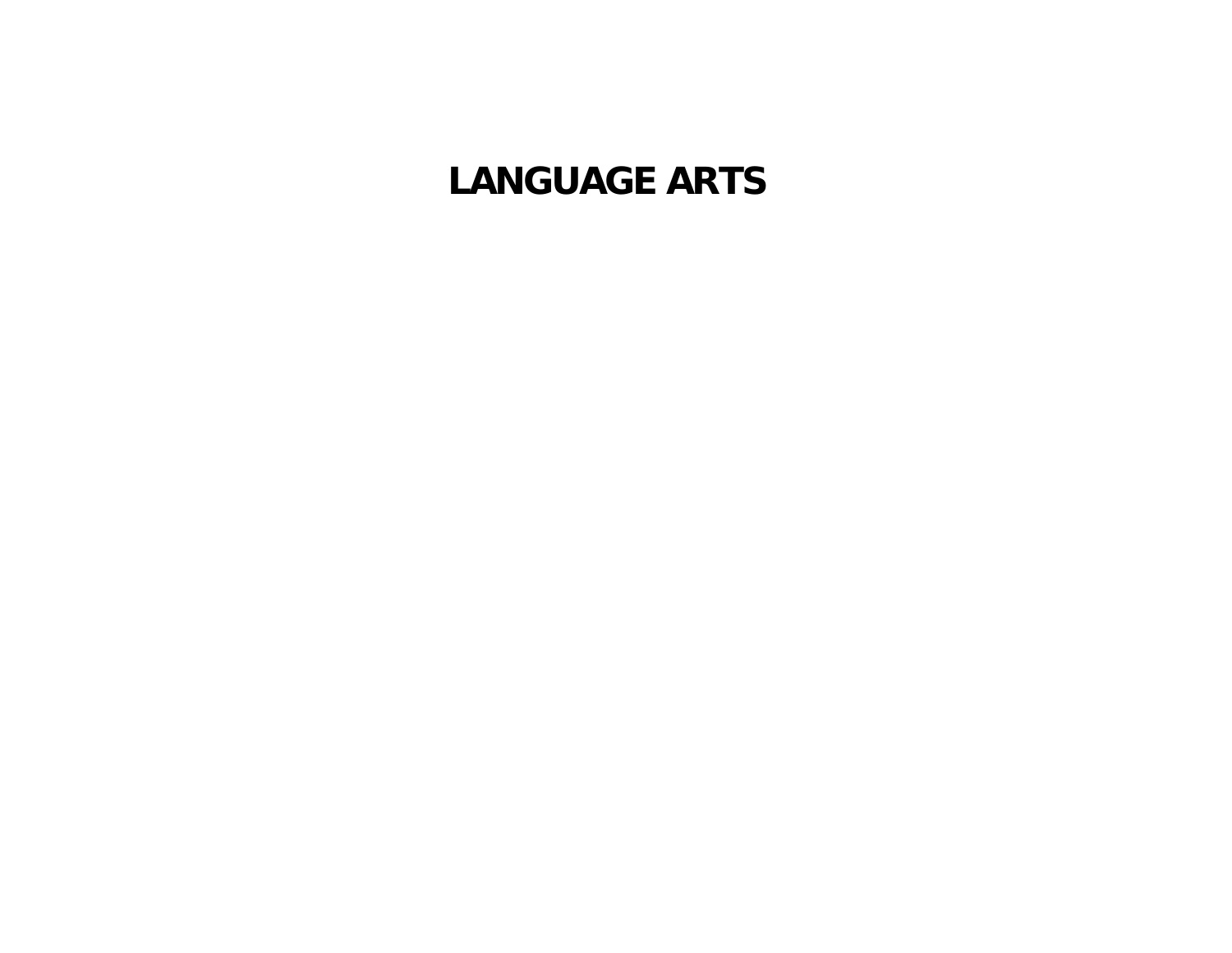## **ACKNOWLEDGEMENT**

The Curriculum Development Unit is grateful to the following for their contribution in the realisation of the New Language Arts Curriculum Guide.

- -Department for International Funding(DfID) consultant Lindsey Howard
- -Curriculum Unit: Senior Education Officer –Nicholas Goldberg, Language Arts Officer – Cynthia White-Linton
- the Principals of the following schools:

| St. Martin's Primary | Marigot Junior            |
|----------------------|---------------------------|
| Roseau Primary       | Roseau SDA                |
| St. Lukes Primary    | <b>Atkinson Primary</b>   |
| Penville Primary     | <b>Tete Morne Primary</b> |
| Newtown Primary      | Goodwill Junior           |
|                      |                           |

for releasing certain members of their staff on a regular basis to assist in preparation of curriculum material.

Ferne Brumant (Learning Support), John Bleau (consultant), past teachers and principals.

-Members of the Language Arts sub-committee:

> Frances Toussaint -St. Martin's Primary School Muta Matthew-Atkinson Primary Philma Ambo -Roseau Primary Pastora Mills-Goodwill Primary Ivonia Isles-Roseau SDA Primary Cassandra Lavinier Tete Morne – Sarah Abraham/ Ettiene-Massacre

Primary

Theodora Hamlet – Marigot Jr. Jacinta Marcellin -Penville Primary Shermaine Bardouille- Newtown Primary

- Teachers who participated in the Language Arts workshop during vacations, 2006 and who submitted items. Muna Abraham, Karen Richards, Brinella Telemacque, Jistine Henderson, Pastora Mills, Joan Aaron
- Persons who assisted in the final draft and proofing of the Language Arts Curriculum: General Editor- Raymond Henderson, Donna Klarin, Ted Serrant, Max Andrew, Secretaries - Ms. Gordon, Ms. Moses, Ms Matthews, Ms. Laville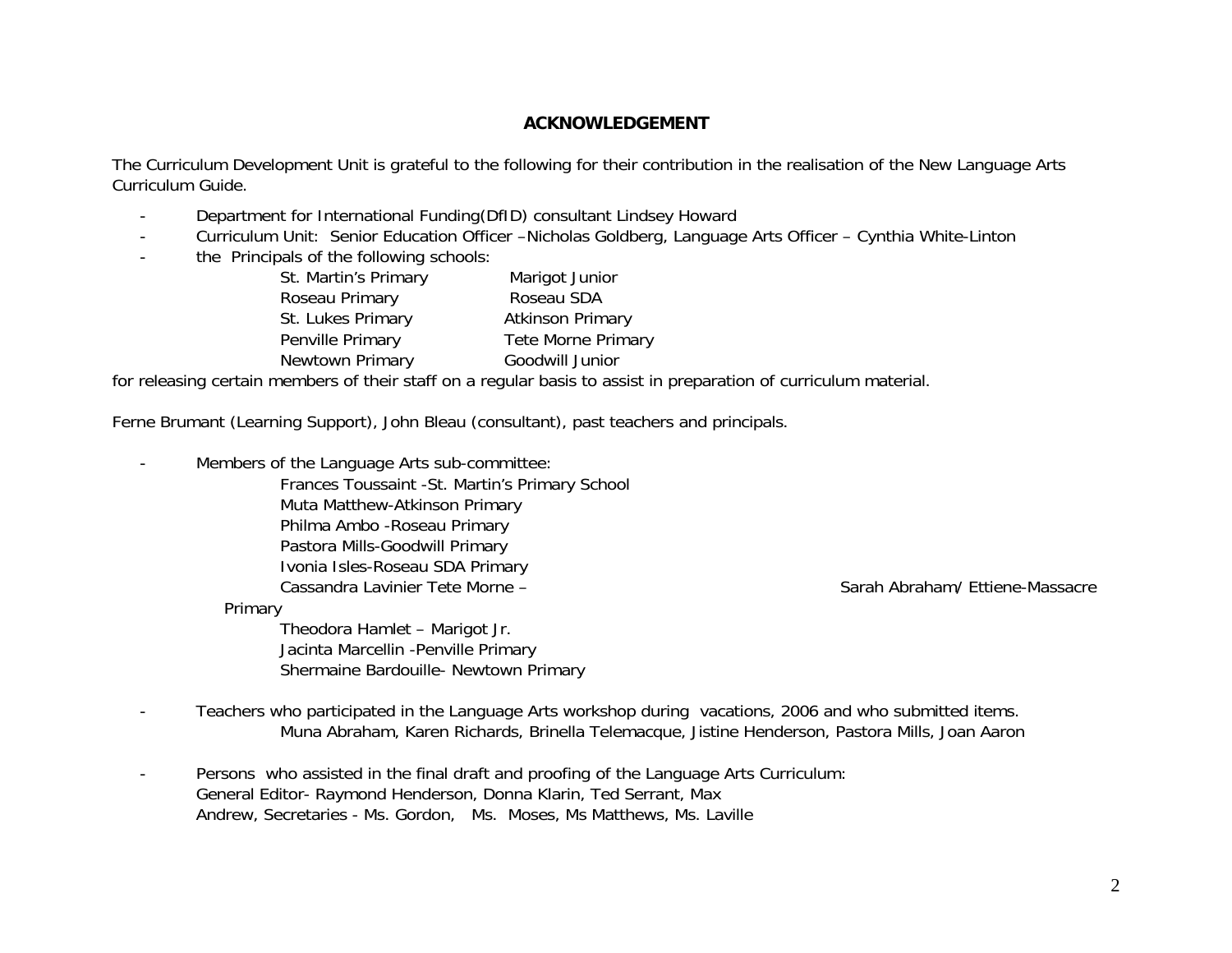## **INTRODUCTION**

The selection of Internationally Accepted English (IAE) as the idiom of language instruction in Dominica is based upon the following:

## 1.**English as part of Dominica's cultural heritage**

 Historically, Dominica has been part of the English-speaking world, first as a colony of the British Empire, and, since the attainment of political independence (1978), as a full member of the British Commonwealth of Nations. English is the official language of the Commonwealth of Nations and it represents the linguistic and cultural lifeblood of that grouping.

## 2.**English as the language of international exchange**

The rapidly changing world is characterised by increasing globalisation and growing interdependence among diverse nations and peoples. In such a global context, communication, trade, and cultural exchange, are increasingly complex. Expectedly, the Commonwealth of Dominica must respond to this complexity and global phenomena. Mastery of English will undoubtedly contribute to such exchange, as this language is most global of all.

## 3.**English as the language of regional examinations**

Dominica is a founding member of the Caribbean Examinations Council (CXC), the agency charged with the administration of formal examinations at the regional level. With English being the language of instruction, it is also the language of educational assessment.

Upon completion of primary level education, graduates will be life-long learners, who are able to make effective use of Internationally Accepted English (IAE), as well as reasoned and appropriate use of local language varieties in order to function as creative and flexible individuals who are environmentally conscious, tolerant and contributing members of their developing society.

In our Dominican society, a vast majority of Dominican children speaks a dialect or some form of Creole. These languages are used to communicate with others, to express thoughts, feelings and experiences. Such diverse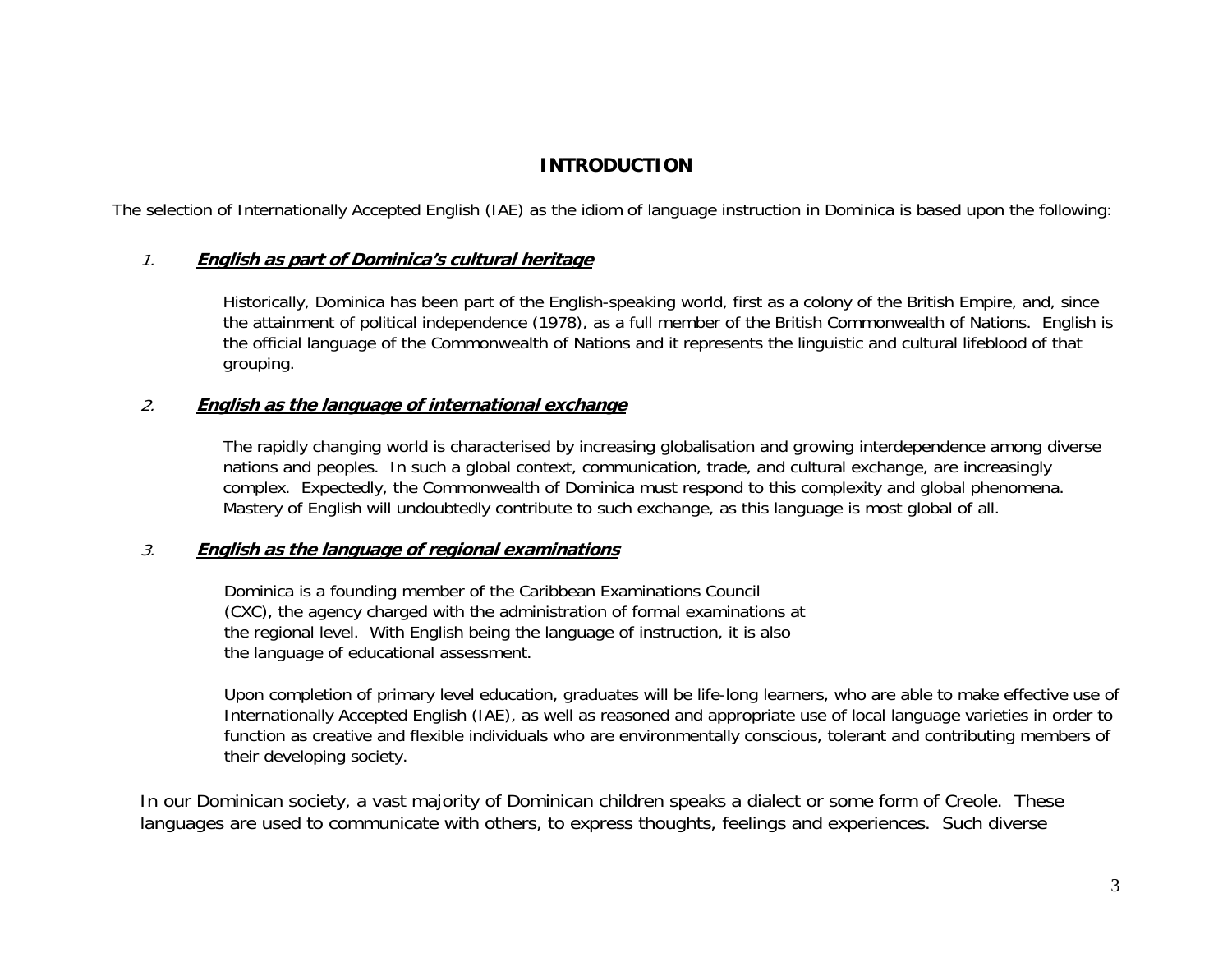linguistic repertoire, in many ways, poses certain challenges (e.g. grammar and comprehension) for the student in the school system. This guide (recognises such challenges and) is designed to enable all students to achieve an acceptable level of competencies in Standard English to be able to compete with the global environment.

The "thematic approach" has been incorporated to present the children with structures in meaningful contexts, while integrating language with other subject areas, viz. Social Studies, Science, Visual and Performing Arts etc.

In Language Arts, at the Key Stage 1-6 level, students should:

- Listen to, read, and view a range of grade-level appropriate oral, print and other media texts in a variety of situations for a variety of purposes; and speak, write, and represent to express their thoughts, feelings, and experiences, in a variety of forms, for a variety of purposes and audiences.
- Learn about and practise the skills and strategies of effective listeners, speakers, readers, writers, (viewers, and presenters).
- Assess their own personal language growth and set goals for future growth.

The learning objectives listed in this new LA curriculum guide describe the specific language knowledge, skills, and strategies that students should develop. These objectives, now referred to as **success criteria**, form a developmental continuum and guide the teacher in planning units, daily instruction, and classroom activities. The success criteria also guide student assessment and evaluation.

## **Curriculum Guide Overview**

The renewed English Language arts (LA) curriculum emphasises the role of language in communication and learning. Students need to become confident and competent users of all four language arts strands, with opportunities to listen, speak, read and write. Success criteria are listed to help teachers address each language strand and to build a balanced LA program in their classrooms. A balanced programme:

- focuses on language and emphasizes the communication and construction of meaning.
- recognizes the interrelated and interdependent nature of the language strands (i.e., listening, speaking, reading, writing, incorporating the viewing, representing)
- integrates and balances experiences with all the language strands.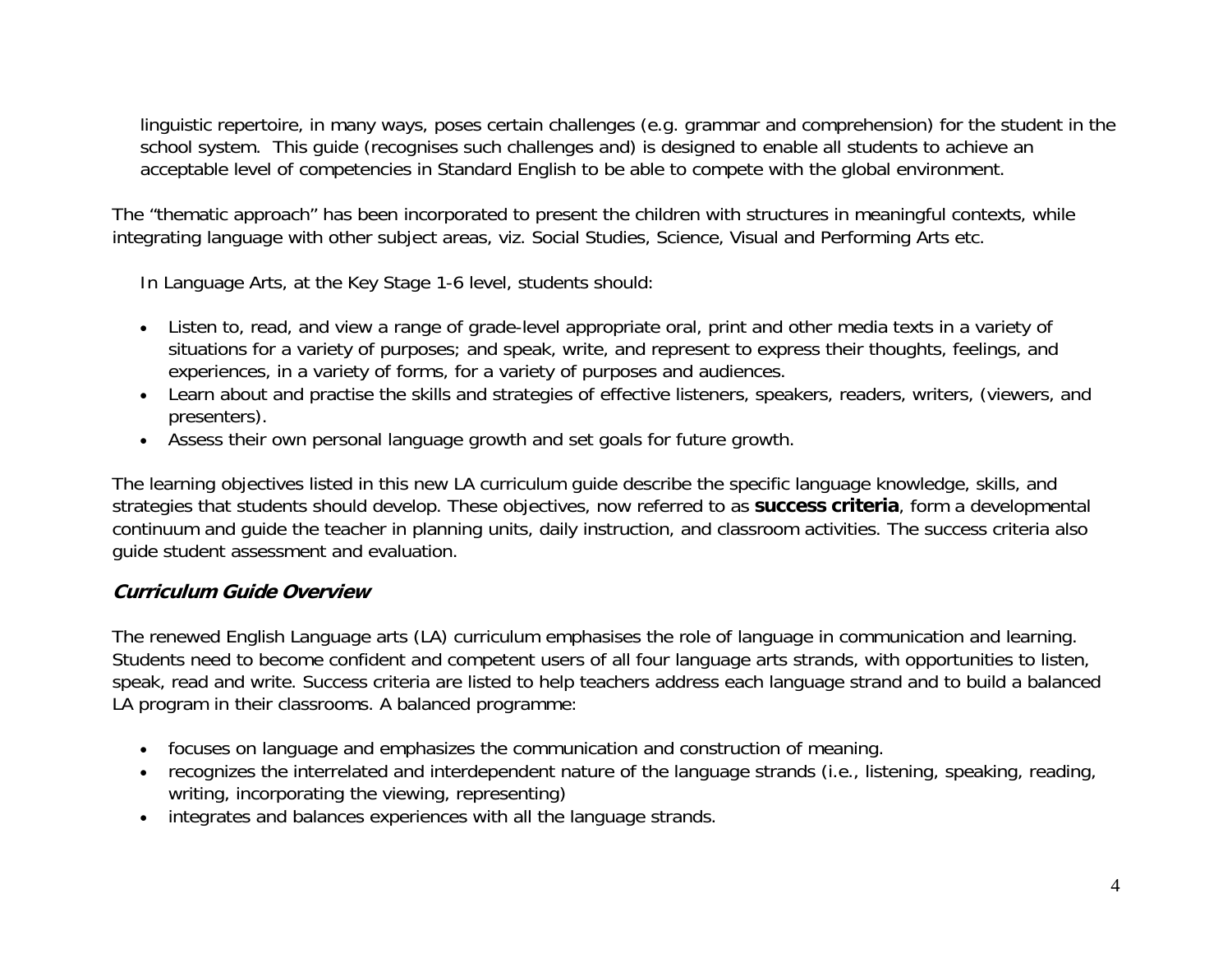- creates meaningful contexts, purposeful activities, and a supportive environment for students to learn the language skills and strategies.
- employs a range of effective teaching-learning approaches and strategies including direct instruction, guided instruction, and independent activities, and models the before/during/after skills and strategies that effective communicators use.
- uses appropriate assessment, evaluation, and reporting procedures.
- attends to all the language cueing systems (i.e., pragmatic, textual, syntactic, semantic, and graphophonic), as well as the conventions and rules of language usage: in a whole – to part – to whole context
- helps students understand and access a range of resources including prose fiction and non-fiction, poetry, plays, non-print, and human resources.
- builds on what students know and can do with language and helps them develop a sense of confidence and capability.

## **Contexts**

The curriculum guide advocates a thematic approach to instruction. In addition to planning daily routines, teachers are asked to develop different types of units/themes that address the personal, social, imaginative, communicative, and environmental contexts. Sample themes and topics are listed within these contexts in the appendix. A sample planning form is provided in the curriculum guide to help teachers with their unit and yearly planning.

In addition to considering the five contexts, teachers are encouraged to organise the school year by planning around approximately six themes of three different types:

- Multi-genre thematic units built around a theme or topic that includes a range of prose, poetry, and plays.
- Multi-genre inquiry units built around a theme or topic that is related to an important question that students have about the topic. These units are usually interdisciplinary.
- Genre study or author study units focusing on a specific genre (e.g., the folktale) or a particular author or illustrator.

Sample grade level and multi-grade level units are included in the curriculum guide.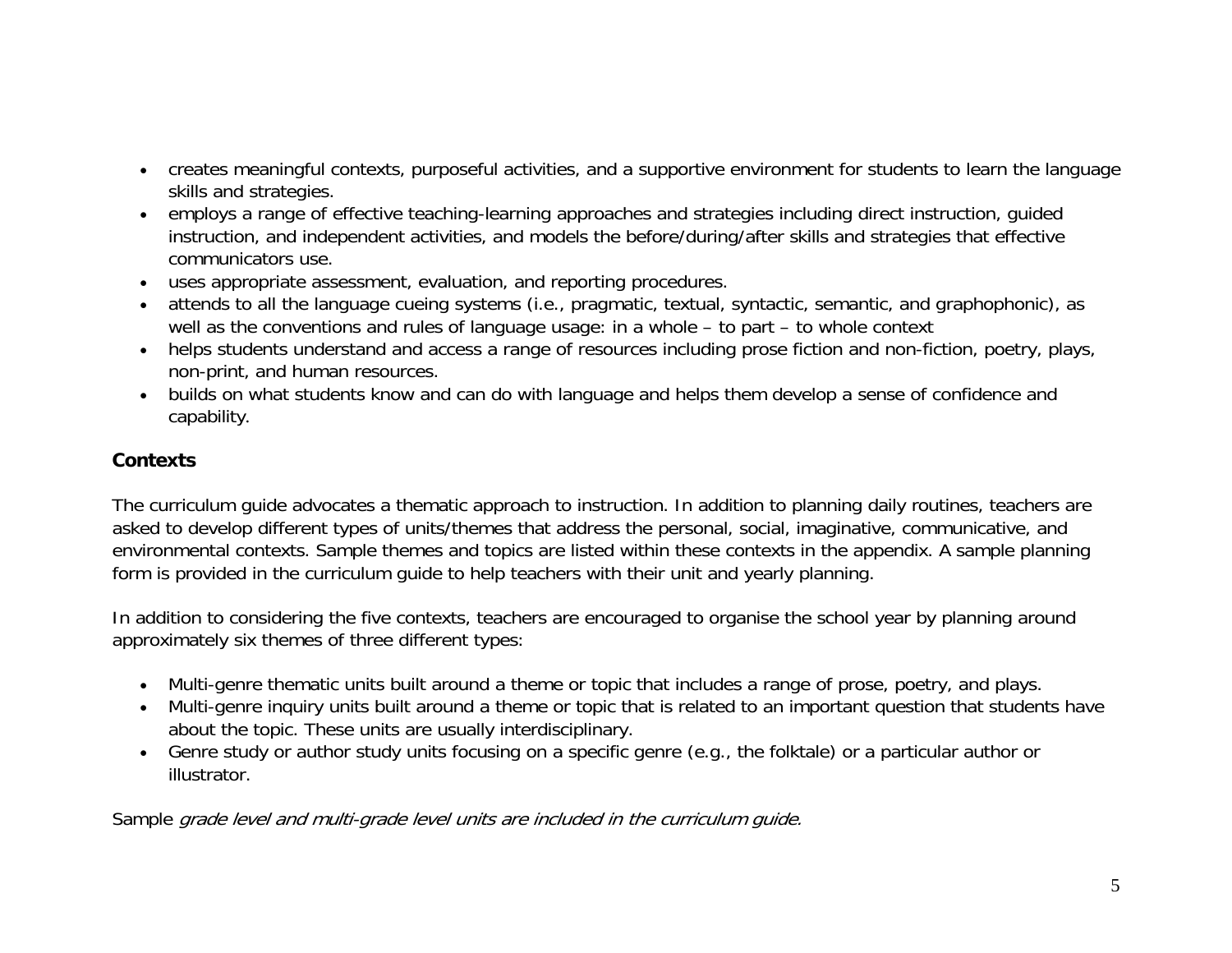It is important that unit plans are based and developed on curriculum criteria that address the needs, interests, and strengths of students. **The content is so developed in this curriculum to reflect the main action areas:** 

## **a) Attainment Targets**

- **b) Learning Outcomes: Learning Outcomes are derived directly from the attainment targets, and provide a measure of the learner's achievement of the same. They indicate general goals.**
- **c) Success Criteria:**
- **d) Suggested Activities:**
- **e) Assessment Strategies:**

## **A NOTE TO THE TEACHER**

Dear Teacher,

The Curriculum Development Unit is pleased to present a draft copy of the Language Arts Curriculum guide. This document has been developed with you and your students in mind. It is hoped that you will find it very useful in your instruction of the Language Arts. A thematic approach is used, so as to provide meaningful experiences for the children. Please use it as a guide!

Descriptions of a range of instructional approaches to teach the language arts are provided as models, but are not the only approaches available. Please feel free to experiment and use those you have already acquired in your respective years in the classroom. Allow others to share, by making a note of suggestions for use in a revised copy of the guide. Key strategies used in the before, during, and after phases of listening, speaking, reading, writing (viewing, and representing) are included in the curriculum guide as well as specific strategies, different lesson plans and expectations for language conventions such as phonemic awareness, phonics, word recognition, vocabulary development, spelling, and handwriting. In addition, teachers are asked to consider five broad instructional guidelines:

- **Plan language arts units and lessons that incorporate all the language art strands, as they link the various subjects (art, music, math, social studies etc) across the curriculum.**
- •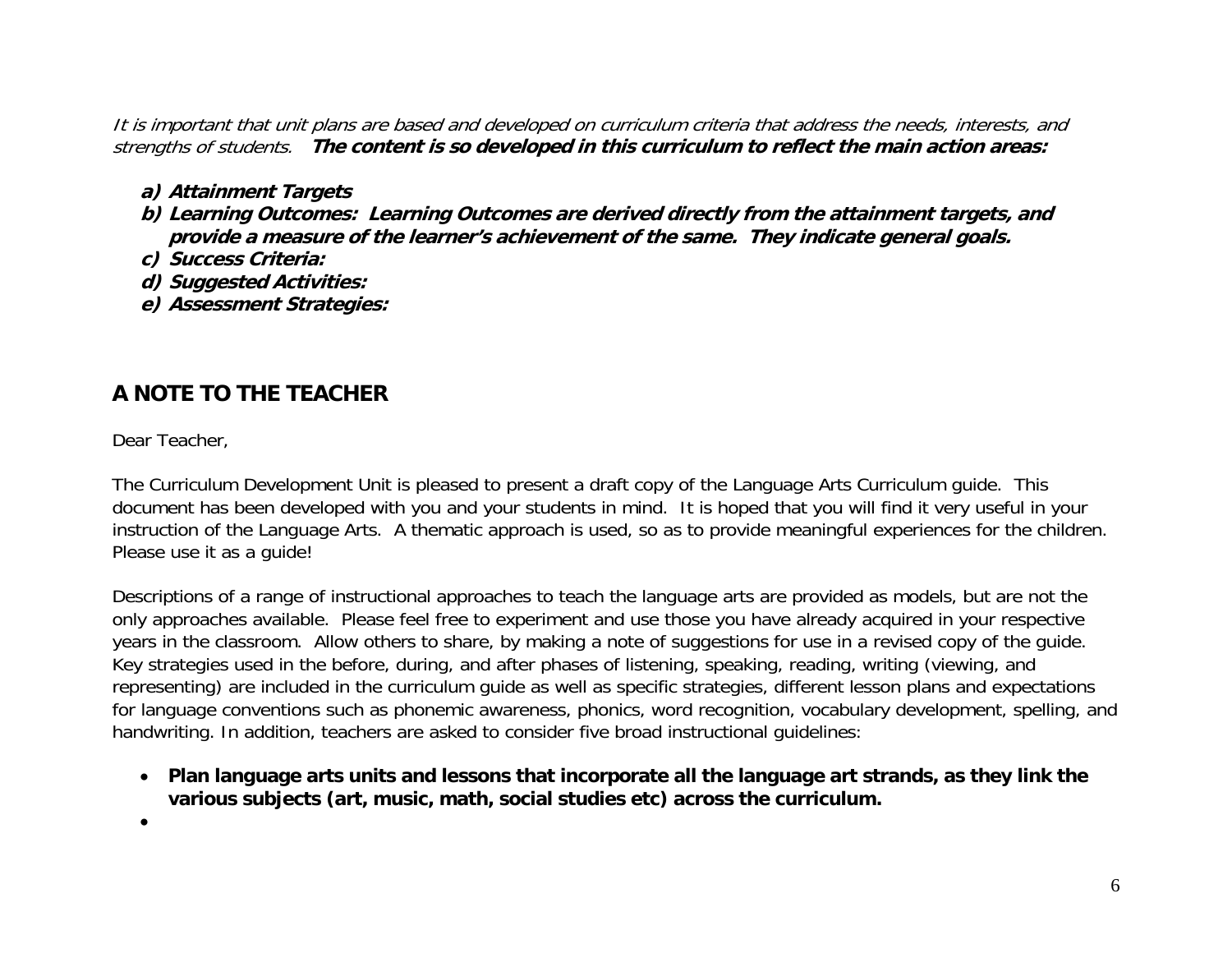- $\bullet$ **Plan lessons that focus on meaning.**
- •
- •**Provide supports for each stage of students' language learning.**
- •
- $\bullet$ **Model and discuss key strategies for using the language arts.**
- •
- • **Use a range of instructional approaches to help move students from teacher-supported and guided lessons to independent learning activities that require a minimum of teacher support and guidance**.
- •
- $\bullet$  **Proceed at the children's pace. Completion of the curriculum should not be the over-riding factor, but rather mastery of skills by students should guide the learning.**

Various strategies and techniques for assessing and evaluating students' language development and competence are provided here. In addition to sample assessment tools and forms designed for teacher and student use, teachers are encouraged to build student language profiles and to recognize what students know and can do as listeners, speakers, readers, writers, (to include viewers and presenters) as they progress through each phase of language learning. Reporting students' progress is encouraged and sample student progress reports are included for your use.

Do note that the topics provide opportunities for free expression. Refusing to accept the children's home language before they have been taught the correct English structures, may inhibit their growth as language learners and their free expression will be deficient. Free expression is important, but ample guidance and modeling should encourage and stimulate the use of the structures taught. **Let children use the language rather than learn about it!**

The proposed National Curriculum suggests that Language Arts be given a minimum of 5 hours of instructional time per week. It also allows the teacher to dedicate one hour blocks for the teaching of the subject.

I hope you enjoy using this document, as much as we have enjoyed putting it together for you.

Cynthia White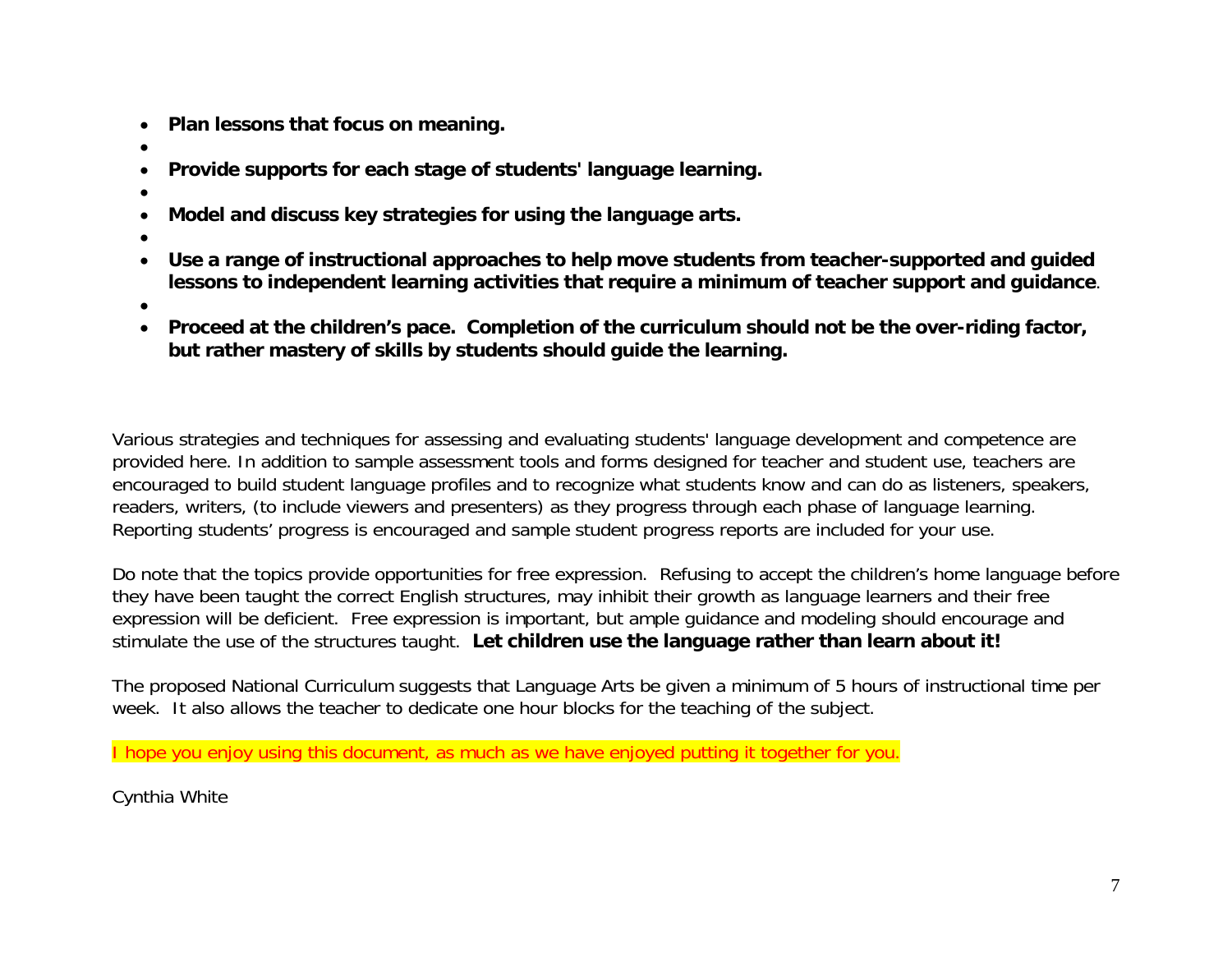## **K YEAR SUMMARY**

| <b>TERMS</b>                                         | <b>THEMES</b>                    | <b>TOPICS</b>                                                                                                              | TIME(WKS)/<br>hours<br>(approximately)                                                                            |
|------------------------------------------------------|----------------------------------|----------------------------------------------------------------------------------------------------------------------------|-------------------------------------------------------------------------------------------------------------------|
| <b>FIRST TERM-Michaelmas</b><br>September - December | 1. Celebrations                  | 1. Family Traditions<br>2. Culture /Independence<br>3. Festivals of Light                                                  | 2 weeks $/$ ~ 10<br>4 weeks/20<br>week/5<br>$\mathbf{1}$                                                          |
|                                                      | 2. Family                        | 1. Members of our Family<br><b>Family Needs</b><br>2.<br>Things we do as Family<br>3.                                      | 3 weeks/15<br>2 weeks/10<br>1 week/5                                                                              |
| <b>SECOND TERM-Hilary</b><br>January - March/April   | 3. My Body<br>4. All About Water | 1. Parts of My Body<br>2. I Love Myself and Others<br>3. Protecting Me<br>1. Where Water Comes From<br>2. How We Use Water | 2 1/ <sub>2</sub> weeks/12<br>2 weeks/10<br>1 week /5<br>2 1/ <sub>2</sub> weeks/12<br>2 1/ <sub>2</sub> weeks/12 |
| <b>THIRD TERM-Trinity</b><br>April - July            | 5. Travel                        | 1. Land, Air and Water<br>2. Going Places                                                                                  | 4 weeks/20<br>1 week/5                                                                                            |
|                                                      | 6. How Agouti Lost its Tail      | 1. Animal Farm<br>2. Wildlife and the Environment                                                                          | 4 weeks/20<br>2 weeks/10                                                                                          |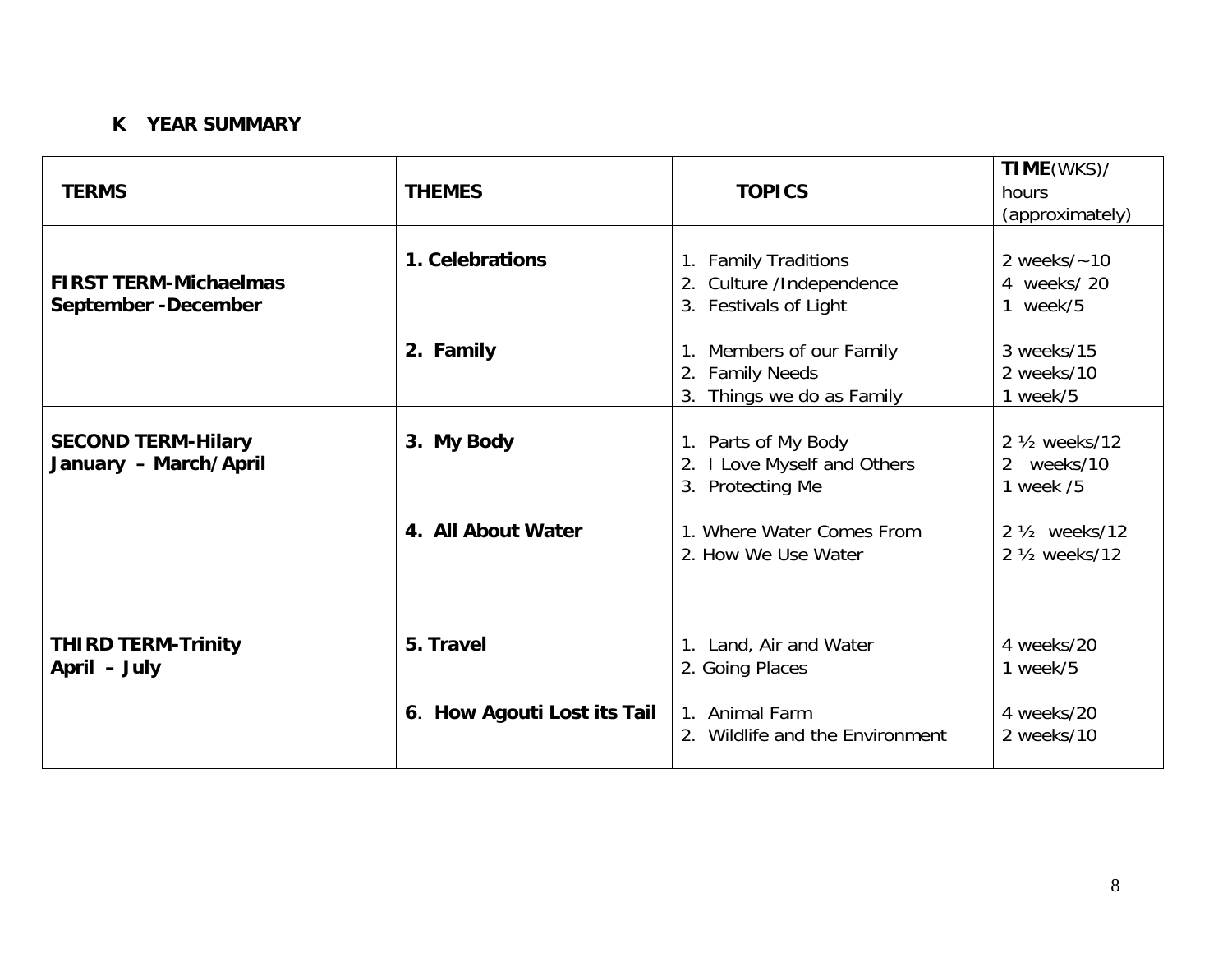## **GRADE K: CONTENTS OVERVIEW**

| <b>Themes</b> | Introduct<br>ory | Pre-<br>listening      | <b>Phonics</b>             | Pre-<br>reading          | <b>Speaking</b>   | Reading                        | <b>Vocabulary</b>         | Punctua<br>tion    | Grammar            | Writing                |
|---------------|------------------|------------------------|----------------------------|--------------------------|-------------------|--------------------------------|---------------------------|--------------------|--------------------|------------------------|
| Celebrations  | Song             |                        | Rhymes                     | (all)                    | Story-<br>telling | reads<br>words                 | Sight words               | Full stops         | Use of<br>words    | <b>Building words</b>  |
|               | Poems            |                        | Initial sounds             |                          | Read              | letters and                    | High<br>frequency         | Capital<br>letters | "To Be"            | Labeling               |
|               | Jingles          |                        | <b>Blends</b>              |                          | aloud             | sounds                         | words                     |                    |                    | Uppercase<br>letters   |
|               |                  |                        |                            |                          | Talk<br>about     | read text                      | <b>New</b><br>celebration |                    |                    | Lowercase              |
|               |                  |                        |                            |                          | pictures          | story<br>grammar               | words                     |                    |                    | letters                |
|               |                  |                        |                            |                          |                   |                                |                           |                    |                    | Graphic<br>organizers  |
| Fami<br>ly    | Role play        |                        | Rhymes                     |                          | Story<br>telling  | Choral<br>reading              | Unfamiliar<br>words       | Capital<br>letters | Past tense         | Story writing          |
|               | Drama            |                        | Phonemic<br>awareness      | <b>Building</b><br>words | Poems             | Songs                          | Rhyming                   | Full stops         | Present/pas        | Poems                  |
|               | Song             |                        | Initial letter             |                          |                   |                                | words                     |                    | continuous         | Journal/portfolio<br>S |
|               |                  |                        | sounds                     |                          | Oral<br>expressio | LEA                            | Sight words               |                    | Regular<br>verbs – | Handwriting            |
|               |                  |                        |                            |                          | n                 | <b>DLTA</b>                    | Action words              |                    | is/are             |                        |
|               |                  |                        |                            |                          |                   | Reading<br>simple<br>sentences | Naming<br>words           |                    |                    |                        |
| My            | Songs            | Listen to<br>songs     | Final/initial<br>consonant |                          | Oral<br>expressio | <b>KWL chart</b>               | Naming<br>words           | Capital<br>letters | Plural             | Labeling               |
| Body          | Poems            |                        |                            |                          | n                 | Letter                         |                           |                    | nouns              | Simple                 |
|               | games            | Giving<br>instructions | Sounds                     |                          | Story             | recognition                    | Sight words               | Full stops         | Synonyms           | sentences              |
|               |                  |                        | Rhyming<br>words           |                          | telling           |                                | Matching<br>words         |                    | Proper<br>nouns    | Journal                |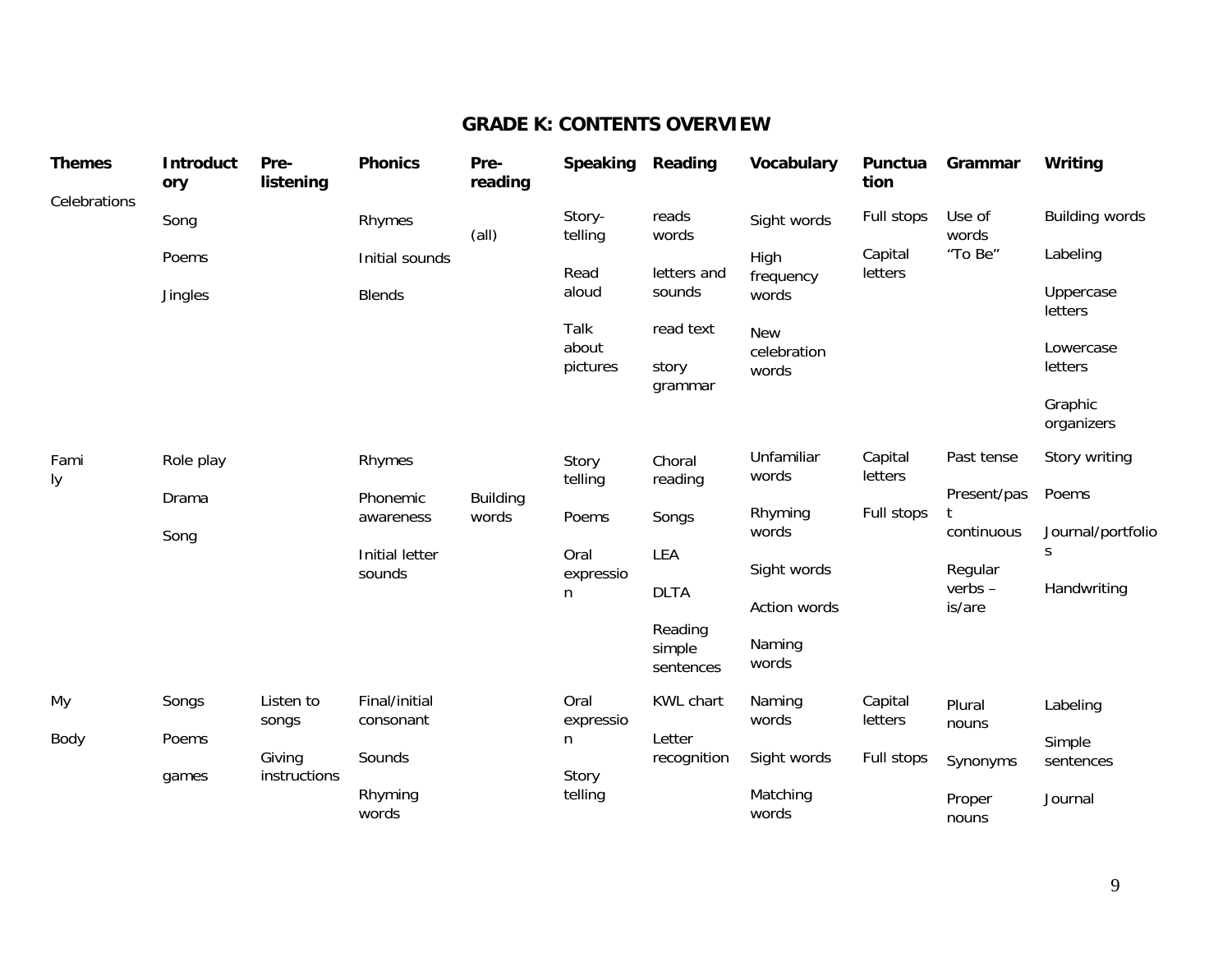| Initial letter        | Alphabet<br>names | Adjectives       | Alphabet<br>formation |
|-----------------------|-------------------|------------------|-----------------------|
| Short vowel<br>sounds |                   | Antonyms         | drawing               |
|                       |                   | Preposition<br>S |                       |
|                       |                   | pronouns         |                       |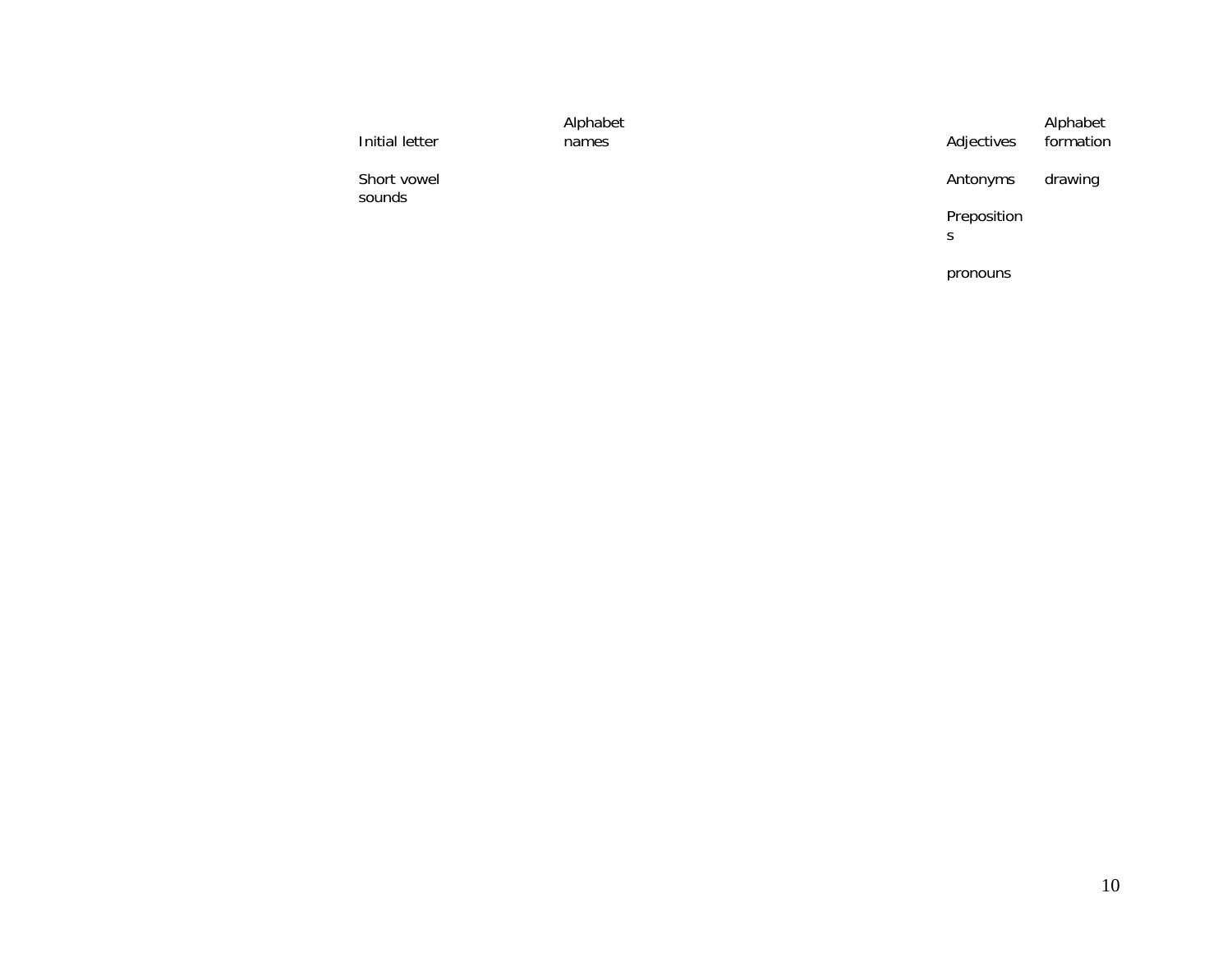|                       | Introductory<br><b>Activity</b>                                    | Pre-listening | <b>Phonics</b>                                                                              | Pre-reading | Speaking                                                                   | Reading                                                                                            | Vocabulary                                                                                 | Punctuati<br>on                  | Grammar                                                                                       | Writing                                                                            |
|-----------------------|--------------------------------------------------------------------|---------------|---------------------------------------------------------------------------------------------|-------------|----------------------------------------------------------------------------|----------------------------------------------------------------------------------------------------|--------------------------------------------------------------------------------------------|----------------------------------|-----------------------------------------------------------------------------------------------|------------------------------------------------------------------------------------|
| All<br>About<br>Water | LEA<br>songs<br>poem<br>field trips<br>resource<br>person<br>video |               | Consonant<br>sounds<br>Rhyming<br>words<br>Final/initial<br>letter<br>Rhymes                | Right them  | dramatization<br>story telling                                             | <b>DLTA</b><br>Oral<br>compre                                                                      | Make own<br>words<br>Read<br>labels                                                        | Capital<br>letters<br>Full stops | Adjectives<br>Verbs<br>Has/have                                                               | Drawing<br>Sentence<br>making<br>Journal<br>handwritin<br>g<br>Letter<br>formation |
| Travel                | Resource<br>person<br>Role play<br>stories<br>Field trip (LEA)     | recorded      | Initial<br>sound<br>Letter<br>recognition<br>Consonant<br>blends<br>Initial letter<br>sound |             | Oral<br>expression<br>Alphabet<br>names<br>Debate<br><b>Retell stories</b> | Story<br>telling<br>Using<br>simple<br>sentences<br><b>IAE</b><br>Read words<br><b>DLTA</b><br>LEA | Matching<br>words<br>Environme<br>ntal print<br>Sight<br>words<br><b>Building</b><br>words | Capital I<br>Full stop           | Preposition<br>Past tense of<br>regular verbs<br>Plural of<br>nouns<br>Verbs To Be<br>To Have | Tracing<br>Journal<br>Sequencin<br>g<br>Write<br>words<br>handwritin<br>g          |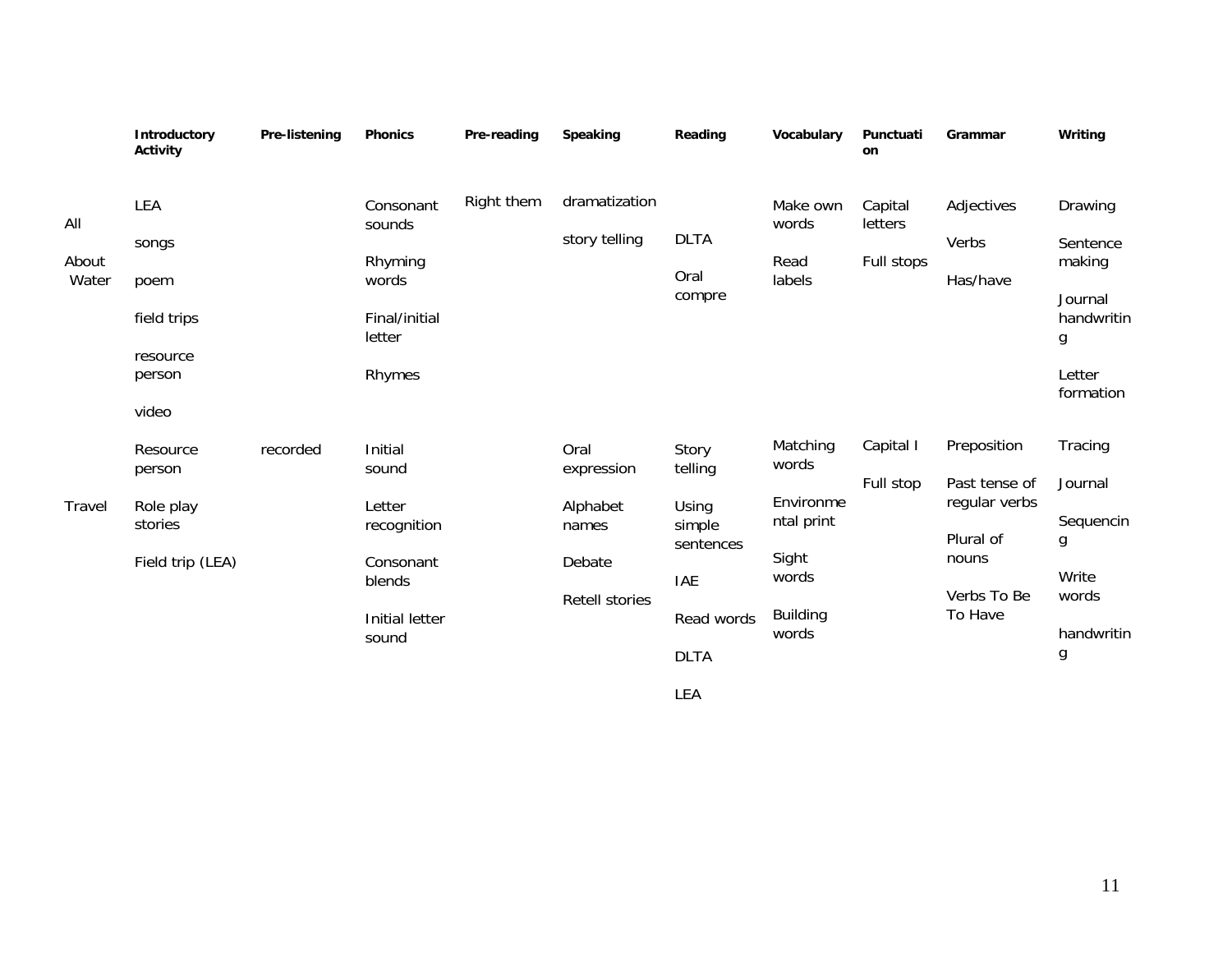| How      | KWL - resource | Animal  | Alliterations   | Oral            | Poetry        | Matching                 | Capital    | Use of                              | Sequencin             |
|----------|----------------|---------|-----------------|-----------------|---------------|--------------------------|------------|-------------------------------------|-----------------------|
| Agouti   | persons        | sounds  | Rhymes          | expression      | LEA chart     | words                    | letters    | apostrophe<br>$^{\prime}S^{\prime}$ | g pictures            |
| Lost     | Field trips    | Songs   | Initial or      | Telling stories | Names/        | Environme<br>ntal prints | Full stops | Adjectives                          | Sentence<br>writing   |
| Its Tail |                | stories | medial          | Drama           | <b>Places</b> |                          |            |                                     |                       |
|          |                |         | short<br>sounds | story telling   | (nouns)       | Sight<br>words           |            | Action word                         | Sentence<br>structure |
|          |                |         |                 | think and       | Story         |                          |            | Use of is/are                       |                       |
|          |                |         | Short vowel     | search          | grammar       | Vocabular                |            | 3 <sup>rd</sup> person              | Journal               |
|          |                |         | sounds eg.      | questions       |               |                          |            | singular                            | writing               |
|          |                |         |                 | right there     |               | developm<br>ent          |            | Antonyms                            |                       |
|          |                |         |                 |                 |               | <b>LEA</b> words         |            | Plural nouns                        |                       |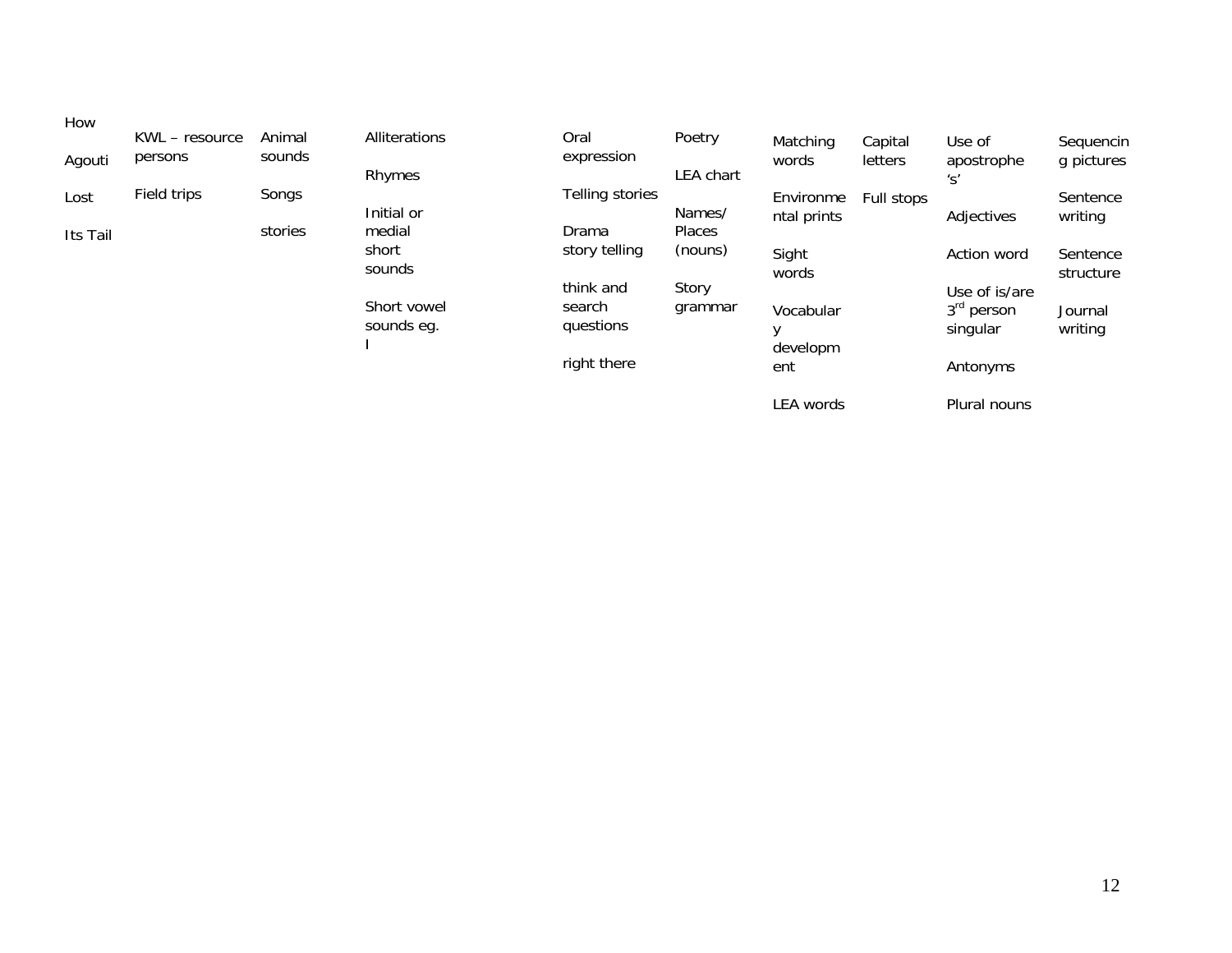## **SUGGESTED THEME OUTLINE 1**

## **CELEBRATIONS Attainment Targets 1 – 3, Learning Outcomes 1 – 5**

## **Sessions/hour**

| 1. | <b>Family Traditions</b> |      |                         |             |
|----|--------------------------|------|-------------------------|-------------|
|    |                          | İ.   | Off to School           | 1           |
|    |                          | ii.  | Birthdays,              |             |
|    |                          |      |                         |             |
|    |                          | iii. | Weddings,               |             |
|    |                          | iv.  | Carnival, Emancipation  | 3           |
|    |                          | V.   | Christmas               | 5           |
| 2. | Independence culture     | i.   | <b>National Symbols</b> | 4           |
|    |                          |      | (songs, pledge)         | 3           |
|    |                          | ii.  | <b>Dress</b>            | 3           |
|    |                          | iii. | Dance                   | 4           |
|    |                          | iv.  | Food                    | 5           |
| 3. | Festivals of Light       | i.   | Christmas               | 3           |
|    |                          | ii.  | Divali                  |             |
|    |                          | iii. | Hanukah                 |             |
|    |                          |      |                         | 35 sessions |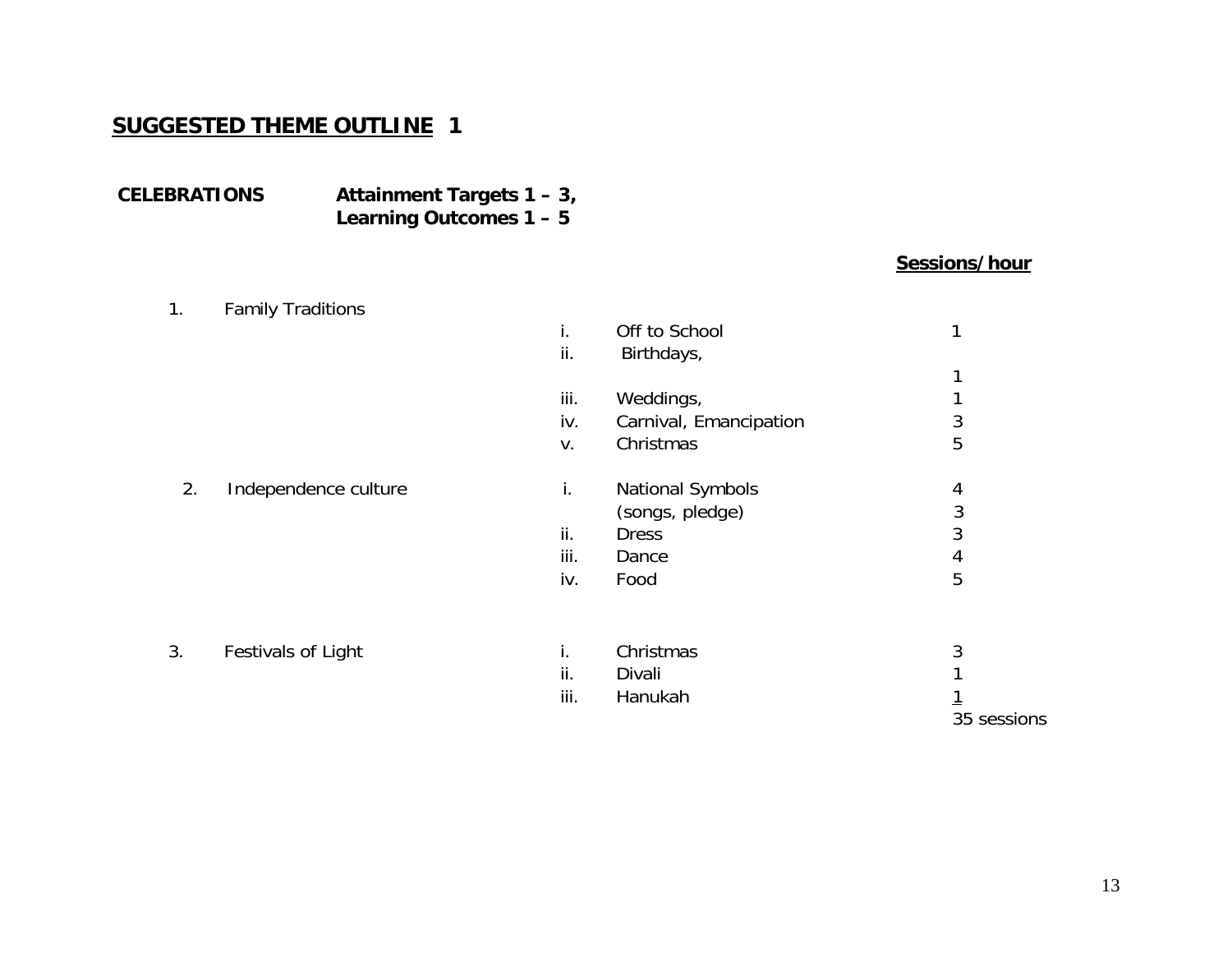

# **THEME: CELEBRATIONS**

## **TERM I**

- **TOPIC 1**: FAMILY TRADITIONS
- **TOPIC 2**: CULTURE & INDEPENDENCE



**TOPIC 3:** FESTIVAL OF LIGHT

## **TIME**: **30-35 sessionsCURRICULUM LINKS**

MATHEMATICS (colour, size, shapes, how many), SCIENCE (healthy choices) SOCIAL STUDIES (clothes, food, festivals) AGRICULTURAL SCIENCE (what do we grow/produce for celebrations) HFLE (healthy lifestyles), VPA (movement, songs and rhythm, folklore



**CELEBRATION THEME SKILLS**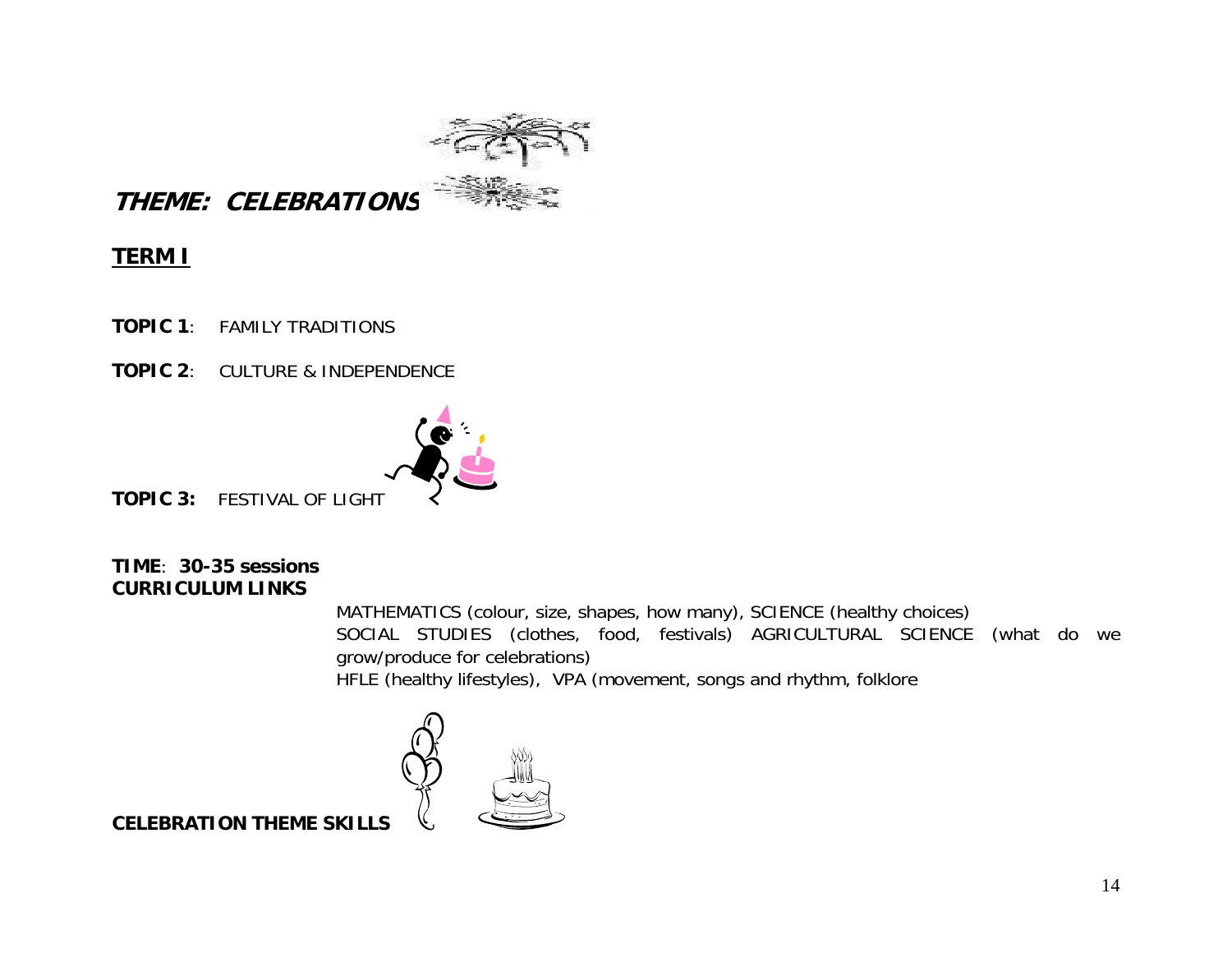## **Listening and Speaking Community Reading Community Community Community Community Community Community Community**

- show and tell (using simple sentences)
- Retelling and dramatizing familiar stories(past tense)
- Following simple directions/instructions
- Self-directed Activity-learning center
- $\blacksquare$ Phonemicawareness-
- $\blacksquare$  ,oral discrimination (initial sounds b,f,m,c,d,r and vowel a)
- Vocational ideas/ Role play party, celebration activities
- $\blacksquare$  Class visitor/resource person/field trips
- Rhymes and rhythm-loud and soft sounds

- Recognizing letters of the alphabet
- Matching words with pictures
- Telling story from picture (sequencing, present tense)
- Categorisation (objects, shapes, similar and different etc.)
- Visual discrimination of alphabet names, letter recognition
- Read sight words (e.g days of week environmental print/labels)
- vocabulary development (names, words from readers)

- Tracing lines
- Joining dots
- $\mathbf{E}^{(1)}$ scribbling
- Writing-Formation of letters, names
- Journal writing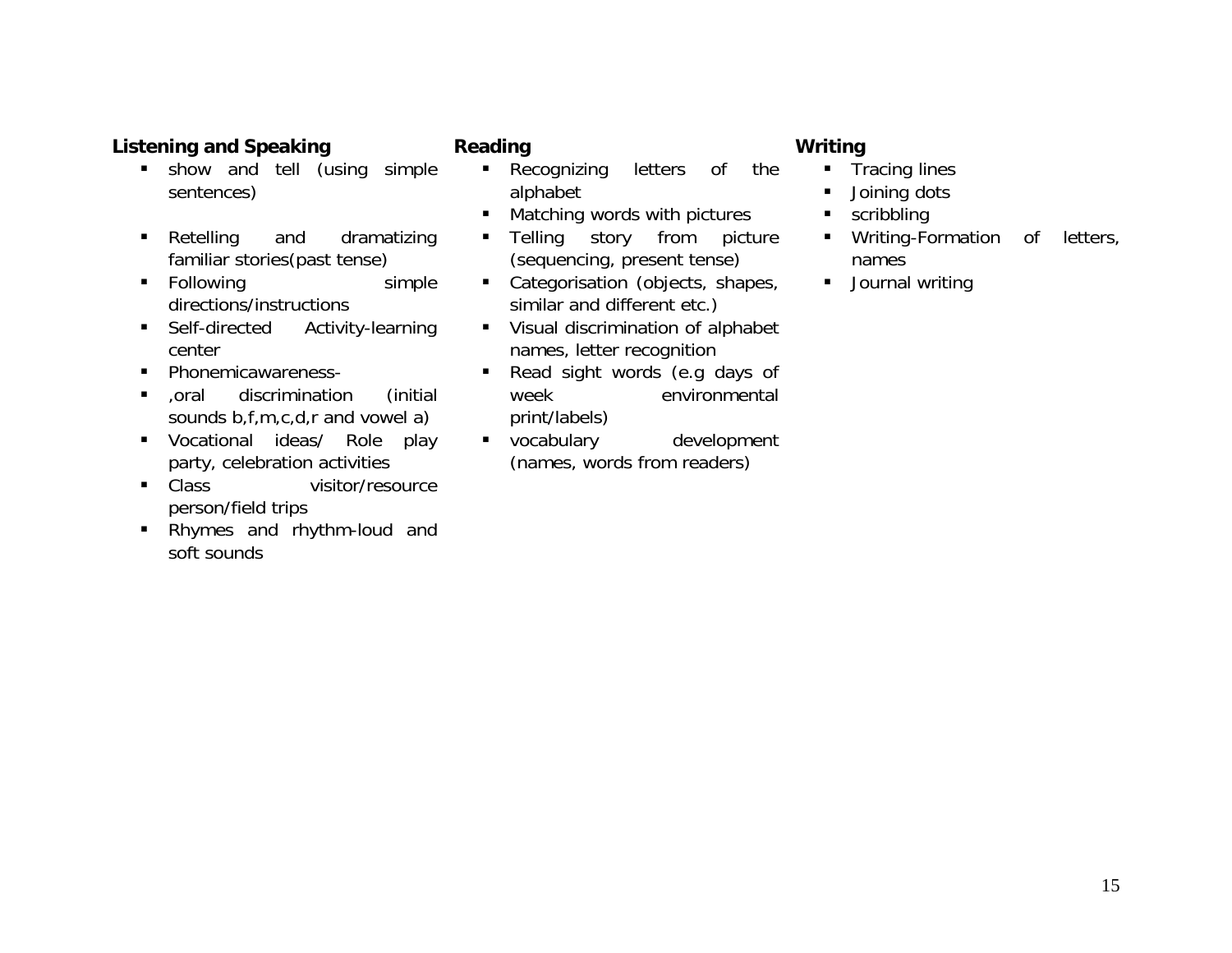|                                                                                                                                                                                                                                                            | <b>RESOURCES</b>   |
|------------------------------------------------------------------------------------------------------------------------------------------------------------------------------------------------------------------------------------------------------------|--------------------|
|                                                                                                                                                                                                                                                            |                    |
|                                                                                                                                                                                                                                                            |                    |
|                                                                                                                                                                                                                                                            |                    |
|                                                                                                                                                                                                                                                            |                    |
| <b>CELEBRATIONS</b>                                                                                                                                                                                                                                        |                    |
| OFF TO SCHOOL-FIRST DAY SCHOOL CELEBRATION                                                                                                                                                                                                                 |                    |
| RECOUNT [3.3]<br>Have a first day of school celebration. Involve parents. Have juices, fruits, cake and sandwiches<br>At the end of the day RECOUNT, WRITE and allow students to DRAW about the day. Take pictures of students and<br>create a class book. |                    |
|                                                                                                                                                                                                                                                            |                    |
| Discussion(KWL) [1.1,1.2,1.4,2.1, 2. 1,3.1]                                                                                                                                                                                                                |                    |
| Have children talk about celebrations. Why do you want to celebrate coming to school?<br>Prepare a party/celebration corner                                                                                                                                | Days of week chart |
| Talk about coming to new school as a celebration.                                                                                                                                                                                                          |                    |
| Introduce self and allow children to introduce themselves                                                                                                                                                                                                  |                    |
| Sing welcome song                                                                                                                                                                                                                                          |                    |
| Have children create a celebration. Draw things needed.                                                                                                                                                                                                    |                    |
| Talk about the best day for the celebration.                                                                                                                                                                                                               |                    |
| Repeat the days of the week.                                                                                                                                                                                                                               |                    |
| Students use flash cards to match the days on the Days of the Week Chart.                                                                                                                                                                                  |                    |
| <b>EVALUATION:</b> Match flashcards with chart (days of the week)                                                                                                                                                                                          |                    |
| Colour balloons for decorating classroom (red, blue, green and yellow)<br>C                                                                                                                                                                                |                    |
| Alphabetical order/Name identification. [1,1,1.3,1.4 2.1,2.2, 2.3, 2,4,3.1]                                                                                                                                                                                |                    |
|                                                                                                                                                                                                                                                            | Student name tags  |
| Sing the alphabet song. Ask children whose names begin with called letters                                                                                                                                                                                 |                    |
| Attach first-name tags on each child's desk (can be traceable.)                                                                                                                                                                                            |                    |
| Teacher traces foot prints/hand prints with names written and children select their own names.                                                                                                                                                             |                    |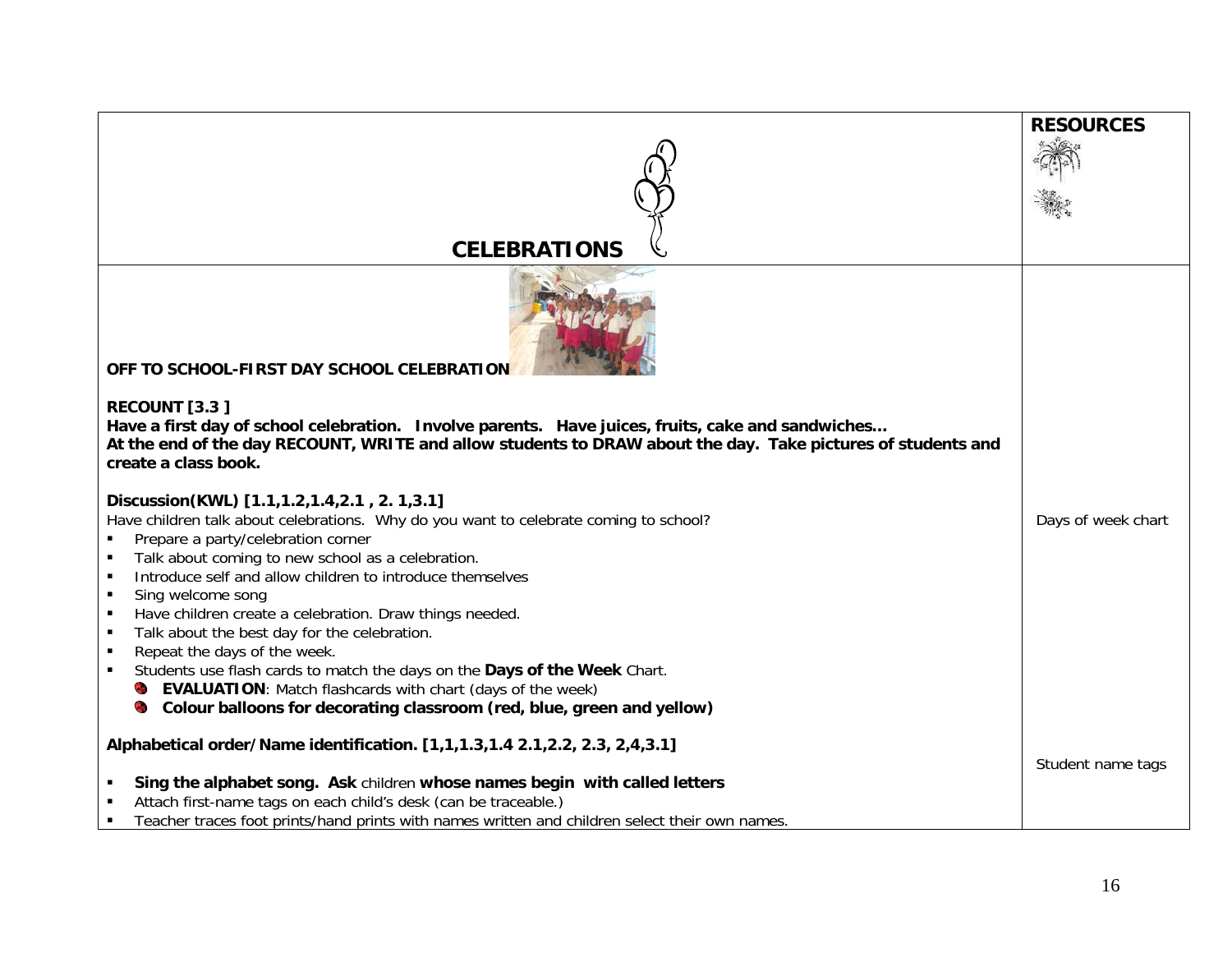| Children identify their names on news items and Language Experience Charts.                                                                 |                                  |
|---------------------------------------------------------------------------------------------------------------------------------------------|----------------------------------|
| Children sing song "My name is  what is yours? While singing, they point to their individual names on desk or on bags, walls,               |                                  |
| charts.<br>Create several cards with each child's name and play "Cup and Saucer": Can include teacher's name.<br>٠                          | Tea cup and saucer<br>name cards |
| Version 1: Lay out all cards, right side up. Children one-by-one pick a card and if they can "read"/recognize his/her name, they            |                                  |
| keep the card. At end of game return all cards to the deck.                                                                                 |                                  |
| Version 2: Lay out cards backside up. Children take turns turning over a card, and if they can recognise their name, they keep the          |                                  |
| card.                                                                                                                                       |                                  |
| Version 3: As #2, however if a children can recognise/read the name on the card they turn over, they keep the card.                         |                                  |
| This game can be played daily and repetitiously until children recognise own name and those of classmates.                                  |                                  |
| Additional ongoing name activities:                                                                                                         |                                  |
|                                                                                                                                             |                                  |
| EVALUATION:                                                                                                                                 |                                  |
| Show children the proper way to hold a pencil, position paper. Write children's name on a sheet of paper. Have them                         | Name tags, markers               |
| trace/copy/"write" own name with coloured markers to make a rainbow effect.                                                                 | <b>Plastic letters</b>           |
| Play/match name cards on own or in small groups<br>$\bullet$                                                                                |                                  |
| Children search for their names from among other name cards.<br>$\blacksquare$                                                              |                                  |
| Children sing song "My name is  what is yours? While singing, they point to their individual names on bags, walls, charts.<br>٠             |                                  |
|                                                                                                                                             |                                  |
|                                                                                                                                             |                                  |
|                                                                                                                                             |                                  |
| Word recognition: Days of the Week / verb "to be" [1.1,1.2,1.4,, 2.1,2.4, 3.1]                                                              |                                  |
| Sing song-"Today is Monday"- as teacher points to the days on a chart.                                                                      |                                  |
|                                                                                                                                             |                                  |
| Make a chart and word cards for the days of the week. Allow children to match the cards to the chart.<br>$\blacksquare$                     | Days of the week                 |
| Play days of the week game: Children are given a day of the week (card). Teacher calls on the day of the week and all the<br>$\blacksquare$ | chart                            |
| children with the matching card form a group - word recognition.                                                                            | Letters                          |
| Children match the days of the week to picture representing the activities that take place on the various days.<br>E.g. Rhymes:<br>$\circ$  | Sandbox                          |
| On Sunday hit the church bell etc.<br>$\circ$                                                                                               |                                  |
| First Day of School is Monday.<br>$\circ$                                                                                                   |                                  |
| Children will repeat sentences to tell the sequence of days                                                                                 |                                  |
| pointing to the words as they do.                                                                                                           |                                  |
| Teach the verb, "to be" orally:<br>٠                                                                                                        |                                  |
| e.g.                                                                                                                                        |                                  |
| Today is Monday                                                                                                                             |                                  |
|                                                                                                                                             |                                  |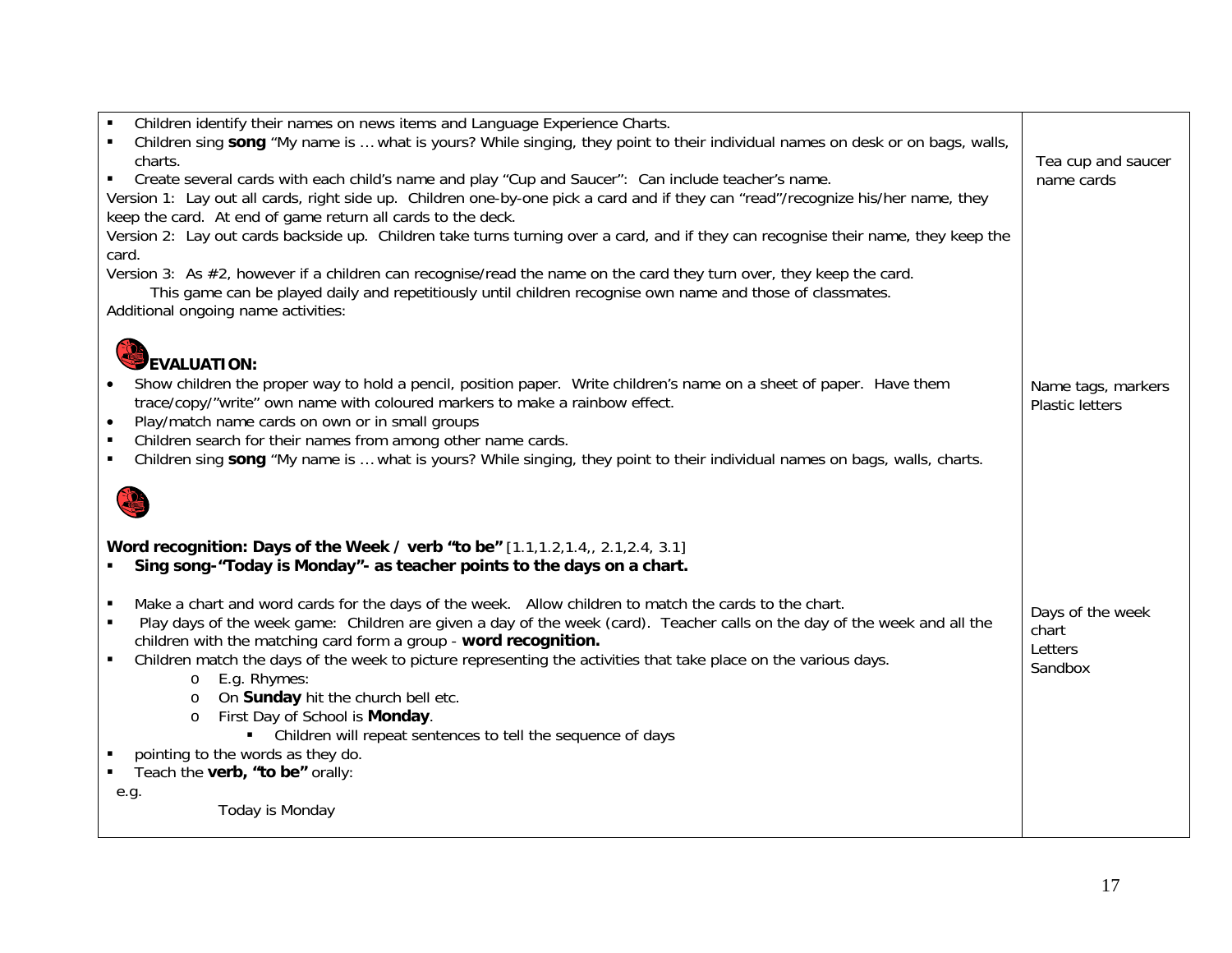| Today is Monday.<br>Song.<br>(1)                                                                                                                                           |                     |
|----------------------------------------------------------------------------------------------------------------------------------------------------------------------------|---------------------|
| We come to school on Monday                                                                                                                                                |                     |
|                                                                                                                                                                            |                     |
| EVALUATION                                                                                                                                                                 |                     |
| Children trace one word, e.g Monday                                                                                                                                        |                     |
| Matching exercise-This activity should be continuous throughout the year.                                                                                                  |                     |
| Children write first name in lower case with a capital letter to begin as an ongoing task throughout the year.<br>Similar activities may be adapted for months of the year |                     |
|                                                                                                                                                                            |                     |
| Develop morning circle time. Use chants/songs to re-enforce learning across the curriculum.                                                                                |                     |
| Word recognition/high frequency words/sequence: learning days of the week [1.1, 1.2, 1.4, 2.1, 3.]                                                                         |                     |
|                                                                                                                                                                            |                     |
| Storytelling/Parts of a book/prediction: what happens next[1.2, 2.1, 3 ]                                                                                                   | Story book/Big book |
| Find and present a story that tells about people celebrating (e.g. birthday/festival of lights): Introduce the book by showing the                                         | Book covers         |
| cover-- Read and show title, author's, illustrator's name.                                                                                                                 |                     |
| Show cover and/ or a few pictures and have students predict what the story will be about.                                                                                  |                     |
| Read and stop at critical points in the story to allow students to predict what will happen next, then continue and verify                                                 |                     |
| children's predictions.                                                                                                                                                    |                     |
| At end of story question children about who/characters in the story, where/setting, what/plot.<br>$\bullet$                                                                |                     |
|                                                                                                                                                                            |                     |
| <b>EVALUATION:</b> Provide book cover frame for colouring.                                                                                                                 |                     |
|                                                                                                                                                                            |                     |
|                                                                                                                                                                            |                     |
| Recounts/retell                                                                                                                                                            |                     |
| Prepare a wall display/clothes line area in the classroom :                                                                                                                |                     |
| Teacher reads a story aloud to class.                                                                                                                                      |                     |
| Ask children to recall the story: who, where and what they liked most about the story.                                                                                     |                     |
| Ask children to recount times that they celebrated something.                                                                                                              |                     |
| With the children's, name various types of celebrations. Write celebrations on charts.                                                                                     |                     |
| Children activity: Each child draws a picture about one part of the story that they remember or like the most.                                                             |                     |
|                                                                                                                                                                            |                     |
|                                                                                                                                                                            |                     |
| <b>EVALUATION:</b> Allow each child to talk about his/her picture and what it represents. Make and attach a word strip under                                               |                     |
| each picture that has the child's first name and the name/kind of celebration e.g. Steven - Birthday.                                                                      |                     |
| Display/hang the pictures and leave them on display.                                                                                                                       |                     |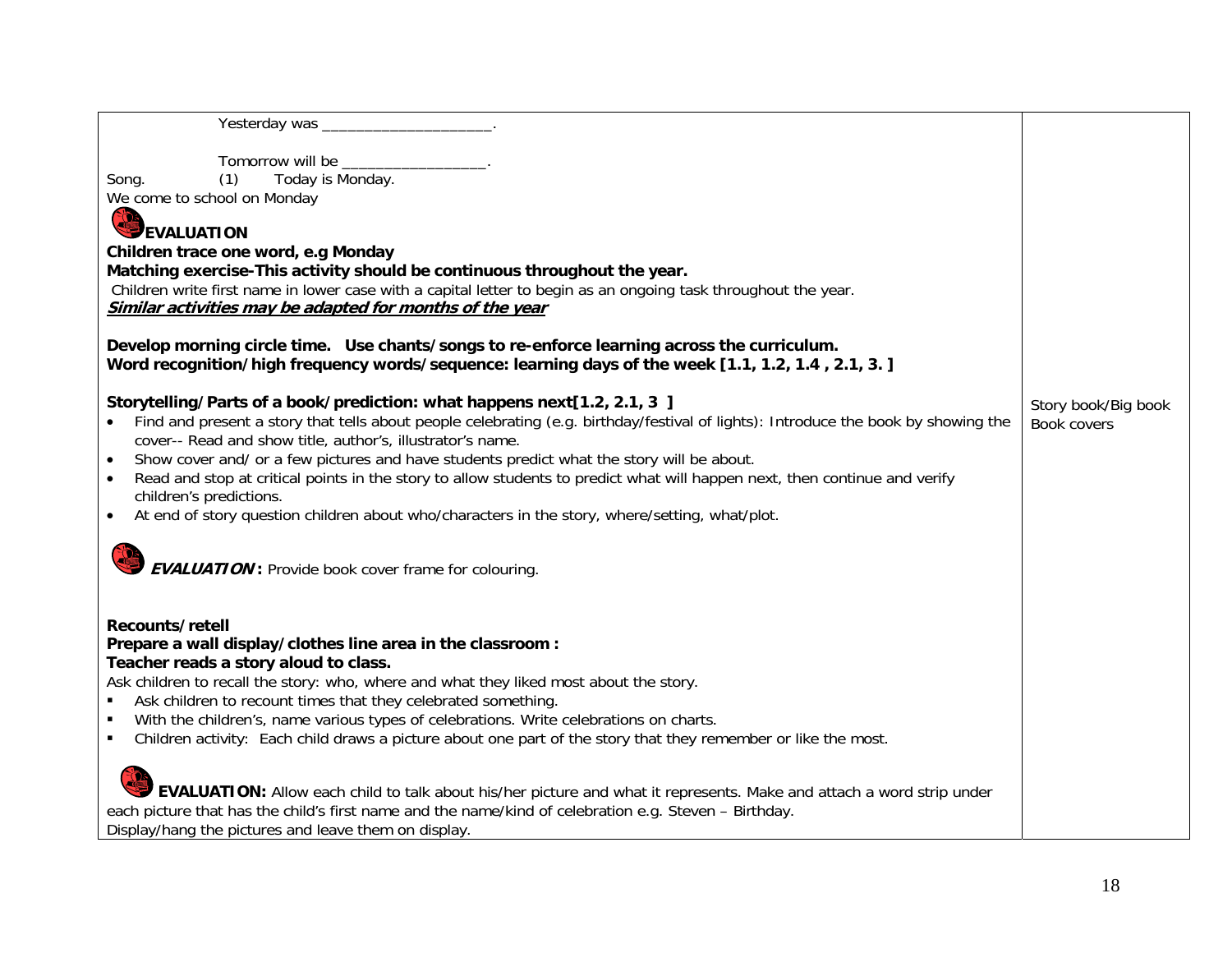| Vocabulary/ word identification/ word web[1.1, 1.3, 2.2, 2. 3, 2.4,]                                                                                                                                                                                                                                                                                                                                                                                                                                                                                                                                                                                                                                                                                                                                                                                                                                                                                                                                                                                                                                                                                                                                                                                                                                                                                                                                                                                                                                                                                                                                                                                                                                                                                                                                                                                                                                                 |                                          |
|----------------------------------------------------------------------------------------------------------------------------------------------------------------------------------------------------------------------------------------------------------------------------------------------------------------------------------------------------------------------------------------------------------------------------------------------------------------------------------------------------------------------------------------------------------------------------------------------------------------------------------------------------------------------------------------------------------------------------------------------------------------------------------------------------------------------------------------------------------------------------------------------------------------------------------------------------------------------------------------------------------------------------------------------------------------------------------------------------------------------------------------------------------------------------------------------------------------------------------------------------------------------------------------------------------------------------------------------------------------------------------------------------------------------------------------------------------------------------------------------------------------------------------------------------------------------------------------------------------------------------------------------------------------------------------------------------------------------------------------------------------------------------------------------------------------------------------------------------------------------------------------------------------------------|------------------------------------------|
| Choose one celebration, e.g. birthday and create a KWL chart.<br>Let children ask and answer questions: What do they know about birthday celebrations? Why do people celebrate birthdays?<br>What do people do at the celebration? What do they eat? Who attends? What do people sing?<br>Display alphabet chart/poster.<br>$\blacksquare$<br>With children, "read" celebration drawings on display and teacher makes a list of all the kinds/names of the celebrations as<br>written on web<br>Ask for additions to list, put first letter in coloured chalk. Post list for future referral.<br>$\blacksquare$<br>Allow children to "read" each other's pictures and names.<br>$\blacksquare$<br>Read words in print, allow children to read with teacher.<br>Have children name items in pictures. Words are placed with picture.<br>e.g. balloon<br><b>EVALUATION</b><br>Present sentences with pictures. Allow children to replace pictures with given words.<br>Trace around balloons for hand coordination activity.<br>Storytelling: Narrative analysis/story grammar/article is, the,[ 1.3,2., 3.1, 3.2 ]<br>Introduce the book cover, author, illustrator; predict contents based on cover and picture;<br>Have students look at the picture on the cover of the story. Read the title aloud and explain that the story is about<br>While reading stop at critical points in the story to allow children to predict what will happen next, record on chalkboard then<br>$\bullet$<br>continue and verify children's predictions.<br>Periodically stop and ask questions, check for understanding.<br>$\blacksquare$<br>Learn new vocabulary words and ask children to find the words in various subject areas., follow print left to right with finger<br>$\blacksquare$<br>or pointer (emphasize letters, words, and spaces).<br>At end of story, question children<br>$\blacksquare$<br><b>EVALUATION</b> | <b>KWL chart</b><br>Story book/Big books |
| <b>Colour pictures from story</b><br>Draw lines from left to right to develop hand/eye coordination.                                                                                                                                                                                                                                                                                                                                                                                                                                                                                                                                                                                                                                                                                                                                                                                                                                                                                                                                                                                                                                                                                                                                                                                                                                                                                                                                                                                                                                                                                                                                                                                                                                                                                                                                                                                                                 |                                          |
| <b>EVALUATION</b><br>Allow students to complete a worksheet with round letter formation e.g. a, d, c                                                                                                                                                                                                                                                                                                                                                                                                                                                                                                                                                                                                                                                                                                                                                                                                                                                                                                                                                                                                                                                                                                                                                                                                                                                                                                                                                                                                                                                                                                                                                                                                                                                                                                                                                                                                                 |                                          |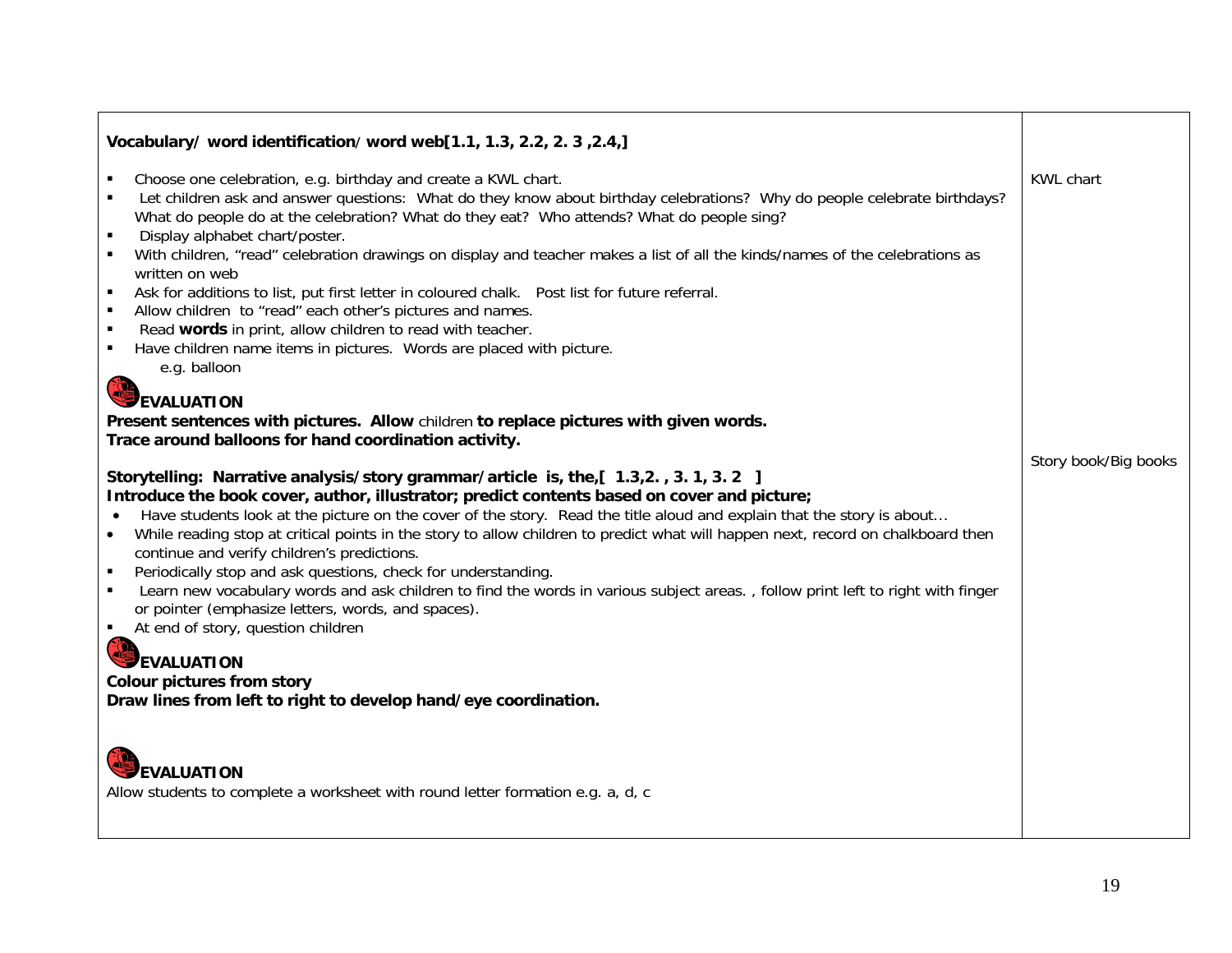| Descriptive language (adjectives) KWL/sounds/opposites [1.2, 2.5, 3]                                                                                                                                                                                                                                                                                                                                                                                                                                                                                                                                                                                                                                                                                                                                                                                                                                                                                                                                                                                                      |                                                                                 |
|---------------------------------------------------------------------------------------------------------------------------------------------------------------------------------------------------------------------------------------------------------------------------------------------------------------------------------------------------------------------------------------------------------------------------------------------------------------------------------------------------------------------------------------------------------------------------------------------------------------------------------------------------------------------------------------------------------------------------------------------------------------------------------------------------------------------------------------------------------------------------------------------------------------------------------------------------------------------------------------------------------------------------------------------------------------------------|---------------------------------------------------------------------------------|
| Read the story, "The Ants Party" or similar party story                                                                                                                                                                                                                                                                                                                                                                                                                                                                                                                                                                                                                                                                                                                                                                                                                                                                                                                                                                                                                   |                                                                                 |
| Ask/discuss with children if they would like to celebrate the beginning of school, and how they might do that.<br>Have children share what they think would make a good celebration in descriptive specific language and teacher records the<br>data creating a list/chart of words with picture that children suggest: e.g. What they would like to do, eat, play, sing, dance?<br>What special hat/sash they might wear? Who they would invite? How they would decorate the room? etc. Refer to the<br>previously made KWL chart for ideas e.g. birthday: red balloons. What sort of music would you play? Express their opinions of<br>parties, festivals, etc.<br>Teach Loud/soft, noisy/quiet (music), happy/sad, etc. as opposites<br>Refer to children's drawings of celebrations. Allow students to "read" each other's celebration drawings for ideas.<br>Hang new list/chart, "read" and review.<br>$\blacksquare$<br>Refer to and "read" chart for planning of your class kindergarten celebration. Add to chart as children have new ideas.<br>$\blacksquare$ | Book - The Ant's<br>Party<br>Word cards -<br>opposites<br>Coloured crayons etc. |
| EVALUATION: Ask children to draw a picture of themselves all dressed for the celebration. Draw the face they would wear.<br>Allow them to show to class and describe what they would wear.                                                                                                                                                                                                                                                                                                                                                                                                                                                                                                                                                                                                                                                                                                                                                                                                                                                                                |                                                                                 |
| Numbers 1-5/ description (nice, sweet, tasty, red candles, pretty).                                                                                                                                                                                                                                                                                                                                                                                                                                                                                                                                                                                                                                                                                                                                                                                                                                                                                                                                                                                                       |                                                                                 |
| Present a picture of cake with candles                                                                                                                                                                                                                                                                                                                                                                                                                                                                                                                                                                                                                                                                                                                                                                                                                                                                                                                                                                                                                                    |                                                                                 |
| Ask who likes birthday cake. When does someone/you get a birthday cake? How do you/ they feel?<br>Talk about birth months (e.g. who was born in the month of September)<br>$\blacksquare$<br>trace and colour picture of birthday cake<br>$\blacksquare$<br>Sing 'Happy Birthday'.<br>$\blacksquare$                                                                                                                                                                                                                                                                                                                                                                                                                                                                                                                                                                                                                                                                                                                                                                      | Picture of cake with<br>candles on it                                           |
| Count candles for the age of the children in class (5, 6, or 7 years) and write the number and word.<br>Talk about experiences during birthday celebrations.<br>$\blacksquare$                                                                                                                                                                                                                                                                                                                                                                                                                                                                                                                                                                                                                                                                                                                                                                                                                                                                                            |                                                                                 |
| Post chart with cake for marking names of children as birthday month's progress.                                                                                                                                                                                                                                                                                                                                                                                                                                                                                                                                                                                                                                                                                                                                                                                                                                                                                                                                                                                          |                                                                                 |
| <b>EVALUATION:</b><br>Have students draw a cake with the number of candles to represent their ages. Trace their names onto the cake. Recognise<br>birthdays of children as the year progressescelebrate whenever possible.                                                                                                                                                                                                                                                                                                                                                                                                                                                                                                                                                                                                                                                                                                                                                                                                                                                |                                                                                 |
| Address Identification/Reading environmental print/Transferring data:[1.1, 2.3, 3.3]<br>Sing "Where do you live?" (2x) Teacher writes addresses of community on flash cards. Each student identifies.<br>$\blacksquare$                                                                                                                                                                                                                                                                                                                                                                                                                                                                                                                                                                                                                                                                                                                                                                                                                                                   |                                                                                 |
| Create an invitation card by photocopying a frame.<br>$\bullet$                                                                                                                                                                                                                                                                                                                                                                                                                                                                                                                                                                                                                                                                                                                                                                                                                                                                                                                                                                                                           |                                                                                 |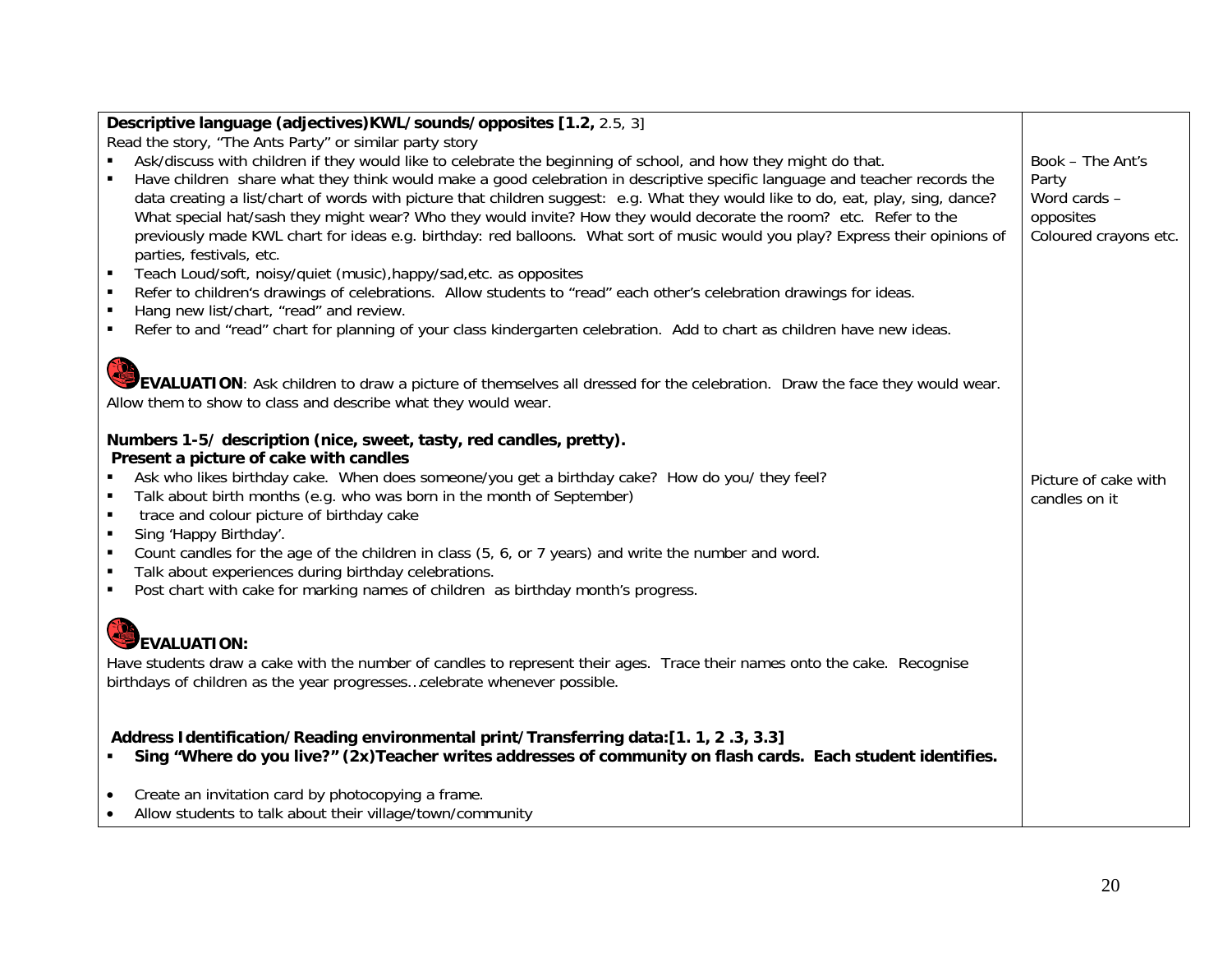| Write names of communities on chalkboard and read with students<br>Teacher allows the students to post invitations to other children in the classroom.                                                                                                                                                                                               |                         |
|------------------------------------------------------------------------------------------------------------------------------------------------------------------------------------------------------------------------------------------------------------------------------------------------------------------------------------------------------|-------------------------|
| <b>EVALUATION:</b><br>Students identify their names and addresses through pointing on the wall, desk or in matching game.<br>Have students decorate, "write" and "address" an invitation to a party.                                                                                                                                                 |                         |
| Letter recognition, initial sounds and formation of letters. Have children identify lower case and upper case letters.<br>[2 L0 3]                                                                                                                                                                                                                   |                         |
| Teach one (1) to (2) letters per week according to the ability of the class. *return to this throughout the year.                                                                                                                                                                                                                                    | Sandbox<br>Letter chart |
| Some ideas include: non-alpha:<br>Introduce letters one at a time (sometimes this is done one per week according to ability of class.                                                                                                                                                                                                                |                         |
| Sometimes it is best to teach lower and upper case letters separately unless upper and lower are the same.<br>$\bullet$                                                                                                                                                                                                                              |                         |
| Trace and make straight lines and then trace and make straight line letters: I, i, t, k, v, w, y, x, z,<br>$\bullet$                                                                                                                                                                                                                                 |                         |
| Trace and make circles and then curve letters: o, c, s<br>$\bullet$                                                                                                                                                                                                                                                                                  |                         |
| Trace and make lines and same directional circles together: e, d, a, g, u, q, f, h, n, m, b, p, r, j,                                                                                                                                                                                                                                                |                         |
| Some ideas for teaching letter formation: Use full body exaggerated motion in the air, trace big letters in sand/on<br>a wall chart, make and trace tactile sand letters, finger paint trace letters. Dance to shapes of letters or use background<br>music to create movement.                                                                      |                         |
| <b>EVALUATION:</b> Copy the letter of the day. Trace patterns<br>Match the pictures provided with word which shows the correct initial letter (all).<br>Use a big book to tell a familiar story or story with repetitive patterns e.g. 'Chicka Chicka Boom Boom' allow students to point<br>out letters.<br>Discuss alphabets in story.<br>$\bullet$ | Big book costumes       |
| Make and/or eat a food beginning with the letter e.g. $I =$ lollipop, a=apple<br>$\bullet$                                                                                                                                                                                                                                                           |                         |
| Teacher dresses in a costume e.g. nurse, baker                                                                                                                                                                                                                                                                                                       |                         |
| Initial /s/ S/ Phonemic Awareness [1.,2., 3.]                                                                                                                                                                                                                                                                                                        |                         |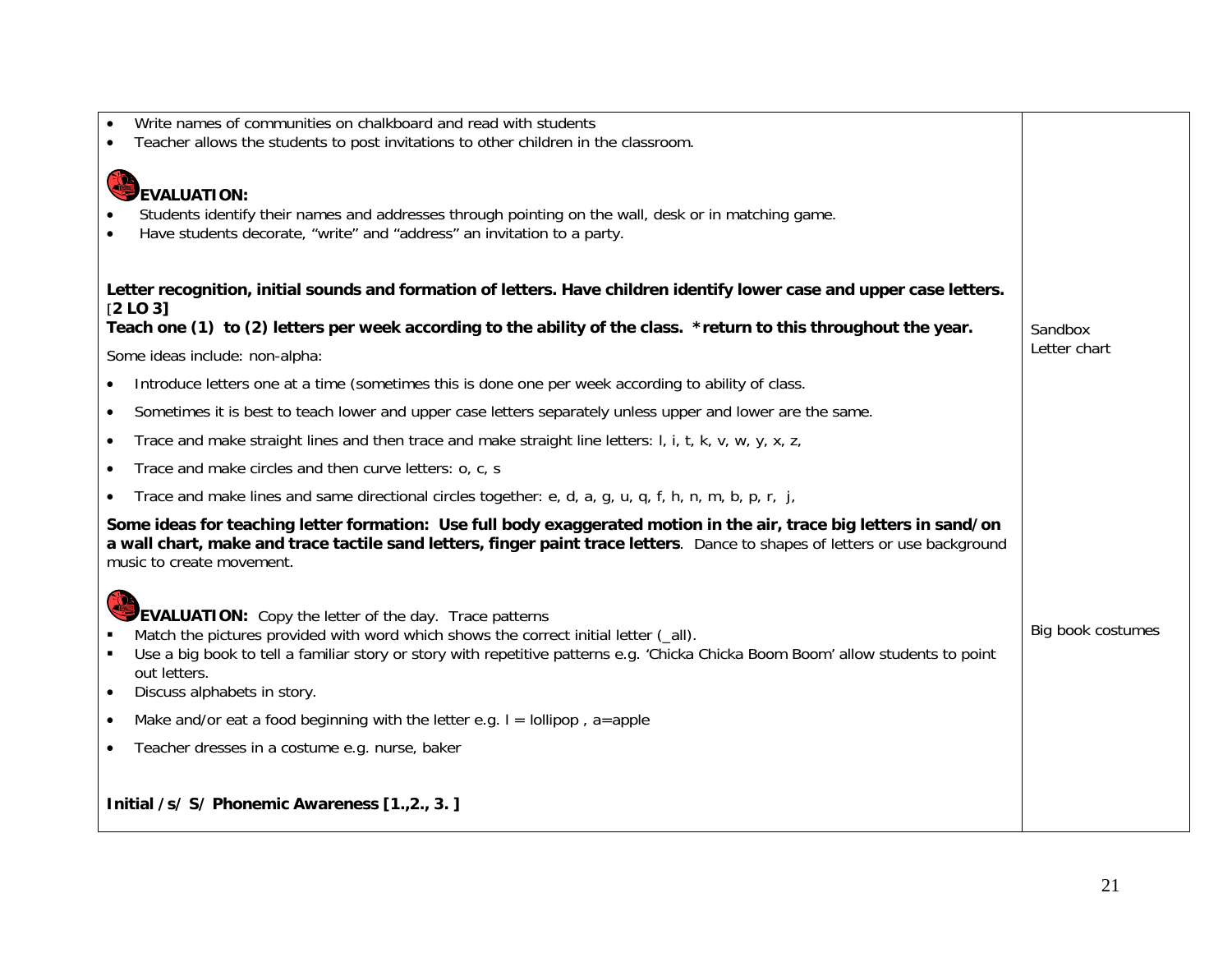| Associate visual and auditory information and use phonetic analysis with the letter 's' in the initial form.                                                                                                                                                                                                                                                                                                                                                                                                                                                                                                                                                                                                                                             |                                 |
|----------------------------------------------------------------------------------------------------------------------------------------------------------------------------------------------------------------------------------------------------------------------------------------------------------------------------------------------------------------------------------------------------------------------------------------------------------------------------------------------------------------------------------------------------------------------------------------------------------------------------------------------------------------------------------------------------------------------------------------------------------|---------------------------------|
| Present an object or picture beginning with a letter e.g. 's'.<br>٠                                                                                                                                                                                                                                                                                                                                                                                                                                                                                                                                                                                                                                                                                      |                                 |
| Have students identify the object and give the <b>initial sound</b> . Have the students say the /s/ sound with you and tell them to<br>$\blacksquare$<br>repeat each time they hear it.                                                                                                                                                                                                                                                                                                                                                                                                                                                                                                                                                                  | Letter cards                    |
| Present story, e.g. "Sally sat on her seat" making use of picture/context clues.<br>$\blacksquare$                                                                                                                                                                                                                                                                                                                                                                                                                                                                                                                                                                                                                                                       |                                 |
| e.g. Sally sells something that you wear on your feet<br>(Sandals or socks). See Sally in the sun<br>Teacher calls words in pairs, students repeat both words then say which begins with 's' e.g. (Sun, Pins)<br>Sing song "Sally Seal" then have the students clap the number of words in each line<br>Allow students to name other words that begin with the letter's' e.g. students names, days of the week, objects in the<br>classroom.<br>Play a shopping game for items beginning with's'. Write lower and upper case letters (Ss)words in basket and have children<br>٠<br>pick the correct one from among other words.<br>Present the letters on a card. Have students associate letter and sound e.g. the sound of 's' is sss as in sun, soap. |                                 |
| <b>EVALUATION:</b><br>Play the game "I spy".<br>Circle words beginning with s on worksheet.<br>Present the letter's' among other letters. Allow individuals to identify and circle the letter.<br>Ask the children to write the letter that stands for the sound /s/ that they hear at the beginning of the word sad.                                                                                                                                                                                                                                                                                                                                                                                                                                    |                                 |
| N.B. Teacher must ensure that there are sufficient concrete objects in the classroom to use with the letter she/he is<br>doing.                                                                                                                                                                                                                                                                                                                                                                                                                                                                                                                                                                                                                          | Story with<br>pictures/big book |
| sandboxes<br>Oral Reading comprehension: Main idea [1., 2., 3.]<br>Read story/present illustrations about birthday party<br>Have students look at the picture on the cover. Discuss the details.<br>п<br>Ask questions to individual students about Main idea in story.<br>$\blacksquare$<br>Make an announcement of a birthday party.<br>$\blacksquare$<br>Teach initial sound 'b' 'f'. sand writing, air writing, worksheets. (birthday, bake, big, fun, fat, fig)<br>$\blacksquare$<br>Read and write high frequency words, from story, related to birthday.<br>$\blacksquare$<br>Ask students for possible titles/main idea of the story in a sentence<br>Ongoing practice                                                                           |                                 |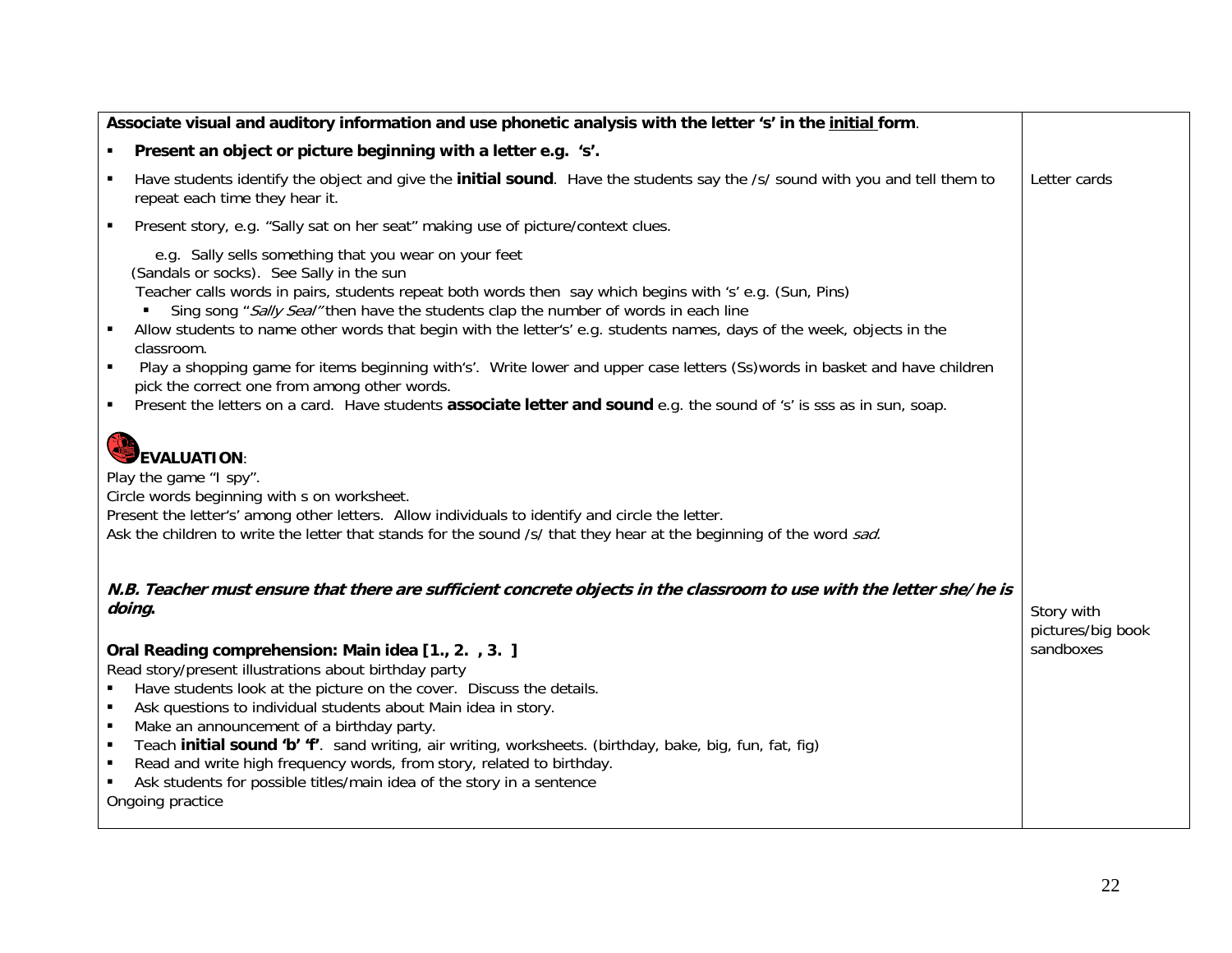| <b>COR</b><br>EVALUATION: Have students identify the main idea, orally, from given options on sentence strips that teacher reads.<br>Put an X on the picture that does not belong to the story.<br>Children write patterns to copy movements of up and down to finish patterns.                                                                                                                                                                                                                                                                                                                                                                                                                                                                                                                                                                                                                                                                                                                                                                            | Sentence strips                                                                                      |
|------------------------------------------------------------------------------------------------------------------------------------------------------------------------------------------------------------------------------------------------------------------------------------------------------------------------------------------------------------------------------------------------------------------------------------------------------------------------------------------------------------------------------------------------------------------------------------------------------------------------------------------------------------------------------------------------------------------------------------------------------------------------------------------------------------------------------------------------------------------------------------------------------------------------------------------------------------------------------------------------------------------------------------------------------------|------------------------------------------------------------------------------------------------------|
| <b>WEDDING CELEBRATIONS</b>                                                                                                                                                                                                                                                                                                                                                                                                                                                                                                                                                                                                                                                                                                                                                                                                                                                                                                                                                                                                                                |                                                                                                      |
| Supplying ordering/ initial letters/probable sequence [1., 2.2, 2.3, 3. 2]<br>Present wedding pictures (photo album).<br>$\blacksquare$<br>$\blacksquare$<br>Talk about weddings as celebrations and allow children to share experiences about weddings.<br>$\blacksquare$<br>Sing a wedding song 'Here comes the Bride'.<br>$\blacksquare$<br>Role play 'wedding part' of Cinderella story.<br>$\blacksquare$<br>Allow children to give simple explanations of why certain things happened in the story.<br>$\blacksquare$<br>Teach initial sound 'm', 'c', 'l' (marry, May, celebration, Cinderella)<br>Teach high frequency words beginning with 'm' Read 'Cinderella'<br>$\blacksquare$<br>story - complete words with letter m/c                                                                                                                                                                                                                                                                                                                      | Wedding pictures                                                                                     |
| Follow similar activities for teaching other celebrations                                                                                                                                                                                                                                                                                                                                                                                                                                                                                                                                                                                                                                                                                                                                                                                                                                                                                                                                                                                                  |                                                                                                      |
| EVALUATION<br>Draw part of the wedding<br>Shop from the Prince's bag for words. When the initial letter is found child calls it out                                                                                                                                                                                                                                                                                                                                                                                                                                                                                                                                                                                                                                                                                                                                                                                                                                                                                                                        |                                                                                                      |
| <b>INDEPENDENCE</b>                                                                                                                                                                                                                                                                                                                                                                                                                                                                                                                                                                                                                                                                                                                                                                                                                                                                                                                                                                                                                                        |                                                                                                      |
| Vocabulary Development/writing labels/.[1.3,1.4,1.5, 2.1, 2.4, 3.5]<br>Prepare objects and pictures for <i>Show and Tell</i> using items related to independence.<br>Label items. Talk about likes/dislikes. Have children work in groups around the different corners/stations to reinforce<br>concepts.<br>Prepare simple crafts (cup doll with Madras)-have students identify shapes square, round-from corners.<br>$\blacksquare$<br>Set up 'Independence Corner' (food, clothes etc).<br>$\blacksquare$<br>Present national symbols (real and pictures) and help students understand symbols.<br>$\blacksquare$<br>Write labels and read aloud (flag, independence,<br>$\blacksquare$<br>Have children colour in parrot on paper flags and talk about what the emblems stand for. Post flags on stick or string to<br>display.<br>$\blacksquare$<br>Listen to National Anthem music and begin to learn the first stanza.<br><b>EVALUATION:</b> Show words on cards and let students identify things that belong to National Celebration. Identify the | Craft items<br>National symbol<br>pictures<br>Dominica flag<br><b>Cassette of National</b><br>Anthem |
| picture that does not belong.                                                                                                                                                                                                                                                                                                                                                                                                                                                                                                                                                                                                                                                                                                                                                                                                                                                                                                                                                                                                                              |                                                                                                      |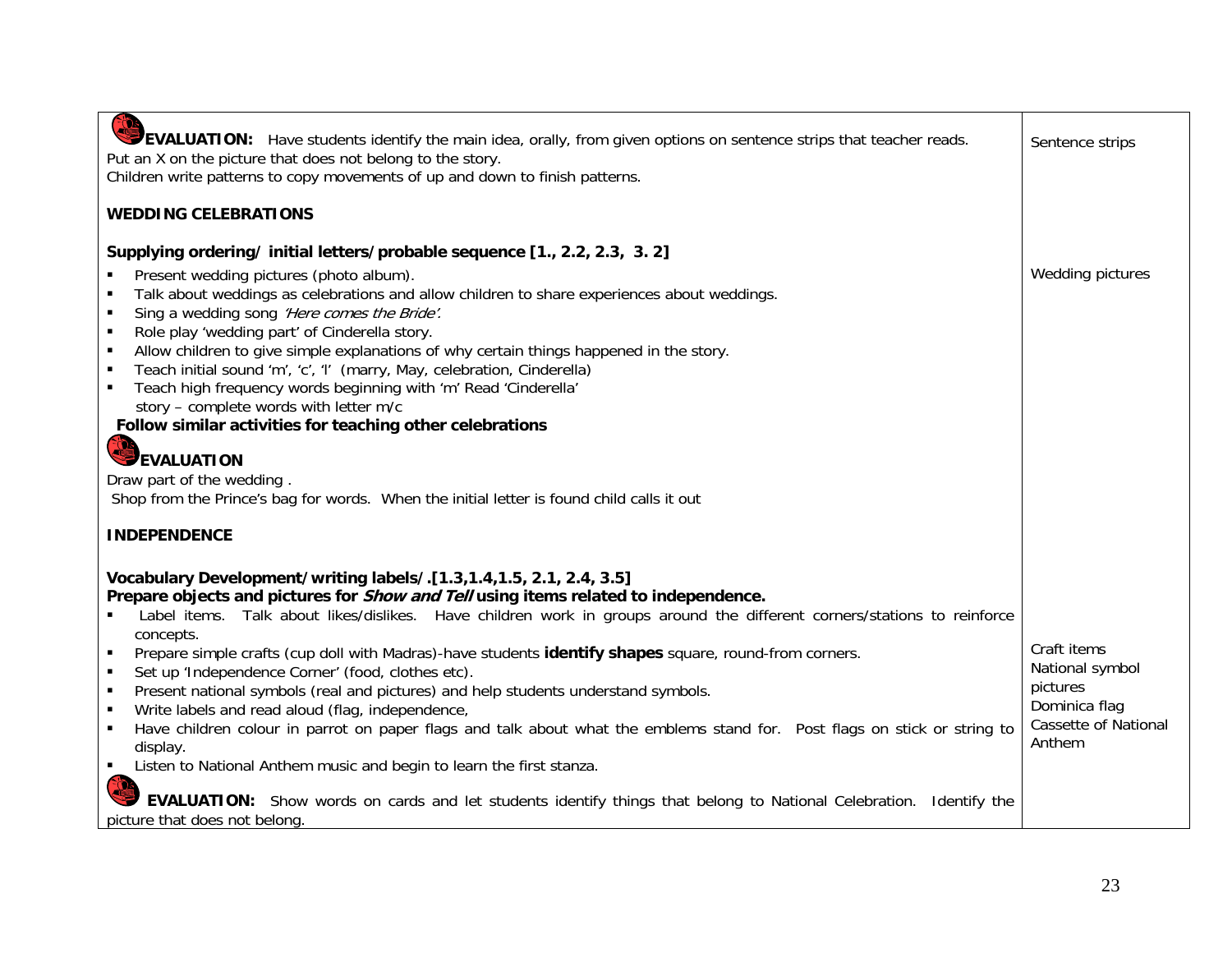| Interviewing skills [ 1.2, 1.3, 1.5, 2.4, 3.4, 3.5 ]                                                                                                                                                                                                                                                                                                                                                                                                                                                                                                                                                                                       |                                                            |
|--------------------------------------------------------------------------------------------------------------------------------------------------------------------------------------------------------------------------------------------------------------------------------------------------------------------------------------------------------------------------------------------------------------------------------------------------------------------------------------------------------------------------------------------------------------------------------------------------------------------------------------------|------------------------------------------------------------|
| Invite a resource person to teach a simple traditional dance                                                                                                                                                                                                                                                                                                                                                                                                                                                                                                                                                                               |                                                            |
| Talk about Independence dances and develop vocabulary using LEA.<br>Prepare questions with children to ask the resource person. Allow children to interview person. Have children talk in simple<br>sentences.                                                                                                                                                                                                                                                                                                                                                                                                                             |                                                            |
| Teach initial sounds 'd', 'r' .dance, Dan/ran, rest etc. by using riddles.                                                                                                                                                                                                                                                                                                                                                                                                                                                                                                                                                                 |                                                            |
| EVALUATION<br>Complete Early Identification Checklist                                                                                                                                                                                                                                                                                                                                                                                                                                                                                                                                                                                      |                                                            |
| <b>FESTIVAL OF LIGHTS</b>                                                                                                                                                                                                                                                                                                                                                                                                                                                                                                                                                                                                                  |                                                            |
| Set up Christmas tree in the corner OR place candle stands. Display foods used at Christmas.<br>[1.1, 1.3, 2.4, 2.5, 3.3, 3.4]<br>Listen to Christmas story and answer questions about story.<br>Talk about the origin of Christmas.<br>Have children talk about what they like/dislike about Christmas.<br>Act out a celebration<br>٠<br>Make a Christmas card and write a Christmas message e.g. Merry Christmas to mummy/daddy<br>Teach letter sounds beginning with 'q', 'h'.<br>٠<br>Teach songs while children visually discriminate between letters (g and j) (h and l).<br>(glad, gift, God, give/hand happy, holiday, help, home) | Christmas tree<br>Christmas cards<br>Paper/card<br>Crayons |
| <b>EVALUATION</b><br>Circle pictures to discriminate between sounds. Answer questions and talk about the celebration in pairs.<br>Have a show and tell. Ask questions about foods<br>Listen to Christmas song - sing along. Complete cloze sentence:<br>I like<br>at Christmas time.<br>(Encourage children to draw a Christmas food). Read completed sentences aloud.                                                                                                                                                                                                                                                                     |                                                            |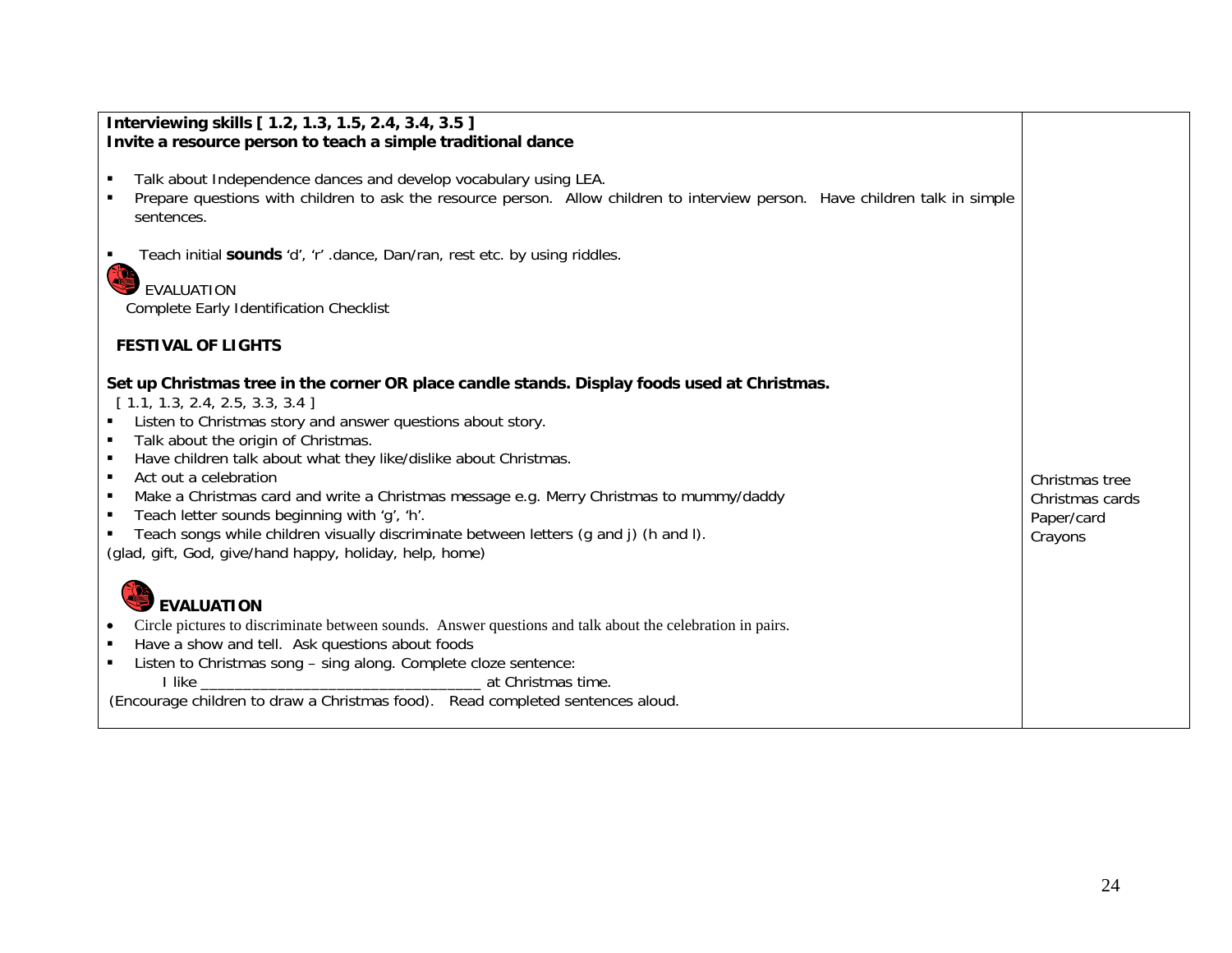|                                                                           | <b>RESOURCES</b> |
|---------------------------------------------------------------------------|------------------|
| <b>ONGOING ASSESSMENT</b>                                                 |                  |
| Match letter ID/sound ID checklists                                       |                  |
| Phonic worksheets                                                         |                  |
| Writing samples                                                           |                  |
| Observation for oral: retelling, sequencing, comprehension                |                  |
| -discussion and                                                           |                  |
| Participation                                                             |                  |
| handwriting, letter formation                                             |                  |
| clarity in speech                                                         |                  |
| copying spelling                                                          |                  |
| . Sequencing patterns and pictures                                        |                  |
| . Phonics initial sounds                                                  |                  |
|                                                                           |                  |
| . Verb to be                                                              |                  |
| Listening to teacher, one another, to                                     |                  |
| stories, rhymes, riddles                                                  |                  |
| . Tell a story from picture                                               |                  |
| . Ask questions aloud and clearly                                         |                  |
| . Talk about past using 'ed'                                              |                  |
| . Describe colours, shapes, objects                                       |                  |
| Retell stories/Act and predict out comes                                  |                  |
| . Pre writing tracing copying letter, shapes                              |                  |
| and patterns formation of all lower case                                  |                  |
| letters (capital letter, full stop)                                       |                  |
| <b>End of Theme Assessment</b>                                            |                  |
|                                                                           |                  |
| Big Book Alphabet Book with Celebrations e.g. A= anniversary<br>$\bullet$ |                  |
| $B = \text{birthday}$ $C = \text{cake}$                                   |                  |
| Making a simple class dictionary                                          |                  |
| Create a class story book with children's illustration                    |                  |
|                                                                           |                  |
| Make birthday cards, weddings and Invitation cards                        |                  |
|                                                                           |                  |
|                                                                           |                  |
|                                                                           |                  |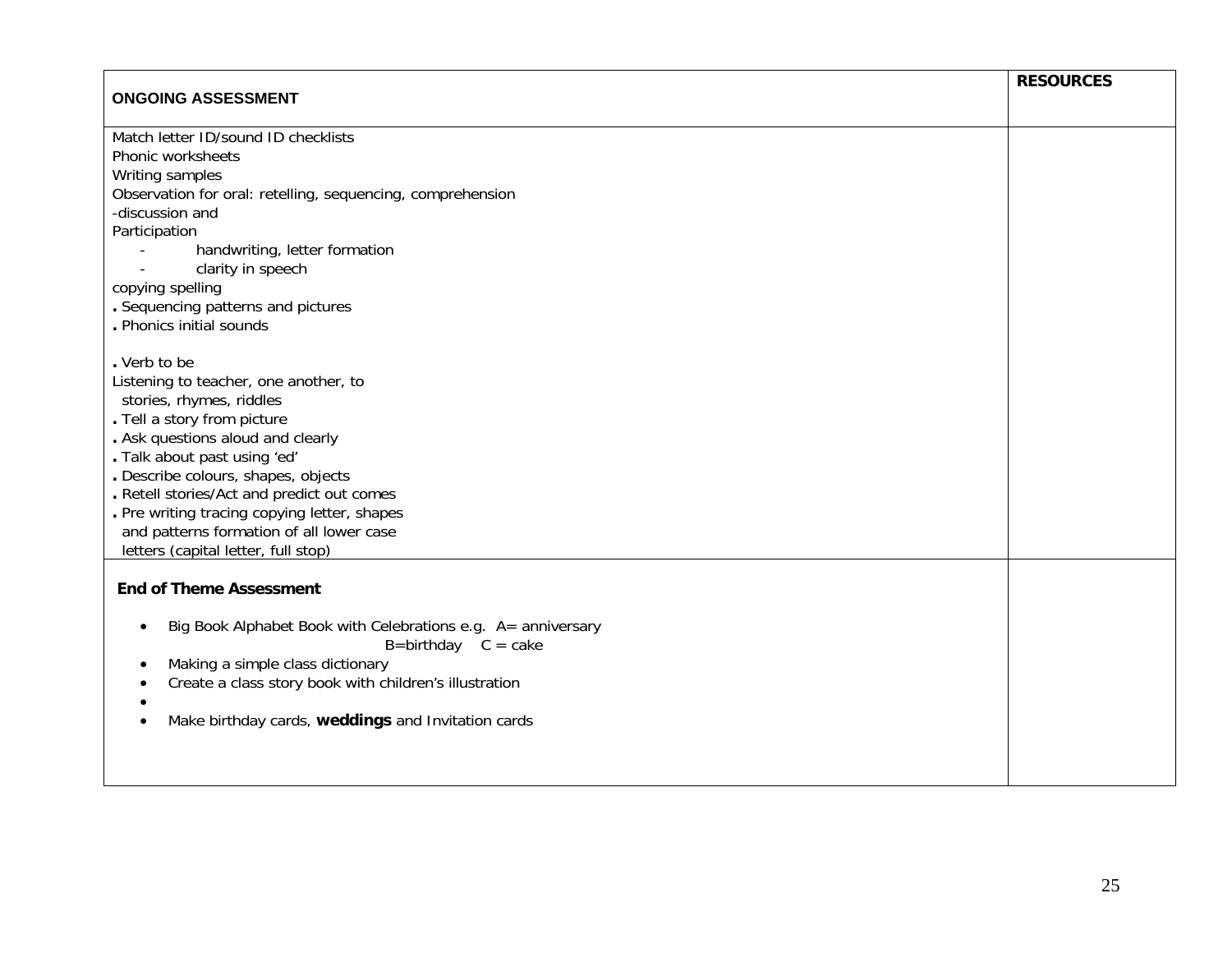## **THEME 2**: FAMILY

**TOPIC 1**: MEMBERS OF MY FAMILY



**TOPIC 2**: THINGS WE DO IN OUR FAMILY



**TOPIC 3**: WHAT FAMILY NEEDS

**TIME**: 5 weeks

**CURRICULUM LINKS**: **Mathematics** (size, shapes, colours, number order), **Science** (body parts, care), **Social Studies** (history, family tree), **VPA** (music and rhythm), **HFLE** (relationships)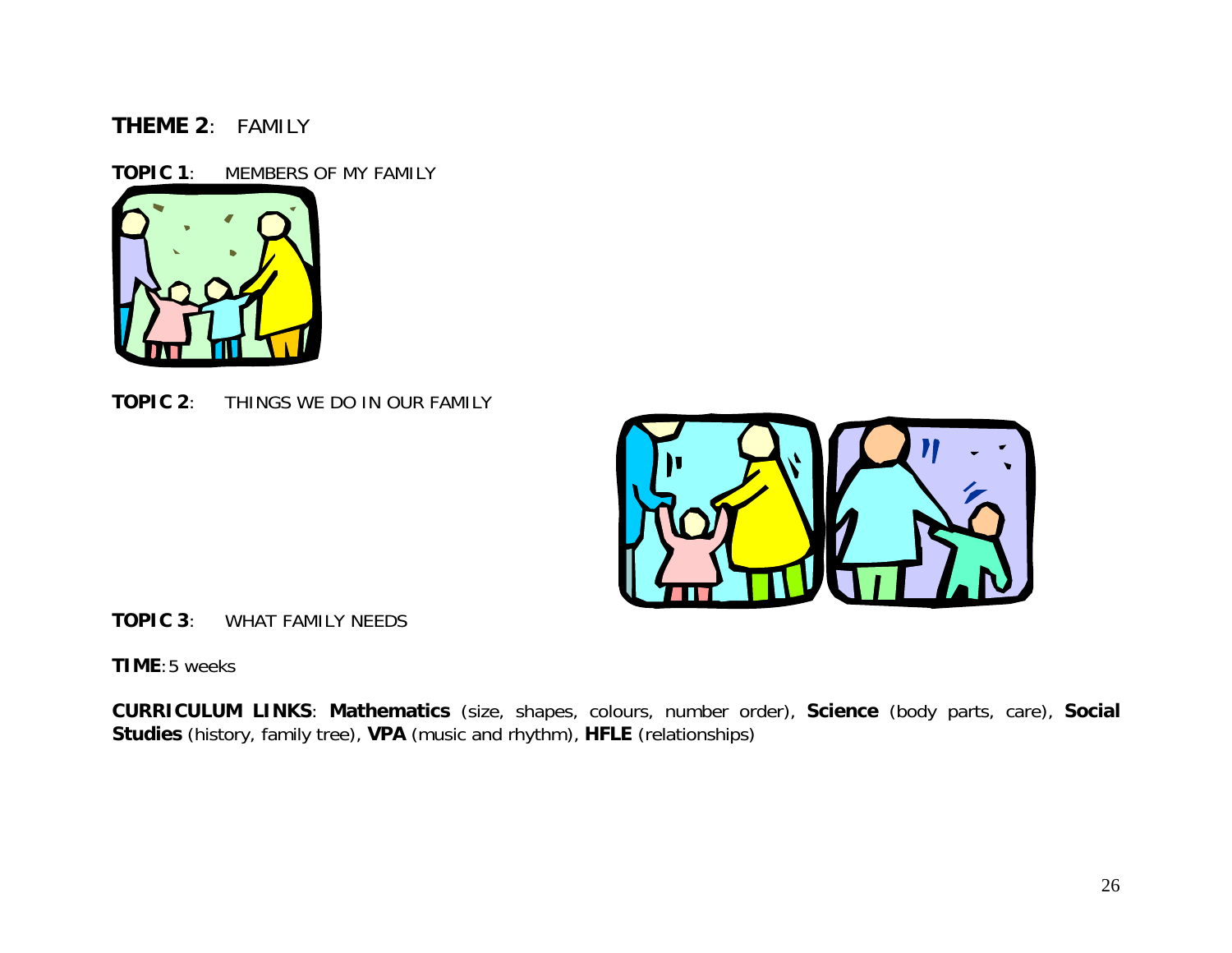

# **THEME #2 FAMILY: SKILLS**

show and tell role play family activities Retelling familiar stories-past tense of regular verbs (Little Red Hen baked) Telling story from picture-simple continuous tense (cleans, cleaning/feeds, feeding)

Phonemic Awareness-, oral discrimination (initial sounds continued ) Self-directed Activity-learning center(Family/House Corner)

Vocational ideas/ miming telephone and other conversations, Class visitor/resource person Songs/ rhymes Tally Marks, Counting how many 1-5 Talking about emotions, feelings, courtesy

**Listening and Speaking Community Community Reading Community Community Community Community Community Community** Matching words with pictures/word association Categorisation action words(clean, work, feed, play)/ naming words(mummy, daddy, brother, sister, etc. Personally significant words (names, words from readers) reading simple sentences KWL-resource person Visual discrimination of alphabet names, letter recognition Visual discrimination-shapes in pictures Environmental print/labels High frequency words

Tracing Journal writing Tally Marks, Counting how many 1-5 Drawing Create a family tree

## **FAMILY**

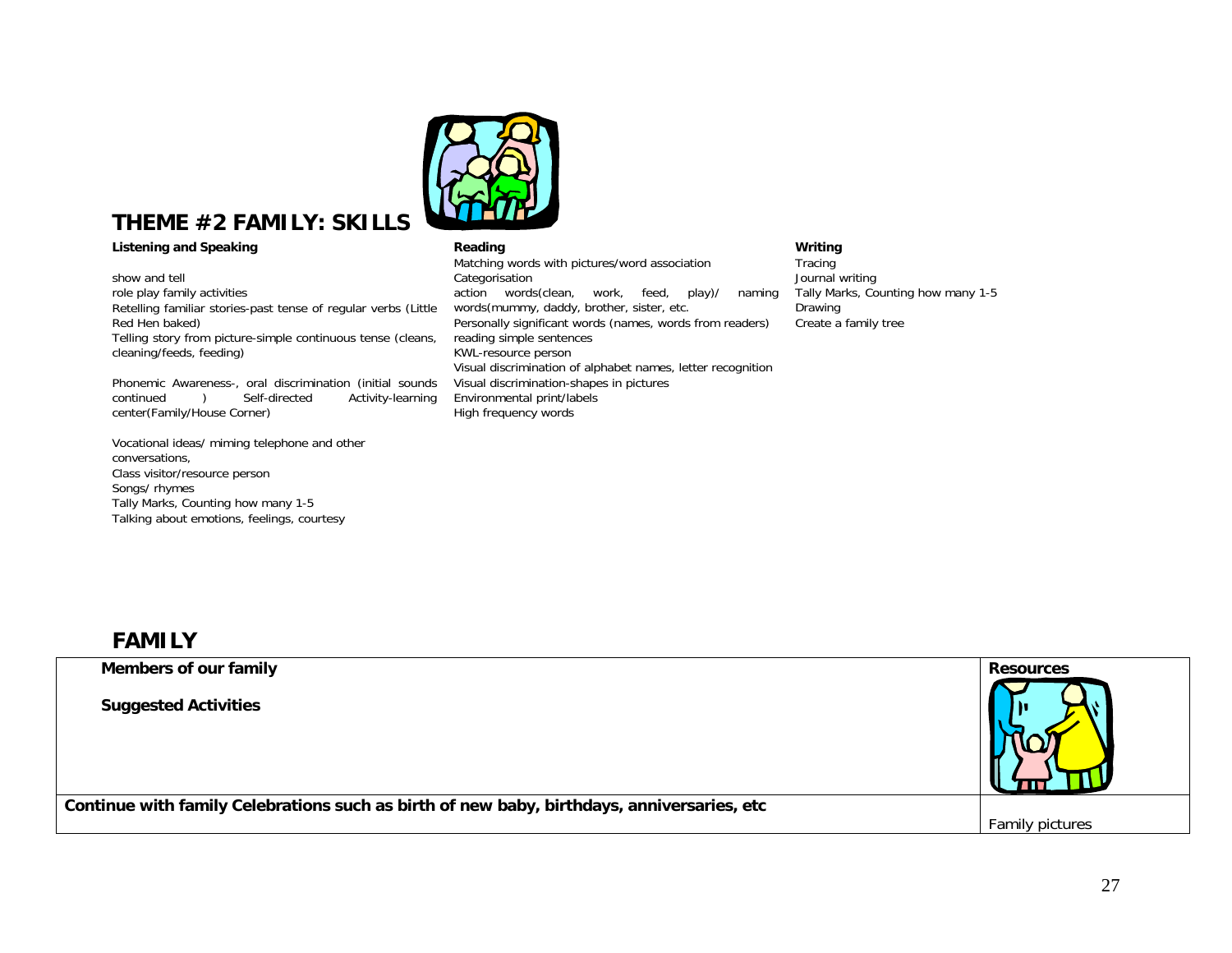| Vocabulary Development/labelling [1.1,1.2,2.3, 2.5,3.1,3.2]                                                                                                                                                                                                                                                              |                             |
|--------------------------------------------------------------------------------------------------------------------------------------------------------------------------------------------------------------------------------------------------------------------------------------------------------------------------|-----------------------------|
| Have children bring family pictures, have a poster with family                                                                                                                                                                                                                                                           |                             |
| Talk to others about their family - mummy, daddy, sister, brother.<br>Sing the song, "With Jesus in the Family" or "I'm Very Special"<br>Let children copy the names of members of their family on pictures<br>Create mobiles to decorate wall frieze                                                                    |                             |
|                                                                                                                                                                                                                                                                                                                          | Pictures of household items |
| <b>EVALUATION</b><br>Colour using crayons, pictures of the family. Write the word "family".<br>Provide puppets or make paper bag puppets and act out members of the family.                                                                                                                                              |                             |
| Naming words (nouns) /short vowel sounds 'a' as in axe, 'o' as in mop,                                                                                                                                                                                                                                                   |                             |
| Name things needed to carry out activities/chores at home, observe picture of tools e.g. To mop the floor – pail, mop, water, soap.                                                                                                                                                                                      |                             |
| Children will make drawings then write the names of the objects drawn.<br>Present picture card with drawing of apple, axe etc.<br>Call a list of words. Let students repeat the word or stand when they hear the 'a' sound<br>Teacher repeats two words. Children listen for the /a/ sound. Clap when the sound is heard |                             |
| EVALUATION: Complete an exercise with pictures. Children circle the picture with the /a/ sound from a list.                                                                                                                                                                                                              |                             |
| Reviewing Initial a [<br>Teacher presents pictures of pets (children bring pictures) and allows children to talk about their pictures.<br>Children draw their pets.                                                                                                                                                      |                             |
| Clap the following syllables: ant, alligator, apple, and anteater. Ask, "are any of these pets?" Ask students what they notice                                                                                                                                                                                           |                             |
| about the sound.<br>Hold up a card with the letter Aa, tell children the sound /a/. Ask them to make the sound the dentist asks for when he wants<br>to see in their mouth-"ahhhhh"                                                                                                                                      |                             |
| Have volunteers circle the beginning of words that say /a/. Write: Ann and Nan saw an ant at the park.<br>$\blacksquare$<br>Write other pets: dog, bird, fish-tell children that these do not have an /a/ sound                                                                                                          |                             |
| Use 'Anancy story to illustrate how family can be happy, sad etc. Make the sad sound "ahh"<br>$\blacksquare$                                                                                                                                                                                                             |                             |
| Recite the Poem, "Mary had a little lamb" and talk about how Mary might feel if<br>$\blacksquare$                                                                                                                                                                                                                        |                             |
| COR<br><b>EVALUATION:</b> Create a simple rhyme with children using words that rhyme with 'at' and 'an'-allow them to use nonsense<br>words.                                                                                                                                                                             |                             |
| Talk about values from the stories. How might you feel if you were bullied? Cheated? etc                                                                                                                                                                                                                                 |                             |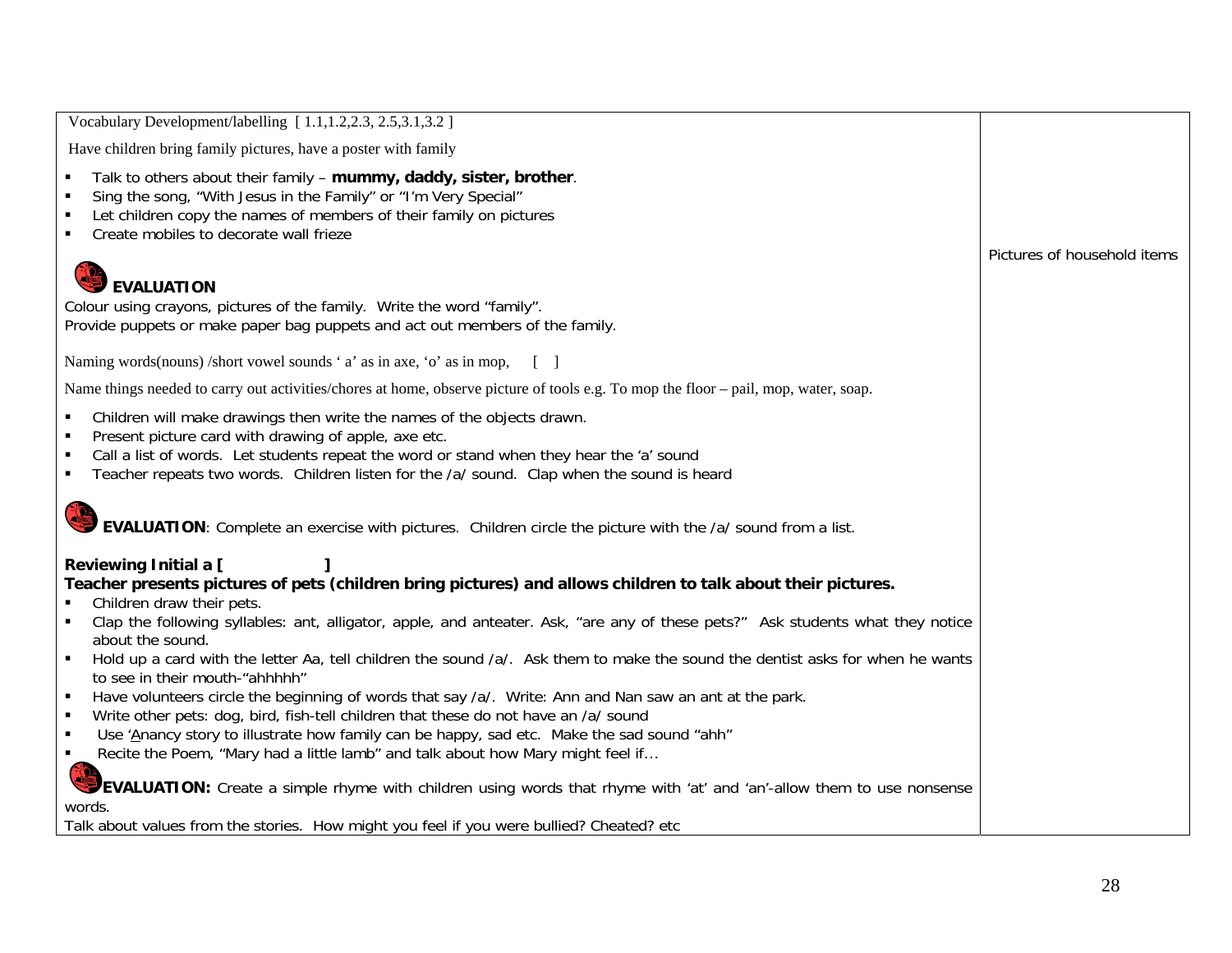| Role play of family scene e.g. role of mother, father, family members/action words [1.1, 1.2, 2.1, 3.1, 3.2]<br>Talk about what family members do.<br>$\blacksquare$<br>Describe the tasks. Talk about how you can help at home.<br>$\blacksquare$<br>Teacher writes actions on the board.<br>$\blacksquare$<br>Write one sentence about the drawings showing task of family members (daddy feeding baby, mummy bakes cakes etc.)<br>$\blacksquare$                                                                                                                                                                                                       | Drawings, pictures of family<br>members working            |
|-----------------------------------------------------------------------------------------------------------------------------------------------------------------------------------------------------------------------------------------------------------------------------------------------------------------------------------------------------------------------------------------------------------------------------------------------------------------------------------------------------------------------------------------------------------------------------------------------------------------------------------------------------------|------------------------------------------------------------|
| Talk about drawings<br>$\blacksquare$<br>Finger play (make a hand chart)<br>$\blacksquare$<br>Thumb - This is the father who brings us the bread<br>Index finger - This is the mother who puts us to bed<br>Middle finger - This is the brother who plays with a ball<br>Ring finger - This is the sister who plays with her doll<br>Small finger - And this is the baby the smallest of all<br><b>EVALUATION</b> Trace hand, join the dots, worksheet - label "family".                                                                                                                                                                                  |                                                            |
| Paint finger people onto sheets. Label them and make finger frieze for class wall.<br>Match family members with the task that they may most likely perform.<br>Emotions/Predictions of story(DRTA) [1.1,1.2, 1.3, 2.1, 2.2, 3.2]<br>Create "house" activity corner                                                                                                                                                                                                                                                                                                                                                                                        | Book with story of                                         |
| Read the story of <i>Goldilocks and the Three Bears</i> , discuss and return to predictions<br>Use wooden spoons with happy face/sad face to show emotions of Goldilocks<br>Allow each child to role play how to answer the phone, introduce someone coming to the house etc.<br>Present opportunities for pretend play, have children talk about each family member, telephone conversation, role play<br>$\blacksquare$<br>emotions.<br>Children give simple sentences about how they feel about the story.<br>Teacher writes simple sentences about roles of family (scribble own writing about family) as children read together and<br>individually. | 'Goldilocks and the three<br>bears'<br>Telephone/cellphone |
| Evaluation: Observation of children at play. Complete Early Identification Checklist.<br>Retell/Sequencing [ 1.1, 1.2, 1.4, 2.1, 2.3, 3.1, 3.5]<br>Author's Chair: Have children stand in front of class, or sit on chair each given the opportunity to talk about<br>himself/herself and the story                                                                                                                                                                                                                                                                                                                                                       |                                                            |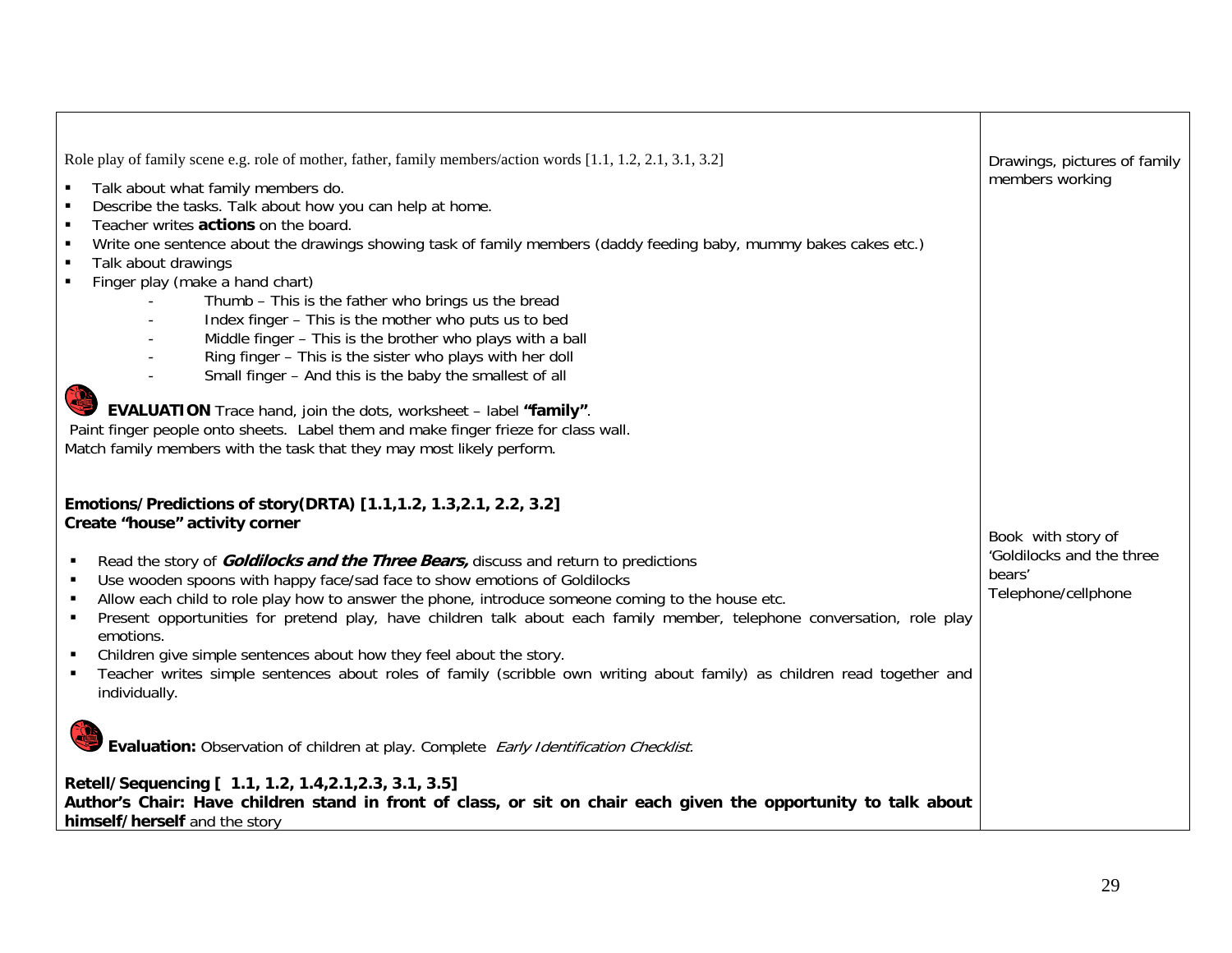| Other children ask questions to students in chairs (teacher models first) students copy names.                                 |                  |                             |
|--------------------------------------------------------------------------------------------------------------------------------|------------------|-----------------------------|
| Use a frame " My name is -------------------------"                                                                            |                  |                             |
| Song - 'Oh I'm very special' (bring in names of students or family members)                                                    |                  |                             |
|                                                                                                                                |                  |                             |
| Use seed instruments to shake to rhymes and rhythms made in class<br>٠                                                         |                  |                             |
| 0r                                                                                                                             |                  |                             |
| Song - 'Everybody has a name' (children will say their names)                                                                  |                  |                             |
| Children will recall and retell the story of Goldilocks in two or three events in sequence, e.g. What happened first, next and |                  |                             |
| finally.                                                                                                                       |                  |                             |
|                                                                                                                                |                  |                             |
|                                                                                                                                |                  |                             |
| <b>EVALUATION:</b> Retell their favourite part of the story. Place three pictures in correct story order.                      |                  |                             |
|                                                                                                                                |                  |                             |
| Children talk about what they did at home e.g. for the weekend. Past tense verbs/recall and retain information [               |                  |                             |
| $1.2, 1.5, 2.1, 2.3, 2.5, 3.1, 3.2$ ]                                                                                          |                  |                             |
| Children use appropriate sentence structure e.g. past tense, present/past (last week raked, climbed, "On Monday mummy          |                  |                             |
| baked / bake a cake').                                                                                                         |                  |                             |
| Teacher creates list of action words.                                                                                          |                  |                             |
| Children play chain game; 3-4 children in a group (Mary walks to school: Mary walked to school)                                |                  |                             |
| Given an oral message, each child will relate the message to take to another student.                                          |                  |                             |
| EVALUATION:                                                                                                                    |                  |                             |
|                                                                                                                                |                  |                             |
| Write a journal and draw pictures to show what happened in pictures.                                                           |                  |                             |
| Talk to teacher about an activity performed yesterday e.g. Today we wash our clothes but yesterday we____                      | our clothes. Use |                             |
| checklist to observe use of past tense verbs                                                                                   |                  |                             |
| Categorise present and past tense activities                                                                                   |                  |                             |
|                                                                                                                                |                  |                             |
|                                                                                                                                |                  |                             |
|                                                                                                                                |                  |                             |
|                                                                                                                                |                  |                             |
| <b>EVALUATION:</b>                                                                                                             |                  |                             |
| Teacher begins a story and children complete the story.                                                                        |                  |                             |
| Describe a situation and allow students to predict possible outcomes e.g Little Red Riding Hood                                |                  |                             |
|                                                                                                                                |                  |                             |
| Role-play activities to show good morning, good-bye, good night, thank you. Dialogues/making announcements [.2, 1.3, 2.2 ]     |                  |                             |
| Using picture of wolf and little Riding Hood, what might she have said to him? What do you think she would say to Grandma?     |                  | Pictures of wolf and Little |
|                                                                                                                                |                  | Red Riding Hood             |
| 'We say thank you, we say please'<br>Song -                                                                                    |                  |                             |
| Poem - 'Only one can talk at a time'                                                                                           |                  |                             |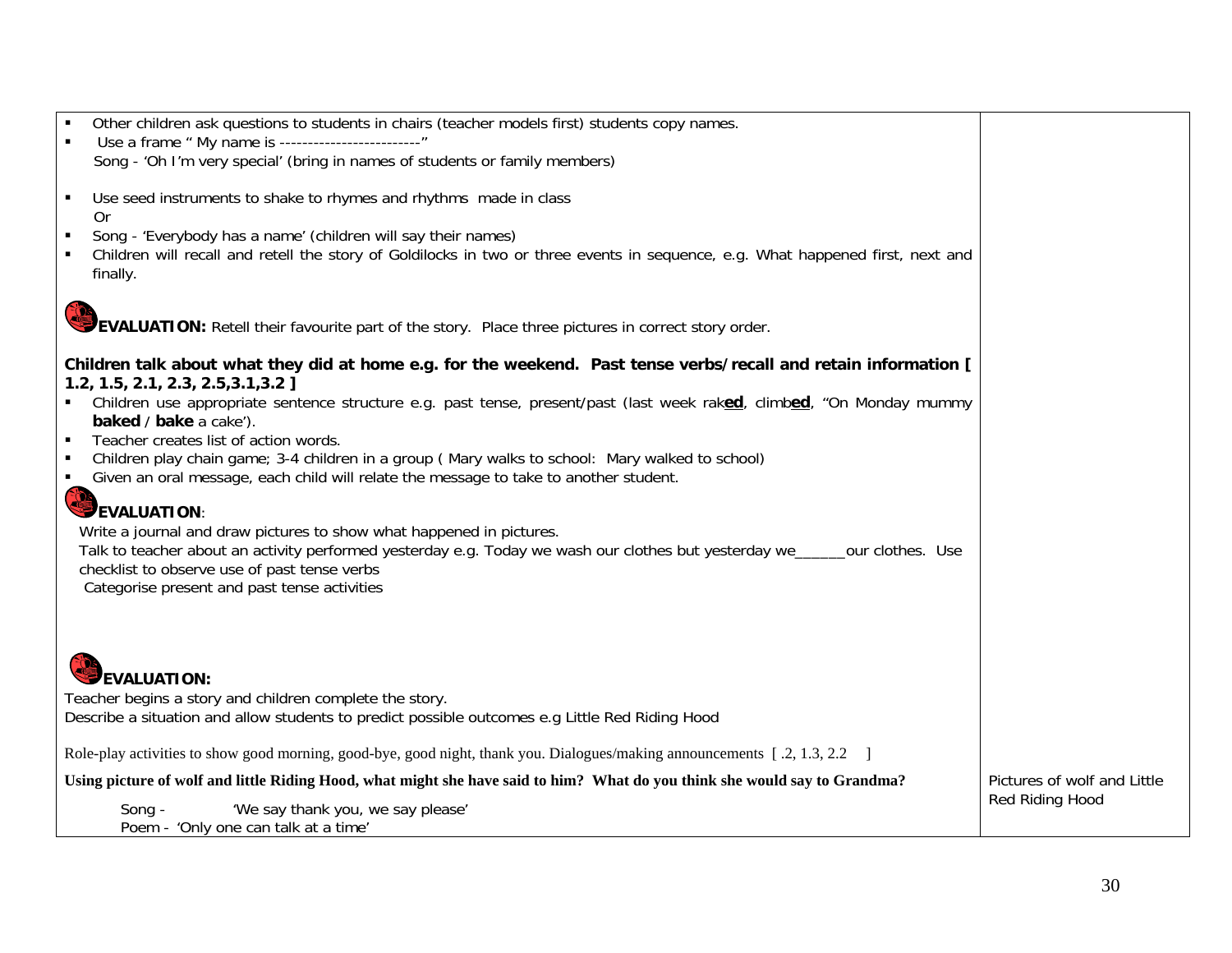| Present opportunities for children to make announcements/role play certain situations                                                                  |                         |
|--------------------------------------------------------------------------------------------------------------------------------------------------------|-------------------------|
| Children ask/answer questions from peers based on a family picture brought in.                                                                         |                         |
| Complete puzzles of situations                                                                                                                         |                         |
| EVALUATION: Speak in simple sentences. Ask questions in correct format. Make a simple announcement e.g "Only one<br>person may talk at a time!"        |                         |
| THINGS WE DO IN OUR FAM                                                                                                                                |                         |
| <b>Explaining simple tasks</b>                                                                                                                         | Pictures/drawings of    |
| Children will take a field trip to observe / visit home in the community/view a video/LEA/verb 'to be' [ 1.1, 1.2,                                     | persons doing household |
| 1.3, 1.4, 2.1, 3 $.5$ ]<br>Children will observe what each member of the family does. Children will ask questions to each member of that family. Use a | chores                  |
| variety of verbal and non-verbal skills.                                                                                                               |                         |
| Imitate characters and delivery of speech                                                                                                              |                         |
| Give each child a chance to share home experiences as to what they each do at home. Children explain how certain tasks                                 |                         |
| (chores) are done e.g. washing a cup.                                                                                                                  |                         |
| Children arrange pictures with order of chores (e.g. making the bed).                                                                                  |                         |
| Supply appropriate endings to a given activity e.g. (Mother has the broom, she is sweeping.) Use of is – verb.<br>$\blacksquare$                       |                         |
|                                                                                                                                                        |                         |
| <b>EVALUATION:</b> Teacher records the students' voices as they deliver an explanation of how a task is done.                                          |                         |
| Children dramatize a situation.                                                                                                                        |                         |
| Complete an activity in workbook using captions, "This is mother." "This is a house"                                                                   |                         |
| Categorisation/Initial letters/Listen to story of Goldilocks, answer questions                                                                         |                         |
| [1.1, 1.2, 1.5, 2.1, 2.2, 3.1, 3.2]                                                                                                                    | Activity sheet          |
| Name objects in their group order e.g. things found in the kitchen.                                                                                    |                         |
| Given an activity sheet, children will make drawings of objects found in kitchen, bedroom, living room and dining room. Circle<br>٠                    |                         |
| the odd one out.                                                                                                                                       |                         |
| Have children complete worksheets - matching objects.<br>٠                                                                                             |                         |
| Write the letter nN on the chalkboard nd say /n/. Practice with various letters, e.g. Nick is our new neighbour. Invite a child                        |                         |
| to circle the letter Nn                                                                                                                                |                         |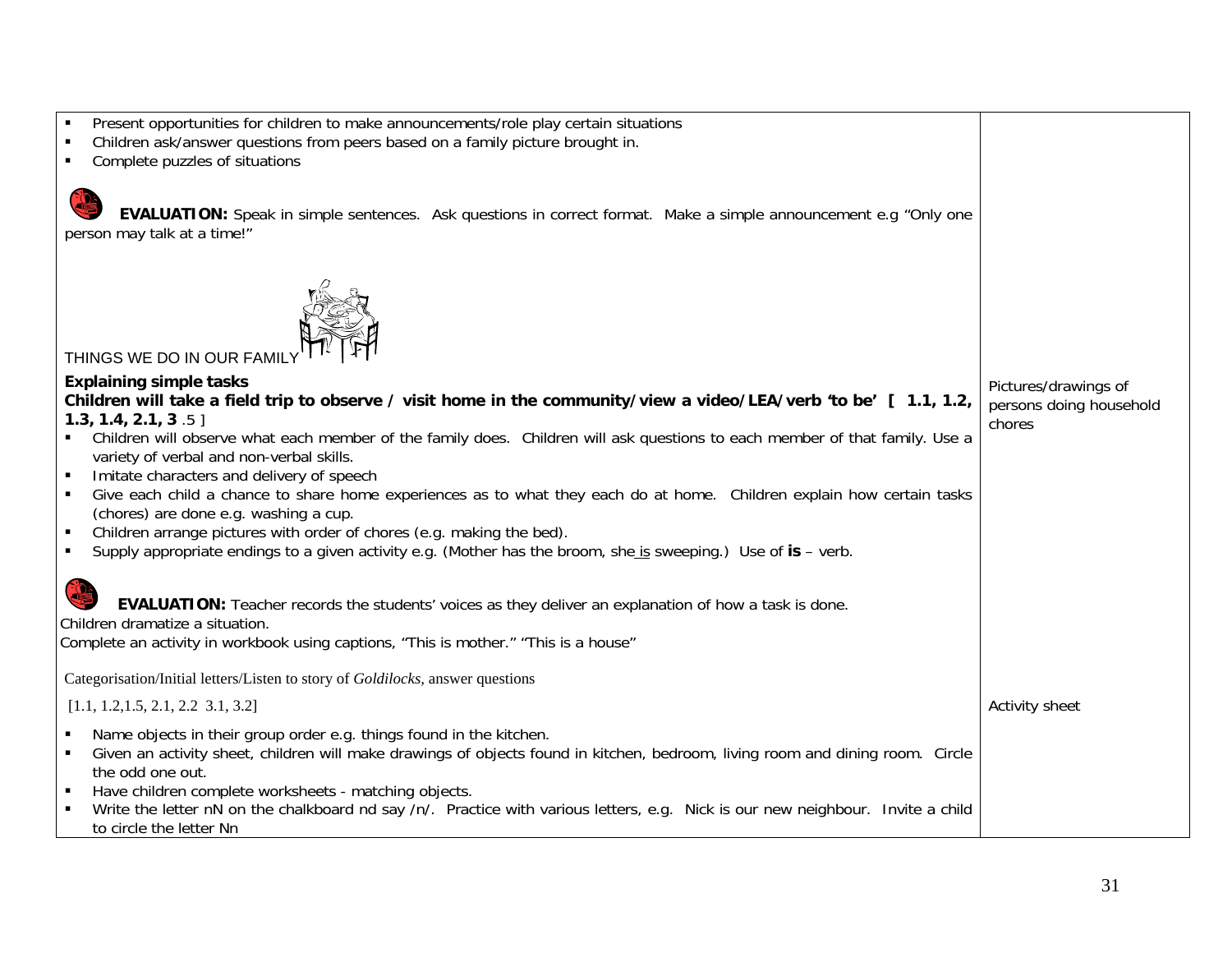| Give the initial sound of each object written.<br>Children will write the missing initial letter e.g.<br>Nn for nice porridge                                                                                                                                                                                                                                                                                                                                                                                                                                                                                                                                                                                                |                                     |
|------------------------------------------------------------------------------------------------------------------------------------------------------------------------------------------------------------------------------------------------------------------------------------------------------------------------------------------------------------------------------------------------------------------------------------------------------------------------------------------------------------------------------------------------------------------------------------------------------------------------------------------------------------------------------------------------------------------------------|-------------------------------------|
| <b>EVALUATION</b><br>Group objects and place under group headings e.g. kitchen [cup, spoon, pot]<br>Write the letter Nn or any other letter formed.<br>Ask children to give words beginning with Nn.<br>Complete the sentence by adding Nn. Neil has a new nose.                                                                                                                                                                                                                                                                                                                                                                                                                                                             |                                     |
| Give words that show action. Children will model/role play<br>what mother, father, brother, sister do at home. [1.1, 1.2 2.2, 3.1, 3.2, ]                                                                                                                                                                                                                                                                                                                                                                                                                                                                                                                                                                                    |                                     |
| Children will identify the actions from miming activity.<br>Allow them to raise hands to answer<br>Children copies names of actions shown e.g. iron, sweep, wash, cook mop, comb, as teacher makes word list.<br>$\blacksquare$<br>Sing song: 'This is the way we scrub the floor'. Have each child mimic the action.<br>Presented with action drawn on a card children will give sentences using the action word. Teacher asks what each is doing in<br>the picture e.g. What is mother doing? Mother is ironing.<br>Action song: 'Everybody does this just like me or Who is in the Ring, Punchinella'<br>$\blacksquare$<br>EVALUATION: Flash cards of each action as they display the action. Complete an activity sheet. |                                     |
| Asking questions/<br>Observe picture of family going on a picnic (e.g.beach/river). Children talk about the picture and link ideas to their own personal experiences.                                                                                                                                                                                                                                                                                                                                                                                                                                                                                                                                                        | Picture of family<br>outing/picnic  |
| Children will ask questions to speak in correct manner e.g. When did you go? How did you feel?<br>Give names of things they saw on beach e.g. shells, crab, sand, water.<br>Give initial sound of words.<br>$\blacksquare$<br>Colour beach scene using red ball, blue sea, green tree, yellow sand<br>$\blacksquare$<br>Teacher gives initial sentences children will give words to complete e.g. 'I went to the picnic/beach. I had a basket with some<br>sandwiches/fish/cake".<br>Each child gets a turn to give name of object in the basket.<br>$\blacksquare$                                                                                                                                                          |                                     |
| <b>EVALUATION:</b> Teacher labels as children identify objects. Circle odd object from group<br>pray                                                                                                                                                                                                                                                                                                                                                                                                                                                                                                                                                                                                                         | Poster/picture of family<br>praying |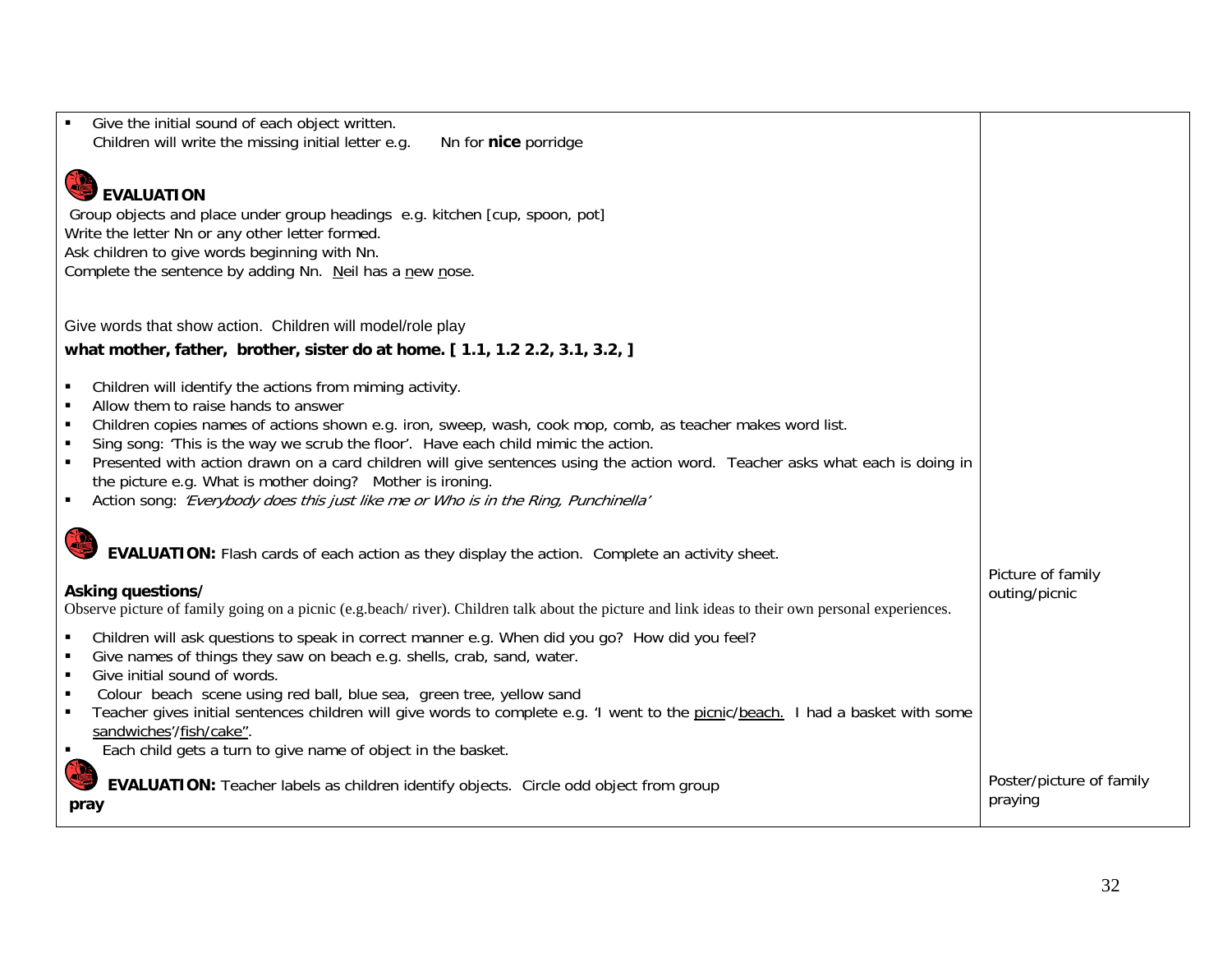| Present poster of 'Family Praying Together' with praying hands and captioned 'Family that prays together'. [1.1,1.3,1.4, 2.3, 3.3]                                                                                                                                                                                                                                                                                                                                                                                                                                                      |                                  |
|-----------------------------------------------------------------------------------------------------------------------------------------------------------------------------------------------------------------------------------------------------------------------------------------------------------------------------------------------------------------------------------------------------------------------------------------------------------------------------------------------------------------------------------------------------------------------------------------|----------------------------------|
| Children will listen to talk from community person e.g. church member. Children will ask questions.<br>٠                                                                                                                                                                                                                                                                                                                                                                                                                                                                                |                                  |
| Teacher will have discussion on the things that family does together.<br>п                                                                                                                                                                                                                                                                                                                                                                                                                                                                                                              |                                  |
| Role-play family praying at different occasion e.g. praying before meals, at bedtime. , line of Psalm____.<br>$\blacksquare$                                                                                                                                                                                                                                                                                                                                                                                                                                                            |                                  |
| Sing, " How sweet and pleasant it for the family to dwell in unity".                                                                                                                                                                                                                                                                                                                                                                                                                                                                                                                    |                                  |
| Children will draw their family praying and teacher will write a sentence about one thing to pray for.<br>$\blacksquare$                                                                                                                                                                                                                                                                                                                                                                                                                                                                |                                  |
| Children will begin to learn the rhyme 'Grace Before Meals' from a chart.<br>$\blacksquare$                                                                                                                                                                                                                                                                                                                                                                                                                                                                                             |                                  |
| Demonstrate rhythm of language, guide inflections where appropriate as they read together<br>٠                                                                                                                                                                                                                                                                                                                                                                                                                                                                                          |                                  |
| EVALUATION: Have children recite the prayer as choral speech activity. This is ongoing but begins with one sentence at a<br>time.<br><b>Tasks</b><br>Comprehension: predicting outcomes/story sequence/values<br>Children will listen to story 'Little Red Hen'. [1.1, 2.1, 2.3, 3.1]<br>Observe picture and answer questions also predict outcomes based on story.<br>Highlight sight words – 'the, to, and give sound of the letter 'r' – red hen. Other 'r' words based on story - rake, reap, ready,<br>ran<br>Give sequence of story (first, second, last).<br>٠<br>$\blacksquare$ | Little Red Hen story/big<br>book |
| Draw Little Red Hen, then write the letter 'r' by tracing then follow dots, colour the hen in red.                                                                                                                                                                                                                                                                                                                                                                                                                                                                                      |                                  |
| Discuss how children can help mother at home. Make a list of chores to help mother/father.                                                                                                                                                                                                                                                                                                                                                                                                                                                                                              |                                  |
| EVALUATION: Children gives new outcomes to change the ending of the story                                                                                                                                                                                                                                                                                                                                                                                                                                                                                                               |                                  |
|                                                                                                                                                                                                                                                                                                                                                                                                                                                                                                                                                                                         |                                  |
|                                                                                                                                                                                                                                                                                                                                                                                                                                                                                                                                                                                         |                                  |
|                                                                                                                                                                                                                                                                                                                                                                                                                                                                                                                                                                                         |                                  |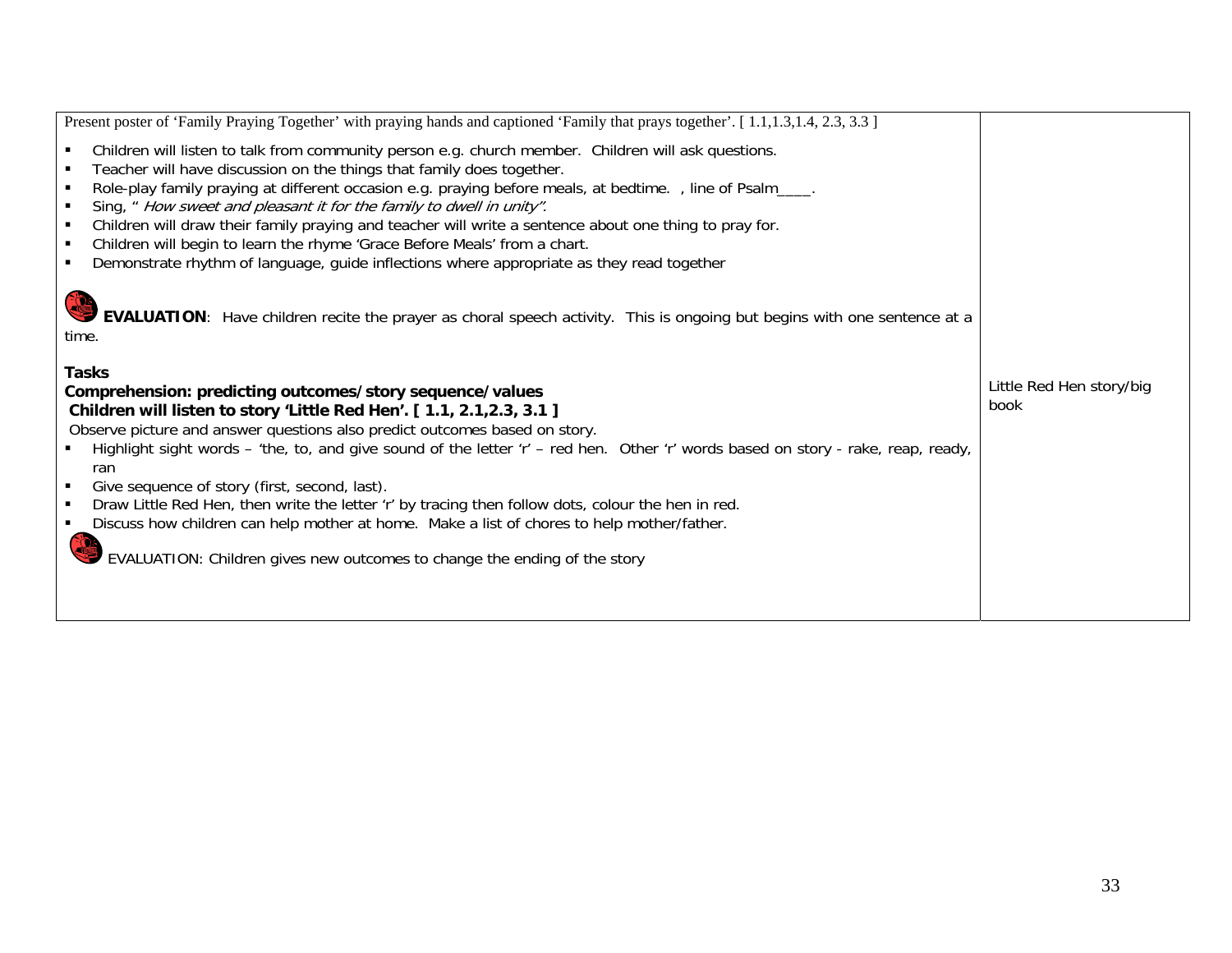**What the family needs** Resources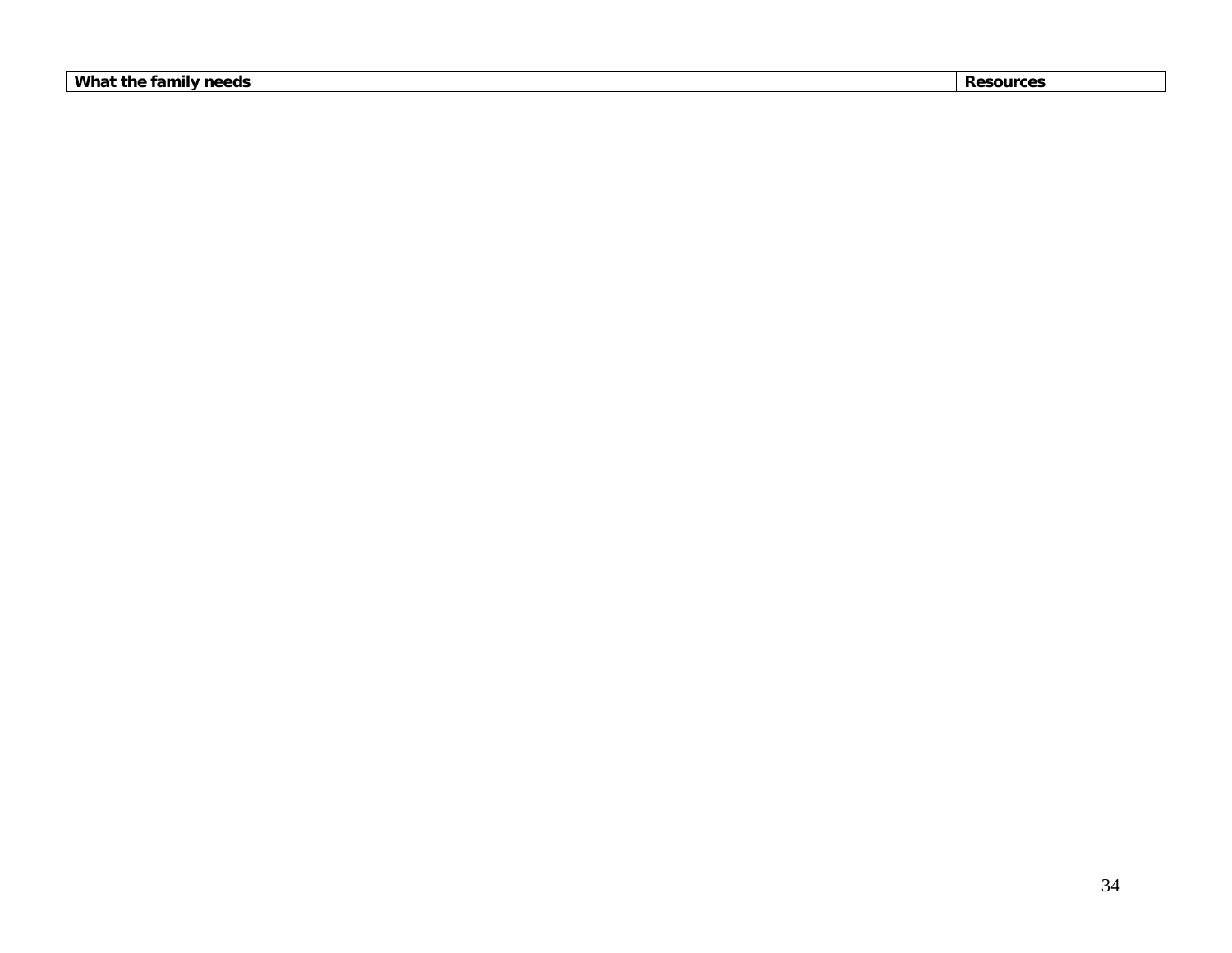| Food<br>Oral presentation/show and tell/vocabulary development / Verb "to have"<br>[1.1, 1.3, 1.4, 1.5, 2.2, 2.5, 3.1]<br>Children will bring food items to school. Allow them to talk about the item they have brought, label different food items,<br>make drawings of food items.<br>Tallk about what children have brought. I have a banana. You have an apple. She has a bun.<br>Teacher asks questions to elicit answers: What do you have?<br>Listen to talk on importance of healthy foods (nurse).                                                                                                                                                                                                                                                                                                                                                                                                                                                                                                                                                                                                                                                                    | Food items                                                                                    |
|--------------------------------------------------------------------------------------------------------------------------------------------------------------------------------------------------------------------------------------------------------------------------------------------------------------------------------------------------------------------------------------------------------------------------------------------------------------------------------------------------------------------------------------------------------------------------------------------------------------------------------------------------------------------------------------------------------------------------------------------------------------------------------------------------------------------------------------------------------------------------------------------------------------------------------------------------------------------------------------------------------------------------------------------------------------------------------------------------------------------------------------------------------------------------------|-----------------------------------------------------------------------------------------------|
| O<br><b>EVALUATION:</b> Complete worksheet with healthy and unhealthy food choices (circle unhealthy foods such as lollipops,<br>sweets, corn curls).                                                                                                                                                                                                                                                                                                                                                                                                                                                                                                                                                                                                                                                                                                                                                                                                                                                                                                                                                                                                                          | Worksheet                                                                                     |
| Sharing opinions/Initial sounds and oral discrimination [1.1,1.2, 2.1, 3.4, 3.5]<br>Present children with picture of family having a meal/wearing different clothing etc. Children will talk about the picture,<br>explain/express how the family feels, say likes and dislikes of food/clothing types and why.<br>Name/give foods beginning with 'b' e.g. breakfast, bread, bananas, bakes, breadfruit, biscuit, bun, brown-bread.<br>Colour trace over letter 'b'. Use sand paper and sand to trace.<br>Match picture with words/Match picture with initial letter                                                                                                                                                                                                                                                                                                                                                                                                                                                                                                                                                                                                           | Picture of family eating<br>Sandbox<br>Sandpaper                                              |
| <b>EVALUATION:</b><br>Complete an activity sheet. Colour or paint using primary colours-red, blue, green, yellow<br>Draw happy/sad face to show likes /dislike for some foods                                                                                                                                                                                                                                                                                                                                                                                                                                                                                                                                                                                                                                                                                                                                                                                                                                                                                                                                                                                                  |                                                                                               |
| Love<br>Children will listen to song on cassette (Broken Pieces).<br>Answer questions based on song (Broken Pieces).<br>Read story about a happy family 'Jack and the Bean Stalk' or local story.<br>Compare families and talk about the things families need-food, clothes, homes, love<br>Sing song - Jesus in the family or substitute child's name. Give special names - use capital letters.<br>Let students talk and write their family names, then read it. E.g. My name is _____________.<br>My surname is                                                                                                                                                                                                                                                                                                                                                                                                                                                                                                                                                                                                                                                             | Cassette/CD<br>with<br>song<br>'Broken pieces'<br>Story/big book "Jack and<br>the bean stork' |
| EVALUATION: Draw a picture of something seen at the store.                                                                                                                                                                                                                                                                                                                                                                                                                                                                                                                                                                                                                                                                                                                                                                                                                                                                                                                                                                                                                                                                                                                     |                                                                                               |
| Same and Different: Talk, walk around the school neighbourhood and observe the different houses.<br>Children will observe pictures of houses then and now/sight words [<br>Talk about different types of houses, children will answer about what they observe.<br>Listen to make-up story of a boy who had no house/home to live. Make a drawing to show a house that they would like<br>to live in. Talk about round house, square house, grass hut, mansion, concrete house, wooden house<br>Children write, read sentence about their drawing/complete sentences<br>п.<br>Use of is in oral expression. Teacher writes 'is' on word card<br>Children search word wall for the word 'is'<br>This is my $\frac{1}{\frac{1}{2} \cdot \frac{1}{2} \cdot \frac{1}{2} \cdot \frac{1}{2} \cdot \frac{1}{2} \cdot \frac{1}{2} \cdot \frac{1}{2} \cdot \frac{1}{2} \cdot \frac{1}{2} \cdot \frac{1}{2} \cdot \frac{1}{2} \cdot \frac{1}{2} \cdot \frac{1}{2} \cdot \frac{1}{2} \cdot \frac{1}{2} \cdot \frac{1}{2} \cdot \frac{1}{2} \cdot \frac{1}{2} \cdot \frac{1}{2} \cdot \frac{1}{2} \cdot \frac{1}{2} \cdot \frac{1}{2} \cdot \frac{1}{2$<br>E.g.<br>Poem: "I live in a home" | Pictures of different houses                                                                  |
| Children answer questions. Give the sound of the 'h' - house, he; sight words - home, has<br>- Children will give sentences e.g. This is my house. This is his home.                                                                                                                                                                                                                                                                                                                                                                                                                                                                                                                                                                                                                                                                                                                                                                                                                                                                                                                                                                                                           | 35                                                                                            |
| Evaluation: Complete a worksheet to supply the word 'is'.<br>Q.                                                                                                                                                                                                                                                                                                                                                                                                                                                                                                                                                                                                                                                                                                                                                                                                                                                                                                                                                                                                                                                                                                                |                                                                                               |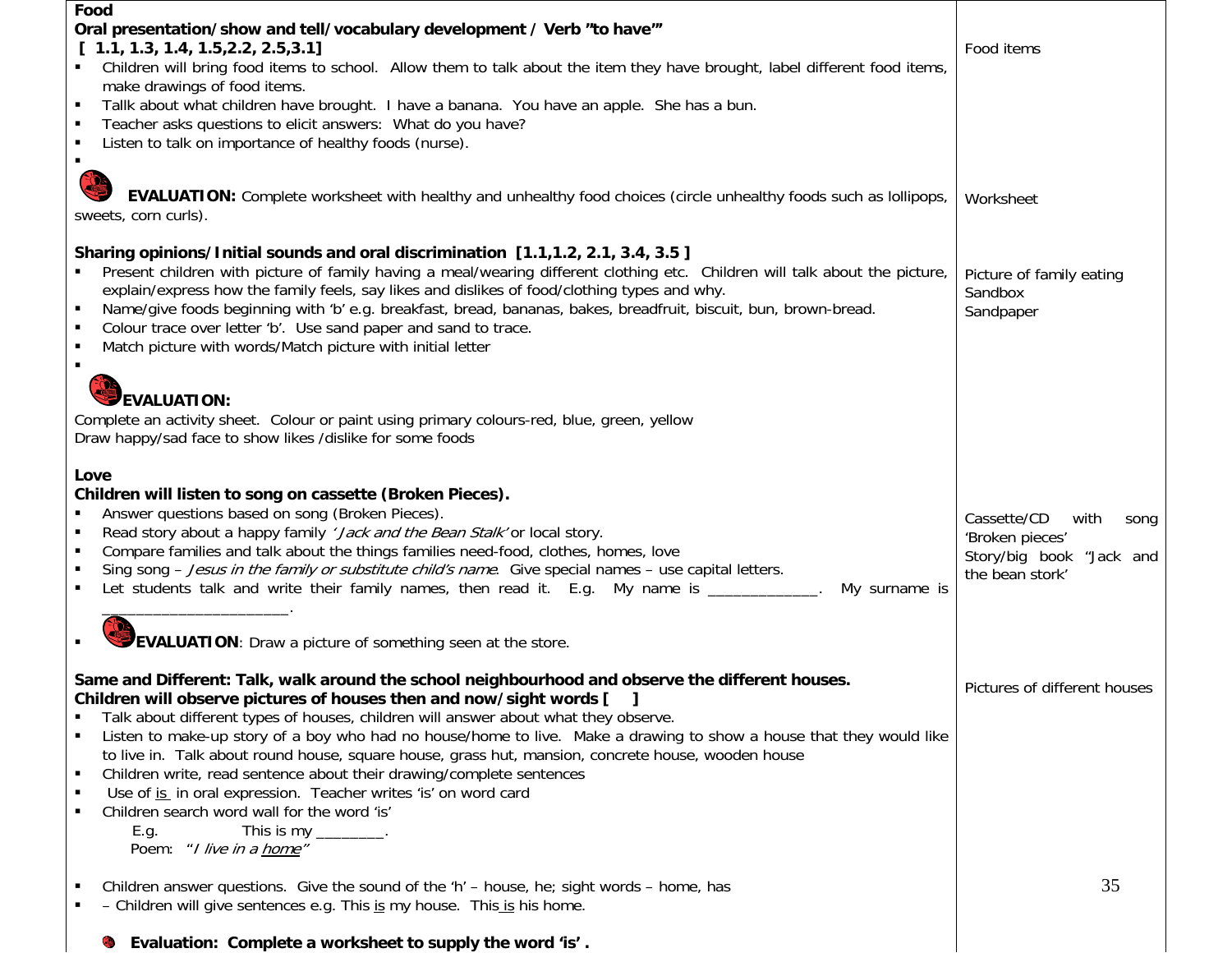## **ONGOING ASSESSMENT**

Match letter ID/sound ID checklists

Phonic worksheets

Writing samples

Observation for oral: retelling, sequencing, comprehension, discussion and participation

- handwriting, letter formation
- clarity in speech

copying spelling

- **.** Sequencing patterns and pictures Shape recognition
- 
- **.** Phonics- initial sounds

**.** Verb "to be"

- Listening to teacher, one another, to stories, rhymes, riddles
- **.** Tell a story from picture
- **.** Ask questions aloud and clearly
- **.** Talk about past using 'ed'
- **.** Describe using colours (red,yellow,blue, green) shapes, objects
- **.** Retell stories/Act and predict out comes
- **.** Pre writing tracing copying letter, shapes and patterns formation of all lower case recognition of letters/sounds (capital letter)

## **END OF THEME ASSESSMENT**

- Prepare a class Family Album
- Prepare a collage of people in the same home
- Draw pictures of people in the home/family
- Create rhymes and jingles about the family-record on tape/CD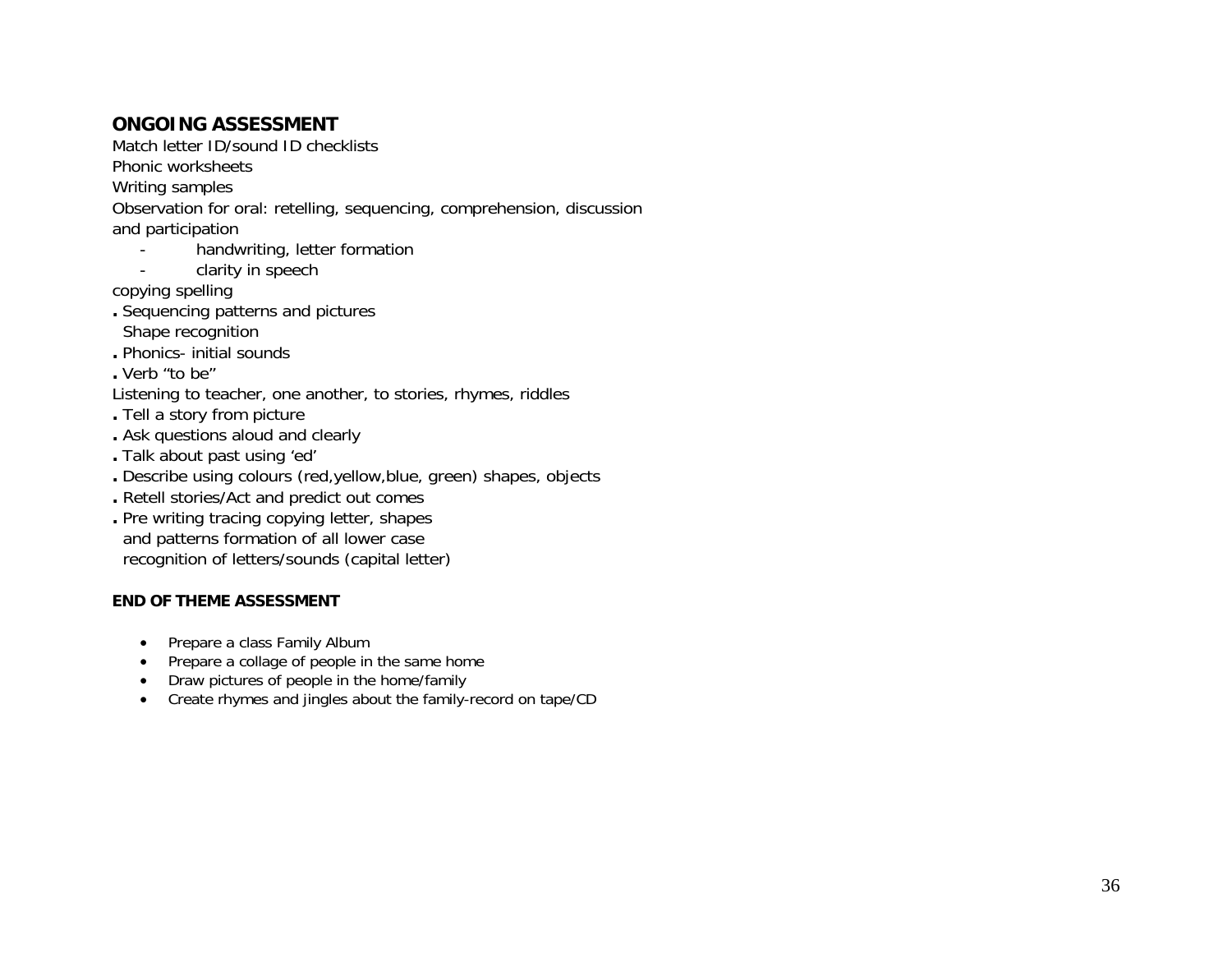# **THEME 3: MY BODY**



- 
- **TOPIC: 1. Parts of My Body** 
	- **2. I Love Myself and Others**
	- **3. Protecting Me**

**TIME**: 5 ½ weeks

**CURRICULUM LINKS:** Mathematics (How tall am I?) Science (what makes up my body, How do I grow?) HFLE(How do I take care of my body?) VPA (using my body for rhythm and dance-growth)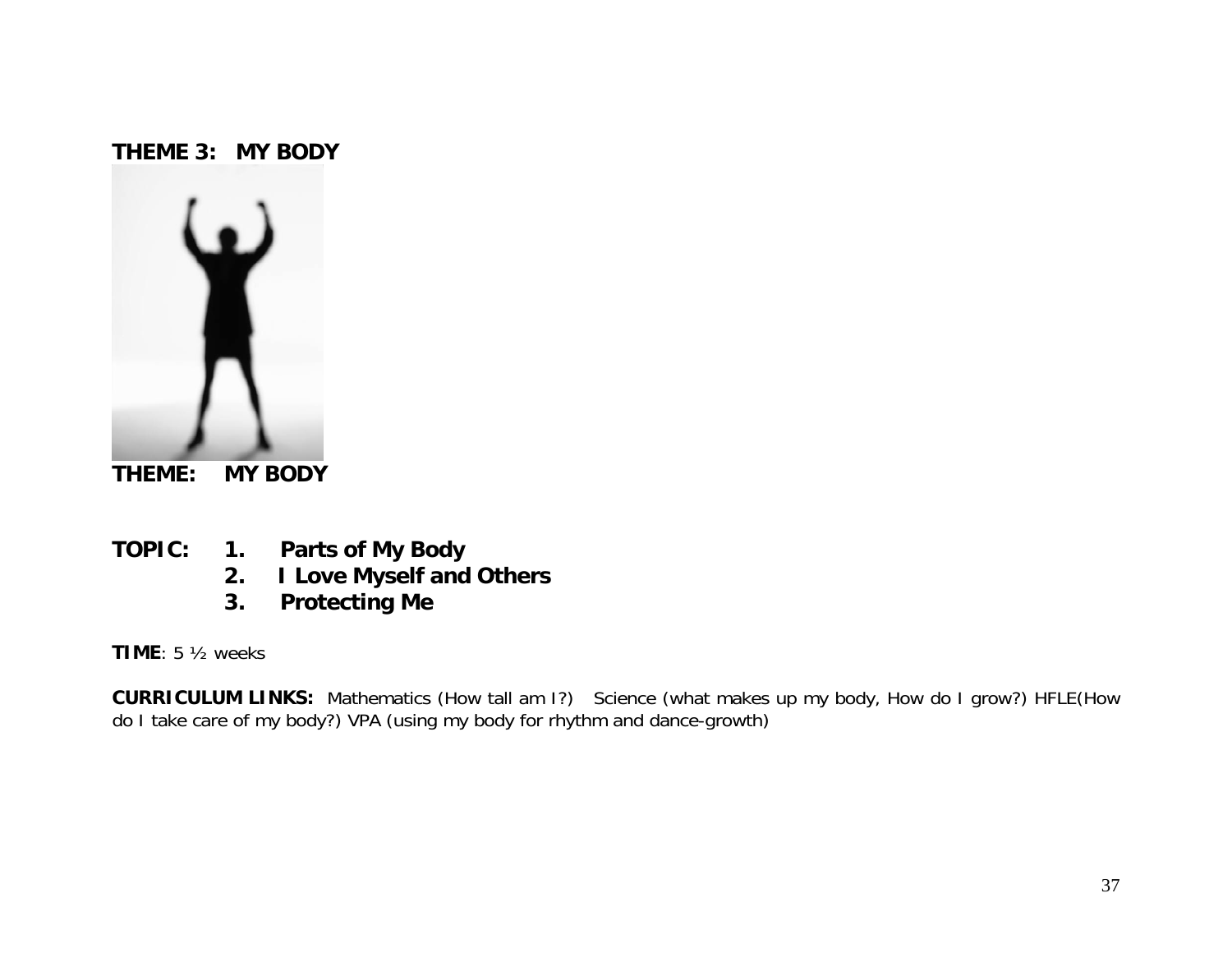

# **THEME # 3 MY BODY SKILLS**

# **Listening and Speaking Community Reading Community Community Community Community Community Community Community**

- Oral Expression show and tell
- •Retelling familiar stories
- •Telling story from picture
- • Distinguishing between fact and fantasy
- $\bullet$ Using simple sentences
- •KWL-resource person
- • Self-directed Activity-learning centre (science corner- Body
- describing self and others
- •short vowel sounds
- Vocational ideas/ Role play party, celebration
- •Rhymes and rhythm
- •Counting how many (1-5), how tall
- •Expressing feelings-sad, happy, angry

- •Matching words with pictures
- •Categorisation
- Phonemic Awareness-,oral discrimination (initial and final sounds)
- Visual discrimination of alphabet •names, letter recognition
- •Labelling-the body Sight words
- •Position words-on, in, under
- •Pronouns "I" "he" "she" "it"
- •Special names
- • compare and contrast-opposite and similar
- •synonyms
- • New vocabulary development t(names, words from readers

- •Forming and ordering alphabet
- •drawing self and others
- $\bullet$ completing simple sentences
- •Journal writing
- New vocabulary development (names, words from readers)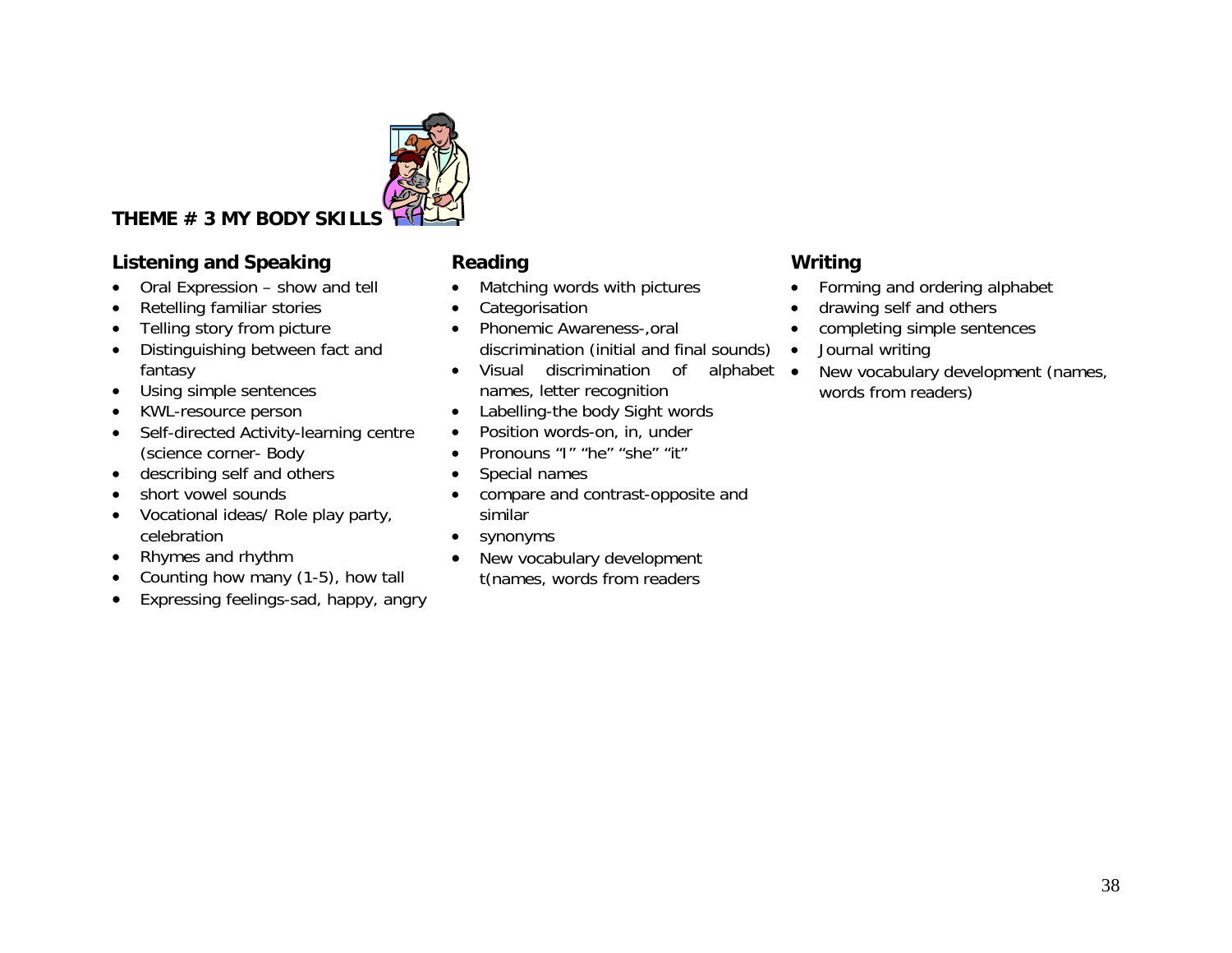| <b>TOPIC 1:</b><br><b>PARTS OF THE BODY</b>                                                                                                                                                                                                                                                                                                                                                                                                                              | <b>RESOURCES</b>                                                                                         |
|--------------------------------------------------------------------------------------------------------------------------------------------------------------------------------------------------------------------------------------------------------------------------------------------------------------------------------------------------------------------------------------------------------------------------------------------------------------------------|----------------------------------------------------------------------------------------------------------|
| <b>Suggested Activities</b>                                                                                                                                                                                                                                                                                                                                                                                                                                              |                                                                                                          |
|                                                                                                                                                                                                                                                                                                                                                                                                                                                                          |                                                                                                          |
| TOPIC 1: WHO AM I?                                                                                                                                                                                                                                                                                                                                                                                                                                                       |                                                                                                          |
| Prepare KWL chart of the body. Fact and fiction [1.1, 1.2, 1.4, 2.1, 3.2, 3.5]                                                                                                                                                                                                                                                                                                                                                                                           |                                                                                                          |
| Children will listen to story about "The Emperor's New Clothes"<br>Talk about books that are made up stories and others which are about things that are true.<br>Use Science text to show pictures of the body. Read a paragraph about the body (science).<br>Children sing 'Head, shoulders, knees and toes".<br>Use large poster of body. Read and spell parts aloud from body chart using flash cards.<br>Describe and talk about parts of their body and their uses. | Body chart<br>Book-The Emperor's<br>New Clothes<br>Poster/pictures<br>of<br>body<br>crayons<br>worksheet |
| EVALUATION: Match body parts with names, copying parts of the body<br>Children label body part (match flash card with names of body parts with picture of body parts)                                                                                                                                                                                                                                                                                                    | textbooks/workbook                                                                                       |
| Picture recognition/matching sight words: [1.1, 1.3, 1.5, 2.1, 2.4 3.5]                                                                                                                                                                                                                                                                                                                                                                                                  |                                                                                                          |
| Recount the story of the Emperor's New Clothes                                                                                                                                                                                                                                                                                                                                                                                                                           | Dress up puzzles                                                                                         |
| Have child talk about clothing items (shirt, swimwear, etc.) and appropriateness for occasion (why choose certain clothes<br>for different occasions.<br>Complete a Dress-up puzzle and match each piece of clothing item to the appropriate part of the body e.g. shoes for feet;<br>hat for head.<br>Read parts of the body from a "body" chart<br>Have children make paper cut-outs clothing items and match to body part.                                            | Body chart                                                                                               |
| EVALUATION: Colour clothing and draw lines to body part they belong (worksheet).<br>Complete a "Where do you wear these?" chart. boot, glove, shoe, hat, earring                                                                                                                                                                                                                                                                                                         |                                                                                                          |
|                                                                                                                                                                                                                                                                                                                                                                                                                                                                          |                                                                                                          |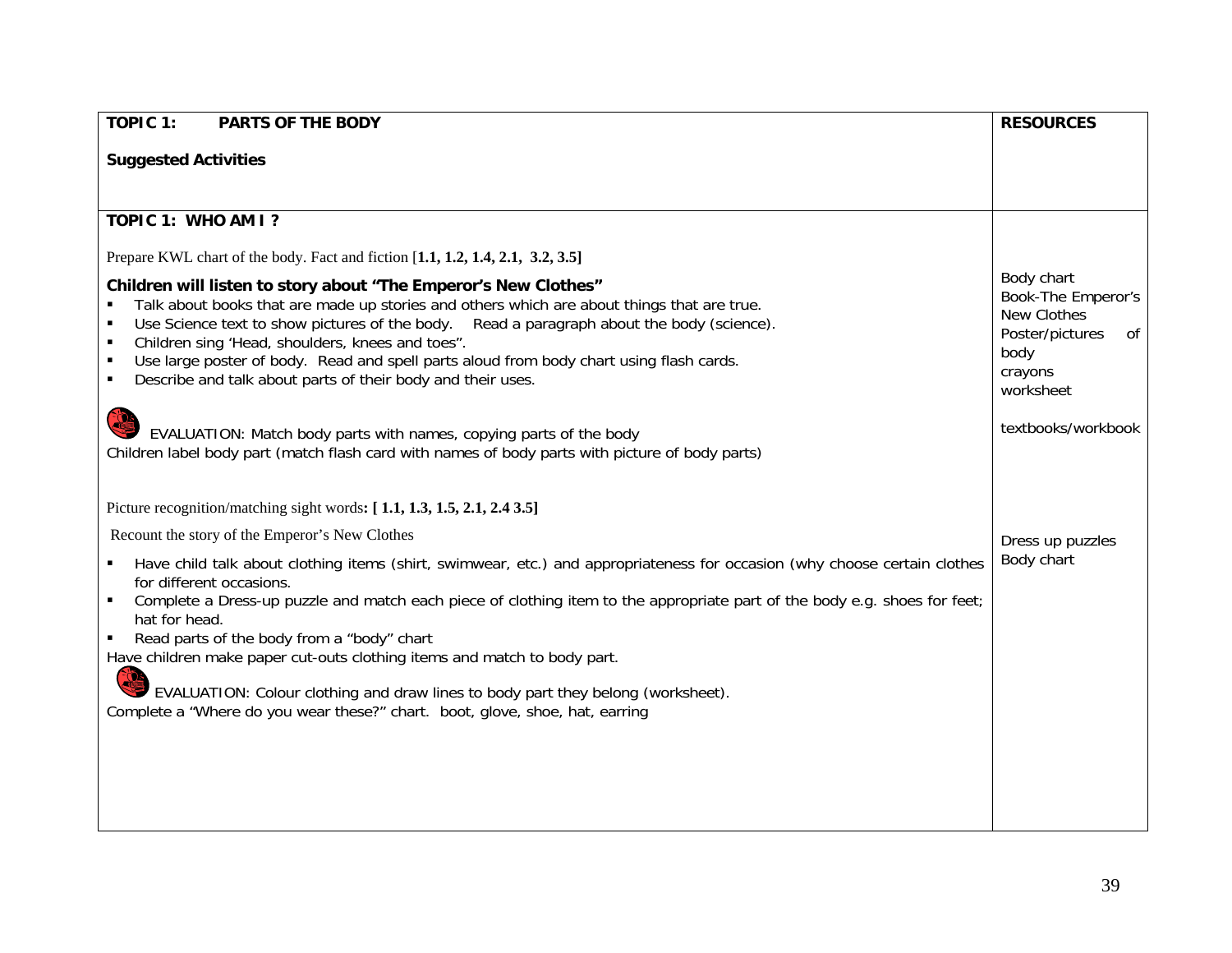| Adding 's' to make plural [1.1, 1.5,<br>Recite poem about body parts e.g. "God gave me eyes", "I have ten little Fingers"<br>Identify rhyming words in poem about body parts.<br>Add 's' to form plural of body parts e.g. 1 hand - 2 hands. 1 eye -2 eyes<br>$\blacksquare$<br>Identify final consonant sound in names of body parts /s/.<br>Create a rhyme together<br>Draw pictures of body parts that have two e.g two hands, two eyes. two lips, two ears, fingers, hands etc<br><b>EVALUATION:</b> Unscramble 3 words of body parts<br>sahnd - hands<br>E.g.<br>Esye-<br>Labelling/opposites/verb"to be": I am, You are [<br>1<br>Have children lie on large sheets of paper as teacher draws their shape and measures height.<br>Children use water colour to paint portraits of them.<br>٠<br>Copy words off chart as they label major parts of the body e.g. head, hand, foot, leg, toe.<br>Teach opposites: long/short, big/little, big/small, tall/short, high/low, fat/thin,etc.<br>Allow children to measure each other.<br>Speak and write in complete simple sentences using the verb "to be" e.g. "I am short."<br>Talk about self esteem/values<br>Evaluation: Draw self portraits and copy the sentence "I am __________." Below |                                                            |  |
|----------------------------------------------------------------------------------------------------------------------------------------------------------------------------------------------------------------------------------------------------------------------------------------------------------------------------------------------------------------------------------------------------------------------------------------------------------------------------------------------------------------------------------------------------------------------------------------------------------------------------------------------------------------------------------------------------------------------------------------------------------------------------------------------------------------------------------------------------------------------------------------------------------------------------------------------------------------------------------------------------------------------------------------------------------------------------------------------------------------------------------------------------------------------------------------------------------------------------------------------------|------------------------------------------------------------|--|
|                                                                                                                                                                                                                                                                                                                                                                                                                                                                                                                                                                                                                                                                                                                                                                                                                                                                                                                                                                                                                                                                                                                                                                                                                                                    |                                                            |  |
|                                                                                                                                                                                                                                                                                                                                                                                                                                                                                                                                                                                                                                                                                                                                                                                                                                                                                                                                                                                                                                                                                                                                                                                                                                                    |                                                            |  |
|                                                                                                                                                                                                                                                                                                                                                                                                                                                                                                                                                                                                                                                                                                                                                                                                                                                                                                                                                                                                                                                                                                                                                                                                                                                    |                                                            |  |
|                                                                                                                                                                                                                                                                                                                                                                                                                                                                                                                                                                                                                                                                                                                                                                                                                                                                                                                                                                                                                                                                                                                                                                                                                                                    |                                                            |  |
|                                                                                                                                                                                                                                                                                                                                                                                                                                                                                                                                                                                                                                                                                                                                                                                                                                                                                                                                                                                                                                                                                                                                                                                                                                                    |                                                            |  |
|                                                                                                                                                                                                                                                                                                                                                                                                                                                                                                                                                                                                                                                                                                                                                                                                                                                                                                                                                                                                                                                                                                                                                                                                                                                    |                                                            |  |
|                                                                                                                                                                                                                                                                                                                                                                                                                                                                                                                                                                                                                                                                                                                                                                                                                                                                                                                                                                                                                                                                                                                                                                                                                                                    |                                                            |  |
|                                                                                                                                                                                                                                                                                                                                                                                                                                                                                                                                                                                                                                                                                                                                                                                                                                                                                                                                                                                                                                                                                                                                                                                                                                                    |                                                            |  |
|                                                                                                                                                                                                                                                                                                                                                                                                                                                                                                                                                                                                                                                                                                                                                                                                                                                                                                                                                                                                                                                                                                                                                                                                                                                    |                                                            |  |
|                                                                                                                                                                                                                                                                                                                                                                                                                                                                                                                                                                                                                                                                                                                                                                                                                                                                                                                                                                                                                                                                                                                                                                                                                                                    |                                                            |  |
|                                                                                                                                                                                                                                                                                                                                                                                                                                                                                                                                                                                                                                                                                                                                                                                                                                                                                                                                                                                                                                                                                                                                                                                                                                                    |                                                            |  |
|                                                                                                                                                                                                                                                                                                                                                                                                                                                                                                                                                                                                                                                                                                                                                                                                                                                                                                                                                                                                                                                                                                                                                                                                                                                    |                                                            |  |
|                                                                                                                                                                                                                                                                                                                                                                                                                                                                                                                                                                                                                                                                                                                                                                                                                                                                                                                                                                                                                                                                                                                                                                                                                                                    |                                                            |  |
|                                                                                                                                                                                                                                                                                                                                                                                                                                                                                                                                                                                                                                                                                                                                                                                                                                                                                                                                                                                                                                                                                                                                                                                                                                                    |                                                            |  |
|                                                                                                                                                                                                                                                                                                                                                                                                                                                                                                                                                                                                                                                                                                                                                                                                                                                                                                                                                                                                                                                                                                                                                                                                                                                    |                                                            |  |
|                                                                                                                                                                                                                                                                                                                                                                                                                                                                                                                                                                                                                                                                                                                                                                                                                                                                                                                                                                                                                                                                                                                                                                                                                                                    |                                                            |  |
|                                                                                                                                                                                                                                                                                                                                                                                                                                                                                                                                                                                                                                                                                                                                                                                                                                                                                                                                                                                                                                                                                                                                                                                                                                                    |                                                            |  |
|                                                                                                                                                                                                                                                                                                                                                                                                                                                                                                                                                                                                                                                                                                                                                                                                                                                                                                                                                                                                                                                                                                                                                                                                                                                    |                                                            |  |
|                                                                                                                                                                                                                                                                                                                                                                                                                                                                                                                                                                                                                                                                                                                                                                                                                                                                                                                                                                                                                                                                                                                                                                                                                                                    |                                                            |  |
|                                                                                                                                                                                                                                                                                                                                                                                                                                                                                                                                                                                                                                                                                                                                                                                                                                                                                                                                                                                                                                                                                                                                                                                                                                                    |                                                            |  |
|                                                                                                                                                                                                                                                                                                                                                                                                                                                                                                                                                                                                                                                                                                                                                                                                                                                                                                                                                                                                                                                                                                                                                                                                                                                    |                                                            |  |
|                                                                                                                                                                                                                                                                                                                                                                                                                                                                                                                                                                                                                                                                                                                                                                                                                                                                                                                                                                                                                                                                                                                                                                                                                                                    | [1.1, 1.3, 1.4,                                            |  |
|                                                                                                                                                                                                                                                                                                                                                                                                                                                                                                                                                                                                                                                                                                                                                                                                                                                                                                                                                                                                                                                                                                                                                                                                                                                    | Play "Simon Says" or "Here We Go Round the Mulberry Bush". |  |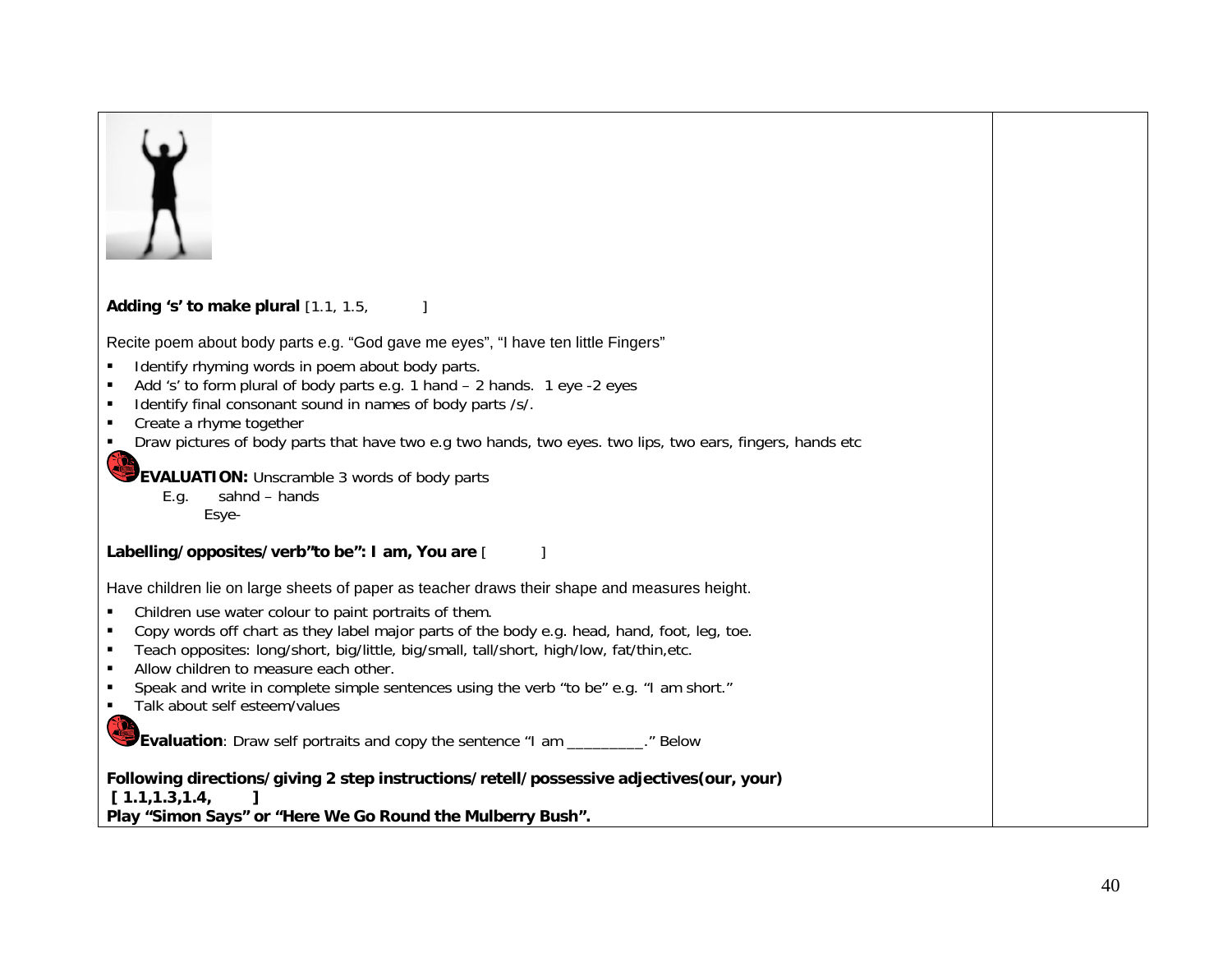- $\blacksquare$ Allow children to listen to music with instructions/directions.
- П Discuss how things are done; e.g., How to brush teeth/ washing hands, or how to get to somewhere.
- П List out the things needed to do the job. Allow children to give simple instructions/directions on 'how to' in two to three steps (where possible have children mime activity).
- $\blacksquare$ Teacher models the use of "your", "our" in simple sentences. E.g. " You brush your teeth, We comb our hair"
- П Teach order -first, next. E.g. First you put the toothpaste on the brush. Wash your grapefruits first

**EVALUATION:** Children place 3 cards on how to do a task in sequential order.

## **Verb 'to be'/ describing me/ alphabetical order**



 **I LOVE MYSELF AND OTHERS**

## **Sing the song ' My name is \_\_\_\_\_\_\_\_\_\_, what is yours?'**

- $\blacksquare$ Sitting in the 'Who am I' chair allow children to talk about themselves. Question each other about themselves
- П Children read list of their names on chart and then talk about same and different.
- $\blacksquare$  Teacher writes simple sentences. E.g., May has long hair. John has short hair. Children copy sentences. Draw a picture in journal.



Children complete a picture by following alphabetical order. Colour the picture to show a picture of boy or girl.

## **Children read short sentences with support e.g. My name is Sapphire Jno. Phillip.**

- $\blacksquare$ Using descriptive words e.g. short, tall, etc. in oral sentences about themselves.
- П Copy and complete from model chart a short paragraph about themselves
	- e.g. My name is \_\_\_\_\_\_\_\_ I am \_\_\_\_\_\_\_\_\_\_\_ years old.

I like to \_\_\_\_\_\_\_\_\_.

- П Children discuss themselves and others.
- П View a video on people around the world.

**Children make comparisons using descriptive words/opposite words/capital letters/**. [ ]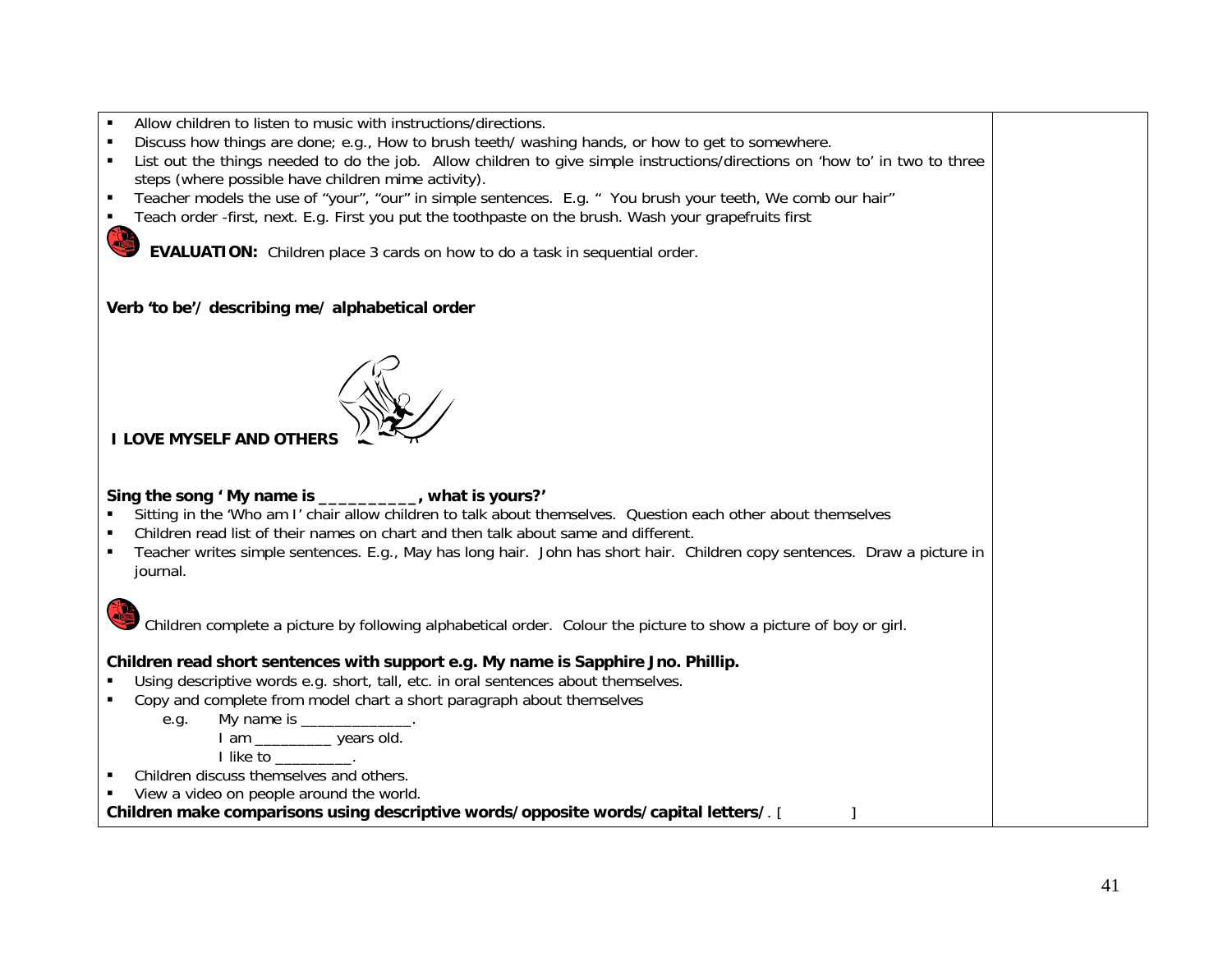| Children identify initial letter in their names and surnames.<br>Children realize that special names and others begin with capital letters.<br>Children identify and circle special names from a list.<br>Allow children to compare each other and ask: Is Henry shorter than Josie? Is Sharon darker than Joan?<br>Children talk about things that make them sad, angry<br>$\blacksquare$<br>Using paper plate faces/puppets, children express their feelings -<br>happy, sad, angry-when they are called names other than<br>their own, or when provoked. Discuss how they deal with the situation                                                                                                                                                                                                                                         | Paper plates<br>Puppets        |
|----------------------------------------------------------------------------------------------------------------------------------------------------------------------------------------------------------------------------------------------------------------------------------------------------------------------------------------------------------------------------------------------------------------------------------------------------------------------------------------------------------------------------------------------------------------------------------------------------------------------------------------------------------------------------------------------------------------------------------------------------------------------------------------------------------------------------------------------|--------------------------------|
| <b>EVALUATION:</b>                                                                                                                                                                                                                                                                                                                                                                                                                                                                                                                                                                                                                                                                                                                                                                                                                           | Paper plates<br><b>Markers</b> |
| Pronoun 'I'/ riddles [<br>Discuss individual likes and dislikes.                                                                                                                                                                                                                                                                                                                                                                                                                                                                                                                                                                                                                                                                                                                                                                             |                                |
| Use paper plate faces to show emotions.<br>Use and identify the present e.g. I am happy.<br>Teach pronoun 'I' using riddles. "I am short and fat and have a spout What am I?<br>I am small, round, red and crunchy, children love to eat me. (Apple) What am 1? I am long, and soft and yellow and<br>my skin peels off. What am I? Banana.<br>Sing song about "Me".<br>Talk about words that describe.<br>Have students write simple sentences about "me".<br>Make a paper bag puppet. Role-play about being special and different.<br>Talk about God made me special-no one is exactly the same. If there are twins in the class let them stand for observation.<br>٠<br><b>COR</b><br>EVALUATION: Have children match word cards to pictures (items used in cleaning the body) Children complete<br>worksheet with similar and different. |                                |
| <b>TOPIC 3: PROTECTING ME</b>                                                                                                                                                                                                                                                                                                                                                                                                                                                                                                                                                                                                                                                                                                                                                                                                                |                                |
| COMPREHENSION/supply initial consonants [<br>Allow children to listen to poem 'Dirty Jim' and allow children to recite poem.                                                                                                                                                                                                                                                                                                                                                                                                                                                                                                                                                                                                                                                                                                                 |                                |
| Answer questions based on poem.<br>List the things they (should) do to take care of their bodies.<br>$\blacksquare$<br>Sing "Every morning and every night"<br>Read labels of items in health corner.<br>$\blacksquare$<br>Talk about how they take care of their bodies e.g. I use _______________ to bathe. (soap, toothbrush).<br>٠<br>Role-play good habits and bad habits<br>$\blacksquare$                                                                                                                                                                                                                                                                                                                                                                                                                                             |                                |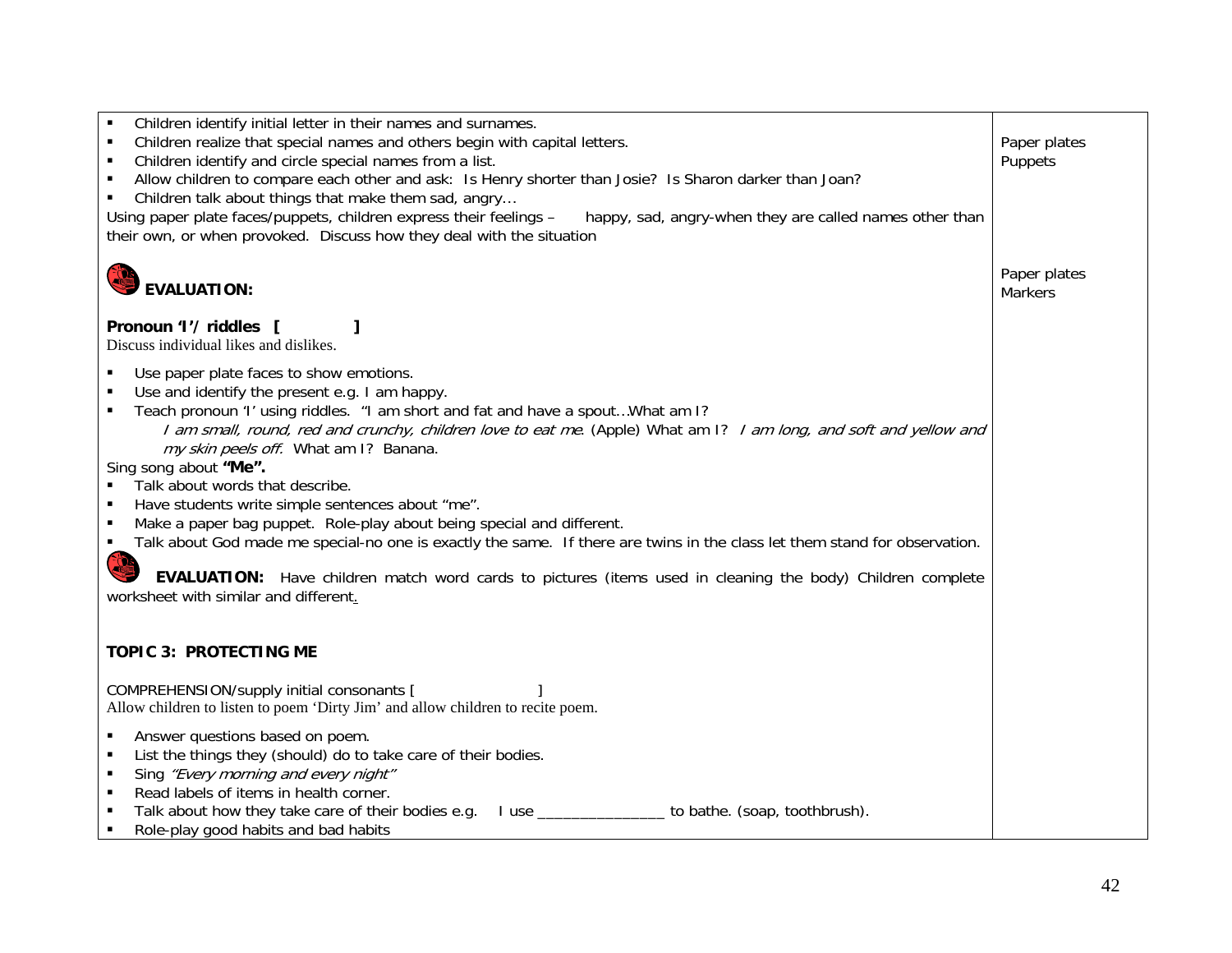| Write the names of initial consonants                                                                                                                                       |  |
|-----------------------------------------------------------------------------------------------------------------------------------------------------------------------------|--|
| <b>EVALUATION:</b>                                                                                                                                                          |  |
| Match word cards to pictures (items used in cleaning the body)                                                                                                              |  |
|                                                                                                                                                                             |  |
| Teach prepositions e.g. The hat goes on my head. / Teach medial sounds /a/[<br>Review vowels in the initial position.                                                       |  |
| Develop word families and rhymes<br>Tell students to help to make a                                                                                                         |  |
| Write the missing letter e.g. $\_$ mbrella                                                                                                                                  |  |
| -pple                                                                                                                                                                       |  |
| _____________                                                                                                                                                               |  |
| --------------- of things that                                                                                                                                              |  |
| protect.                                                                                                                                                                    |  |
| Draw pictures to continue to add to alphabet word wall.                                                                                                                     |  |
| Sing song, "The Vowels of the Alphabet" to the tune of "BINGO"                                                                                                              |  |
| <b>EVALUATION:</b>                                                                                                                                                          |  |
| Invite community nurse or health person to come to class to speak of good and bad touches.                                                                                  |  |
| Use words related to care in sentences of their own.                                                                                                                        |  |
| Write in journal. Write sentences using capital letters and full stops.                                                                                                     |  |
| Teach initial and final sounds in words related to topic. (E.g. teach names of healthy food)<br>п                                                                           |  |
| Read passage from grade level text.<br>٠                                                                                                                                    |  |
| Complete oral sentences to predict outcome e.g. It's raining Jim does not have a raincoat. What is most likely to happen to<br>Jim? Complete and read sentence using words. |  |
| Sequence pictures to tell a story. Children tell why the pictures go in that particular order.                                                                              |  |
| <b>EVALUATION:</b>                                                                                                                                                          |  |
|                                                                                                                                                                             |  |
| <b>DEVELOP THESE IDEAS AS</b>                                                                                                                                               |  |
| Who am I (Naming)?                                                                                                                                                          |  |
| Clothes/shoes/occasions                                                                                                                                                     |  |
| Care of the body-hygiene (bathe, teeth,                                                                                                                                     |  |
| <b>Similarities and differences</b>                                                                                                                                         |  |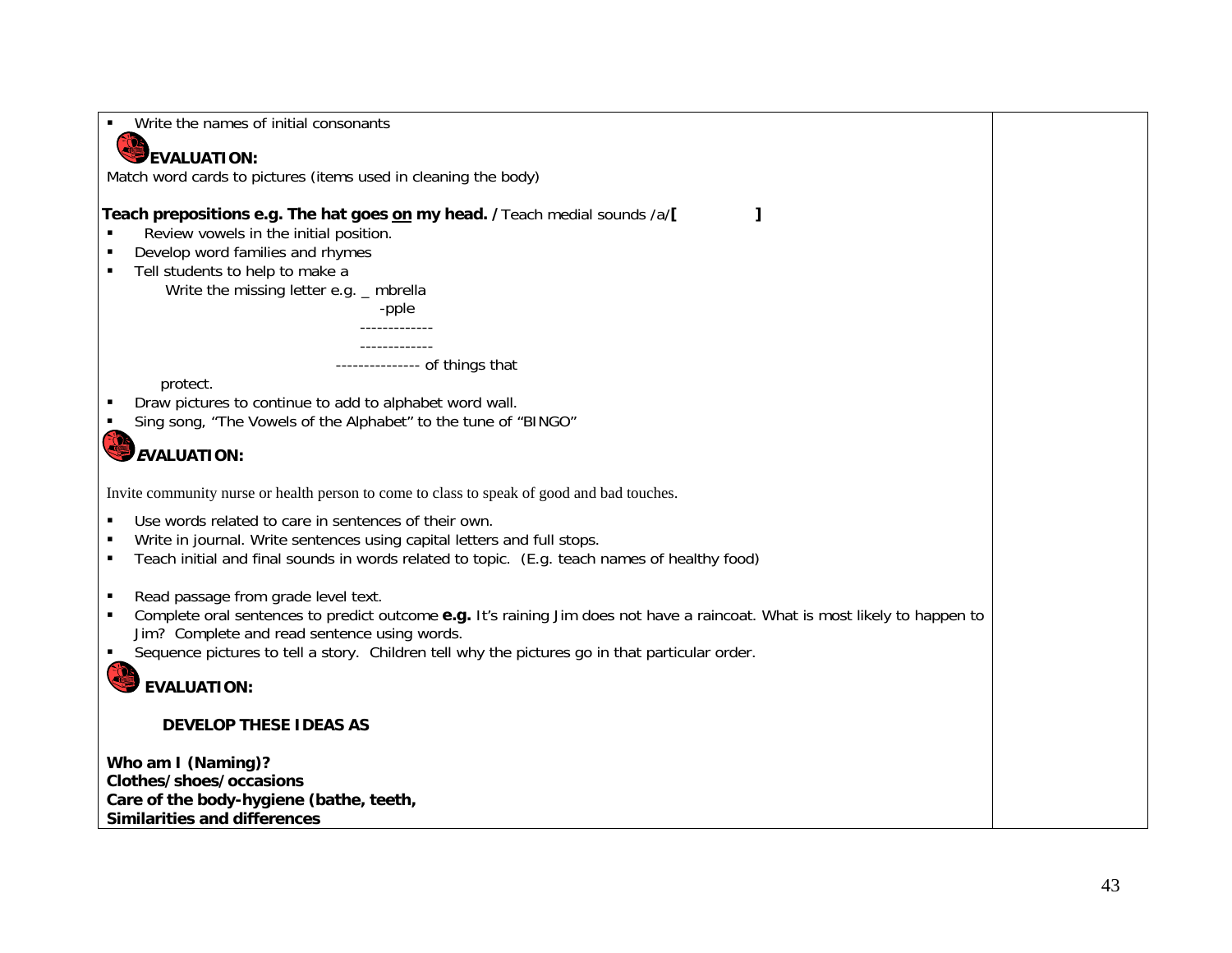## **From other people Self-defense/protection – vitamins/people**

## **ONGOING ASSESSMENT**

spelling correctly Match letter ID/sound ID checklists Phonic worksheets Writing samples Observation for -oral retelling -oral sequencing -oral comprehension

-discussion and Participation

- handwriting, letter formation
- clarity in speech

copying spelling

- **.** Sequencing patterns and pictures
- **.** Phonics initial sounds
- **.** Verb to be/to have
- Listening to teacher, one another, to

stories, rhymes, riddles

- **.** Ask questions aloud and clearly
- **.** Describe colours, shapes, objects
- **.** Retell stories/Act and predict out comes
- -begin to write with capital letters and end with full stop
- and patterns formation of all lower case

write special names with capital letters

## **End of Theme Assessment**

- Compile booklet about 'Myself'
	- $o$  e.g. Children's picture on 1<sup>st</sup> page
	- o Every other page will contain one sentence about child
- $\blacksquare$ Picture collage
- $\blacksquare$ Paint self portraits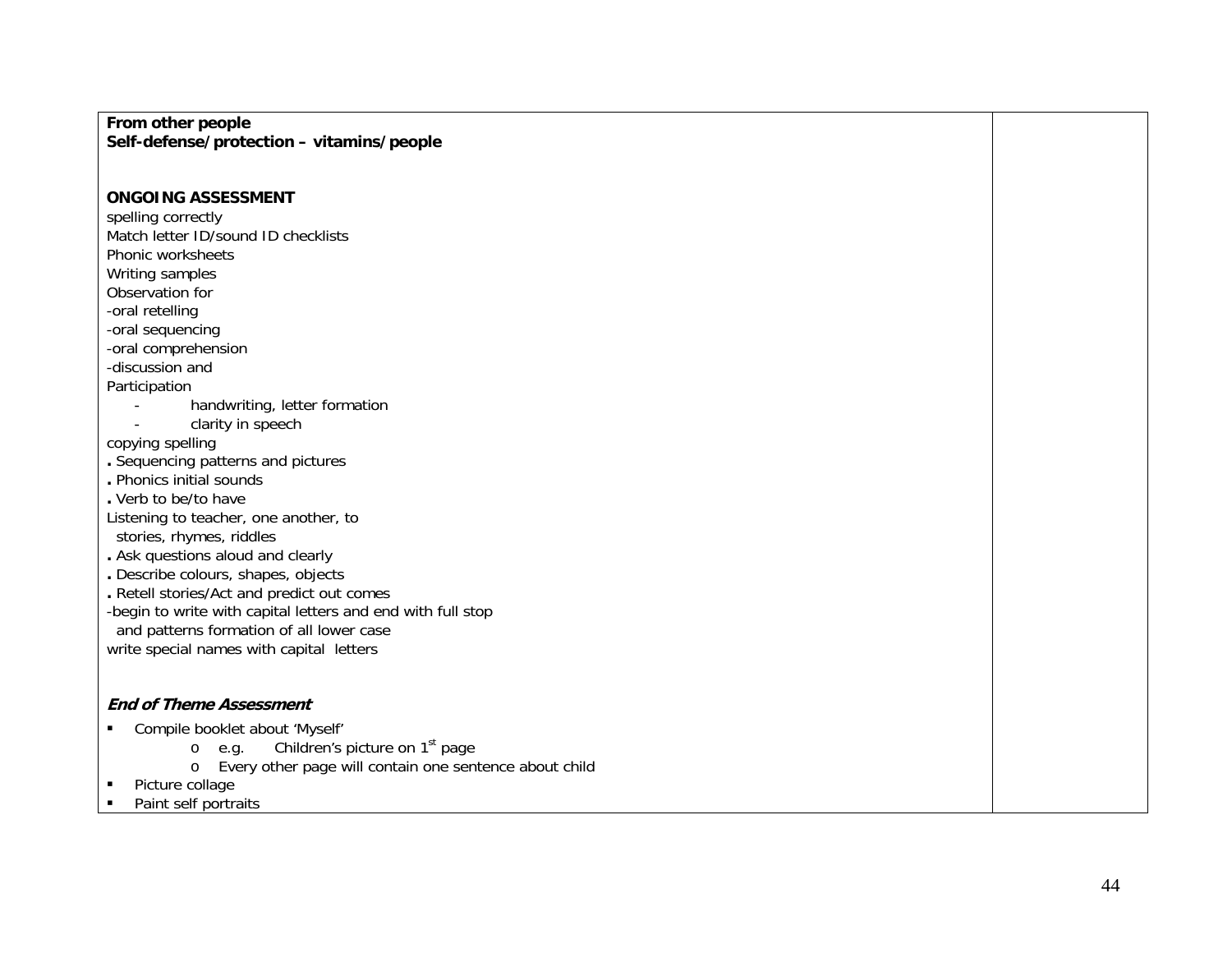**THEME 4: ALL ABOUT WATER** 

**Topic 1: Where Water Comes From** 

**Topic 2: How We Use Water** 



**Time: 5 weeks**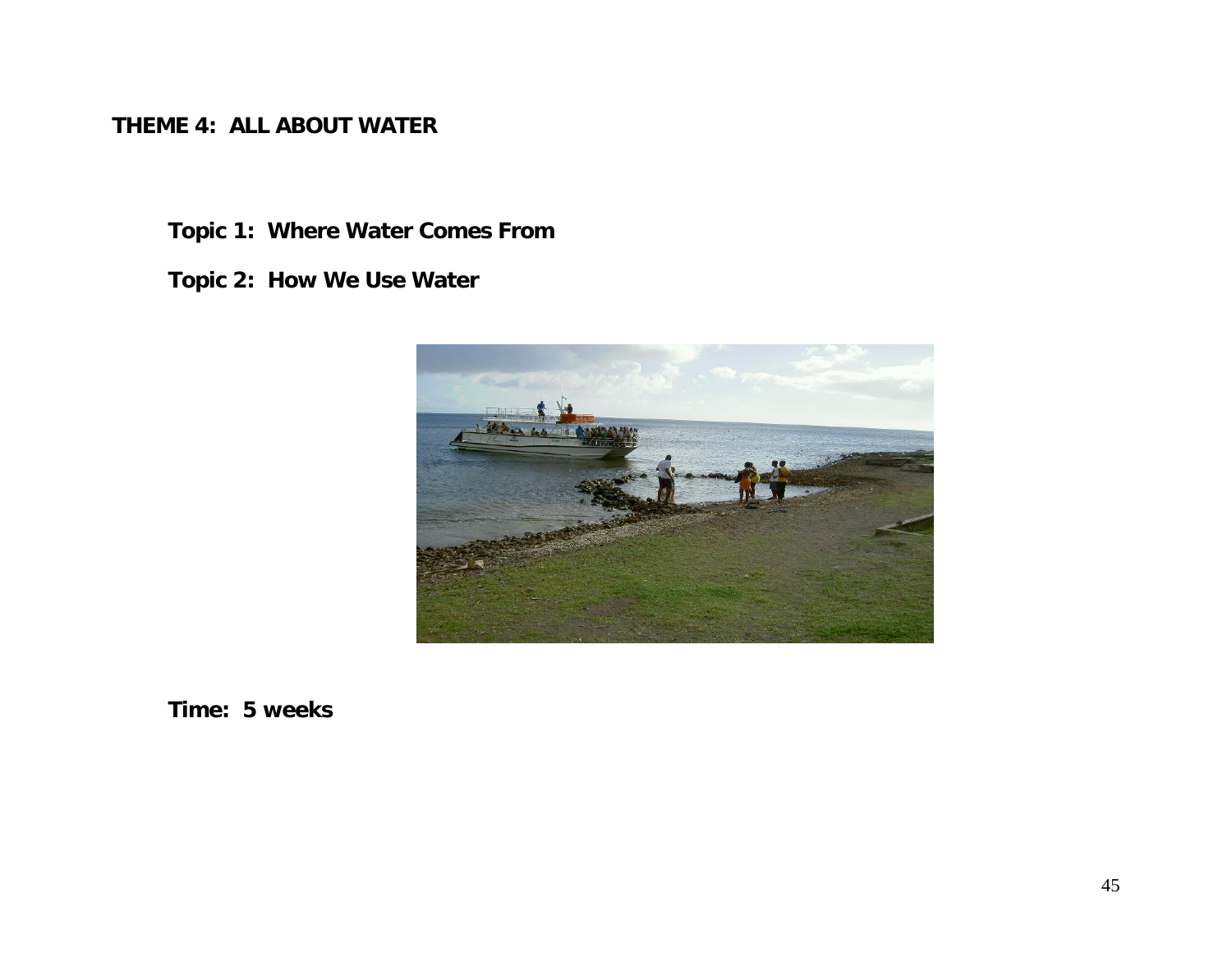# **CURRICULUM LINKS**

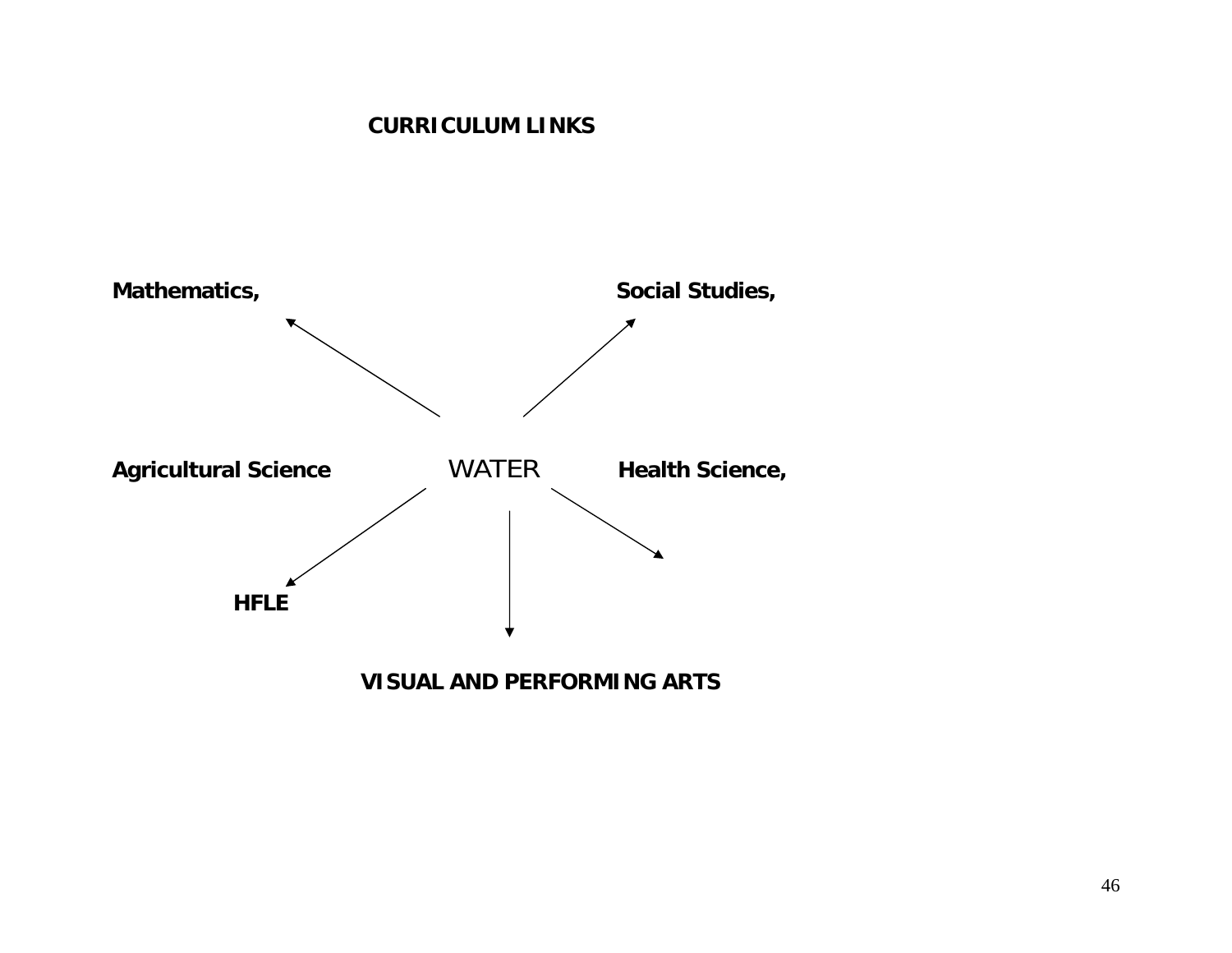Theme #4 All About Water skills (complete skills)

**Listening and Speaking Community Reading Community Community Community Community Community Community Community**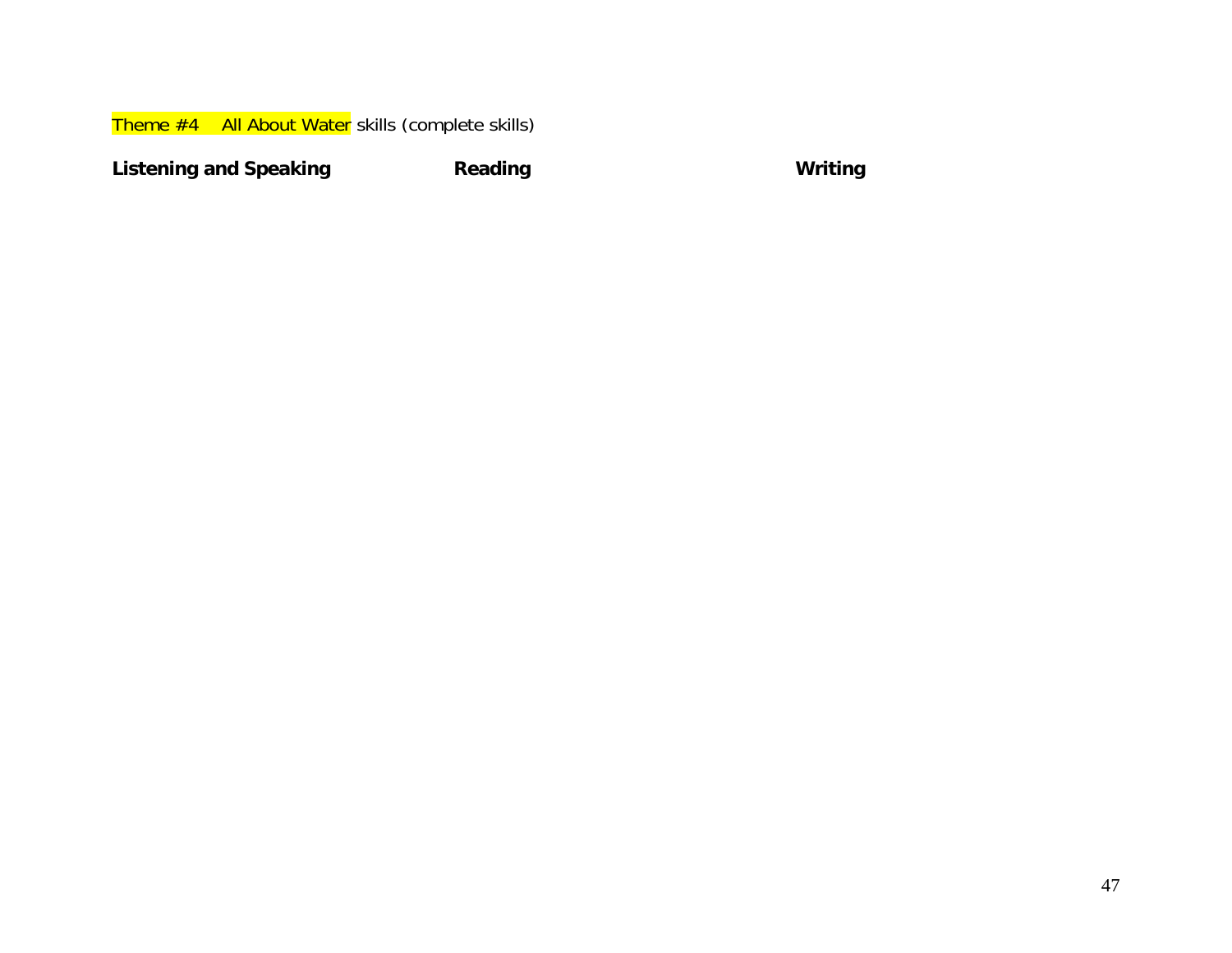| <b>TOPIC 1:</b><br><b>WHERE WATER COMES FROM?</b>                                                                                                                                                                                                                                                                                                                                                                                                                                                                                                                                                                                                                                                     | <b>RESOURCES</b>          |
|-------------------------------------------------------------------------------------------------------------------------------------------------------------------------------------------------------------------------------------------------------------------------------------------------------------------------------------------------------------------------------------------------------------------------------------------------------------------------------------------------------------------------------------------------------------------------------------------------------------------------------------------------------------------------------------------------------|---------------------------|
| <b>Suggested Activities</b>                                                                                                                                                                                                                                                                                                                                                                                                                                                                                                                                                                                                                                                                           |                           |
| <b>WHERE WATER COMES FROM</b>                                                                                                                                                                                                                                                                                                                                                                                                                                                                                                                                                                                                                                                                         |                           |
| Initial sound /w/ rhymes/sink and float<br>Take students to visit a river or a water source/[1.1, 1.3, 1.5, 2.3, 2.3]<br>Talk about where water comes from.<br>Children listen to poem 'Water Water Everywhere' and answer questions about poem.<br>Chant poem with /w/ sound.<br>$\blacksquare$<br>Give initial sound of 'w' - water. Read a line from the poem 'water'.<br>Allow students to float objects in a basin of water (pencil, stone, leaf, nail, paper)<br>$\blacksquare$<br>Talk about why some things sink to the bottom and some float on top<br>٠<br>Categorise objects into those that sink, and those that float<br>$\blacksquare$<br>Children make own oral sentences about water. | Water toys<br>Water table |
| <b>EVALUATION:</b><br>Description/synonyms<br>Take field trip to the Fresh Water Lake (or nearby river) or present picture of one of the lakes<br>[1.2, 1.4, 2.1, 2.4, 2.5, 3.2]<br>Children listen to officer talk about the uses of lake.<br>Talk about how the water in the lake is used (for electricity, drinking, tourism, boating activities).<br>Give word to describe the lake e.g. quiet, large, deep, cold.<br>EVALUATION: Draw a picture of the lake and write a word to describe the lake. Write a word similar to meaning<br>next to that word<br>Read sentence to the class. Display work.<br>$\circ$                                                                                  |                           |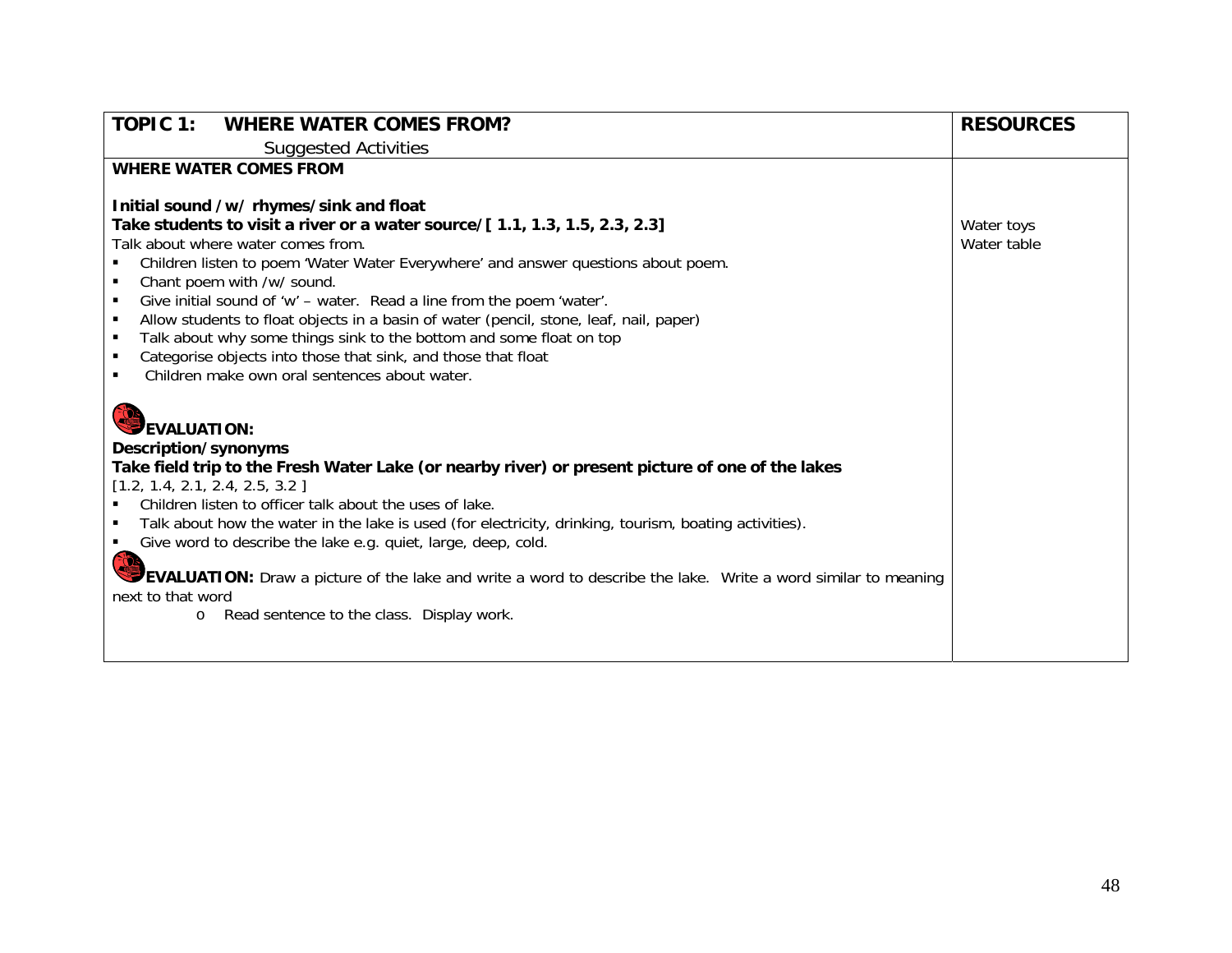| FVAI UATION:                                                                                                                                                                                                                                                                                                                                                                                                                                                                                                                          |                             |
|---------------------------------------------------------------------------------------------------------------------------------------------------------------------------------------------------------------------------------------------------------------------------------------------------------------------------------------------------------------------------------------------------------------------------------------------------------------------------------------------------------------------------------------|-----------------------------|
| Where Water Comes From: THE RIVER 1.2, 1.3, 2.3, 3.1, 3.4                                                                                                                                                                                                                                                                                                                                                                                                                                                                             |                             |
| Teacher tells a story about the river e.g. Indian River and shows a large picture of it                                                                                                                                                                                                                                                                                                                                                                                                                                               | Picture of Indian River     |
| Children will answer questions about the story and picture of the river. E.g. What is a river made up of? What kind<br>٠<br>of water is in the river? What do we use river water for?<br>Children will also speak about their own experiences with the river.<br>Show a video from Dominica about water pollution.<br>Children draw and colour events that occur at/in the river and write a simple<br>Sentence. Read about their drawings.<br>'f' - fish, food, fat etc.<br>Phonics:<br>has - The river has water etc.<br>Structure: | Video on water<br>pollution |
| <b>EVALUATION:</b> Teacher assist students to stick pictures on chart showing the river and various activities which<br>take place in it.                                                                                                                                                                                                                                                                                                                                                                                             |                             |
| Take Children to observe water spring or present picture of water spring.<br>Describe what a water spring is. Search for words from the word 'spring' e.g. sing, pig, is, in, ring, pin, sin.<br>Use 'There is' and 'There was' in sentences (oral and written)                                                                                                                                                                                                                                                                       | Picture of water spring     |
| <b>RAIN</b>                                                                                                                                                                                                                                                                                                                                                                                                                                                                                                                           |                             |
| Song $-$ ' <i>I love the pit pit patter of the raindrops'</i>                                                                                                                                                                                                                                                                                                                                                                                                                                                                         |                             |
| Get children to observe a weather chart and through questioning lead them to talk about rain including<br>uses                                                                                                                                                                                                                                                                                                                                                                                                                        | Weather chart               |
| List words related to rain e.g. water, wet, muddy, flood, umbrella, raincoat, paddle<br>Students memorize rhyme jingle e.g. Rain Rain go away; Little ____ wants to play<br>Students use their memory to read the same jingle posted on a chart and copy and complete the second line<br>$\blacksquare$<br>inserting their own names<br>Use rhyming words: first identified in the jingle then telling others of their own<br>$\blacksquare$<br>Use letter sounds : identifying words have initial 'r' e.g. rain, river, rock         |                             |
|                                                                                                                                                                                                                                                                                                                                                                                                                                                                                                                                       |                             |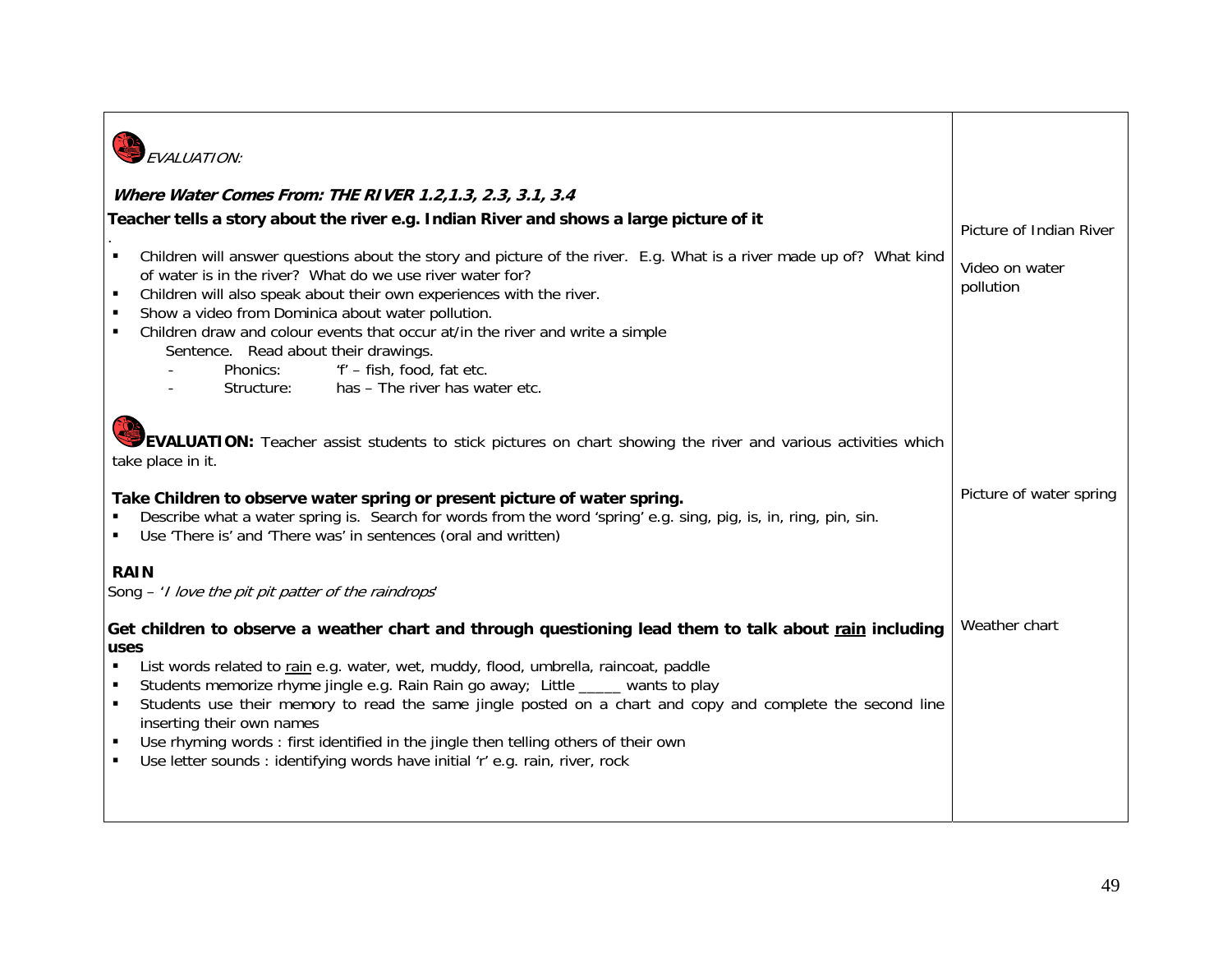| EVALUATION:                                                                                                                                                                                                                                                                                                                                                                                                                                                                                                                                          |                                     |
|------------------------------------------------------------------------------------------------------------------------------------------------------------------------------------------------------------------------------------------------------------------------------------------------------------------------------------------------------------------------------------------------------------------------------------------------------------------------------------------------------------------------------------------------------|-------------------------------------|
| <b>WELLS</b><br>Students observe the picture of a well in the story about 'The fox and the foolish Goat'. Read the story to<br>them as they listen.                                                                                                                                                                                                                                                                                                                                                                                                  | Story 'Goat and the<br>foolish fox' |
| EVALUATION: <i>supply initial letter "w" for words with picture clues. E.g.</i> _ater, _et, _ell, _ear, _ood<br>Categorise objects that sink and float                                                                                                                                                                                                                                                                                                                                                                                               |                                     |
| Draw the sea and write their sentences with teacher's guided assistance. Students' work is put up for others to<br>read.<br>Culminating activity.<br>Students bring things from the sea to set up a corner.<br>E.g. There is a stone by the spring. There was a stone by the spring.                                                                                                                                                                                                                                                                 |                                     |
| Question them and record their answers on the board. Allow them to read the recorded answers.<br>They will also re-tell and dramatize the story<br>$\blacksquare$<br>Teacher leads students to focus on the well as a source of water.<br>Teacher distributes worksheets with well for students to colour and write one sentence.<br>Phonics: Letter 'w' - water, well<br>Structure : Using has and have, get them to practice using the above<br>structures following teacher model and making their own e.g. The well has<br>water. We have water. | Worksheets                          |
| <b>EVALUATION:</b><br><b>USES OF WATER</b>                                                                                                                                                                                                                                                                                                                                                                                                                                                                                                           |                                     |
| How do we Use Water                                                                                                                                                                                                                                                                                                                                                                                                                                                                                                                                  |                                     |
| Collect empty bottles of spring water to place in water activity corner.<br>Talk about where the water comes from.<br>Visit spring water factory. Have students as questions about how spring water is<br>processed.<br>Make drawing in sequential order to show how spring water is processed.<br>$\blacksquare$                                                                                                                                                                                                                                    | Empty spring water<br>bottles       |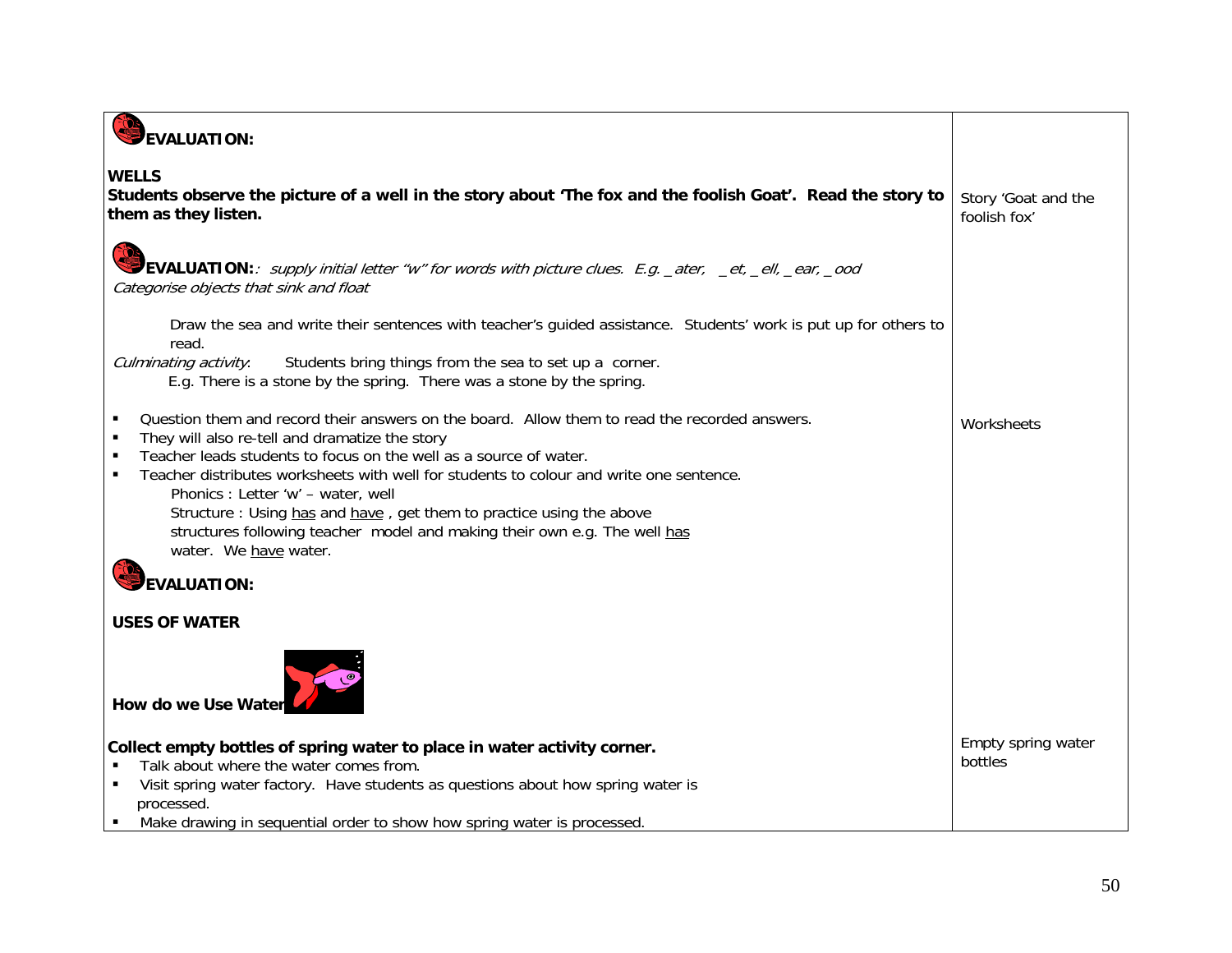| Students talk about life history of a bottle of water on the shelf of the supermarket.                                                 |        |
|----------------------------------------------------------------------------------------------------------------------------------------|--------|
| Read labels on the spring water bottle label.                                                                                          |        |
| Paint posters with children.<br>٠                                                                                                      | Paints |
| Students will give at least three (3) uses of the Fresh Water Lake. Presented with sentence rib, students will supply                  |        |
| the appropriate ending.                                                                                                                |        |
| Water in the lake is used for<br>(i)                                                                                                   |        |
| (a) electricity/cooking (b) fishing/boating<br>(c) tourism/family                                                                      |        |
| EVALUATION:                                                                                                                            |        |
| Discuss the uses of water.                                                                                                             |        |
|                                                                                                                                        |        |
| Create a list: cook, wash, drink, baths, make juice, for life, wet plants, etc.<br>Make a simple recipe (juice, jello), with children. |        |
| Teach children how to wash hands in the proper way. Allow children to write two sentences in their journals                            |        |
|                                                                                                                                        |        |
| EVALUATION:                                                                                                                            |        |
| <b>ONGOING ASSESSMENT</b>                                                                                                              |        |
|                                                                                                                                        |        |
| spelling correctly                                                                                                                     |        |
| Match letter ID/sound ID checklists                                                                                                    |        |
| Phonic worksheets                                                                                                                      |        |
| Writing samples                                                                                                                        |        |
| Observation for oral: retelling, sequencing, comprehension                                                                             |        |
| -discussion and                                                                                                                        |        |
| Participation                                                                                                                          |        |
| handwriting, letter formation                                                                                                          |        |
| clarity in speech                                                                                                                      |        |
| copying spelling                                                                                                                       |        |
| . Sequencing patterns and pictures                                                                                                     |        |
| . Phonics initial sounds                                                                                                               |        |
| . Verb to be                                                                                                                           |        |
| Listening to teacher, one another, to                                                                                                  |        |
| stories, rhymes, riddles                                                                                                               |        |
| . Tell a story from picture                                                                                                            |        |
| . Ask questions aloud and clearly                                                                                                      |        |
| . Talk about past using 'ed'                                                                                                           |        |
| . Describe colours, shapes, objects                                                                                                    |        |
| . Retell stories/Act and predict out comes                                                                                             |        |
| . Pre writing tracing copying letter, shapes                                                                                           |        |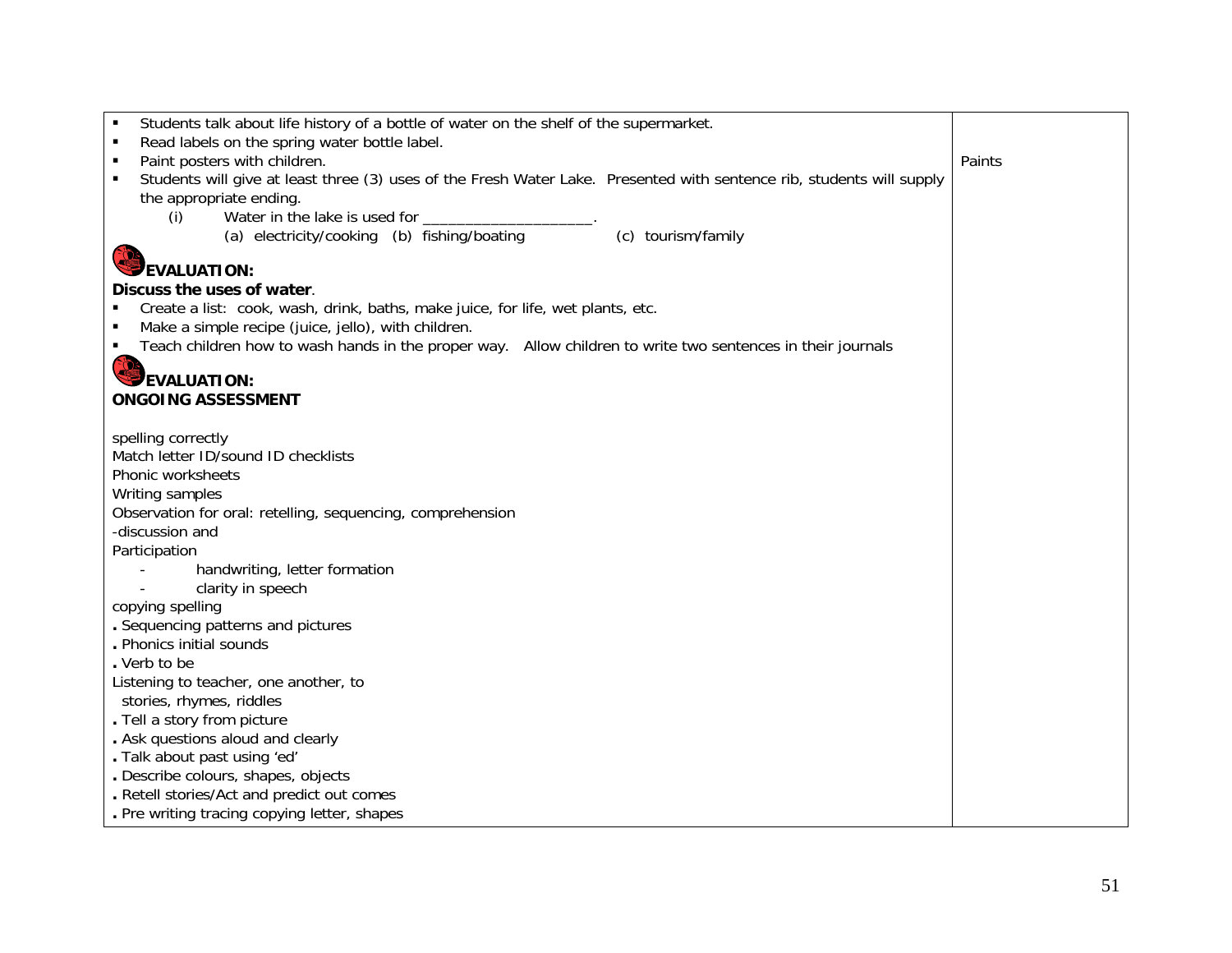| and patterns formation of all lower case<br>letters (capital letter, full stop)                                          |  |
|--------------------------------------------------------------------------------------------------------------------------|--|
| <b>END OF THEME ASSESSMENT:</b><br>Aquarium or fish pond for class-have children collect water creatures like crabs etc. |  |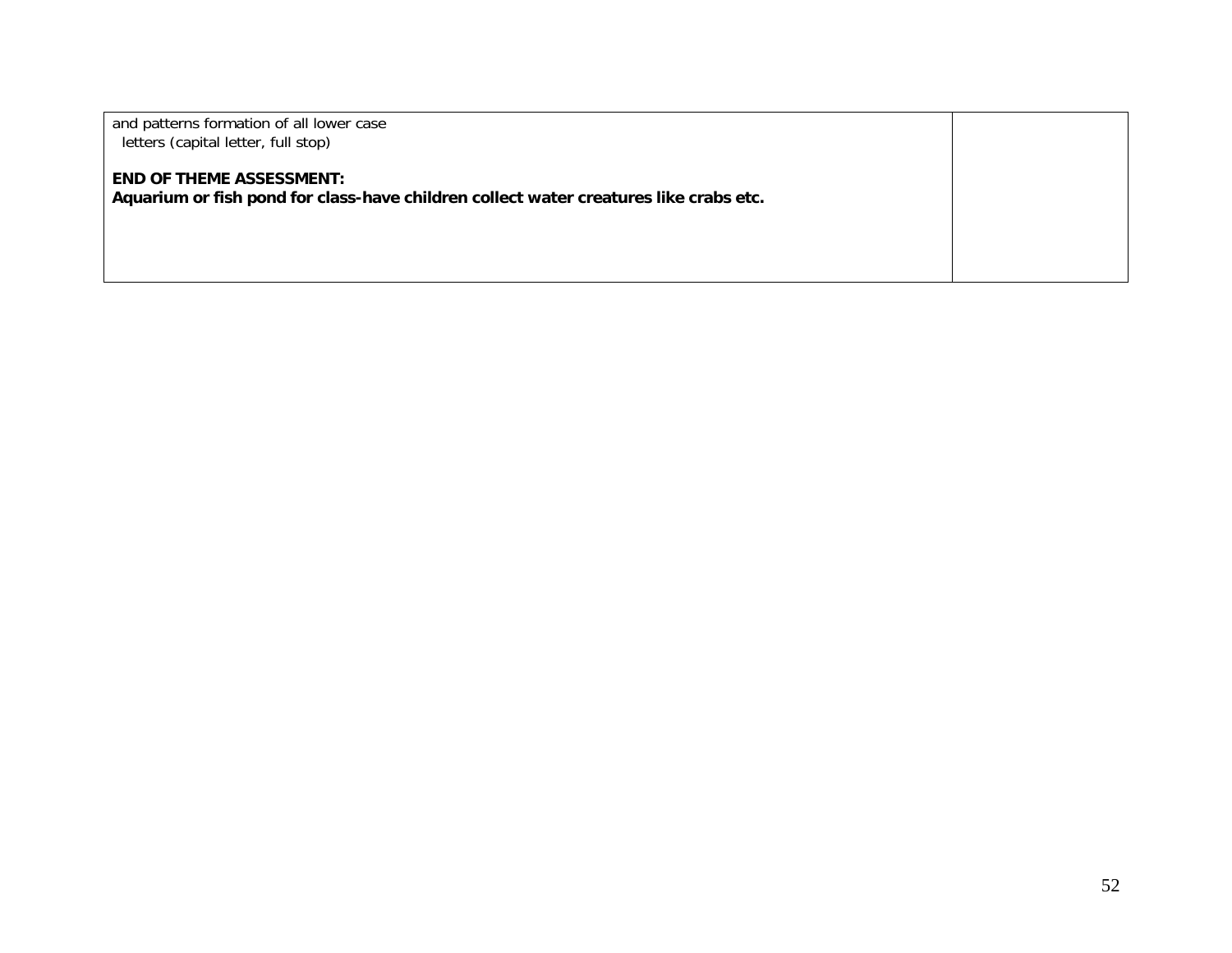### **THEME 5** TRAVEL

**TOPIC 1**: TRANSPORT (LAND, SEA, AIR)



**TOPIC 2**: GOING PLACES



**TIME**: 5 Weeks

**CURRICULUM LINKS: Social Studies (How do people get around), Mathematics (how much?), HFLE (what shall we pack?), VPA (dancing and singing from other lands), Languages (different voices), Science (how things move?)**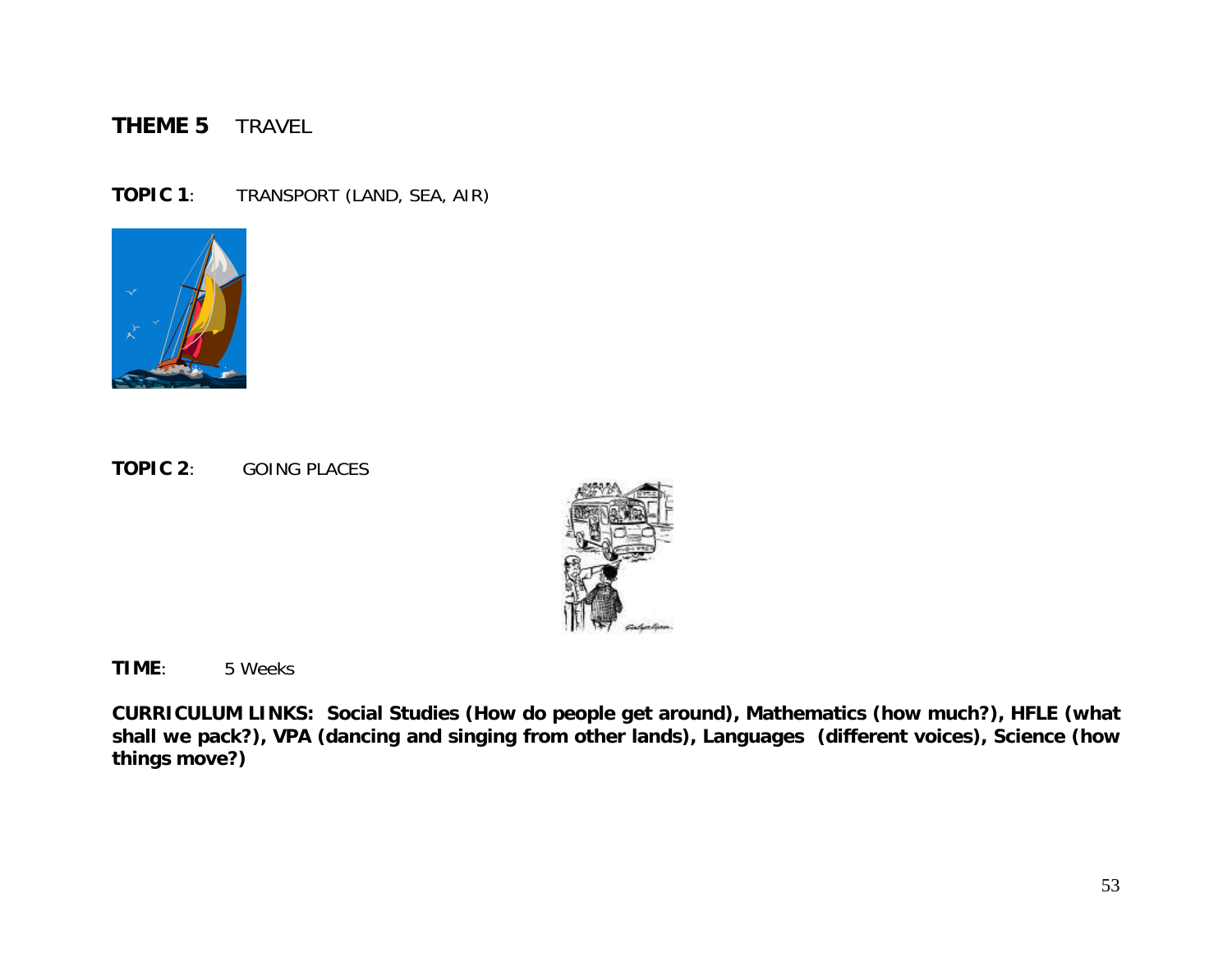

# **THEME #4 TRAVEL SKILLS**

### **Listening and Speaking Community Community Reading Community Community Community Community Community Community**

- $\blacksquare$ show and tell
- $\blacksquare$ Retelling familiar stories
- $\blacksquare$ Telling story from picture
- $\blacksquare$  $1<sup>st</sup>$ ,  $2<sup>nd</sup>$ , and  $3<sup>rd</sup>$  person singular
- $\blacksquare$ Using simple sentences
- $\blacksquare$ Self-directed Activity-learning centre
- $\blacksquare$ Phonemic awareness-
- $\blacksquare$ oral discrimination
- $\blacksquare$  Vocational ideas/ Role play party, traveller, tourist, flight attendant, pilot
- $\mathbf{u}$  . New vocabulary development (names, words from readers)
- $\blacksquare$ Talk about road safety
- $\blacksquare$  Singing songs about travelling /different languages
- $\blacksquare$ Describe vehicles
- $\blacksquare$ Following directions

- $\mathbf{r}$ Matching words with pictures
- $\blacksquare$ Categorisation
- $\mathbf{r}$  . KWL
- $\blacksquare$  Visual discrimination of alphabet names, letter recognition
- $\mathbf{r}$ Environmental print/labels
- $\blacksquare$ Sight words
- ٠ New vocabulary development (names, words from readers)
- $\blacksquare$ Counting how many 1-10
- $\mathbf{r}$  Predict what books are about based on cover and pictures
- $\mathbf{r}$ Participate in interactive reading
- $\mathbf{u}$  . Classify, match and sort
- $\blacksquare$ Word building (an, at, etc.)
- $\blacksquare$ Main idea (using pictures and stories)
- $\mathbf{r}$ Naming words
- $\mathbf{r}$ Action words (theme)
- $\blacksquare$  1<sup>st</sup>, 2<sup>nd</sup>, and 3<sup>rd</sup> person singular

- п **Tracing**
- п Journal writing
- $\blacksquare$ Writing numbers
- $\blacksquare$ Drawing dot to dots
- $\blacksquare$ Naming words
- $\mathbf{r}$ Colouring
- $\mathbf{r}$  . Spell words 1-10
- п Construct vehicles using shapes
- $\blacksquare$  $1<sup>st</sup>$ ,  $2<sup>nd</sup>$ ,  $3<sup>rd</sup>$  person singular

| TOPIC 1: | MODES OF TRANSPORT (LAND, WATER, AIR) | <b>RESOURCES</b> |
|----------|---------------------------------------|------------------|
|          | <b>SUGGESTED ACTIVITIES</b>           |                  |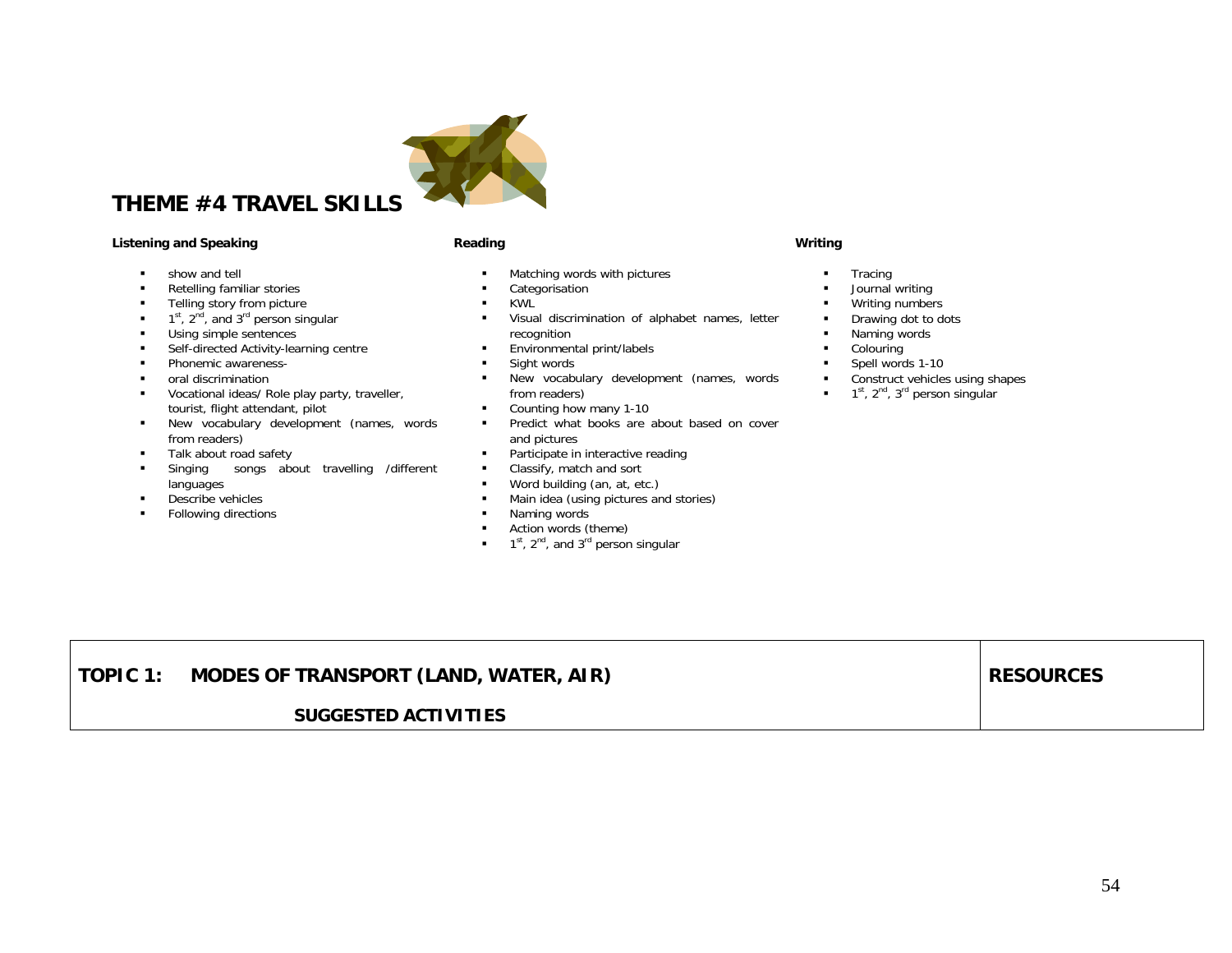| This is one way to explore the modes of transportation. Teachers are encouraged to adapt according to materials<br>available, the community, the needs of the students and teaching styles. For example, teachers could introduce<br>this theme by having a bicycle or wooden truck in the classroom, by taking an outing to the mechanic shop, or<br>examining the car dealership or even the cruise ship birth. |                                                         |
|-------------------------------------------------------------------------------------------------------------------------------------------------------------------------------------------------------------------------------------------------------------------------------------------------------------------------------------------------------------------------------------------------------------------|---------------------------------------------------------|
| TEACHERS COULD COMBINE THREE SUBTOPICS (land water or air) OR FOCUS ON ONE SUBTOPIC PER WEEK                                                                                                                                                                                                                                                                                                                      |                                                         |
| <b>LAND</b>                                                                                                                                                                                                                                                                                                                                                                                                       |                                                         |
| Context clues/telling sentences /recall information /retell story[                                                                                                                                                                                                                                                                                                                                                |                                                         |
| Listen to stories/ watch videos/ Present students with pictures about transportation on land or go for a walk:                                                                                                                                                                                                                                                                                                    | vehicles<br><b>Shapes</b><br>of<br>for                  |
| observes vehicles.                                                                                                                                                                                                                                                                                                                                                                                                | tracing-land, water and air                             |
| Ask specific questions about the story, video, or walk etc (What happened?)                                                                                                                                                                                                                                                                                                                                       | Audio player-recorder, audio                            |
| Sing song e.g. "Wheels on the Bus"<br>$\blacksquare$                                                                                                                                                                                                                                                                                                                                                              | cassettes,<br>$CDS$ ,<br>listening                      |
| Have students talk about experiences riding on buses in Dominica<br>$\blacksquare$                                                                                                                                                                                                                                                                                                                                | centre, earphones etc.                                  |
| Brainstorm. "We travel in "write simple sentences which relate to types of transportation (bus, van, truck, car, train,<br>$\blacksquare$                                                                                                                                                                                                                                                                         | Songs about travelling                                  |
| motorbike, bicycle, jeep, jeep etc.)                                                                                                                                                                                                                                                                                                                                                                              |                                                         |
| Answer questions based on the picture (develop comprehension). What do they all have in common? Why do you think so?<br>$\blacksquare$                                                                                                                                                                                                                                                                            |                                                         |
| <b>F</b><br>Reread a sentence and ask children what type of sentence it is.                                                                                                                                                                                                                                                                                                                                       |                                                         |
| Have children point to the beginning and the ending and to state what it begins and ends with<br>×                                                                                                                                                                                                                                                                                                                |                                                         |
| Have children look at a picture and tell something about it.<br>×                                                                                                                                                                                                                                                                                                                                                 |                                                         |
| Talk about which picture they like/prefer-give opinions<br>$\blacksquare$                                                                                                                                                                                                                                                                                                                                         |                                                         |
| Students draw their favourite means of transportation and talk about it<br>٠<br>Classification activity. (Divide a piece of Bristol board into three sections-air, water and land. The children will place pictures                                                                                                                                                                                               |                                                         |
| $\blacksquare$<br>of modes of transportation or toy vehicles on the board according to categories.                                                                                                                                                                                                                                                                                                                | Modes of transportation lace<br>cards (to improve motor |
| Match word cards to different forms of transport by land. Complete sentence frame: I like the<br>(means of                                                                                                                                                                                                                                                                                                        | skills)                                                 |
| transport drawn)                                                                                                                                                                                                                                                                                                                                                                                                  |                                                         |
| Reinforce capital I when writing sentences.<br>٠                                                                                                                                                                                                                                                                                                                                                                  |                                                         |
|                                                                                                                                                                                                                                                                                                                                                                                                                   |                                                         |
|                                                                                                                                                                                                                                                                                                                                                                                                                   |                                                         |
| <b>Evaluation:</b> Work in pairs/groups to talk pictures of transport by land. Have children talk about pictures turned face                                                                                                                                                                                                                                                                                      | Pictures of land                                        |
| downwards. (encourage the use of complete sentences in speaking.                                                                                                                                                                                                                                                                                                                                                  | transportation                                          |
| Worksheet: Place a cross (x) on all the things that can fly.                                                                                                                                                                                                                                                                                                                                                      |                                                         |
|                                                                                                                                                                                                                                                                                                                                                                                                                   |                                                         |
|                                                                                                                                                                                                                                                                                                                                                                                                                   |                                                         |
|                                                                                                                                                                                                                                                                                                                                                                                                                   |                                                         |
| Rhyming words (blending consonant with vowels -cvc)/medial vowels e.g. 'a' [                                                                                                                                                                                                                                                                                                                                      |                                                         |
| Visit the school bus or teacher's car in parking lot. Ask children if they have ever been in a bus.                                                                                                                                                                                                                                                                                                               |                                                         |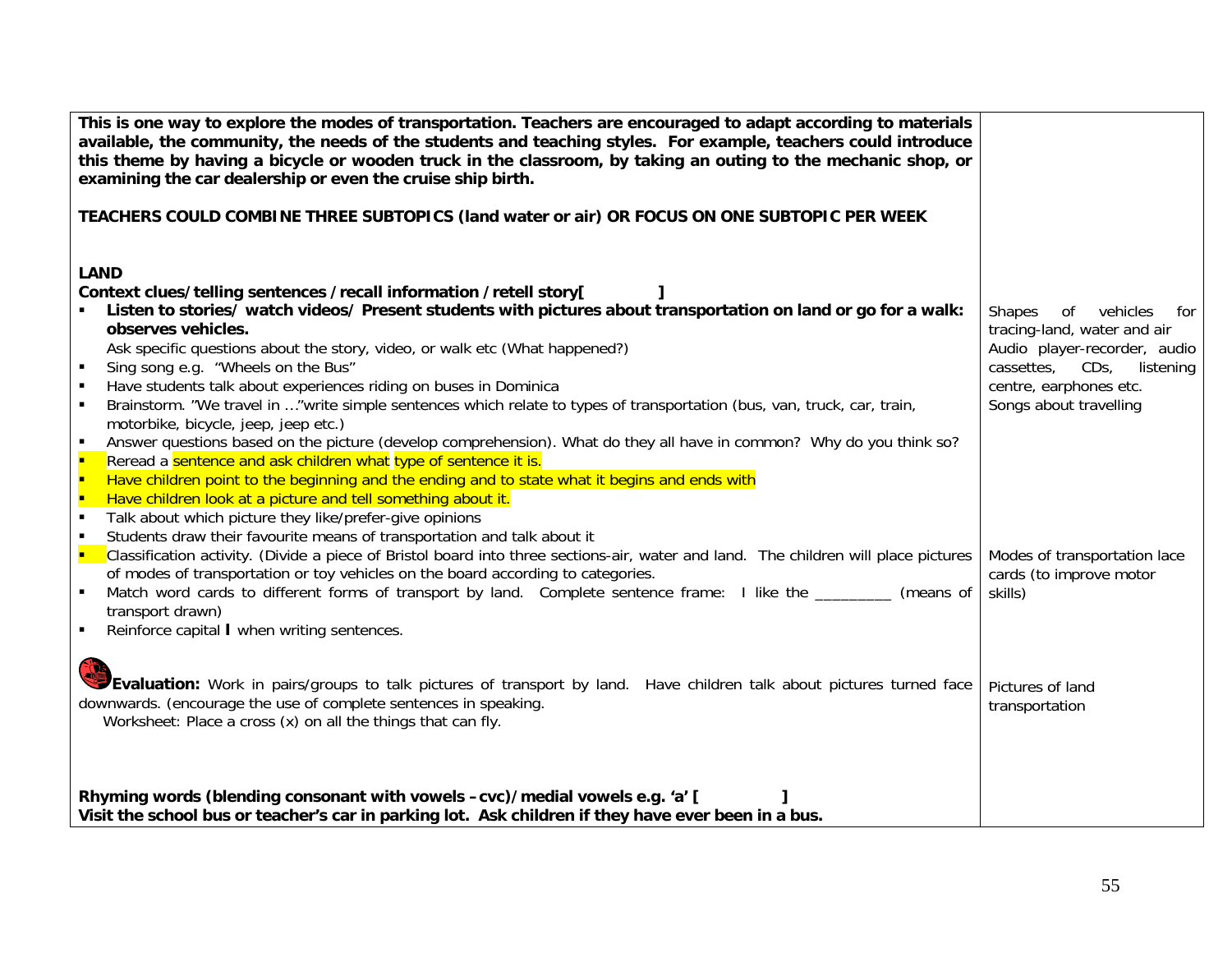| Write new vocabulary: examine the car, name and show different parts of the exterior and interior of the bus (e.g. windshield<br>wipers, horn, lights, seats, tyres, doors, seatbelts, lights horns, seats, mirrors, driver, fuel ,gas, horn, steering wheel)<br>Allow children to go into car two at a time to observe parts<br>$\blacksquare$<br>Report to class what discussion was about (LEA)<br>$\blacksquare$<br>Write the discussion.<br>$\blacksquare$<br>Let children name and give the sound of the letters b=brakes, h=horn, p=people, $r = r$ , s= seat<br>$\blacksquare$<br>Tell children that when you make juice you must blend some ingredients together<br>$\blacksquare$<br>Place consonant and vowels together to make a new sound-write on chalkboard (b-a = ba, r -a = ra)<br>$\blacksquare$<br>Continue to practice to create new words<br>Evaluation: Have children name the parts of the car (interior and exterior)<br>Circle pairs of words that rhyme: dog /log.<br>kite/ mop, map/cap, rat/pig hat/flat<br>can/fan |                                       |
|-------------------------------------------------------------------------------------------------------------------------------------------------------------------------------------------------------------------------------------------------------------------------------------------------------------------------------------------------------------------------------------------------------------------------------------------------------------------------------------------------------------------------------------------------------------------------------------------------------------------------------------------------------------------------------------------------------------------------------------------------------------------------------------------------------------------------------------------------------------------------------------------------------------------------------------------------------------------------------------------------------------------------------------------------|---------------------------------------|
| Final consonant 'n'/speak audibly [<br>Give words to an family: Dan is the man with the fan in the van. Dan can put the pan in the van.<br>Read aloud and model the rhythm of the language<br>$\blacksquare$<br>Make rhyme with children ("The man is in the ____")<br>$\blacksquare$<br>Give IAE sentence about the importance of each transport.<br>$\blacksquare$<br>Give initial sound of letter v as in van; students will give other words which begin with v; draw then write the letter v for<br>$\blacksquare$<br>objects which begin with $\mathbf{v}$ : est, ase, jolin, jne<br>Read aloud the words<br>$\blacksquare$                                                                                                                                                                                                                                                                                                                                                                                                               |                                       |
| <b>EVALUATION:</b> Write words next to pictures beginning with Vv.<br>Review 'at' families<br>Teach rhyming words for 'en'-hen, pen, men, ten.                                                                                                                                                                                                                                                                                                                                                                                                                                                                                                                                                                                                                                                                                                                                                                                                                                                                                                  | Pictures of nouns beginning<br>with v |
| Observation checklist: Does the child seem interested?<br>Can the child compare modes of transportation?<br>Does the child participate in exploring the bus? In singing?<br>Does the child use new vocabulary with understanding?                                                                                                                                                                                                                                                                                                                                                                                                                                                                                                                                                                                                                                                                                                                                                                                                               |                                       |
| Categories/vocabulary building/Onomatopoeia (sounds) [                                                                                                                                                                                                                                                                                                                                                                                                                                                                                                                                                                                                                                                                                                                                                                                                                                                                                                                                                                                          |                                       |
| Listen and identify a variety of sounds made by various modes of transportation.                                                                                                                                                                                                                                                                                                                                                                                                                                                                                                                                                                                                                                                                                                                                                                                                                                                                                                                                                                |                                       |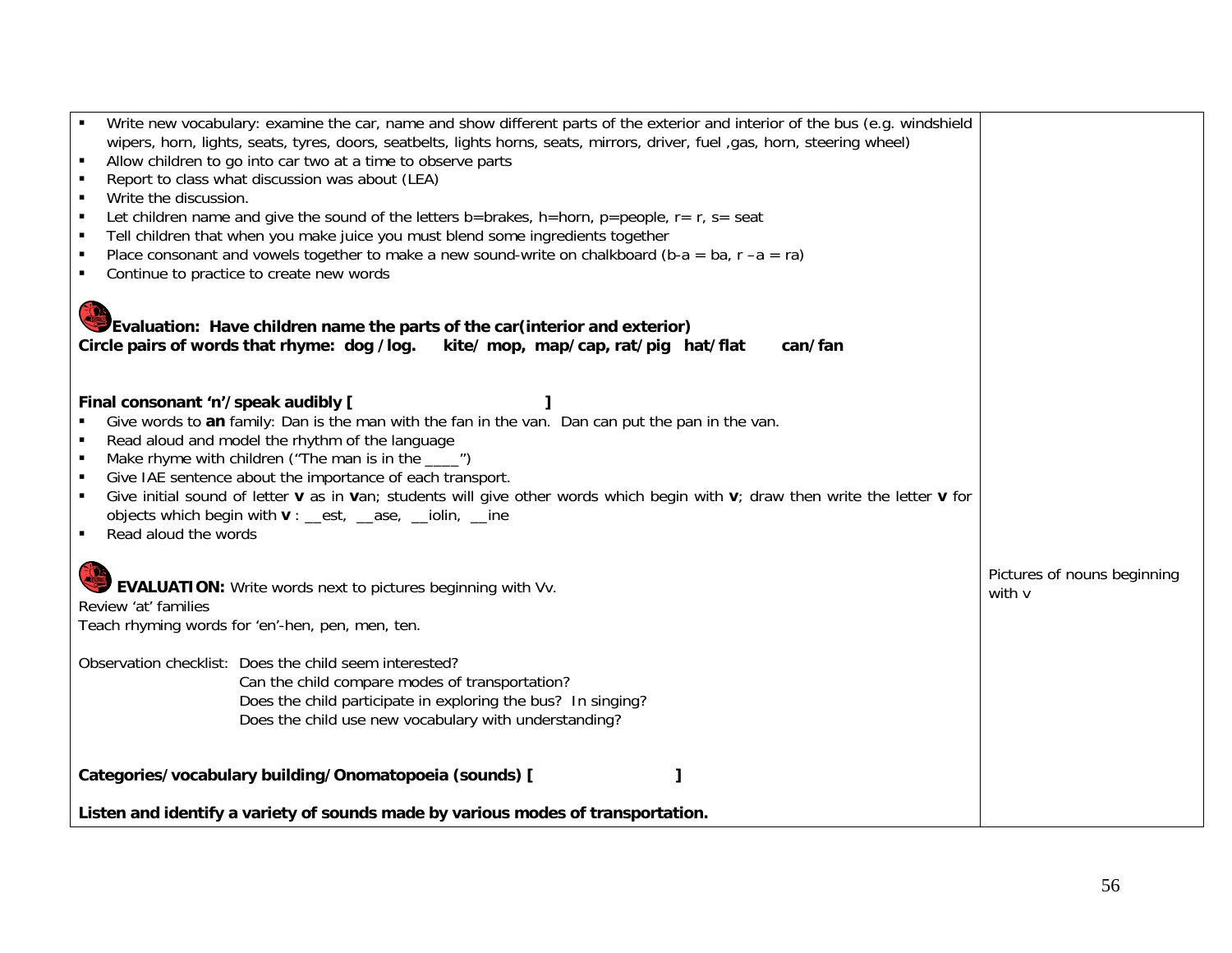| Children sit in a circle. Each child draws an alphabet letter (a different on for each child or every other child, use capital<br>letters to begin with then mix in lower case) out of a hat.                                                                                                                                                                                                                                                                                                                                                                                                                                                                                                                                                                                                                                                                                                                                                                                                     | Letter cards, hat                                 |
|---------------------------------------------------------------------------------------------------------------------------------------------------------------------------------------------------------------------------------------------------------------------------------------------------------------------------------------------------------------------------------------------------------------------------------------------------------------------------------------------------------------------------------------------------------------------------------------------------------------------------------------------------------------------------------------------------------------------------------------------------------------------------------------------------------------------------------------------------------------------------------------------------------------------------------------------------------------------------------------------------|---------------------------------------------------|
| Have them identify the letter as they draw it out of the hat and think of something that begins with that sound.<br>л<br>Place letters on the floor and stand up. Play a musical march and children march around the circle until the music stops."<br>Allow children to make the sound of music with instruments and mouth: "crash", "crunch", "hmmmm" "eeekkk"<br>л<br>When the music stops, the children sit down by a new letter and repeat the above procedure. You can spot check to save<br>time and have kids help each other if they don't know the letter.<br>Trying it all together: repeat the procedure several times. You could use words, shapes, math facts anything you want to<br>reinforce.<br>Children like to play the game.<br>EVALUATION: Observation and recording child's attitude and attention                                                                                                                                                                         | Simple musical instruments<br>(drum, rattle etc.) |
| Adding es to make new words/is or are /listening comprehension<br>L                                                                                                                                                                                                                                                                                                                                                                                                                                                                                                                                                                                                                                                                                                                                                                                                                                                                                                                               |                                                   |
| Listen to story -<br>Express feelings about the old/new forms of transport (make comparisons between the two)<br>Display brochures, pictures of cruise ships etc.<br>Spell sight words from story<br>$\blacksquare$<br>Answer questions based on story<br>$\blacksquare$<br>Formulate questions to ask about story. E.g. Why do they choose to travel by sea?<br>$\blacksquare$<br>Talk about singular nouns that end in s, Talk in singular sentence, e.g. I ride on a bus.<br>$\blacksquare$<br>Tell children that to make them more than one you add an 'es' e.g I will ride on two buses to get to school.<br>Е<br>Give plural of words ending in s by adding es e.g. buses class_, glass_, dress_<br>Make sentences with the words buses, classes, glasses e.g. Two glasses are on the table.<br>Complete sentences by writing es to show more than one<br>Use are when referring to more than one<br>$\blacksquare$<br>EVALUATION: Complete an activity sheet to include 'es'. Share ideas. | Pictures of cruise ships                          |
| Predicting likely outcome of events/traffic safety [<br>1                                                                                                                                                                                                                                                                                                                                                                                                                                                                                                                                                                                                                                                                                                                                                                                                                                                                                                                                         |                                                   |
| Game- Red Light, Green Light. A child (the traffic light) holds up a green or red sign. When the sign goes up the<br>other children either walks or stops. The teacher calls out the instructions as the children move about the room. All movement<br>is acceptable.<br>Play this game until the children are confident about stop and go.<br>$\blacksquare$                                                                                                                                                                                                                                                                                                                                                                                                                                                                                                                                                                                                                                     | Red and green coloured cards                      |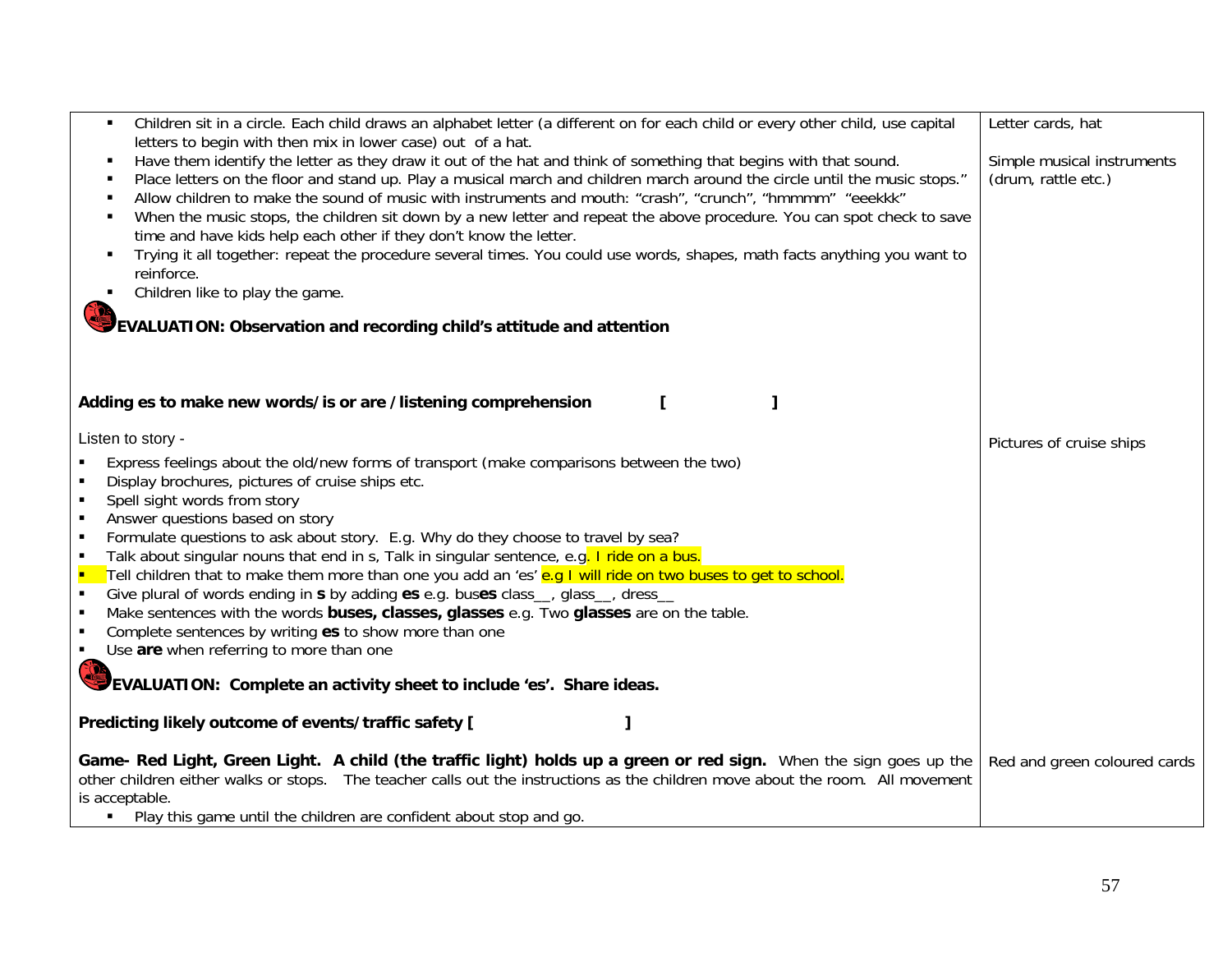| Tell story about chidren crossing the road without care: predict outcome of story<br>٠<br>Teach traffic safety<br>$\blacksquare$<br>Allow children to colour using the colours, red, yellow, green and blue as you talk about the traffic lights<br>Ask children to identify the ones seen on traffic sign. Explain the meaning of the colours<br>EVALUATION: Write "yes" or "no" on activity sheet for picture scenes of safety. Example: Child playing in the road                                                                                                                                                                                                                                                                                                                                                                                                                                                                   | Red, green yellow, blue etc.<br>coloured cards                                       |
|----------------------------------------------------------------------------------------------------------------------------------------------------------------------------------------------------------------------------------------------------------------------------------------------------------------------------------------------------------------------------------------------------------------------------------------------------------------------------------------------------------------------------------------------------------------------------------------------------------------------------------------------------------------------------------------------------------------------------------------------------------------------------------------------------------------------------------------------------------------------------------------------------------------------------------------|--------------------------------------------------------------------------------------|
| <b>WATER</b><br>Sink and float/Differences/ verbs: was and were<br>Take students to observe the harbour, river, or Cruise Ship Berth or show picture travel by sea/river<br>Discuss different boats using pictures or toys (e.g. canoes, motorboats, sailboats, rowboats).                                                                                                                                                                                                                                                                                                                                                                                                                                                                                                                                                                                                                                                             | Pictures of travel by sea or<br>river<br>Pictures of different types of<br>boats     |
| Review sink and float-classify the objects that will sink on water and those that float<br>Describe objects that will sink and float<br>$\blacksquare$<br>Have children fill a tub/basin of water to sink or float objects.<br>$\blacksquare$<br>Let them write which objects sink and which ones float. Fill out a worksheet with sink/float.<br>$\blacksquare$<br>Predict which objects may sink or float and talk about why.<br>$\blacksquare$<br>Discuss experiences from the visit to Cruise Ship Berth<br>$\blacksquare$<br>Use was /were correctly to show past tense: e.g. I was at the cruise ship.<br>$\blacksquare$<br>Undertake project - draw and write names of cruise ships that come to Dominica<br>П<br>o Poem: 'Ships sail on the ocean'<br>EVALUATION: Create a paper boat to see if it sinks or floats<br>Circle on a worksheet all items that sink and those that float. Observe and record Teach sink and float. | Buckets/basins with water<br>Variety of objects to test<br>sinking/floating<br>Paper |
| Have 'spot the difference' page. Children are asked to identify the errors on one sheet.                                                                                                                                                                                                                                                                                                                                                                                                                                                                                                                                                                                                                                                                                                                                                                                                                                               |                                                                                      |
| <b>Questions and Answers (interviewing skills) [</b><br>Interview a tourist who travels on a cruise ship<br>Say why they would prefer to travel by sea<br>Write questions to ask tourist<br>$\blacksquare$<br>Explain the use of the question mark at the end of a question.<br>$\blacksquare$<br>Pretend one is a tourist. Teach the inflections for raising end of sentence<br>$\blacksquare$<br>Use polite phrases to talk to tourists (excuse me, thank you, good day, may I help you)<br>$\blacksquare$<br>Pretend you have a tourist stand with items. Begin to introduce your items for sale<br>Give initial sound sh (tell children to place fingers on lips and say "shhh" as in being quiet)                                                                                                                                                                                                                                 |                                                                                      |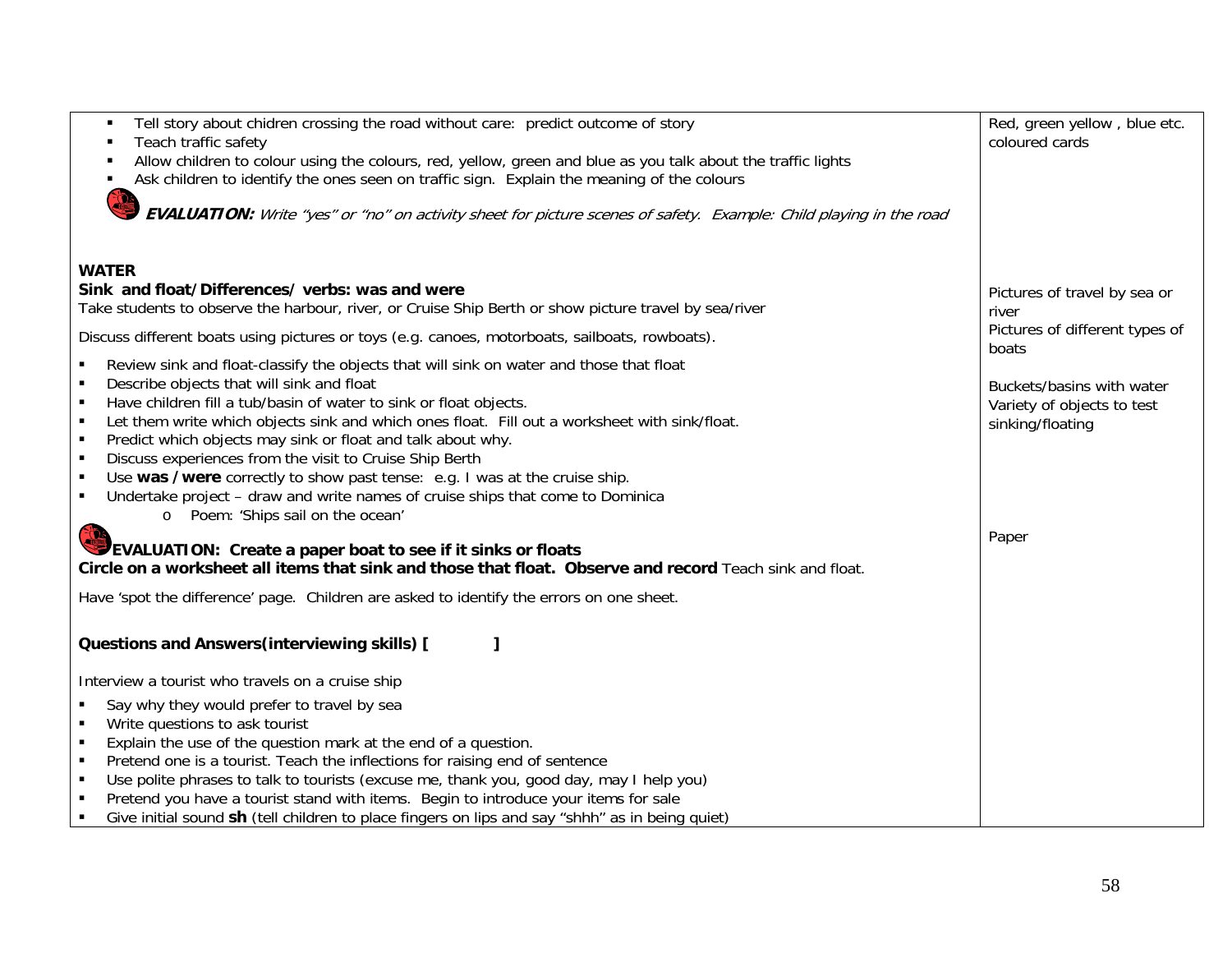| and words which begin with sh: ship, shoe, shop, shirt, shells,                                                                                                                                                             |                         |
|-----------------------------------------------------------------------------------------------------------------------------------------------------------------------------------------------------------------------------|-------------------------|
| Students will read and write words                                                                                                                                                                                          |                         |
| <b>EVALUATION:</b> Make drawings of sh words and supply initial sh to each                                                                                                                                                  |                         |
| Does the child show self confidence? Complete Early Identification checklist, periodically.                                                                                                                                 |                         |
|                                                                                                                                                                                                                             |                         |
| <b>AIR</b>                                                                                                                                                                                                                  |                         |
| Word families/problem solving<br>Take field trip to the airport or picture of planes at airport, or pictures of air transport                                                                                               |                         |
| Relate experiences from trip<br>$\blacksquare$                                                                                                                                                                              |                         |
| Explain how it feels to be transported by plane or saying goodbye to others when travelling<br>$\blacksquare$                                                                                                               | <b>Travel documents</b> |
| Name documents we need when travelling<br>$\blacksquare$                                                                                                                                                                    |                         |
| Solve problems that are encountered when travelling<br>$\blacksquare$<br>Give sequential order in travelling by plane, buying ticket, going to airport, check in, waiting for plane and describing how it<br>$\blacksquare$ |                         |
| feels to be in the plane                                                                                                                                                                                                    |                         |
| Observe picture of jet plane; talk about the jet plane/letter Jj/medial vowels and final consonants                                                                                                                         |                         |
| Continue this activity at later dates to complete other families of 'at' 'eg' 'et' 'ig' 'og' 'ug'                                                                                                                           |                         |
|                                                                                                                                                                                                                             |                         |
| <b>EVALUATION:</b> Create planes using coloured shapes                                                                                                                                                                      |                         |
| Role play the scene of travelling. Talk to children and join in when appropriate(May I go to Melville hall Airport, please)                                                                                                 |                         |
| Draw/give other objects which begin with j: jug, jar, jacks, jeep and write the initial sound to complete the word __eep;                                                                                                   |                         |
| give final sounds<br>Rhyme words for jet - pet, met, set, let, get, wet, bet, met                                                                                                                                           |                         |
| Read the words of the et family                                                                                                                                                                                             |                         |
|                                                                                                                                                                                                                             |                         |
|                                                                                                                                                                                                                             |                         |
| <b>EVALUATION:</b>                                                                                                                                                                                                          |                         |
|                                                                                                                                                                                                                             |                         |
| <b>Main Idea and Details (comprehension)</b><br>Remind children that main idea tells what the story is mainly/mostly about                                                                                                  |                         |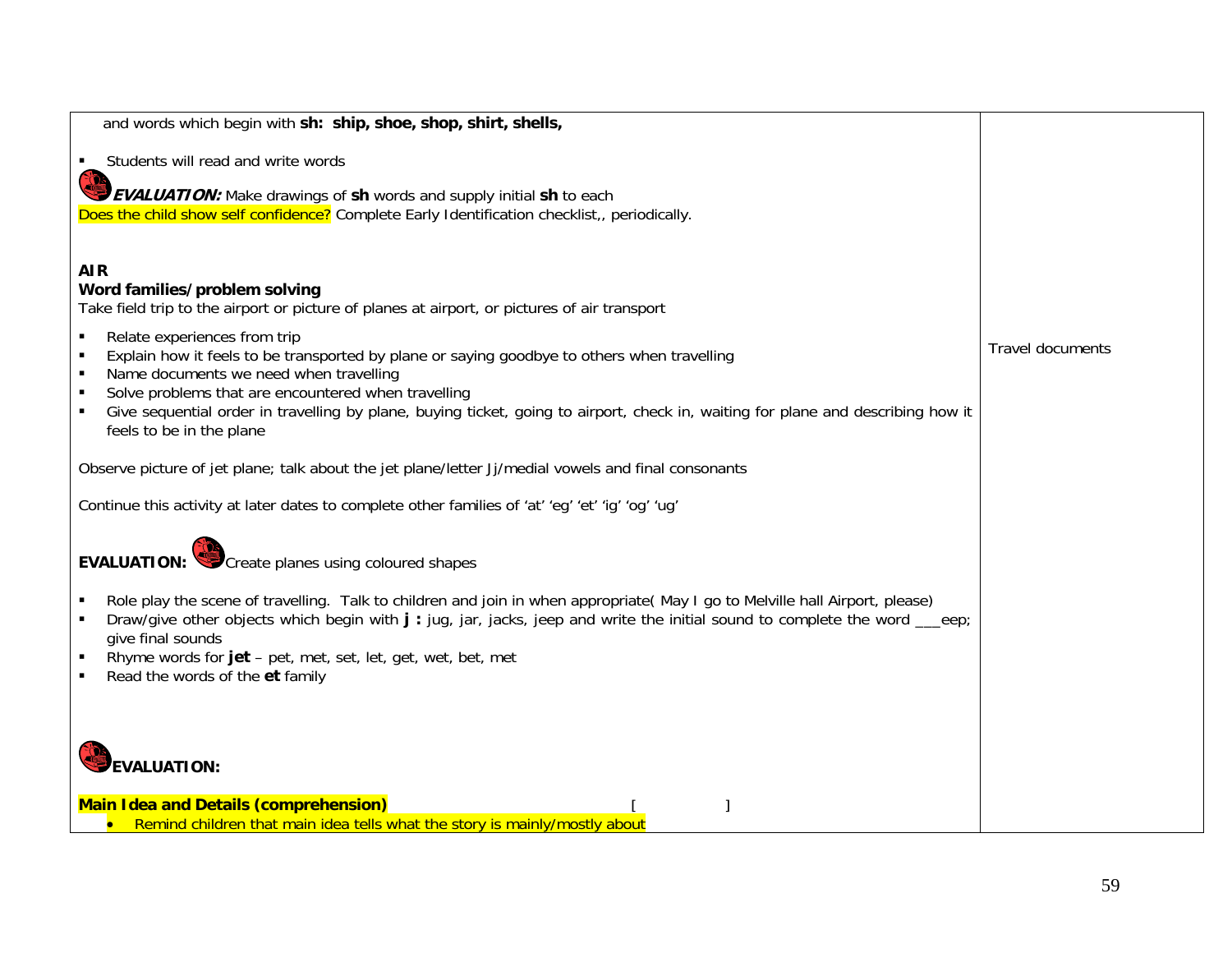| Read a short story and ask the children to tell what they think it is mainly about                                                                                             |  |
|--------------------------------------------------------------------------------------------------------------------------------------------------------------------------------|--|
| Invite children to read sentences with you. Write on chalkboard                                                                                                                |  |
| Have children tell which sentences give details about the main idea. Invite them to read the sentences that show some                                                          |  |
| detail                                                                                                                                                                         |  |
| Have the children tell other details                                                                                                                                           |  |
| Read the following paragraph to children: My dad and I do a lot together                                                                                                       |  |
| We go for bike rides, hikes and paints pictures. I like it                                                                                                                     |  |
| most when my dad reads to me.                                                                                                                                                  |  |
| Have children tell the main idea, allow them to write it on the board                                                                                                          |  |
| Evaluation: As children tell stories, assess their ability to identify main idea and supporting details-oral.                                                                  |  |
| EVALUATION: Have children fold a sheet of paper in fourths. Ask them to then draw pictures of the four<br>details. At the end, write the main idea under the unfolded picture. |  |
| Final Consonants (g)/                                                                                                                                                          |  |
|                                                                                                                                                                                |  |
|                                                                                                                                                                                |  |
|                                                                                                                                                                                |  |
|                                                                                                                                                                                |  |
|                                                                                                                                                                                |  |
|                                                                                                                                                                                |  |
|                                                                                                                                                                                |  |
|                                                                                                                                                                                |  |
|                                                                                                                                                                                |  |
|                                                                                                                                                                                |  |
|                                                                                                                                                                                |  |
|                                                                                                                                                                                |  |
|                                                                                                                                                                                |  |
|                                                                                                                                                                                |  |
|                                                                                                                                                                                |  |
| THEME:<br><b>Going Places</b>                                                                                                                                                  |  |
| <b>DIRECTIONS</b>                                                                                                                                                              |  |
|                                                                                                                                                                                |  |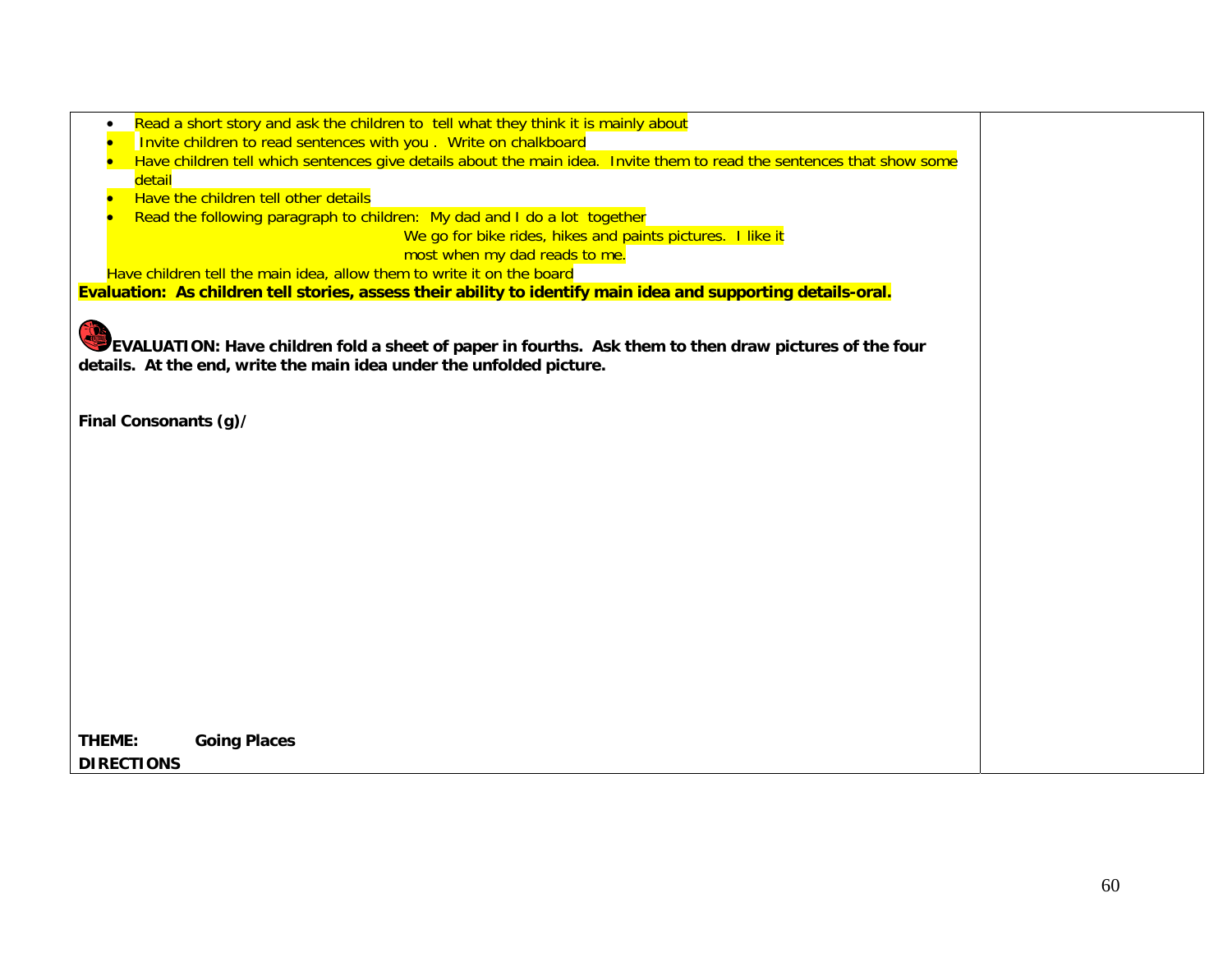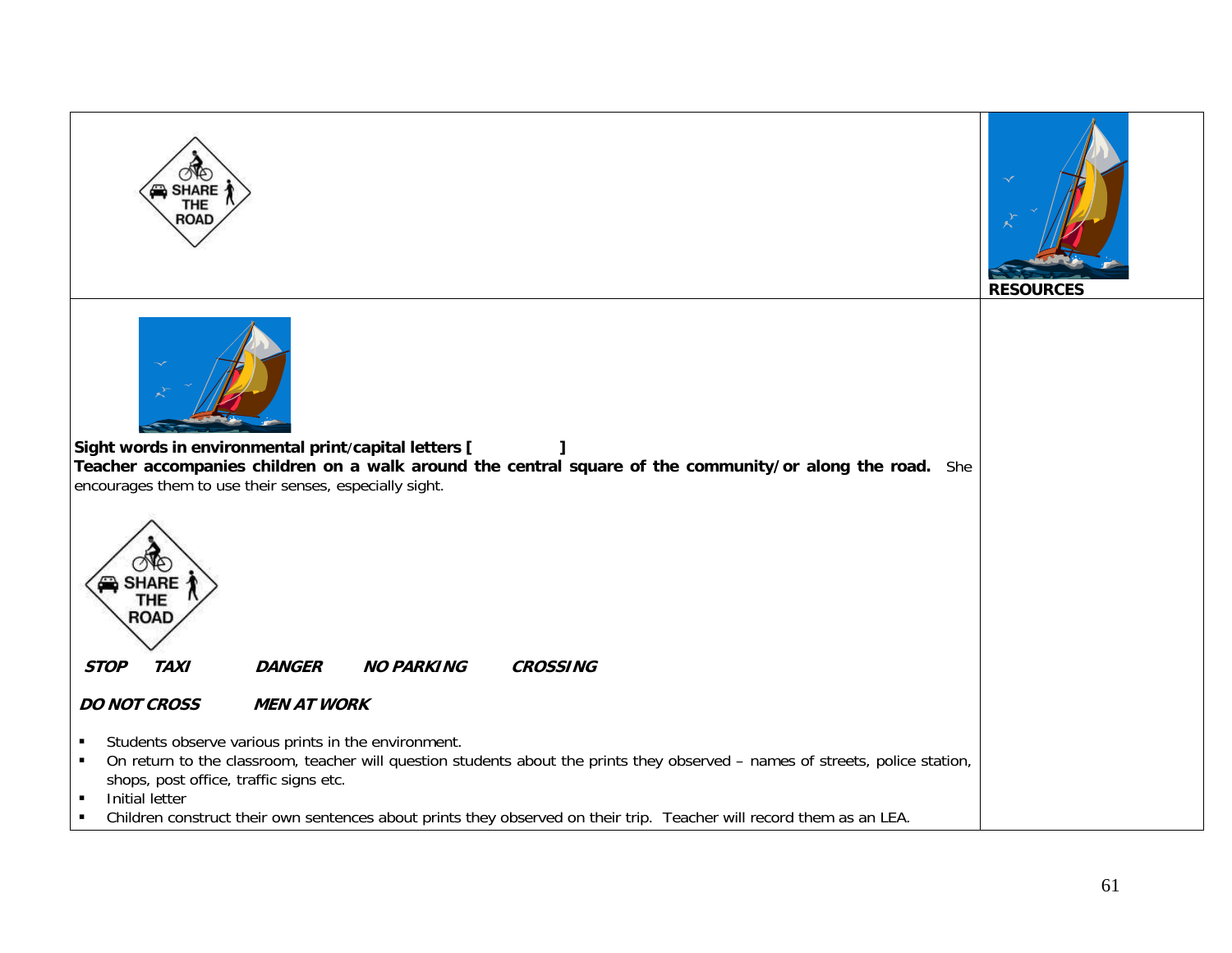| Teacher emphasizes 3 <sup>rd</sup> person singular e.g. He walks, The bus drives<br>Discussion about the uses of the print<br><b>EVALUATION; Make signs for the environment</b><br>Children will mark in some prints on a simple road map of the area and colour it, draw, colour items. |
|------------------------------------------------------------------------------------------------------------------------------------------------------------------------------------------------------------------------------------------------------------------------------------------|
|                                                                                                                                                                                                                                                                                          |
|                                                                                                                                                                                                                                                                                          |
|                                                                                                                                                                                                                                                                                          |
|                                                                                                                                                                                                                                                                                          |
|                                                                                                                                                                                                                                                                                          |
|                                                                                                                                                                                                                                                                                          |
|                                                                                                                                                                                                                                                                                          |
|                                                                                                                                                                                                                                                                                          |
| DIRECTIONS - UP & DOWN / left and right/sounds [                                                                                                                                                                                                                                         |
|                                                                                                                                                                                                                                                                                          |
| Teacher presents a large picture of an airport showing arrow signs for up and down and reads a story about a boy Roy who was<br>Picture of airport and travel                                                                                                                            |
| travelling.<br>signs                                                                                                                                                                                                                                                                     |
| Children listen and observe picture of the story then predict, compare, discuss it (quided by teacher).                                                                                                                                                                                  |
| Children talk about where they have travelled to, what happens at the airport and the significance of the arrow signs.                                                                                                                                                                   |
| Make a jingle – Up and Down. Children will read along with teacher the verse of a poem. Dramatise the poem.                                                                                                                                                                              |
| Students will draw arrows of directions on their books and write the meanings by them after singing the song 'The Grand                                                                                                                                                                  |
| Old Duke of York' or "How would you Like to Go Up in the Air"                                                                                                                                                                                                                            |
| $\blacksquare$                                                                                                                                                                                                                                                                           |
|                                                                                                                                                                                                                                                                                          |
| DIRECTIONS/PREPOSITIONS - LEFT AND RIGHT/FRONT/BACK/AROUND [                                                                                                                                                                                                                             |
|                                                                                                                                                                                                                                                                                          |
| Children will play the action game 'Old Grady says". Teacher will give directions e.g. 'move to the front, move to the back etc.                                                                                                                                                         |
| Children will listen to follow instructions. After the game they will observe pictures in groups and identify with ones show the                                                                                                                                                         |
| front and back of various objects.                                                                                                                                                                                                                                                       |
| Children will read the simple sentences attached to each picture then exchange pictures with other groups.                                                                                                                                                                               |
| Mini lesson on prepositions (in, on, behind, in front, under) Pay attention to capital letters and full stop.                                                                                                                                                                            |
| Sing and dance the "Hokey Pokey" with your children to practice the concepts of left and right.<br>$\blacksquare$                                                                                                                                                                        |
|                                                                                                                                                                                                                                                                                          |
| <b>CE</b><br><b>EVALUATION:</b>                                                                                                                                                                                                                                                          |
| Give students worksheets to trace pictures of items showing their, students will write the direction.                                                                                                                                                                                    |
|                                                                                                                                                                                                                                                                                          |
| Different kinds of greetings / careers-imaginary roles [                                                                                                                                                                                                                                 |
| Talk about the different jobs that people who work with vehicles may have:                                                                                                                                                                                                               |
| Teach simple vocabulary -pilot, captain, hostess, crew members, astronaut, etc.                                                                                                                                                                                                          |
| Divide class into smaller groups. Give each group a different kind of greeting to practice. Use the present tense.                                                                                                                                                                       |
| When each child feels comfortable with his or her greeting ask each child to greet someone from a different group, using the                                                                                                                                                             |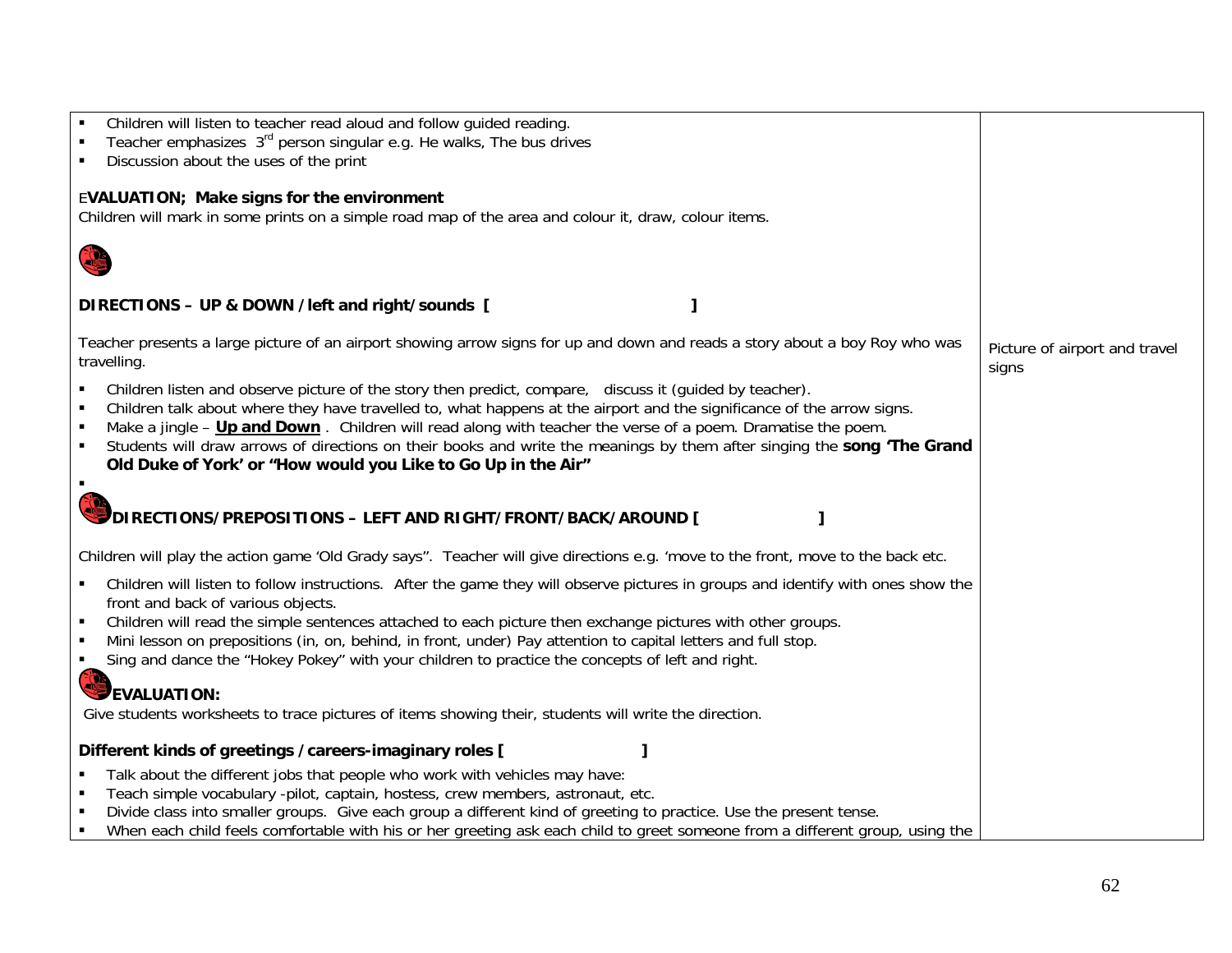greeting they have just practiced. Teach thank you, please etc. in another language.

 $\blacksquare$ Talk about the different jobs on these forms of transportation

 $\blacksquare$  Demonstrate different ways people in other lands greet each other (shake hands, kiss on cheek, high five, rub noses, curtsey/bow, salaam)

**EVALUATION: Colour pictures of persons in travelling careers. Have students demonstrate what they would like to be. Hang picture with the word beneath.**

**ONGOING ASSESSMENT**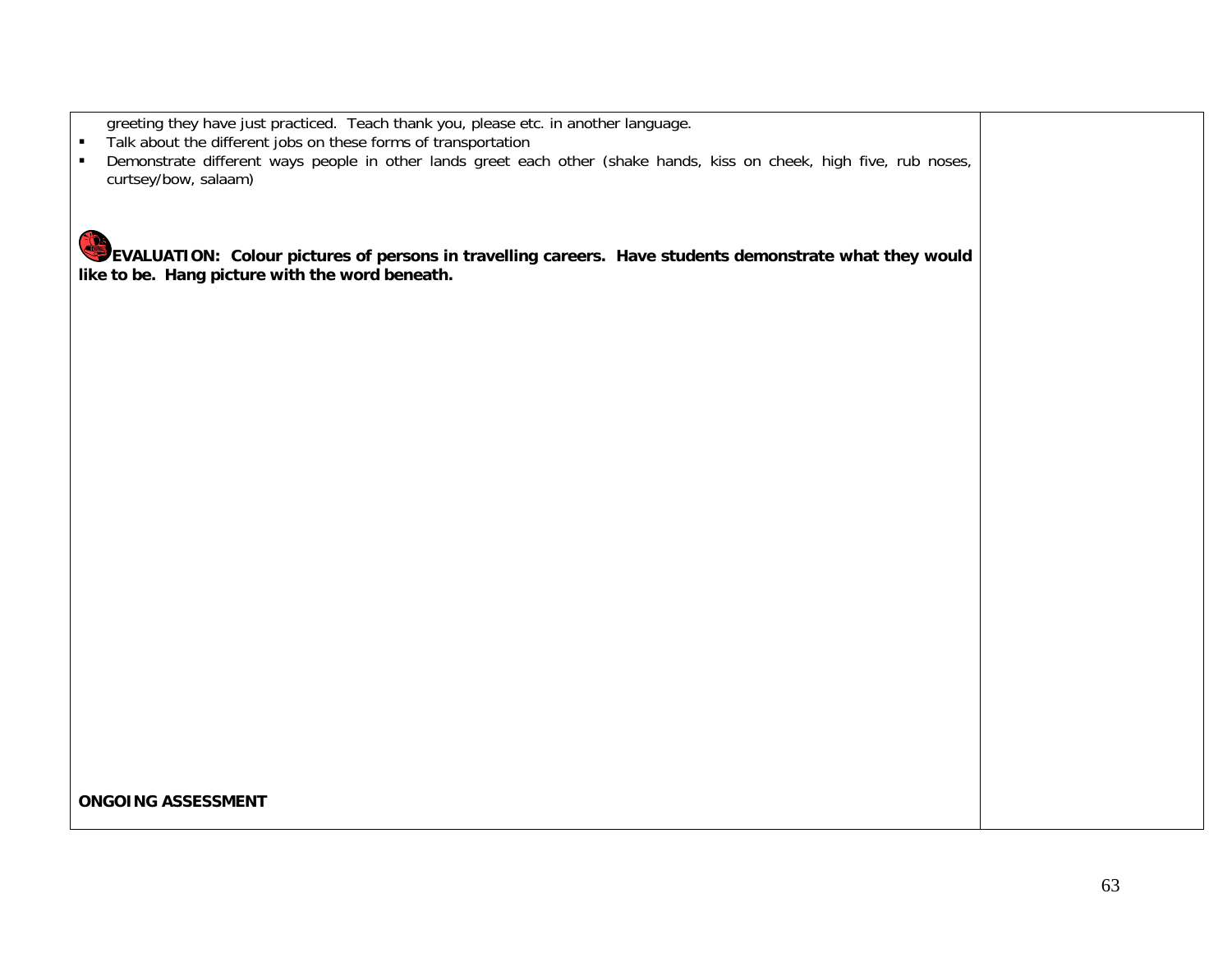Letter ID/sound ID checklists spelling correctly Match letter ID/sound ID checklists Phonic worksheets Writing samples Observation for -oral retelling -oral sequencing -oral comprehension -discussion and Participation handwriting, letter formation clarity in speech, use of more vocabulary copying spelling **.** Sequencing patterns and pictures **.** Verb to be/to have Listening to teacher, one another, to stories, rhymes, riddles **.** Tell a story from picture **.** Ask questions aloud and clearly **.** Talk about past using 'ed' **.** Describe colours, shapes, objects **.** Retell stories/Act and predict out comes and patterns formation of all lower case letters (capital letter, full stop)

## **END OF THEME ASSESSMENT**

Create models of vehicle, using clay, cardboard, plastic, tin etc. Have races in yard. Design and fly kites.

## **POSSIBILITIES FOR VISITS AND OUTINGS**

- $\blacksquare$ **airport**
- $\blacksquare$ **ambulance**
- $\blacksquare$ **boat dock**
- $\blacksquare$ **bus stop**
- $\blacksquare$ **farm**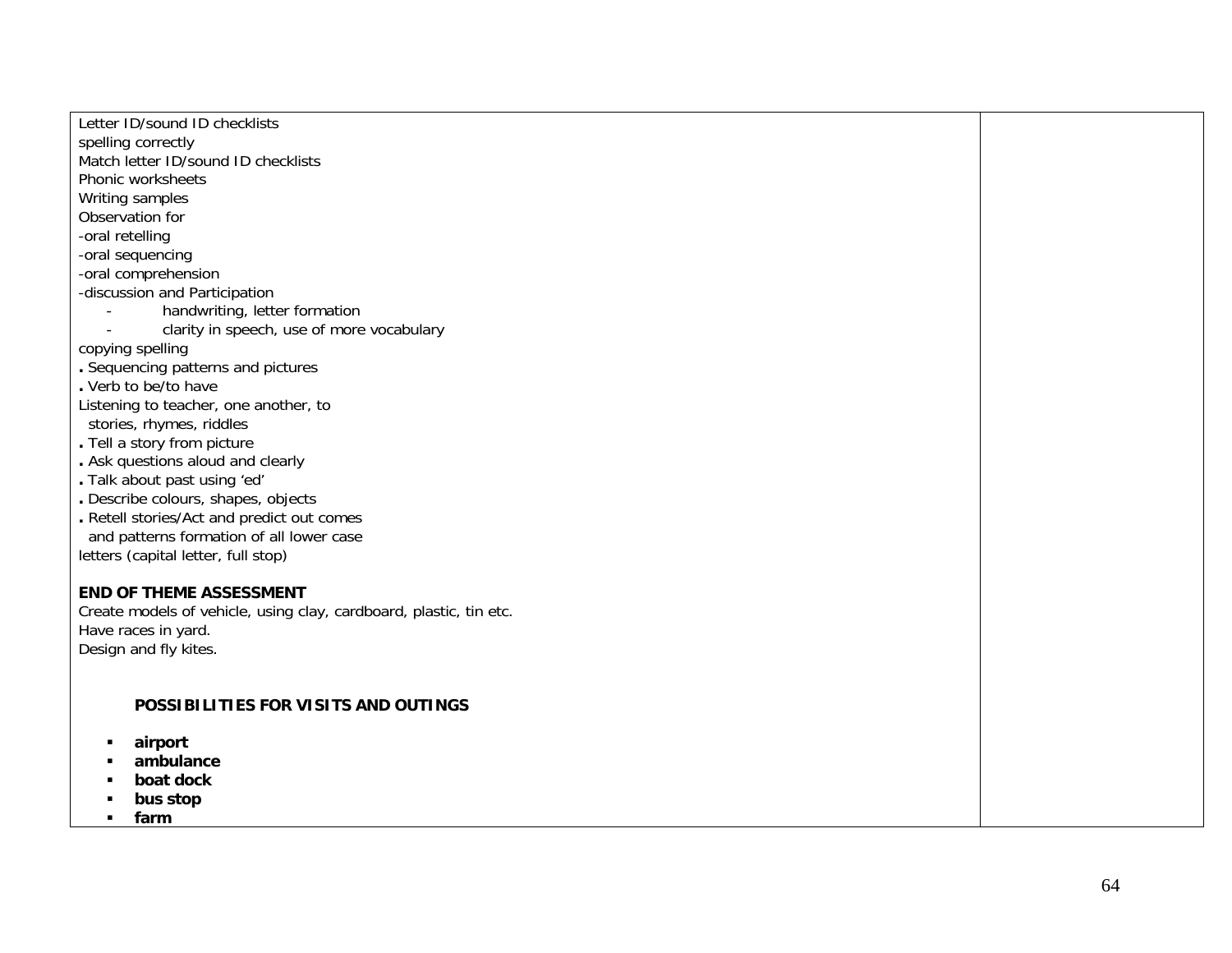| fire truck        |  |
|-------------------|--|
| garage            |  |
| gas station       |  |
| police station    |  |
| school bus        |  |
| train station     |  |
| wheelchair stores |  |
|                   |  |

**THEME 6: NOW AGOUTI LOST ITS TAIL**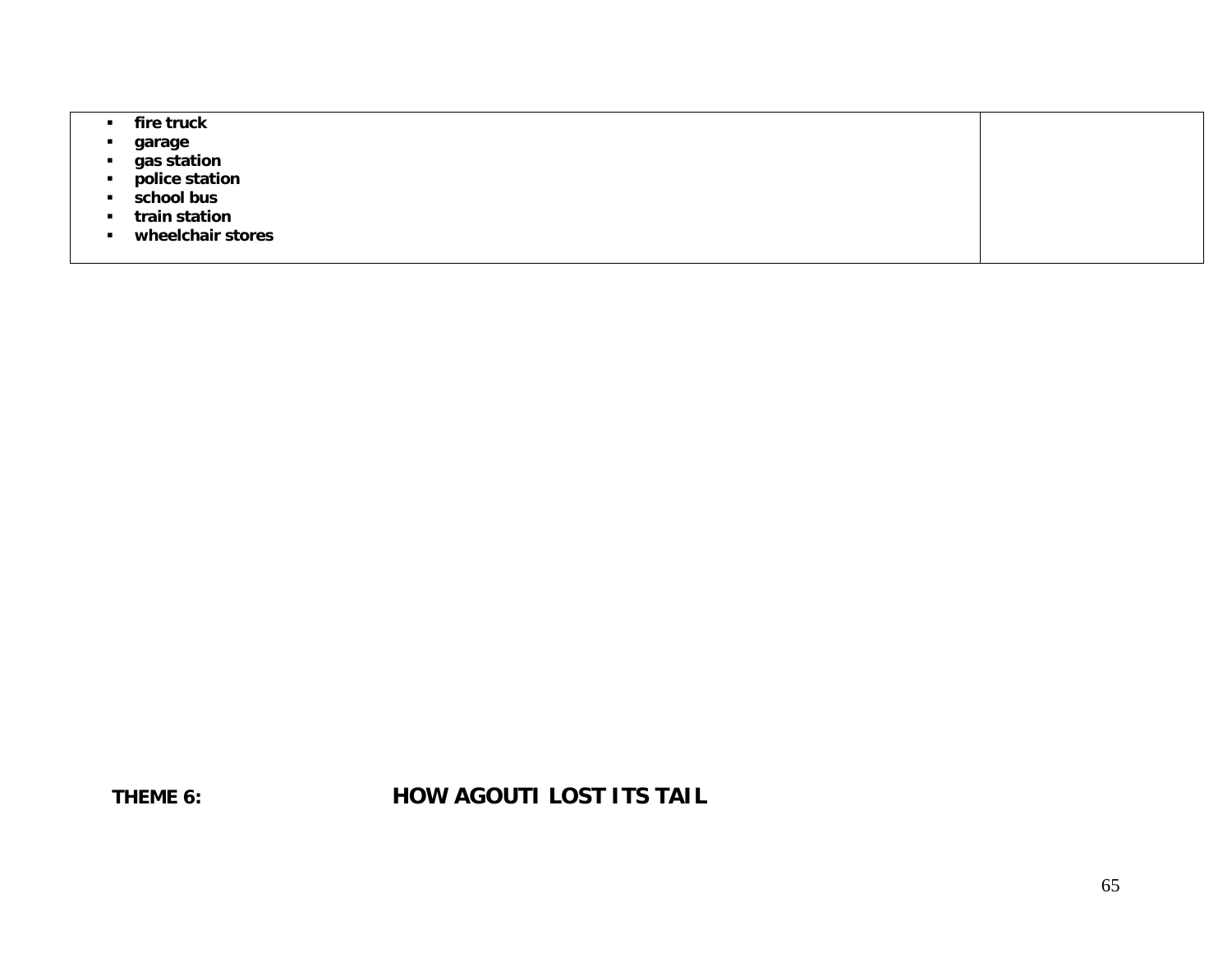# **TOPIC 1**: ANIMALS FARM (BIG AND SMALL, ANIMALS AND YOUNG)





**TOPIC 2**: WILDLIFE AND THE ENVIRONMENT



**TOPIC 3**: CARING FOR THE PETS (BATH, FEED, HOME)



**CURRICULUM LINKS: Mathematics, Science, Agricultural Science, Social Studies, VPA, HFLE** 

**THEME # 6 HOW AGOUTI LOST ITS TAIL – SKILLS**

Listening and Speaking **Reading Writing Communist Communist Communist Communist Communist Communist Communist Communist Communist Communist Communist Communist Communist Communist Communist Communist Communist Communist Co**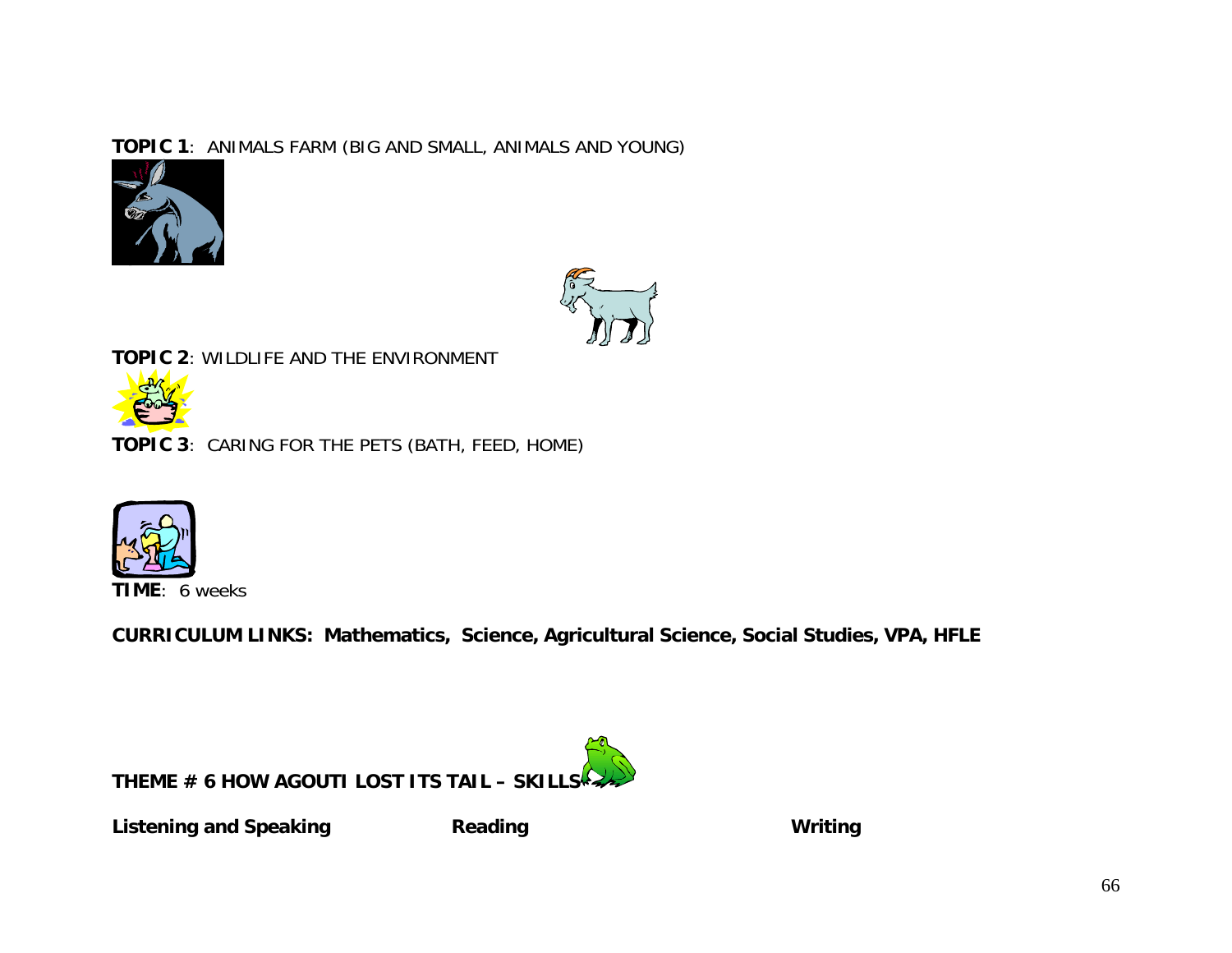talk about books and types of sounds, colours, size, feelings Retelling familiar stories/poems Telling stories from pictures Imitate animal sounds Repeating rhymes and chants Tell riddles Use description orally of characters, etc.) Counting how many 1-10 Naming animals Identifying animals through sounds Verb "to have" (grammar) Present simple tense(grammar) Use simple sentences with intonation Talk about mixing colours Vocational ideas/ Role play party, Use apostrophe "s' (possession) Comparative/superlative adjectives

Identifies book cover, author and illustrator Identify colours (red, blue, green, yellow, brown, orange), size etc. Matching words with pictures Matching sentences Sequence pictures Word recognition-compound words(phonics) Medial vowels (e, i, a) Use plurals **Categorisation** Comparative/superlative adjectives **Alliterations** Self-directed Activity-learning centre Phonemic Awareness-,oral discrimination (cvc) Supplying initial letters, medial letters Comparative/superlative Visual discrimination of alphabet names, letter recognition Environmental print/labels New vocabulary development (names, words from readers) Read fluently, grade level material Rhymes and rhythm

Complete sentences using capital letters and full stop with flashcards (cloze exercise) Copying words Using description in simple written sentences KWL-resource person Spells 75% of reading sight words Writes from left to right with spaces between Journal writing Write colour words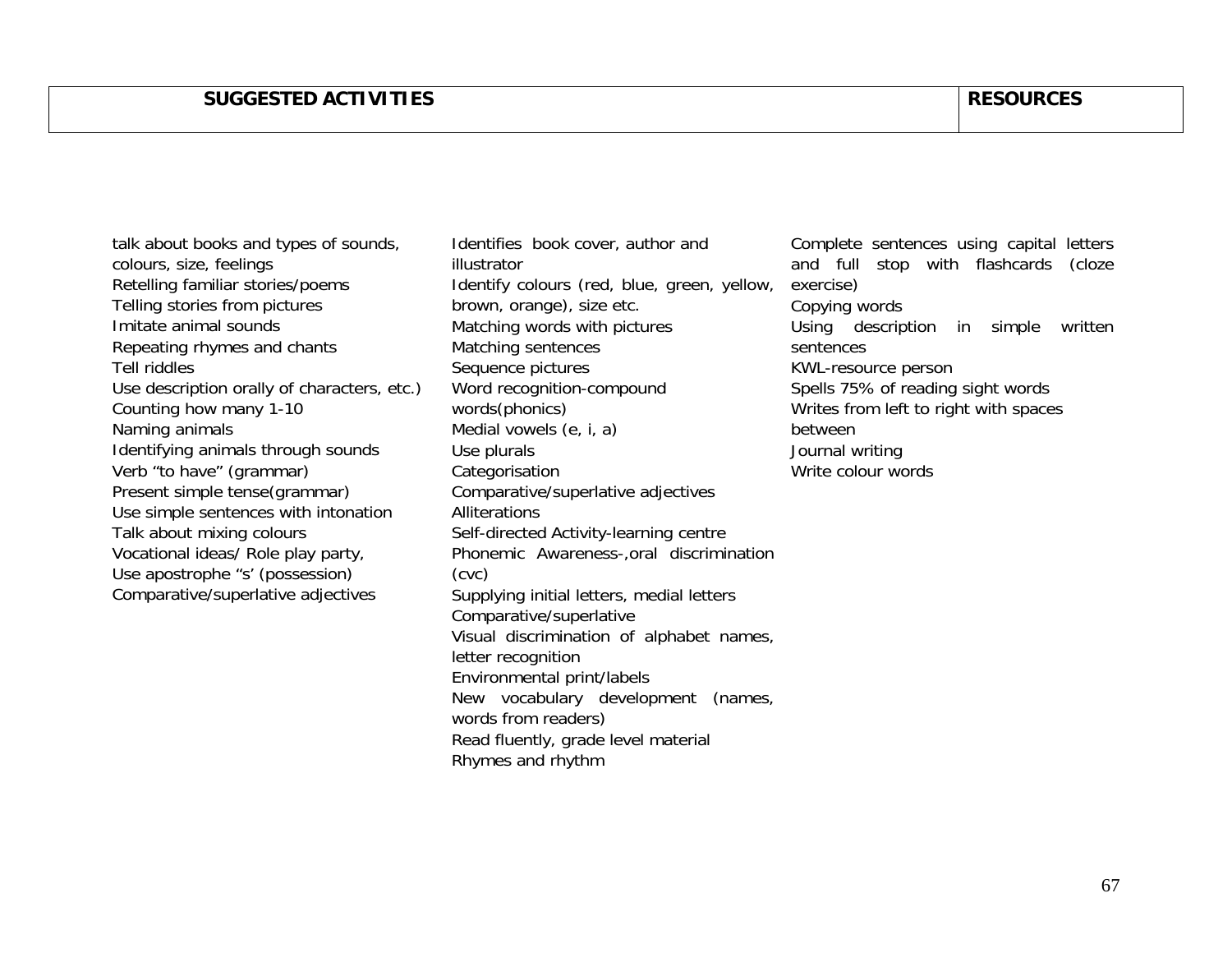# **How Agouti Lost its Tail**



Fact and fiction books on

Big Books

animals

Animals in danger Posters of animals

# **Use picture clues to read stories.**

- $\blacksquare$ Open the book wide so children can observe front and back covers
- $\blacksquare$  Name the parts ( cover, title page, ) of the book and the names of the author and illustrator located and identified  $\blacksquare$ Use the cover picture to orient children to the story e.g. use queries; Why do you think the agouti has no tail? Where do you
- think they are going?
- $\blacksquare$ Allow children to ask questions and to volunteer information from their experiences
- $\blacksquare$ Allow children to sit in a semi-circle setting, read the story to the class, point to words (left/right directionality)
- $\blacksquare$ Identify key elements of the story during reading
- $\blacksquare$  Stop at strategic points in the story, use queries to monitor understanding, allow children to ask questions and make comments, and discuss the pictures
- $\blacksquare$ Encourage children to join in the repetitive parts of the story
- П Model retelling of the story using key elements as anchors for recall

**EVALUATION:** Allow children to represent their response in choice of medium (drawing, painting, colouring) Question and answer

Listen to stories and watch videos about small animals. Teacher should teach new songs, fingerplays and poems **Use picture clues to read stories**. **Understand story elements: title, setting, characters (act out characters). Use simple sentence of past tense [ ]**  Fact and fiction books on animals

- П **Use Story Map frame to show children the main parts of the story.**
- $\mathbf{u}$  . **Who are the people in the story, where does the story take place? What is the story about?**

# **EVALUATION:**

**Question and answers. Story map with pictures to circle: title, characters, place.** Answer simple who, what, when questions by selecting the most suitable response.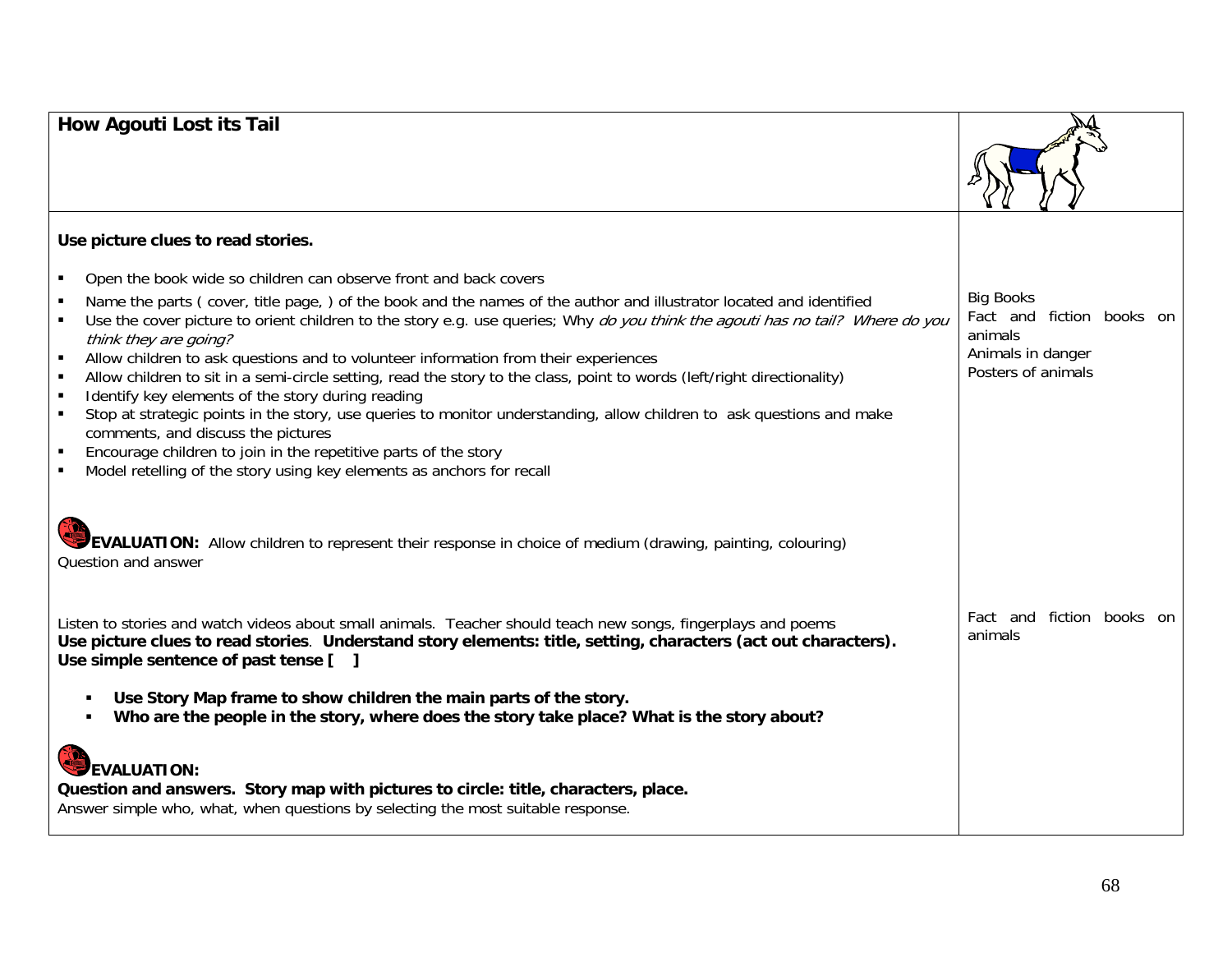| Naming animals in the story and other animals/comparatives and superlatives/ in my head" type questions<br>(who, what, when) [1.2, , 1.4, 1.5, 2.1 3.2, 3.5, ].<br>Read the story 'How Agouti Lost its tail' (Keskidee Reader 1)<br>Have children compare and contrast the characters (agouti was foolish/smart etc)<br>Assist them in making comparisons of body (big, bigger, biggest/small, smaller, smallest)<br>Discuss other objects that are long, short, sharp. Read long, longer, longest and ask what the others should be.<br>$\blacksquare$<br>Measure animal tails to show differences in length. Write on board<br>$\blacksquare$<br>$\blacksquare$<br>Talk about the values(dishonest, tricky, etc.) of the different animals (Agouti, Dog, Cow)<br>Choose a favourite character and explain why it is most liked<br>$\blacksquare$<br>Pair reading of the story to each other.<br>$\mathbf{r}$<br>Short vowels 'a' 'o' (medial) d_g, c_w, (cow, horns, not, come, dog) (can, have, happy)<br>$\blacksquare$<br>• What is the morale of the lesson? Do you think Agouti was right? | Story 'How agouti lost its tail'.<br>- Keskidee Reader 1. |
|---------------------------------------------------------------------------------------------------------------------------------------------------------------------------------------------------------------------------------------------------------------------------------------------------------------------------------------------------------------------------------------------------------------------------------------------------------------------------------------------------------------------------------------------------------------------------------------------------------------------------------------------------------------------------------------------------------------------------------------------------------------------------------------------------------------------------------------------------------------------------------------------------------------------------------------------------------------------------------------------------------------------------------------------------------------------------------------------------|-----------------------------------------------------------|
| Evaluation:<br>Draw picture and colour to produce a class poster of the animals in the story.<br>Write a sentence using a sentence frame such as: Agouti was _________ than Brer Cow. (smarter/smaller)<br>Write the name of the animal and underline the middle vowel (/a/ or/ o/)<br>Teach the comprehension skills (predicting, making comparisons, sensing emotions as separate lessons<br>Use other stories such example, Lion and the Mouse to:<br>compare situations and predict outcomes (what would they do to change the situation or if the situation was<br>$\bullet$<br>different)<br>sense emotions (Use puppets to show feelings-why do they feel sad at certain points?)<br>$\bullet$<br>show similarities and differences between characters (both helped each other) (lion stronger than mouse)<br>examine characters (Lion was smart and kind, mouse was afraid)<br>$\bullet$<br>Evaluation: Answer "in my head" type questions by choosing the best option.                                                                                                                   | Picture/poster of animals in<br>Dominica                  |
| Oral presentation                                                                                                                                                                                                                                                                                                                                                                                                                                                                                                                                                                                                                                                                                                                                                                                                                                                                                                                                                                                                                                                                                 |                                                           |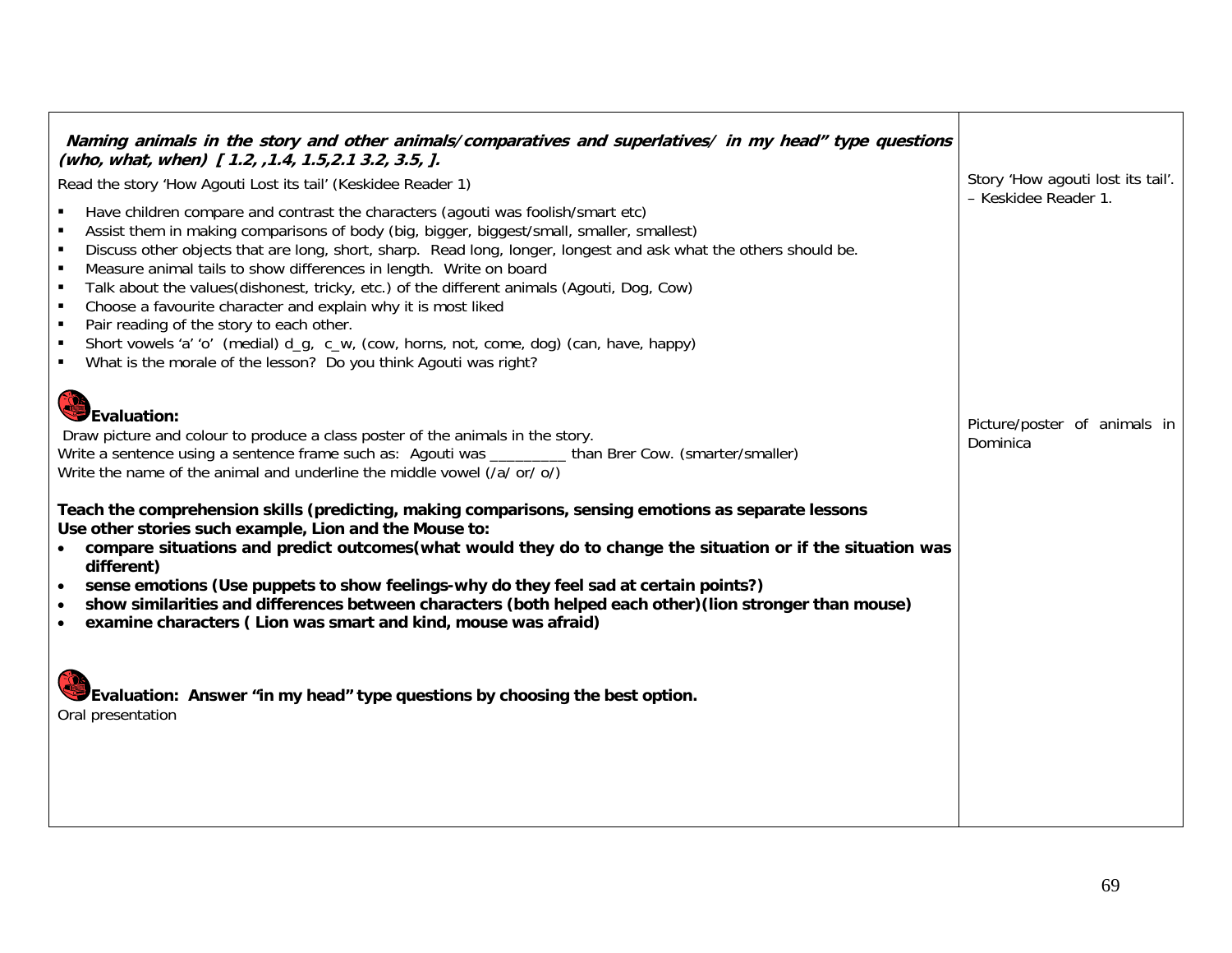

## **Animal Homes /"right there" questions** [1.2, 1.3, 2.3, 3.2]

Refer to story 'Why Agouti has no tail'

- П Read selection while children follow or read along. Then read with all children.
- $\blacksquare$ Tell children to read one sentence at a time and question e.g. "Here is Brer Anansi. He likes to make trouble"
- $\blacksquare$ What does Brer Anansi like to make?
- П Answer oral questions about the story
- $\blacksquare$ Compare Brer Anansi's behaviour with children in the class. Talk about values.
- $\blacksquare$ Name homes of animals in the story and other animal's homes
- $\blacksquare$ Read flashcards with names of homes with children
- $\blacksquare$ Sing about animal homes
- $\blacksquare$  Teach apostrophe 's on chalkboard…allow children to read aloud in turn e.g. A pig**'s** home is a \_\_\_\_\_\_\_\_\_.
- Reinforce short 'a' and 'o' (medial)-give mini lesson if necessary
- $\blacksquare$ Recite alone and together 'A dog lives in a kennel'



**Evaluation:** Have children take turns with using possession: This is Mary's home.

- $\blacksquare$ Matching pictures of animals to names of homes. Write the names of the animals in homes.
- п Join the dots of letters of the alphabet to complete a picture of a house. Write the number of the house

Descriptions/Sounds of animals/high and low [1.2, 1.4, 2.1, 2.4, 2.5, 3.1, 3.3]

## **Visit a farm or take a nature walk.**

- П **Ask children to listen for animal sounds (insects and bigger animals)**
- Observe insects and smaller animals-number of legs, colour etc.
- **I** listen for animal sounds (high sounds and low sounds) make sounds of cows-moo, sheep-baa (low), birds-tweet and insects(high)

# On that farm, he had a little **pig**

Gruff, gruff, listen to the pig on Mr. Joe's farm

- Ask the children to talk about the walk. Did they have to go up (high) and down (low) to get to the place? Elicit sentences in general and specific language-We walked up a big hill vs. We walked up a big green hill.
- $\blacksquare$ Prepare and read LEA chart about trip
- $\blacksquare$ Read alone and then together with class-underline new vocabulary

Story: Why agouti has no tail – Keskidee Reader 1.

Flash cards of home names.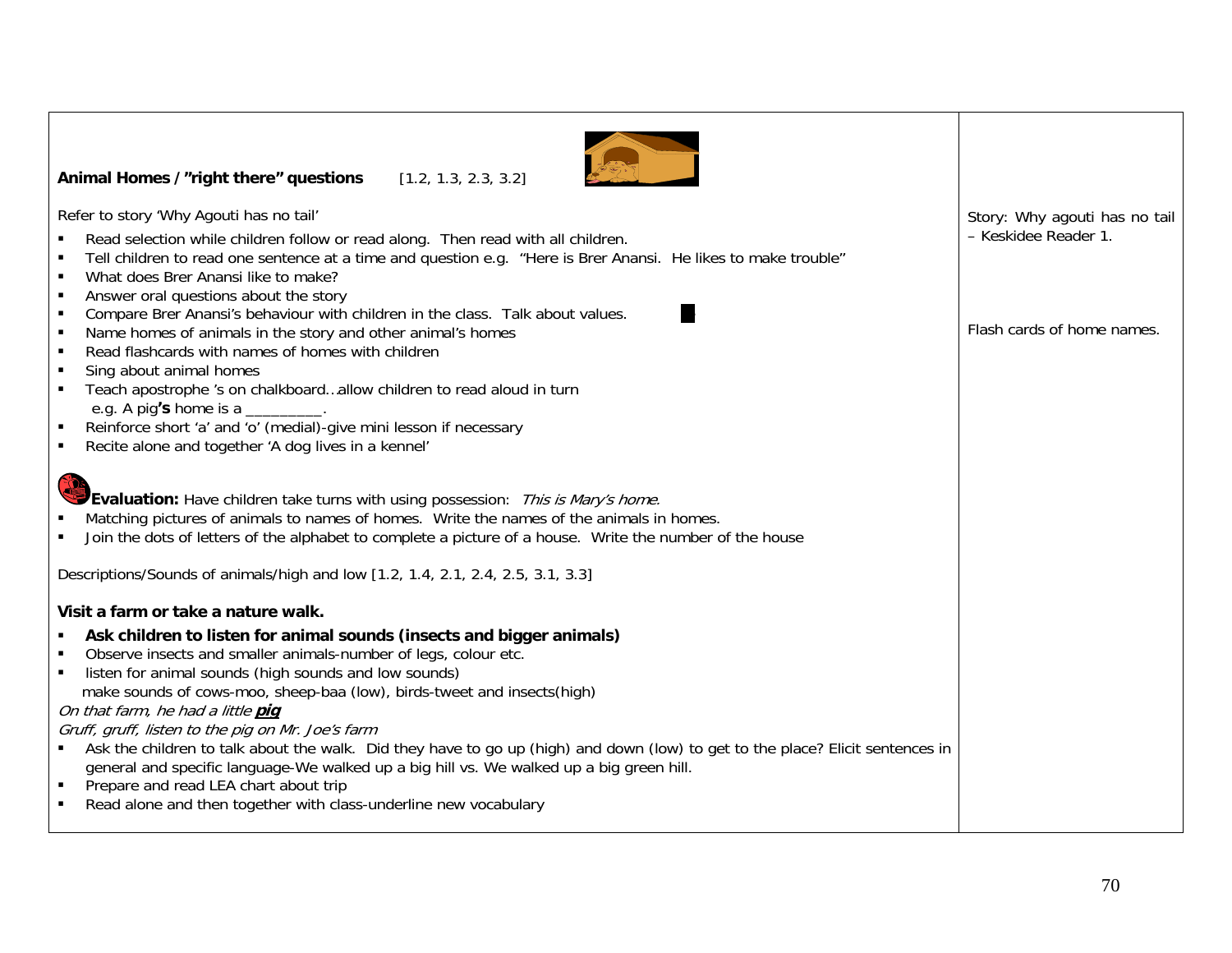| Evaluation: Select an animal found on the walk to describe. Have children paint animal or insect.<br>Write in journal.<br>Draw a line to match the sound with the picture of the animal doing that sound.                                                                                                                                                                                                                                                                                                                                                                                                                                                                                                          |                     |
|--------------------------------------------------------------------------------------------------------------------------------------------------------------------------------------------------------------------------------------------------------------------------------------------------------------------------------------------------------------------------------------------------------------------------------------------------------------------------------------------------------------------------------------------------------------------------------------------------------------------------------------------------------------------------------------------------------------------|---------------------|
| Moo<br>e.q                                                                                                                                                                                                                                                                                                                                                                                                                                                                                                                                                                                                                                                                                                         |                     |
| Vocabulary building/contextual clues(pictures)  <br>Present sentences (typical of narrative text) in story with unfamiliar words.<br>$\bullet$<br>Example, " Brer dog is angry with Brer Agouti."<br>Place a picture next to the sentence. Let children tell what they see in the picture.<br>$\bullet$<br>Elicit words from the children to get the meaning. "The cat is beside the box."<br>$\bullet$<br>Discuss picture illustrations from several pages in the story to lend meaning to unfamiliar words.<br>$\bullet$<br>Present pairs of pictures which may help children to gain meaning of words.<br>$\bullet$<br>Play games in pairs to allow children to choose words in their grade texts.<br>$\bullet$ |                     |
| <b>Evaluation:</b> Children choose the word to give the meaning of underlined word in the sentence.<br>E.g 1. My cat drank from $a_{\_\_\_\_}(book, dish)$<br>2. A huge dog is in the yard (big, small).                                                                                                                                                                                                                                                                                                                                                                                                                                                                                                           |                     |
| Vocabulary building is an important part of the instructional programme. Through listening (and reading) and speaking stories,<br>along with other informational material across the curriculum children learn new words to add to their repertoires.<br>Select high frequency words and teach through contextual reference<br>❖<br>Create reference charts with word families<br>❖<br>Discuss words as they appear in stories, etc.<br>❖<br>Using and encouraging children to use words in speaking and writing<br>❖<br>Encouraging the use of the dictionary and word bank early<br>❖                                                                                                                            |                     |
| Classifying (animals according to size, colour, number of legs) / Spelling [<br>ı                                                                                                                                                                                                                                                                                                                                                                                                                                                                                                                                                                                                                                  |                     |
| Bring to school pet animals or insects that teacher and children have collected<br>(2) insects and (2) animals for size, number of legs, and record                                                                                                                                                                                                                                                                                                                                                                                                                                                                                                                                                                | Pet animals/insects |

• Teach a poem (with numbers) such as 'Two Little Feet'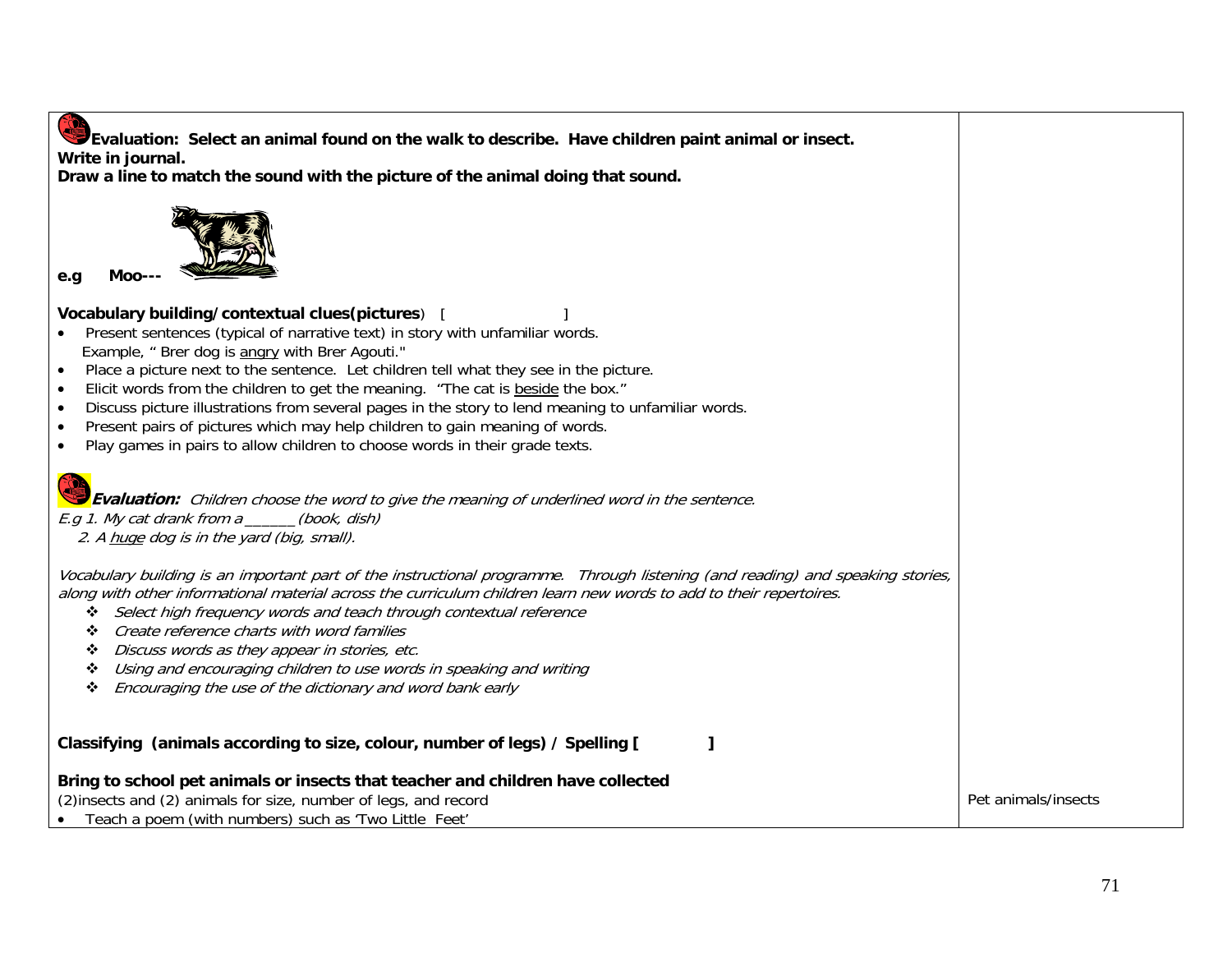| Present words on cards, example bird, rain, walk<br>Have children read out aloud, and spell the words as they sound each phoneme<br>Ask children to close their eyes or turn away and try to spell that word<br>$\bullet$<br>Allow children to write the word on paper and allow the other child to check spelling (switch papers)<br>$\bullet$<br>Supply the individual letters to each child and allow them to rearrange or build words-<br>$\bullet$<br>het<br>e.g.                                                                                                                                                                                                                                                                                                                                                                                                       |                      |
|------------------------------------------------------------------------------------------------------------------------------------------------------------------------------------------------------------------------------------------------------------------------------------------------------------------------------------------------------------------------------------------------------------------------------------------------------------------------------------------------------------------------------------------------------------------------------------------------------------------------------------------------------------------------------------------------------------------------------------------------------------------------------------------------------------------------------------------------------------------------------|----------------------|
| _ ird, bi_d, bi_d<br>Complete simple grouping exercise: place the animals in groups - 4 legs, 2 legs                                                                                                                                                                                                                                                                                                                                                                                                                                                                                                                                                                                                                                                                                                                                                                         |                      |
| Big animals, small animals etc.                                                                                                                                                                                                                                                                                                                                                                                                                                                                                                                                                                                                                                                                                                                                                                                                                                              |                      |
| <b>Evaluation:</b>                                                                                                                                                                                                                                                                                                                                                                                                                                                                                                                                                                                                                                                                                                                                                                                                                                                           |                      |
| Complete tables to put in information about animals(classification)<br>Mr. Joe, he had a little farm (show farm with several animals) let the children count and place number of animals under various<br>headings                                                                                                                                                                                                                                                                                                                                                                                                                                                                                                                                                                                                                                                           |                      |
| chicks<br>dogs<br>donkey<br>goats<br>sheep<br>cats<br>horses<br><b>COWS</b>                                                                                                                                                                                                                                                                                                                                                                                                                                                                                                                                                                                                                                                                                                                                                                                                  |                      |
| Rhymes about animal sounds /alliterations/verb 'to be' [1.2, 2.4, 3.3, 3.5]<br>e.g. 'Mr. Joe had a little farm' 'Old Mac Donald had a farm'<br>Teach 'I am' Use alliterations such as "I am Timid Tortoise." "He is Selfish Snake". "She is Moody Mongoose". We are Angry<br>Animals".<br>Ask children what they have noticed about the words in the sentence.<br>Review simple describing words e.g. long, short, fat, thin, big, and little. Use objects (toy animals) to discriminate.<br>Read the poem, "A Magic Brew"- identify the rhyming words<br>Role play / Presentation about animals - song and act out a poem or play<br>Have children write complete simple sentences with "I am" "You are"<br>Encourage children to give examples of short vowel sounds 'i as in pig, chick, iguana<br>$\blacksquare$<br>Evaluation:<br>Draw pictures of animals seen on farm | Poem 'A magic brew'. |
| Write a rhyming sentence about a farm animal picture e.g You are a fat fish.<br>Make a cross (x) on the picture that rhymes with<br>e.g. fish [shoe, ship, dish, tree]<br>ring [ swing, mouse, finger, tree]                                                                                                                                                                                                                                                                                                                                                                                                                                                                                                                                                                                                                                                                 |                      |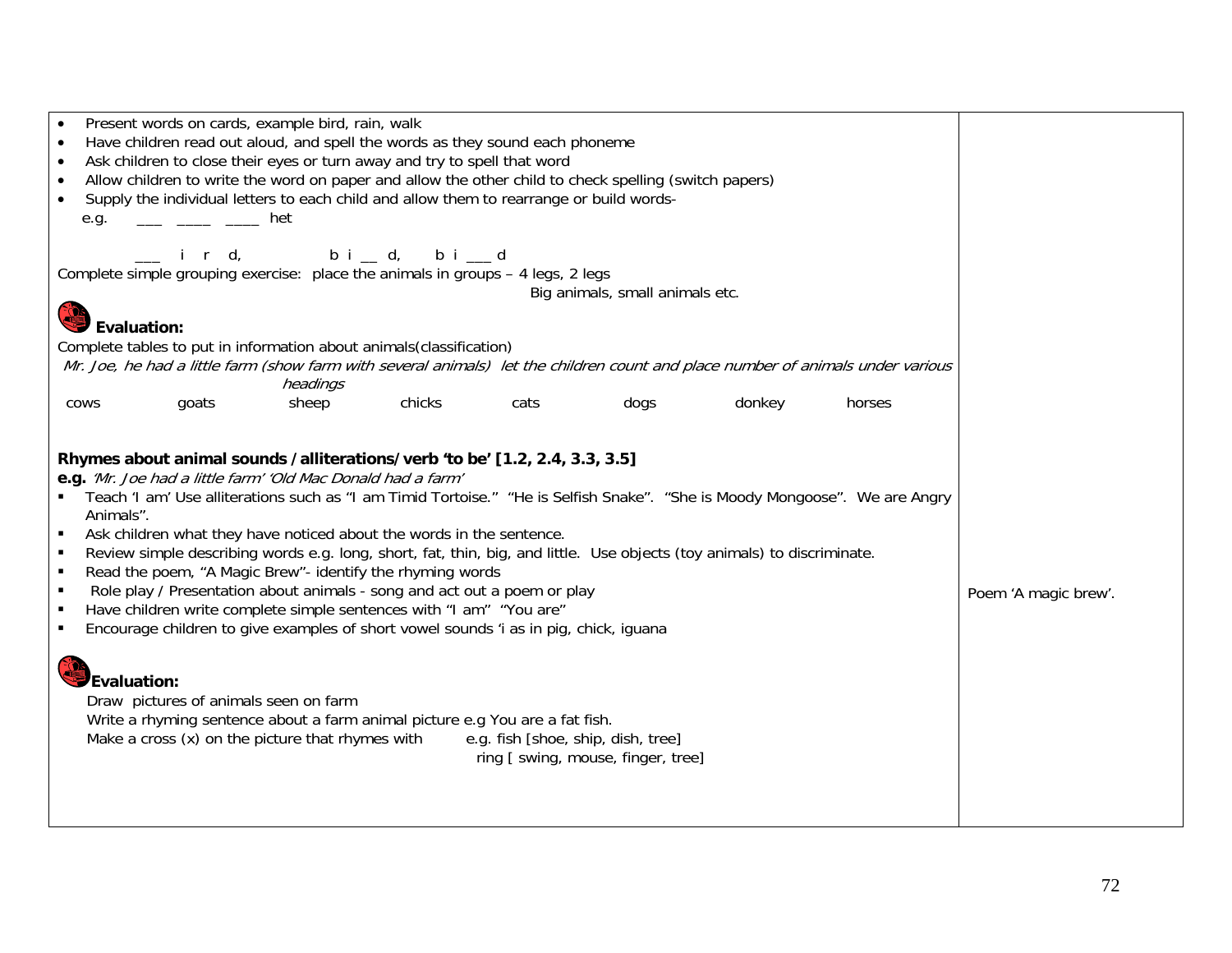| Prepositions/Using 'ing'                                                                                                                                                                                                                                                                                                                                                                                                                                                                                                                                                                                                                                                                                                                                                   |                          |
|----------------------------------------------------------------------------------------------------------------------------------------------------------------------------------------------------------------------------------------------------------------------------------------------------------------------------------------------------------------------------------------------------------------------------------------------------------------------------------------------------------------------------------------------------------------------------------------------------------------------------------------------------------------------------------------------------------------------------------------------------------------------------|--------------------------|
| • Sing song                                                                                                                                                                                                                                                                                                                                                                                                                                                                                                                                                                                                                                                                                                                                                                |                          |
| Ten Little Monkeys Jumping on the bed,                                                                                                                                                                                                                                                                                                                                                                                                                                                                                                                                                                                                                                                                                                                                     |                          |
| One fell off and bumped his head                                                                                                                                                                                                                                                                                                                                                                                                                                                                                                                                                                                                                                                                                                                                           |                          |
| Talk about where the monkey was, why do you think they liked jumping?<br>$\blacksquare$<br>Have children count backwards using the song<br>Write the word, $j$ -u-m-p-ing on the chalkboard<br>п<br>Display pictures showing actions. Talk about what is happening in the pictures to elicit 'ing'<br>$\blacksquare$<br>Present action words on flash cards-walk, sing, run, jump, climb<br>$\blacksquare$<br>Ask children to perform the action as teacher questions, "What is he/she doing?"<br>$\blacksquare$<br>Play game, 'I come to see Janey' as teacher lists Janey's actions<br>$\blacksquare$<br>Highlight 'ing' with coloured chalk<br>$\blacksquare$<br>Form new sentences using examples of 'ing' words on the board.<br>Allow children to read the sentences | Pictures showing actions |
| Evaluation: Play wheel game where children will build words by spinning the wheel. Children will call out the word that<br>they see in turn.<br>bus<br>fish (talk about this being used as an action/verb and a noun)<br>church<br>glass<br>walk<br>run<br>Use this wheel game for teaching endings, 's', 'es', also. Do not use words which require doubling or are irregular.<br><b>PAS</b><br>Evaluation: Match the name of each animal/thing to a picture that rhymes with it.<br>Create simple rhyme with teacher:<br>cat on a $\ldots$<br>İ.<br>ii.<br>hen in a<br>iii.<br>fun in the<br>iv.<br>pig in the<br>dog on a<br>V.                                                                                                                                         |                          |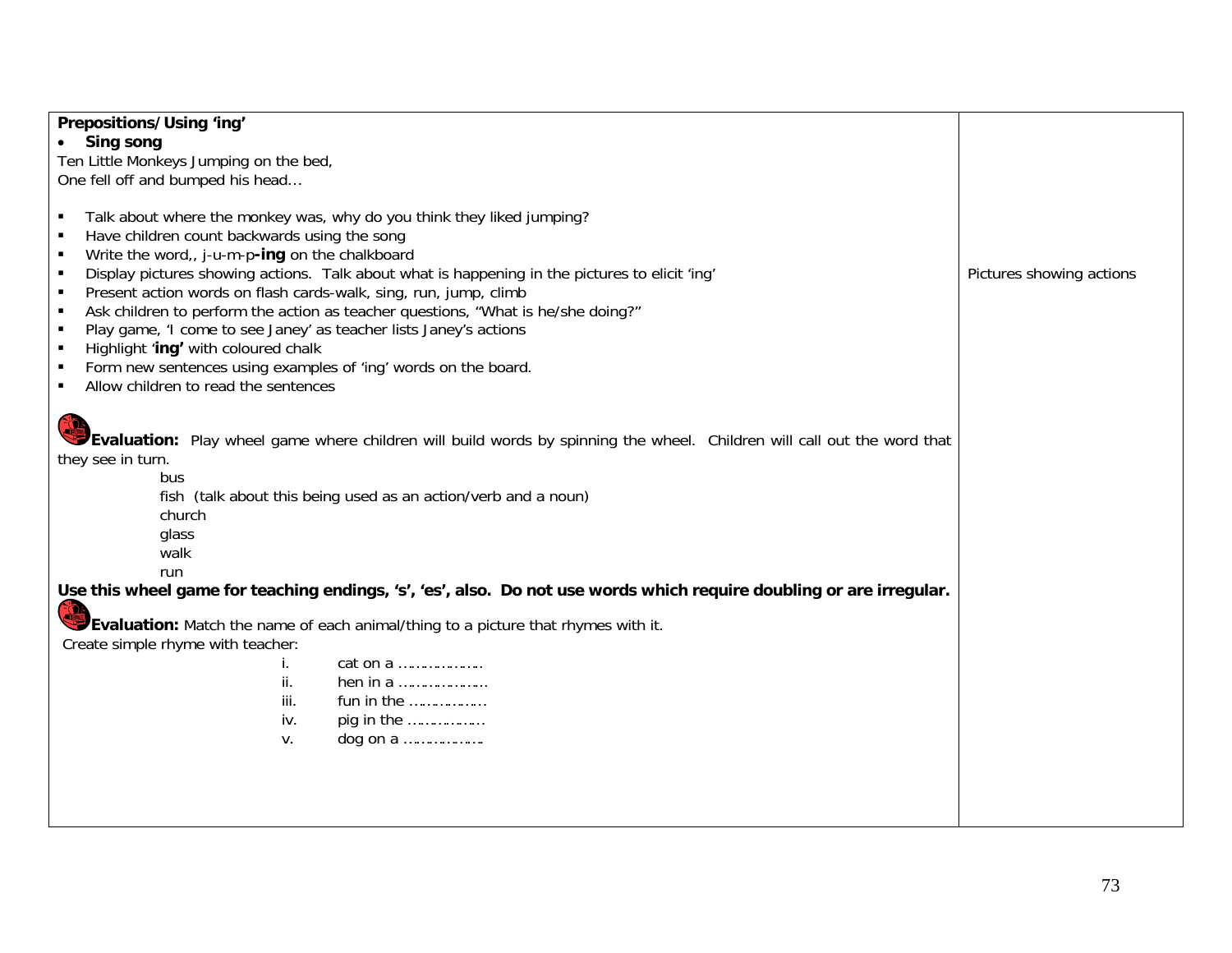| <b>CARE OF ANIMALS</b>                                                                                                                                                                                                                                                                                                                                                                                                                                                                                                                                                                                                                                                                                                                                                                                                                                                                                                                                        |                                                        |
|---------------------------------------------------------------------------------------------------------------------------------------------------------------------------------------------------------------------------------------------------------------------------------------------------------------------------------------------------------------------------------------------------------------------------------------------------------------------------------------------------------------------------------------------------------------------------------------------------------------------------------------------------------------------------------------------------------------------------------------------------------------------------------------------------------------------------------------------------------------------------------------------------------------------------------------------------------------|--------------------------------------------------------|
| Answer questions about story/comprehension" read between lines"[1.2, 1.3, 2.1, 2.2, 3.2]<br>Listen to story 'Peter takes care of his puppy' (created by teacher)<br>Children relate experiences how they care their own animals (demonstrate)<br>Complete sentences, write names of foods eaten by animals e.g. Puppies eat _________<br>Read a prepared chart on things to do to care self<br>Teach action words e.g. eat, bathe, and wash. Sing the song "This is the way we feed the pup" to the tune of "Here we go<br>$\blacksquare$<br>around the Mulberry Bush"<br>Reinforce short vowel 'u', tell children something is stuck in throat and you cannot breath 'ughhh"<br>$\blacksquare$<br>Let them repeat sound<br>Ask children for other words that rhyme with 'pup'<br>Discriminate '/o/ from /u/ as in pop and pup<br>Evaluation: Look at the letter in each column. Cut out the picture and glue it under the correct /u/ sound. [sun, pie, bun, | Teacher made story - Peter<br>takes care of his puppy. |
| dog, etc.]<br>Complete a web for all the things needed to care for puppy/<br>Teach all vowel sounds with similar style.                                                                                                                                                                                                                                                                                                                                                                                                                                                                                                                                                                                                                                                                                                                                                                                                                                       |                                                        |
|                                                                                                                                                                                                                                                                                                                                                                                                                                                                                                                                                                                                                                                                                                                                                                                                                                                                                                                                                               |                                                        |
|                                                                                                                                                                                                                                                                                                                                                                                                                                                                                                                                                                                                                                                                                                                                                                                                                                                                                                                                                               |                                                        |
|                                                                                                                                                                                                                                                                                                                                                                                                                                                                                                                                                                                                                                                                                                                                                                                                                                                                                                                                                               |                                                        |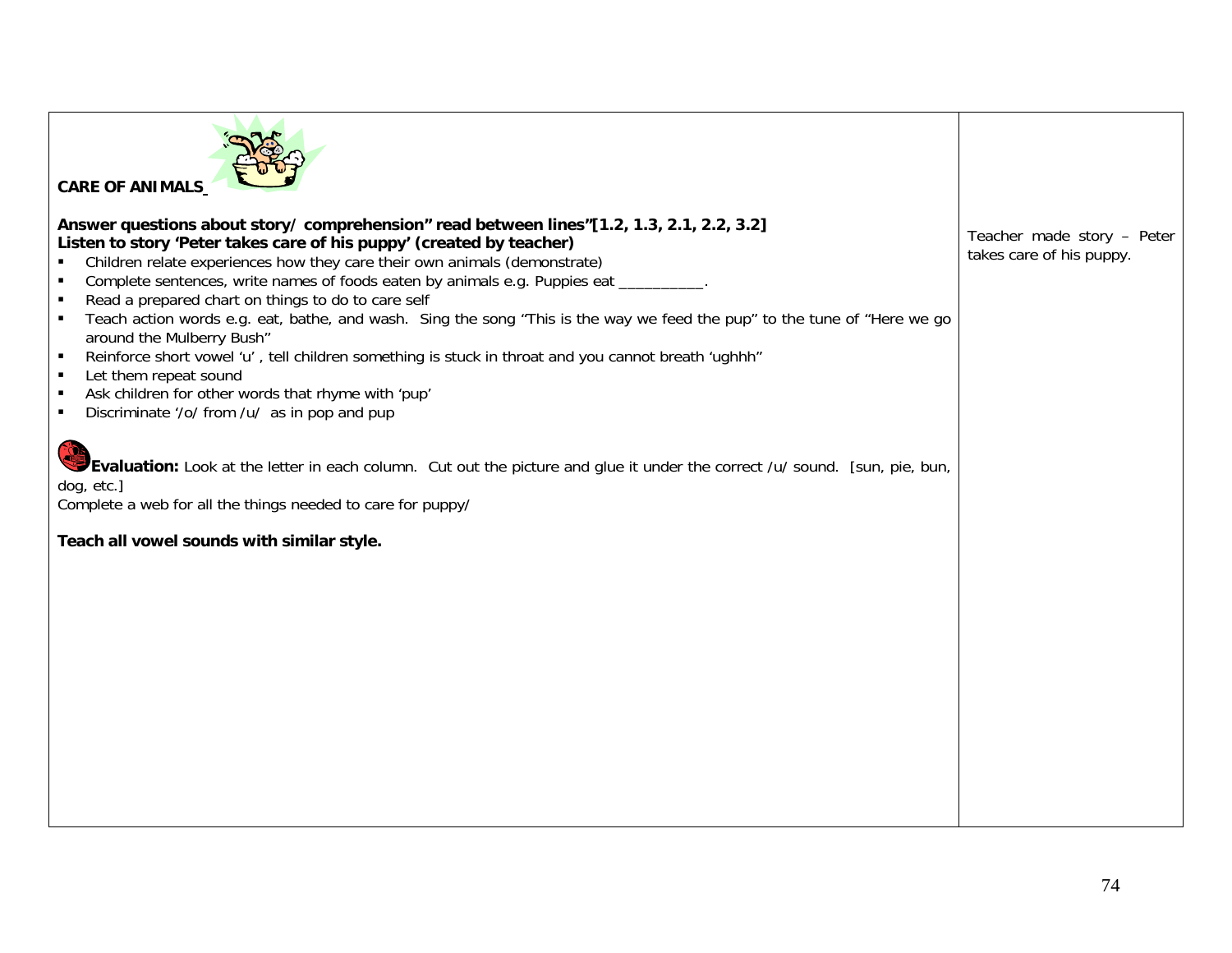| PETS/YOUNG ANIMALS/USE                                                                                                                                     |                             |
|------------------------------------------------------------------------------------------------------------------------------------------------------------|-----------------------------|
| Resource person, preferably a vet talk to children/watch a video about animal care                                                                         |                             |
| Picture study distinguish fact from fiction/compound words [1.3, 2.1, 2.5, 3.2, 3.3                                                                        |                             |
| Naming animals in picture                                                                                                                                  | Picture(s) of animals       |
| Answering questions about picture (have items in picture that would depict objects that are compound words-flowerpot,                                      |                             |
| backyard, coalpot, )<br>Give clues/riddles to allow for children to bring out examples of compound words and to form meanings                              |                             |
| Allow children to form sentences to bring meaning, e.g. A pot which has flowers= flowerpot. A brush you use to clean your                                  |                             |
| teeth= toothbrush. A bag you take to school = schoolbag                                                                                                    |                             |
| Have children match words to appropriate pictures (sunflower, sunlight, football, ice-cream)<br>Create as a class a short story with the new words.        |                             |
|                                                                                                                                                            |                             |
| <b>EVALUATION:</b> Matching activity to create compound words-use pictures                                                                                 |                             |
| Locating words on a list                                                                                                                                   |                             |
|                                                                                                                                                            |                             |
| Single words in bigger words/spelling [<br>Ask the children to look for animals that that have young as they go along also look for other weather signs as |                             |
| they move about. Take children for a walk to identify animals with their young                                                                             |                             |
| In class: Talk about the animals they might have seen on walk e.g. cow=calf, sheep= lamb, hen =chick                                                       | Compound word cards related |
| Children cut word cards to share single words that they would have observed with the weather such as raindrop, rainbow,<br>sunshine, sunflower             | to weather etc.             |
| Reinforce oral expression of consonant sounds (initial and ending)                                                                                         |                             |
| Read a teacher-prepared paragraph based experience<br>$\blacksquare$                                                                                       |                             |
|                                                                                                                                                            |                             |
| compound word                                                                                                                                              |                             |
| Reinforce use of 'is' as reading continues.                                                                                                                |                             |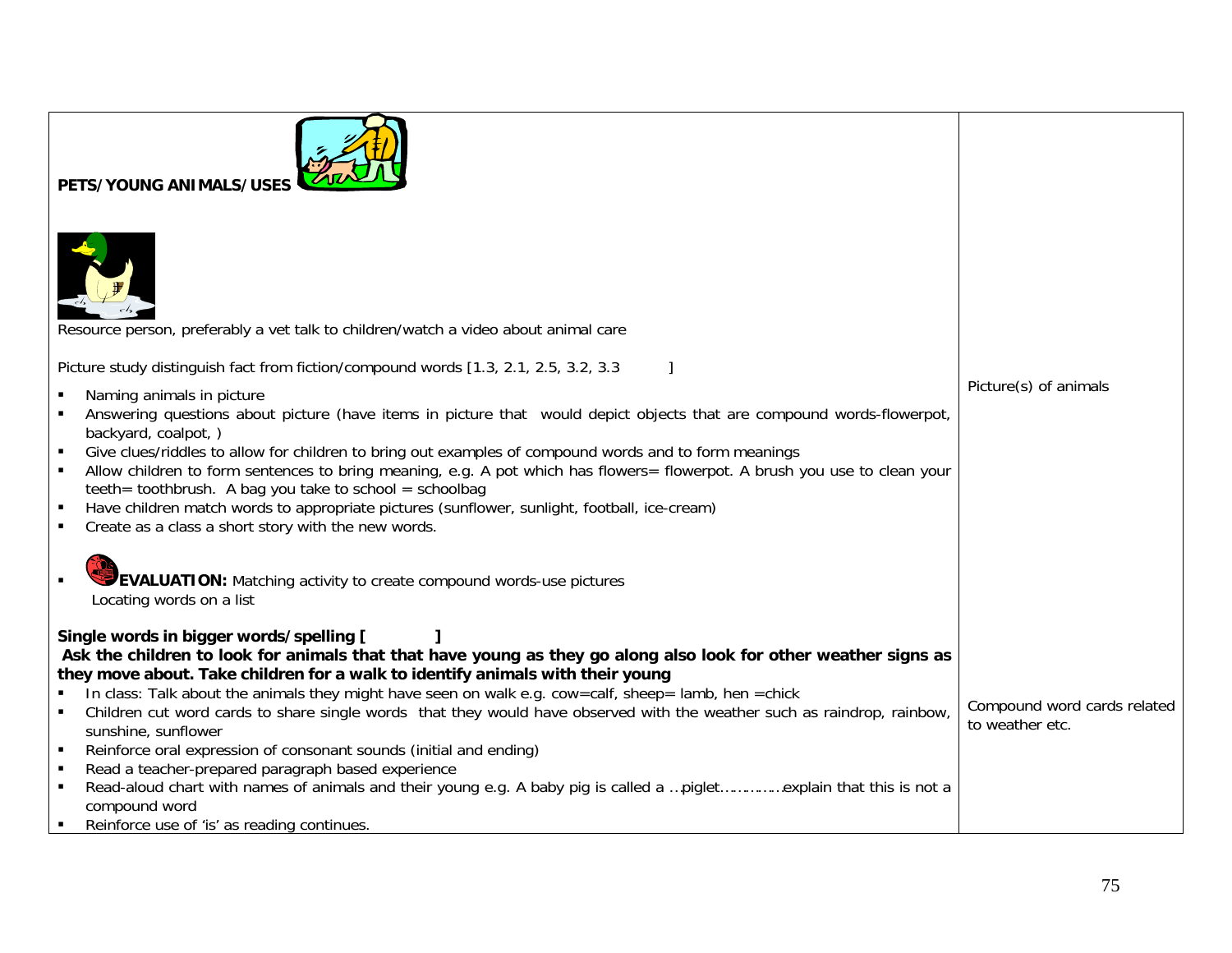| <b>RESERVE</b><br><b>S</b> Evaluation:<br>Pet afternoon. Bring pets to school and talk about them. Take photos if a camera is available. Create<br>collage of young and old animals.<br>Spell the names of some animals                                                                                                                                                                                                                                                                                                                                                                                                                     | Pets<br>Camera                        |
|---------------------------------------------------------------------------------------------------------------------------------------------------------------------------------------------------------------------------------------------------------------------------------------------------------------------------------------------------------------------------------------------------------------------------------------------------------------------------------------------------------------------------------------------------------------------------------------------------------------------------------------------|---------------------------------------|
| Visual discrimination/word building/high frequency words[<br>Play "I Spy" game to teach visual discrimination<br>Teach children how to identify words that are hidden in other words<br>Find the little words that are hidden in the big words (wait, find, this, little, behind, etc.)<br>Children count how many words that they find in the bigger words.                                                                                                                                                                                                                                                                                |                                       |
| <b>Evaluation: Word Search puzzle</b><br>Spelling activity (teach children how to spell)<br>TOPIC: WILD LIFE AND THE ENVIRONMENT                                                                                                                                                                                                                                                                                                                                                                                                                                                                                                            |                                       |
| Endangered species and things that hurt the environment<br>Resource person: Bring in a resource person from Forestry Division to speak about<br>Wildlife (hunting season, turtles, the endangered crapo).<br>Visit Botanic Gardens to view parrots - Sisserou and Jacko<br>View a video of wildlife<br>Talk to children about protecting the wildlife and the environment.<br>- (e.g. littering)<br>- How to keep the resources safe (safe water, soil protection)                                                                                                                                                                          | Video of Dominica's forest<br>animals |
| <b>FORESTS</b>                                                                                                                                                                                                                                                                                                                                                                                                                                                                                                                                                                                                                              |                                       |
| Punctuation/Telling sentences [                                                                                                                                                                                                                                                                                                                                                                                                                                                                                                                                                                                                             |                                       |
| Take students on a trip to the forest/backyard/gardens or use a picture of forest<br>Talk about and develop vocabulary using LEA e.g. The parrot was sleeping.<br>٠<br>Draw a picture of something seen on the trip<br>$\blacksquare$<br>Write 1 or 2 sentences about the experience<br>$\blacksquare$<br>Read sentence moving your hand under it as you do so. Allow children to read<br>$\blacksquare$<br>Talk to children about telling sentences (Telling sentences begin with a capital letter and end with full stop)<br>٠<br>Allow children to repeat the sentences as they look at the mark at the end. Have them point to the mark |                                       |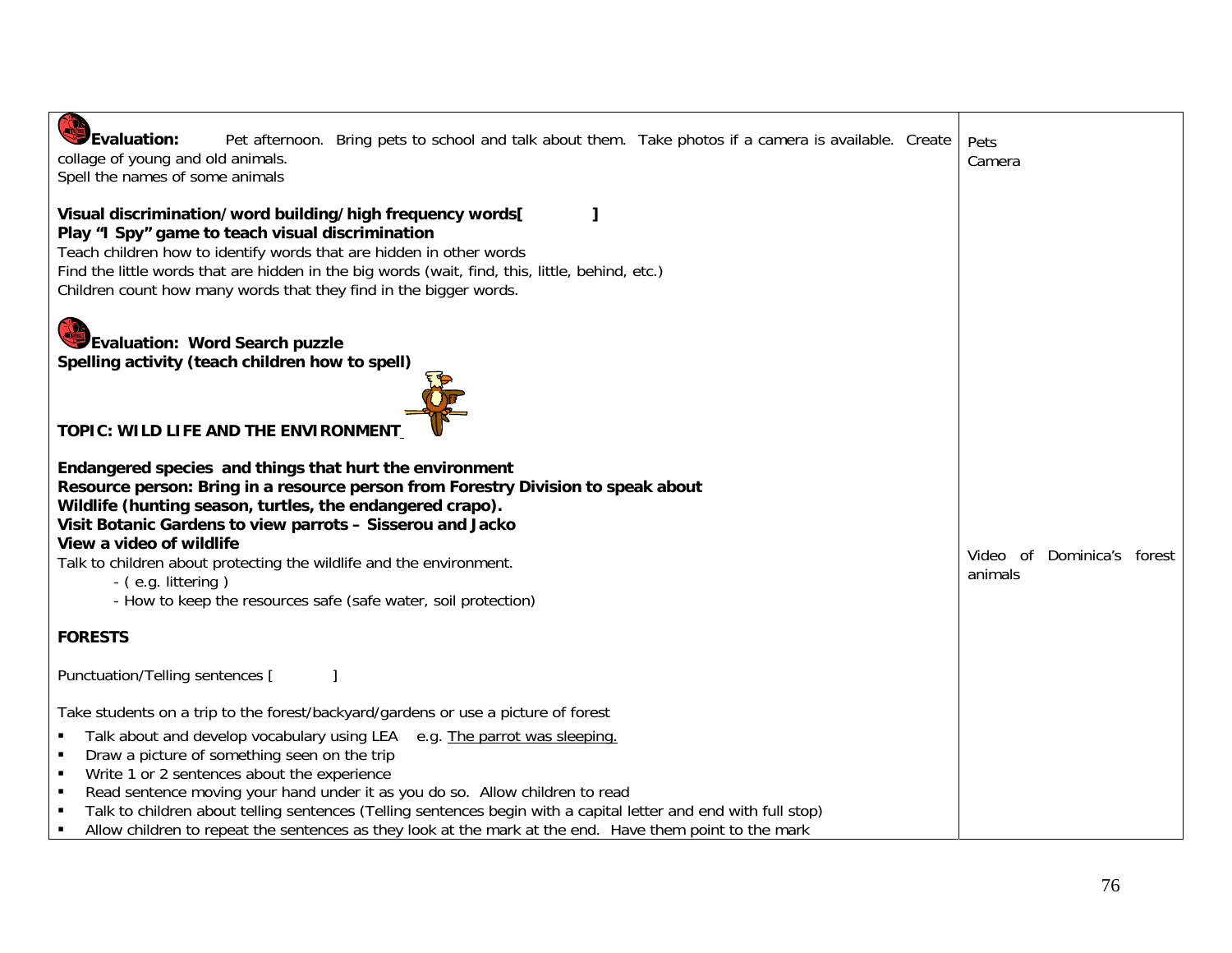| Allow children to walk around the class to identify full-stop marks. Allow them to find them in the texts.<br>Ask children what the full stop looks like (a dot).                                                                                                   |                            |  |
|---------------------------------------------------------------------------------------------------------------------------------------------------------------------------------------------------------------------------------------------------------------------|----------------------------|--|
| Evaluation: Allow children to place a dot (full stop) at the end of a sentence they have given. Use coloured                                                                                                                                                        |                            |  |
| chalk. Let children read with correct intonation.                                                                                                                                                                                                                   |                            |  |
| Word recognition in sound and shape/ final consonants/word families [<br>Ask children to be extremely quiet because they are going to listen carefully for animal sounds. Tell them that the<br>sounds may be familiar ones or ones from animals in other countries |                            |  |
| Listen for sounds of forest animals on trip or on video (The Jungle) and predict who makes what sound<br>Identify names of forest animals (by sound)                                                                                                                |                            |  |
| Teach final consonants (t, parrot, goat, boat), use in sentences<br>٠                                                                                                                                                                                               |                            |  |
| Teacher writes names as the animals are identified and sounds out the ending sound<br>٠                                                                                                                                                                             |                            |  |
| Read names (on cards) of animals with teacher<br>٠                                                                                                                                                                                                                  |                            |  |
| Reinforce initial letter sounds as each animal is identified<br>$\blacksquare$                                                                                                                                                                                      |                            |  |
| Evaluation: Activity: The rainforest at the zoo is full of leaves. Colour the – leaves green, the – leaves yellow,<br>and the -leaves red. Find the hidden animals and write the first letter sound.                                                                |                            |  |
| Teach other final consonant sounds. Have students clap whenever they hear the particular sound/g/, /b/, /n/, /l/, /k/.                                                                                                                                              |                            |  |
| "Let Us Work Together to Protect Dominica's Wildlife"                                                                                                                                                                                                               | Video of Dominica's forest |  |
| Invite forest officer to the class: video on the forest animals.                                                                                                                                                                                                    | animals                    |  |
| Read sentences/supplying adjectives [<br>(opposites- long or short, wild/tame, big/little, long/short)<br>$\blacksquare$                                                                                                                                            |                            |  |
| Identify the animals in our forest (wild pig, parrots, frogs, birds, lizards, etc.)<br>٠                                                                                                                                                                            | Chart of animal names      |  |
| Discuss animals which live in the forest/discuss their uses<br>٠                                                                                                                                                                                                    |                            |  |
| Read names of forest animals on prepared chart<br>$\blacksquare$                                                                                                                                                                                                    |                            |  |
| Talk about their tails if they have-which ones have short tails, which ones have long tails<br>٠<br>Writing short sentences about any chosen forest animal<br>٠                                                                                                     |                            |  |
| Teach use of 'are'<br>$\blacksquare$                                                                                                                                                                                                                                |                            |  |
| Write a story together. Post in classroom and allow children to attach pictures of the animals<br>٠                                                                                                                                                                 |                            |  |
| Song: 'In the woods, there was a tree' call names of animals from the forest.<br>$\blacksquare$                                                                                                                                                                     |                            |  |
| <b>EVALUATION:</b>                                                                                                                                                                                                                                                  |                            |  |
| Draw a picture of an animal with long hair or short hair/ ears/tail or any other body part                                                                                                                                                                          |                            |  |
| big/little, long/short legs.                                                                                                                                                                                                                                        |                            |  |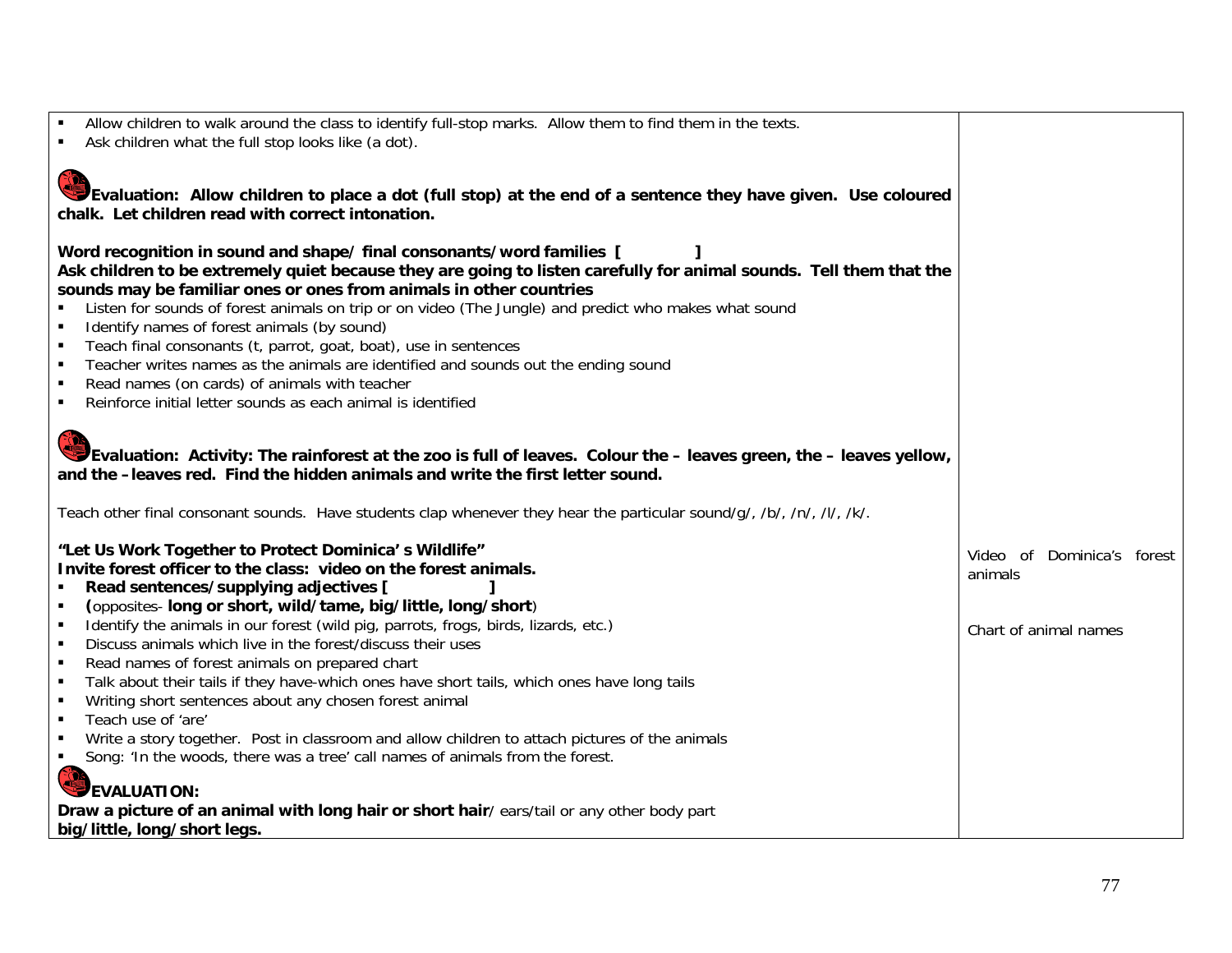| PROTECTION/CARE/HOME<br>Simple sentences/adding 's' 3 <sup>rd</sup> person singular present tense [                                                                                                                                                                                                                                                                                                                                                                                                                                                                                                                                                                                                                                                                                                                                                                                                                                                                |                                                            |
|--------------------------------------------------------------------------------------------------------------------------------------------------------------------------------------------------------------------------------------------------------------------------------------------------------------------------------------------------------------------------------------------------------------------------------------------------------------------------------------------------------------------------------------------------------------------------------------------------------------------------------------------------------------------------------------------------------------------------------------------------------------------------------------------------------------------------------------------------------------------------------------------------------------------------------------------------------------------|------------------------------------------------------------|
| Teach a song: 'In a cottage in the woods'<br>Students answer questions about the song<br>Read words of song on chart<br>Write slogans/captions about how to protect wild life e.g. "Save Our Bird<br>Don't kill the birds<br>Identify the medial vowels as you read with the children<br>٠<br>Read names of homes for wild animals on word cards<br>$\blacksquare$<br>Writing simple sentences using present tense of homes of pictures of animals<br>The bird lives here.<br>The spider lives here.<br>The agouti eats leaves.<br>The bird eats seeds.<br>The Snake likes mice.<br><b>POS</b><br>Evaluation: Complete an activity sheet with a three to four step process -How to grow a bean plant.<br>Write the activity in third person-e.g. 1. Kizzy puts a bird in a cage.                                                                                                                                                                                   | Pictures of animals                                        |
| <b>Reviewing Fact and Fiction [</b><br>Read a true story such as, "My first Day of School"-explain with children<br>Discuss structure of the story: beginning, middle, ending -explain that this is a true story<br>Retell story in sequence<br>Read words which name foods eaten by wild animals (vocabulary: berries, seeds, leaves, flowers etc.) Tell that these are<br>true things not make believe<br>Write simple sentences using 'has', e.g. The bird has a mouth full of berries<br>$\blacksquare$<br>Read information on teacher prepared charts about animals and their food<br>٠<br>Match foods eaten by wild animals -tell that all these are true stories called FACTS<br>٠<br>Create together a short story using the information above<br>٠<br><b>EVALUATION:</b><br>Provide 4 pictures so that children can put into story sequence.<br>Act out the story of How Agouti Lost Its Tail and use a checklist to observe participation of each child. | Teacher prepared chart on<br>animals and the food they eat |